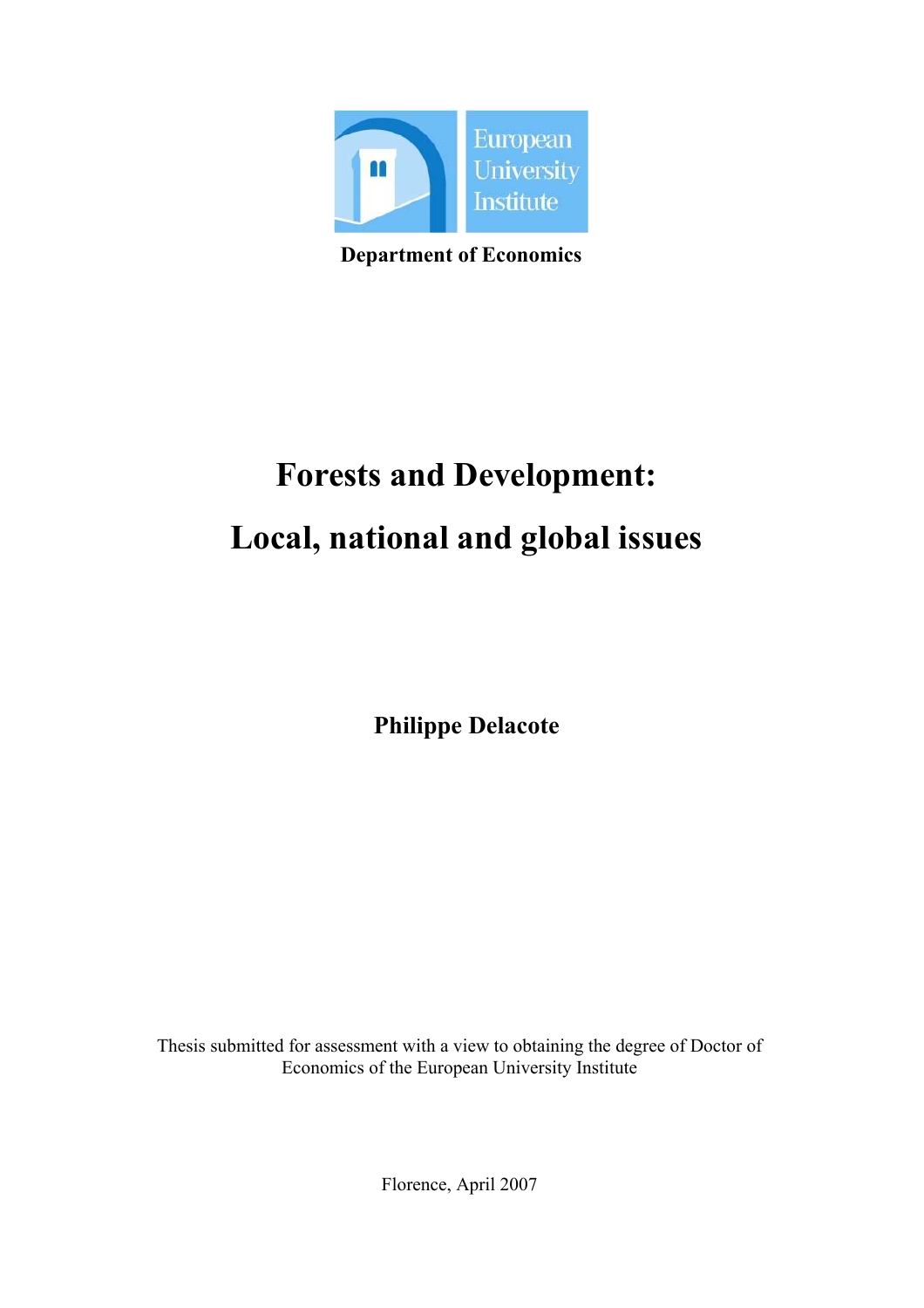# EUROPEAN UNIVERSITY INSTITUTE **Department of Economics**

# **Forests and Development: Local, national and global issues**

**Philippe Delacote** 

Thesis submitted for assessment with a view to obtaining the degree of Doctor of Economics of the European University Institute

## **Examining Board:**

Prof. Rick van der Ploeg, EUI (Supervisor) Prof. Pascal Courty, EUI Prof. Aart J. de Zeeuw, Tilburg University Prof. Timo Goeschl, Heidelberg University

© 2007, Philippe Delacote No part of this thesis may be copied, reproduced or transmitted without prior permission of the author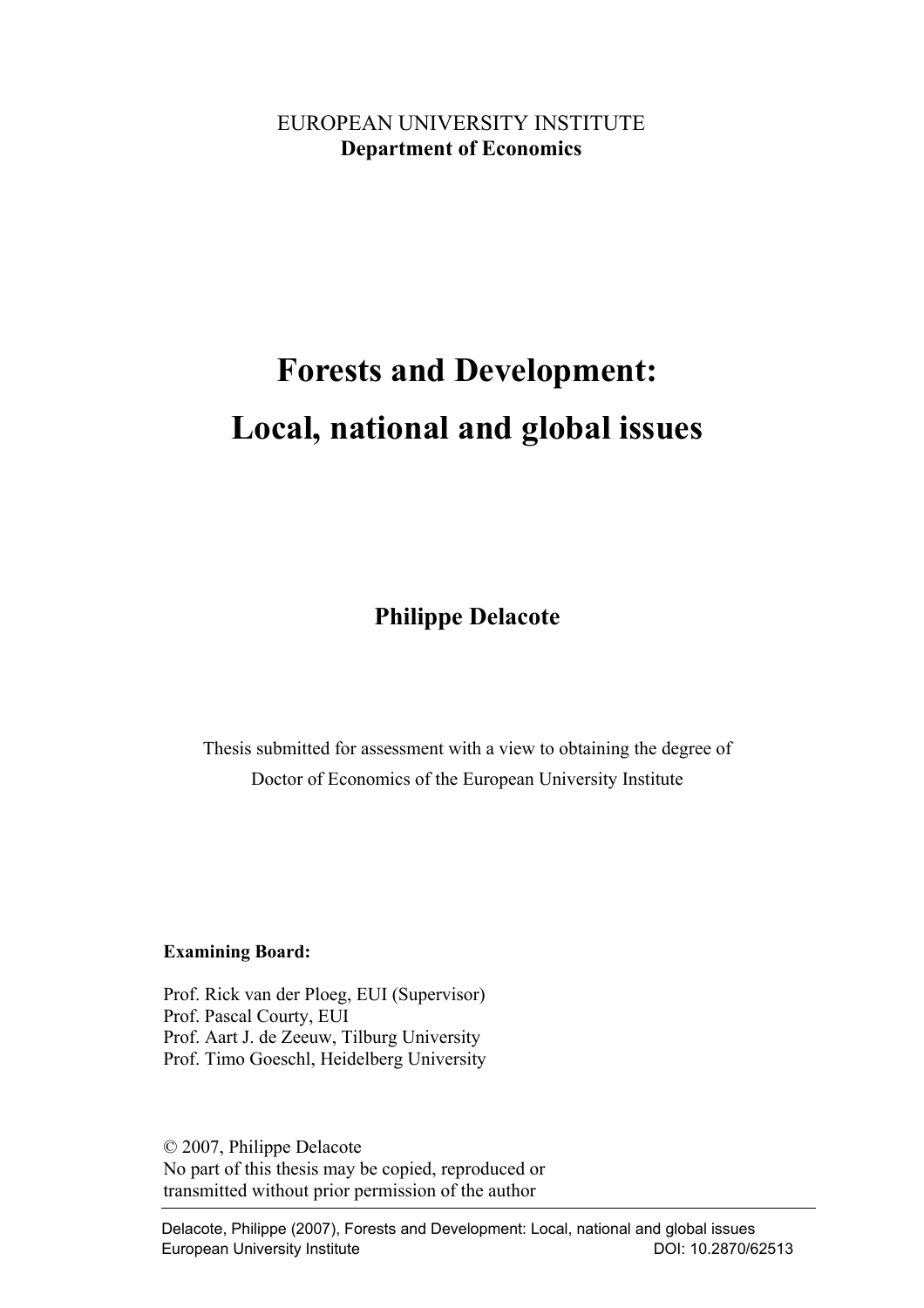# **CONTENTS**

| 1. |     | Forests and development:                                                 |                                                                                                                                             |                |  |  |  |
|----|-----|--------------------------------------------------------------------------|---------------------------------------------------------------------------------------------------------------------------------------------|----------------|--|--|--|
|    |     |                                                                          | $local, \text{ \textit{national}} \text{ and \textit{global} issues \dots \dots \dots \dots \dots \dots \dots \dots \dots \dots \dots$<br>6 |                |  |  |  |
|    | 1.1 |                                                                          |                                                                                                                                             | 6              |  |  |  |
|    | 1.2 |                                                                          |                                                                                                                                             | $\overline{7}$ |  |  |  |
|    | 1.3 |                                                                          | Forest management, corruption and illegal logging                                                                                           | $9\,$          |  |  |  |
|    | 1.4 |                                                                          | Forests as a global public good: international action and citizens interventions                                                            | 11             |  |  |  |
|    | 1.5 |                                                                          |                                                                                                                                             | 13             |  |  |  |
| 2. |     |                                                                          | Agricultural expansion, forest products as safety nets, and deforestation                                                                   | 15             |  |  |  |
|    | 2.1 |                                                                          |                                                                                                                                             | 15             |  |  |  |
|    | 2.2 |                                                                          |                                                                                                                                             | 18             |  |  |  |
|    |     | 2.2.1                                                                    | The safety-net use of non-timber forest products $\dots \dots \dots \dots$                                                                  | 18             |  |  |  |
|    |     | 2.2.2                                                                    | The land-use choice literature and NTFP extraction                                                                                          | 19             |  |  |  |
|    |     | 2.2.3                                                                    | Common property resources as safety net                                                                                                     | 20             |  |  |  |
|    | 2.3 | Diversification strategy, risk-aversion and household's optimal land-use |                                                                                                                                             | 21             |  |  |  |
|    |     | 2.3.1                                                                    |                                                                                                                                             | 23             |  |  |  |
|    |     | 2.3.2                                                                    |                                                                                                                                             | 24             |  |  |  |
|    | 2.4 |                                                                          |                                                                                                                                             |                |  |  |  |
|    |     | 2.4.1                                                                    | NTFP extraction as insurance and households heterogeneity $\dots$ .                                                                         | 26             |  |  |  |
|    |     | 2.4.2                                                                    |                                                                                                                                             | 29             |  |  |  |
|    |     | 2.4.3                                                                    |                                                                                                                                             | 30             |  |  |  |
|    |     | 2.4.4                                                                    | Tragedy of the commons and poverty trap $\ldots \ldots \ldots \ldots$                                                                       | 32             |  |  |  |
|    | 2.5 |                                                                          |                                                                                                                                             | 35             |  |  |  |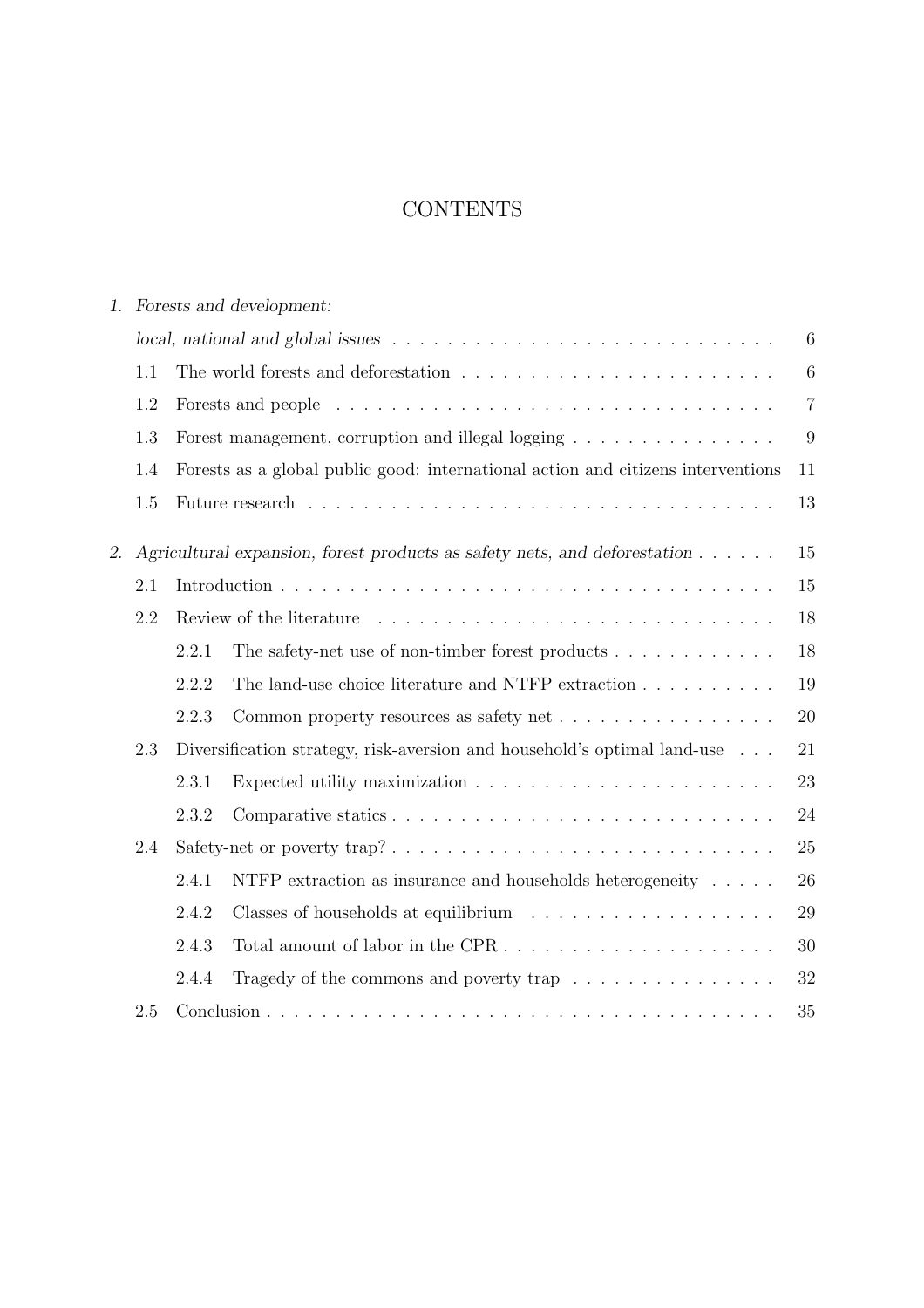| 3. | Forestry sector concentration, corruption and forest over-exploitation                      |       |                                                                                          |  |    |  | 40 |    |
|----|---------------------------------------------------------------------------------------------|-------|------------------------------------------------------------------------------------------|--|----|--|----|----|
|    | 3.1                                                                                         |       |                                                                                          |  |    |  |    | 40 |
|    | 3.2                                                                                         |       | Bureaucratic corruption and forestry sector concentration                                |  |    |  |    | 43 |
|    |                                                                                             | 3.2.1 |                                                                                          |  |    |  |    | 44 |
|    |                                                                                             | 3.2.2 | Equilibrium harvest intensity and bribe $\ldots \ldots \ldots \ldots \ldots$             |  |    |  |    | 47 |
|    | 3.3                                                                                         |       |                                                                                          |  |    |  |    | 50 |
|    |                                                                                             | 3.3.1 |                                                                                          |  |    |  |    | 51 |
|    |                                                                                             | 3.3.2 |                                                                                          |  |    |  |    | 52 |
|    | 3.4                                                                                         |       |                                                                                          |  |    |  |    | 54 |
| 4. |                                                                                             |       |                                                                                          |  |    |  |    | 56 |
|    | 4.1                                                                                         |       |                                                                                          |  |    |  |    | 56 |
|    | 4.2                                                                                         |       |                                                                                          |  |    |  |    | 58 |
|    | 4.3                                                                                         |       | Is there a resource curse for deforestation? $\ldots \ldots \ldots \ldots \ldots \ldots$ |  |    |  |    | 60 |
|    |                                                                                             | 4.3.1 |                                                                                          |  |    |  |    | 60 |
|    |                                                                                             | 4.3.2 |                                                                                          |  |    |  |    | 62 |
|    | 4.4                                                                                         |       |                                                                                          |  |    |  |    | 64 |
|    |                                                                                             | 4.4.1 |                                                                                          |  |    |  |    | 64 |
|    |                                                                                             | 4.4.2 |                                                                                          |  |    |  |    | 66 |
|    |                                                                                             | 4.4.3 | IV estimations $\ldots \ldots \ldots \ldots \ldots \ldots \ldots \ldots \ldots \ldots$   |  |    |  |    | 72 |
|    |                                                                                             | 4.4.4 |                                                                                          |  |    |  |    | 72 |
|    |                                                                                             | 4.4.5 |                                                                                          |  |    |  |    | 74 |
|    | 4.5                                                                                         |       |                                                                                          |  |    |  |    | 77 |
| 5. |                                                                                             |       |                                                                                          |  |    |  |    | 80 |
|    | 5.1                                                                                         |       |                                                                                          |  | 80 |  |    |    |
|    | Boycott as a war of attrition with perfect information $\ldots \ldots \ldots \ldots$<br>5.2 |       |                                                                                          |  |    |  |    | 84 |
|    |                                                                                             | 5.2.1 | Technology choice and consumers behavior                                                 |  |    |  |    | 84 |
|    |                                                                                             | 5.2.2 | Maximum conflict duration of the firm                                                    |  |    |  |    | 87 |
|    |                                                                                             | 5.2.3 |                                                                                          |  |    |  |    | 87 |
|    |                                                                                             | 5.2.4 | Outcome of the game                                                                      |  |    |  |    | 88 |
|    |                                                                                             | 5.2.5 | What make a boycott successful? $\ldots \ldots \ldots \ldots \ldots \ldots \ldots$       |  |    |  |    | 89 |
|    |                                                                                             |       |                                                                                          |  |    |  |    |    |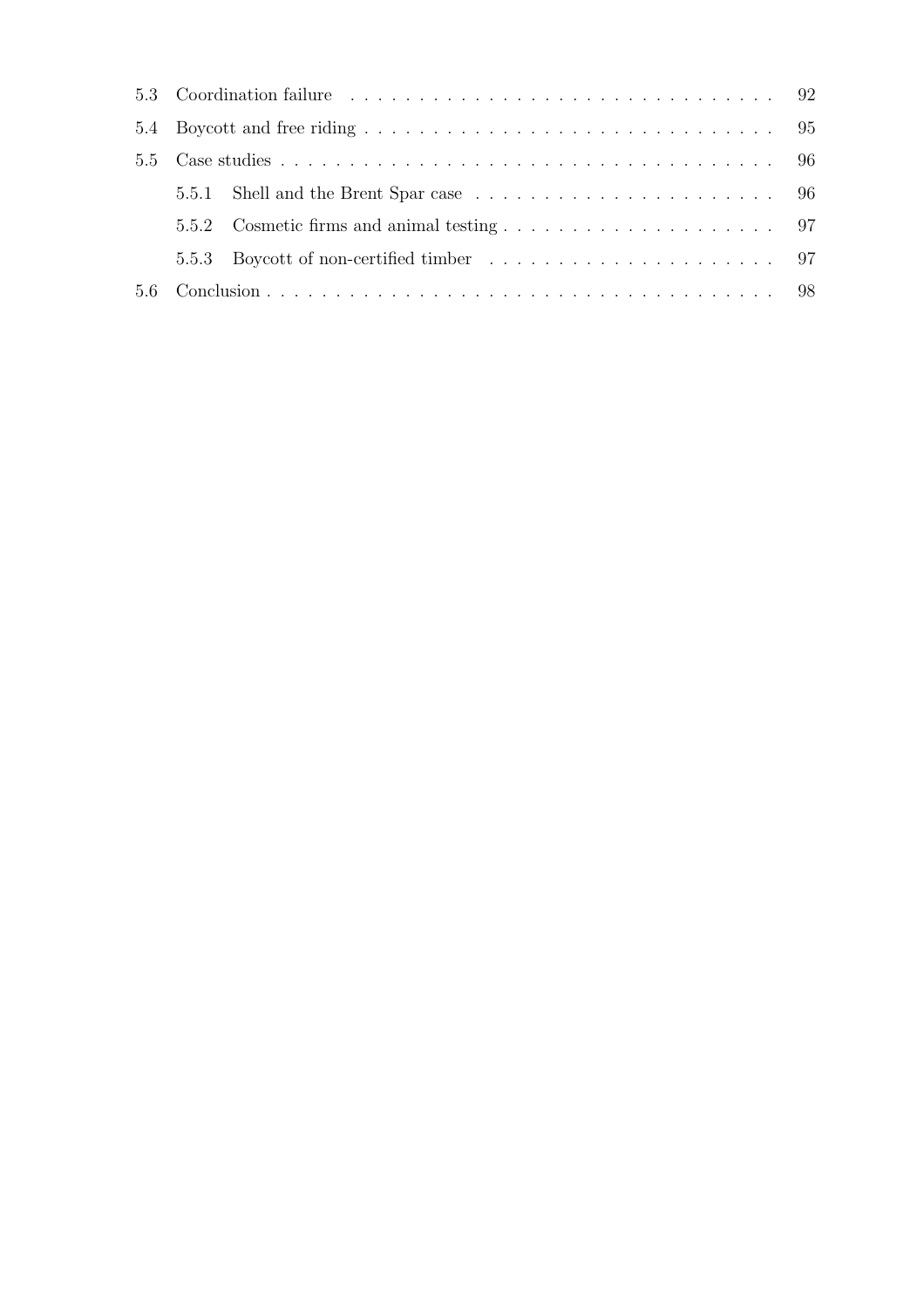## ACKNOWLEDGMENT

I thank my supervisors, Rick van der Ploeg and Pascal Courty, for their helpful advice. I am grateful to the Lavoisier programme for financial support.

The first part of chapter 2 has been published in Environment and Development Economics (issue 12-02, April 2007), and presented at the "14th Annual Conference of the European Association of Environmental and Resource Economists" (Bremen, June 2005) and at the EAERE - FEEM - VIU Summer School in Environmental Economics (Venice, July 2005). I thank the participants for comments. The second part of this paper has been presented at a LAMETA-INRA seminar (June 2006) and has been presented at the 8th Annual BioEcon Conference (Kings College Cambridge, August 2006). I also acknowledge useful comments from Arild Angelsen, Aart de Zeeuw, Timo Goeschl, two anonymous reviewers and an Environment and Development Economics associate editor.

A preliminary version of chapter 3 was presented at a CentER informal seminar (Tilburg University, October 2005), where participants provided valuable comments.

An earlier version of chapter 5 was presented at a THEMA seminar, Université de Cergy (March 2006), where participants provided valuable comments. This paper has been presented at the "3rd World Congress of Environmental and Resource Economists" (Kyoto, July 2006) and at the "6th Meeting on Game Theory and Practice dedicated to Development, Natural Resources and the Environment" (Zaragoza, July 2006). I thank the participants for their very interesting feedback. A non-technical version of this paper is forthcoming in "Game Theory for Policy Making in Natural Resources and the Environment" , Routledge.

Finally, I would like to thank warmly Amélie, Emma, and F.E. for their moral support.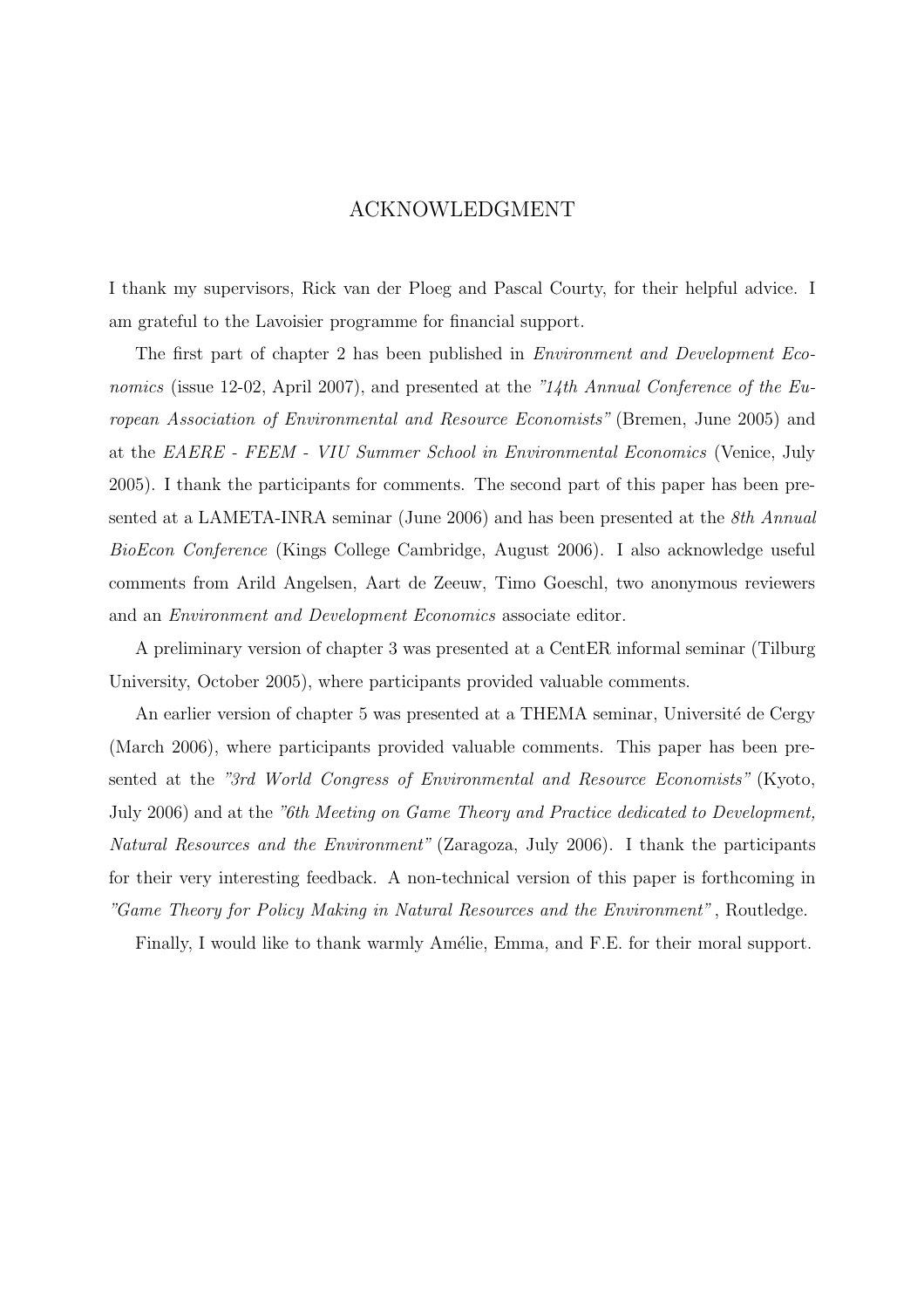# 1. FORESTS AND DEVELOPMENT: LOCAL, NATIONAL AND GLOBAL ISSUES

## 1.1 The world forests and deforestation

Forests cover about 4 billion hectares worldwide which represents 30.3 percent of total land area. Deforestation is defined as a radical removal of vegetation, to less than 10 % crown cover (FAO). This definition refers to a change in the land use and long term removal of tree cover (Angelsen and Kaimowitz, 1998). Annual loss of tropical forests was estimated at 15.4 million hectares per year in the 1980's (FAO, 1992), and at 12.7 million hectares per year in the 1990's (FAO, 1997). Net annual loss was estimated at 7.3 million hectares per year in the Global Environment Outlook (UNEP, 2006). Latin America and Caribbean region, with the largest proportion of forest area, had a decrease in the forest cover from 49.2 per cent cover in 1990 to 45.8 per cent in 2005. Africa also shows a continued net loss of forest area with 21.4 per cent in 2005, compared to 23.6 per cent in 1990. Forest areas in Europe, North America, Asia and Pacific regions remained stable and even increased slightly during this period. Overall countries where deforestation is the most severe are developing countries (Argentina, Brazil, Democratic Republic of Congo, Indonesia, Myanmar, Mexico, Nigeria, Sudan (Smouts, 2002)).

Deforestation represents a major environmental concern. Indeed, forests provide many environmental services both at local and global levels. Locally, forests provide important hydrological benefits, as they prevent soil erosion and flood hazard. Globally, forests sequester carbon, and are therefore important to limit global climate change. For instance, it is estimated that deforestation accounts for up to 20 percent of the global greenhouse gas emissions (www.FAO.org). Moreover, tropical forests are the most valuable ecosystem in the world: between 50 and 90 per cent of the earth species live in tropical forests (WCED, 1987). Fi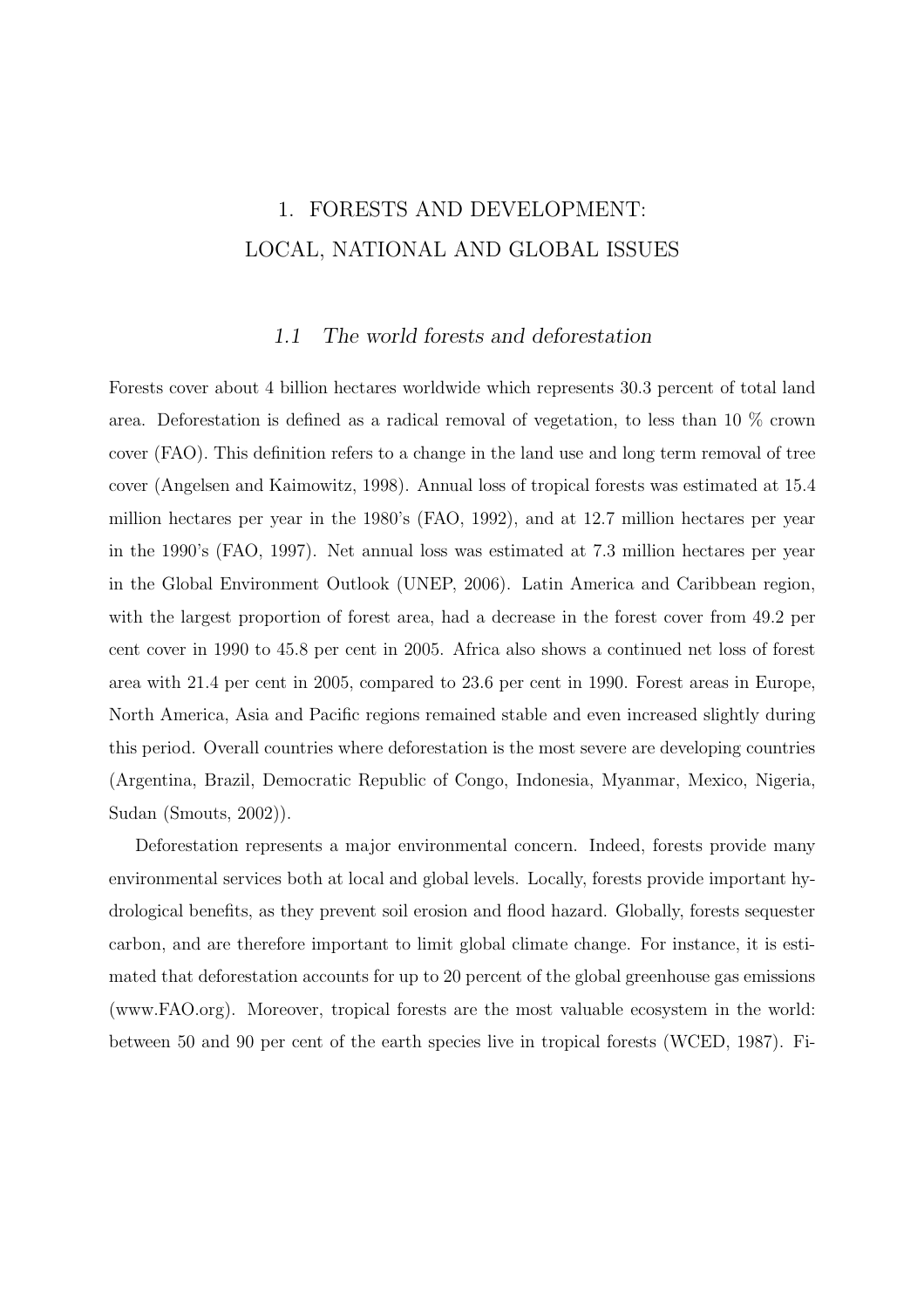nally, forests are not only an environmental indicator, but also an exploitable resource, which can create wealth and local development.

Overall deforestation is at the frontier of development and the environment, and forests constitute both an environmental concern and a renewable resource. Deforestation and forest issues are therefore a very interesting and challenging research object. Forests are a perfect illustration of the poverty-environment nexus, but are also concerned by important and broader development issues, such as corruption, rent-seeking behaviors, and economic and environmental management. They also constitute a global environmental concern, which implies continental and global interactions, and even individual citizens interventions. The aim of this thesis is therefore to consider those three types of interactions involving forest issues: forest's local characteristics in a poverty context, national forest management and corruption, international environmental concerns.

# 1.2 Forests and people

Among all the deforestation causes, agricultural expansion appears to be the most important one. Indeed, the share of deforestation related to agricultural expansion has been estimated at at least 50 per cent (Myers, 1992; UNEP, 1992) and to 70 per cent in the 1990's (UNEP, 2003). In Africa, which is the area with the highest deforestation rates in the world, more than 50 per cent of the deforested zones were switched into small firms. Deforestation is therefore mostly unplanned and beyond the direct control of governments. It is therefore crucial to understand which links exist between people and forests.

Poverty and environmental degradation are often said to constitute a vicious circle (SARDC, IUCN and SADC 1994 in GEO 2000, Chapter 2). Poor people are dependent on the environment, and thus overuse it, which makes them even poorer. The Brundtland report (1987), the first to underline the importance of poverty in environmental degradation, was followed by the 1992 Rio conference. The implicit conclusion of this link is a win-win potential of helping poor countries to develop and to protect the environment at the same time. Concerning the deforestation process, this vicious circle analysis appears to be appropriate, given that poor households are the main agents of deforestation. In Africa, this link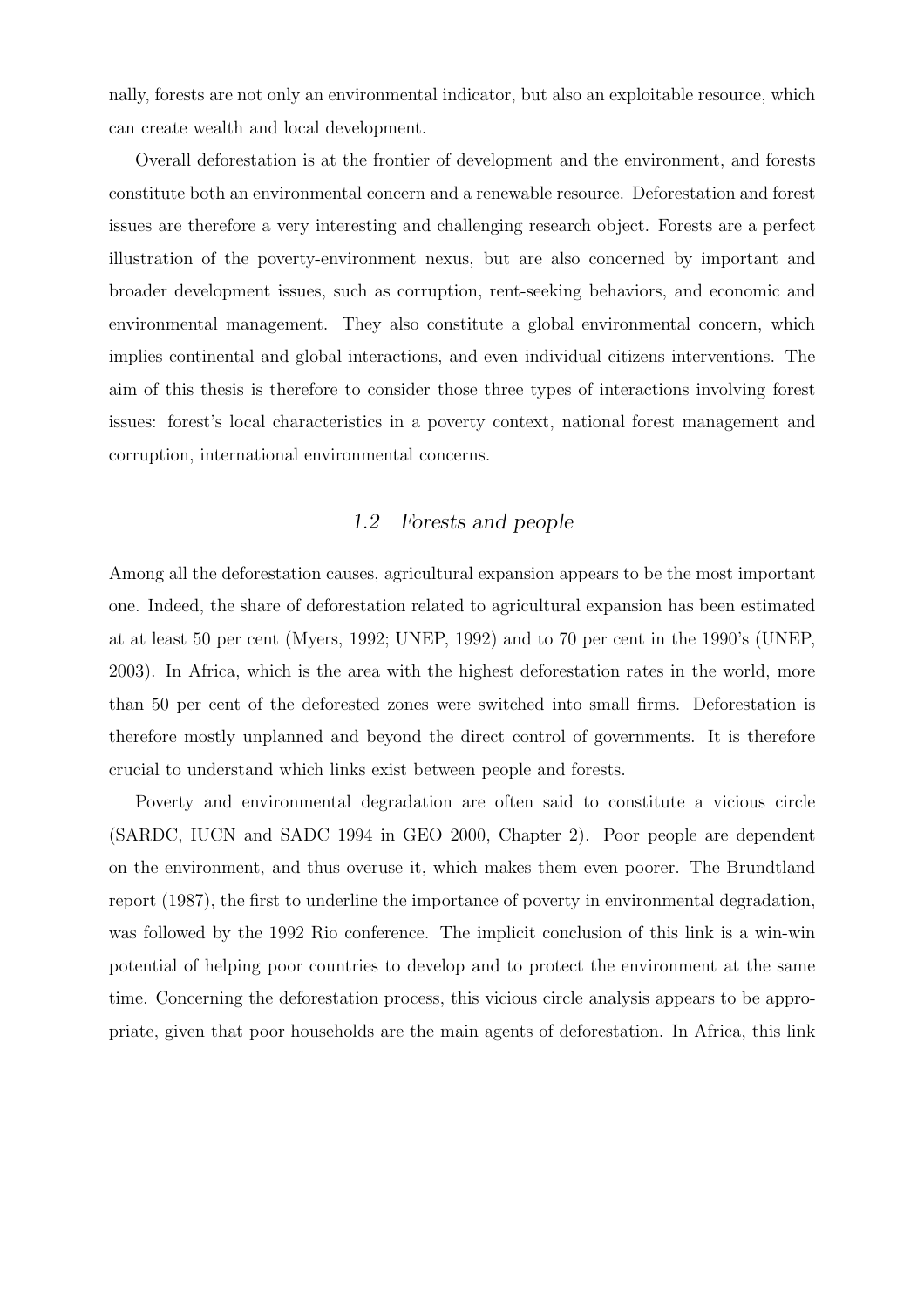appears to be related to the low productivity and input use of smallholder agriculture, which leads to land degradation and agricultural expansion (Reardon et al., 1999).

More than 1.6 billion people depend to varying degrees on forests for their livelihood. About 60 million indigenous people are almost wholly dependent on forests. Some 350 million people who live within or adjacent to dense forests depend on them to a high degree for subsistence and income. In developing countries, about 1.2 billion people rely on agroforestry farming systems that help to sustain agricultural productivity and generate income. Worldwide, forest industry provides employment for 60 million people. Some 1 billion people depend on drugs derived from forest plants for their medical needs (World Bank, 2001). Disregarding the problem of having defined precisely the concept of forest dependency (see Wollenberg and Ingles, 1998), it appears that forest-dependent people, who are poor for the most important part, constitute a real challenge for development and the environment. A crucial issue is thus to state which are the conditions upon which forest conservation and development can be reconciled. An important factor to consider here is whether agricultural development tend to use land on the intensive or the extensive margin.

Different types of forest use can be elaborated by the households, depending essentially on their market integration. A typology of these strategies is provided by Angelsen and Wunder (2002). First, the *specialized strategy*, related to a high integration into markets, is related to a high contribution of forest products to the households income - this strategy fits with the Asia case. Second, the *diversification strategy*, also related to a high integration into markets, only gives a marginal share of income to the forest products - this is the case for Latin America. Third, the coping strategy is associated to a low share of income from forest products and a low integration into markets. This last strategy does not imply, however, that households do not depend on forest, since they may use forest resources for direct consumption. The coping strategy is often seen in Africa. The first strategy allows an explicit important contribution of forest products to income, with extraction being a main activity of the household. In contrast, the last two strategies give forest product extraction a risk-management role: a relatively low importance in terms of income, but a useful tool to smooth household consumption.

Chapter 2 analyzes this insurance use of Non-Timber Forest Products (NTFP) by poor households and its potential impact on deforestation. In the first part of the chapter, I ap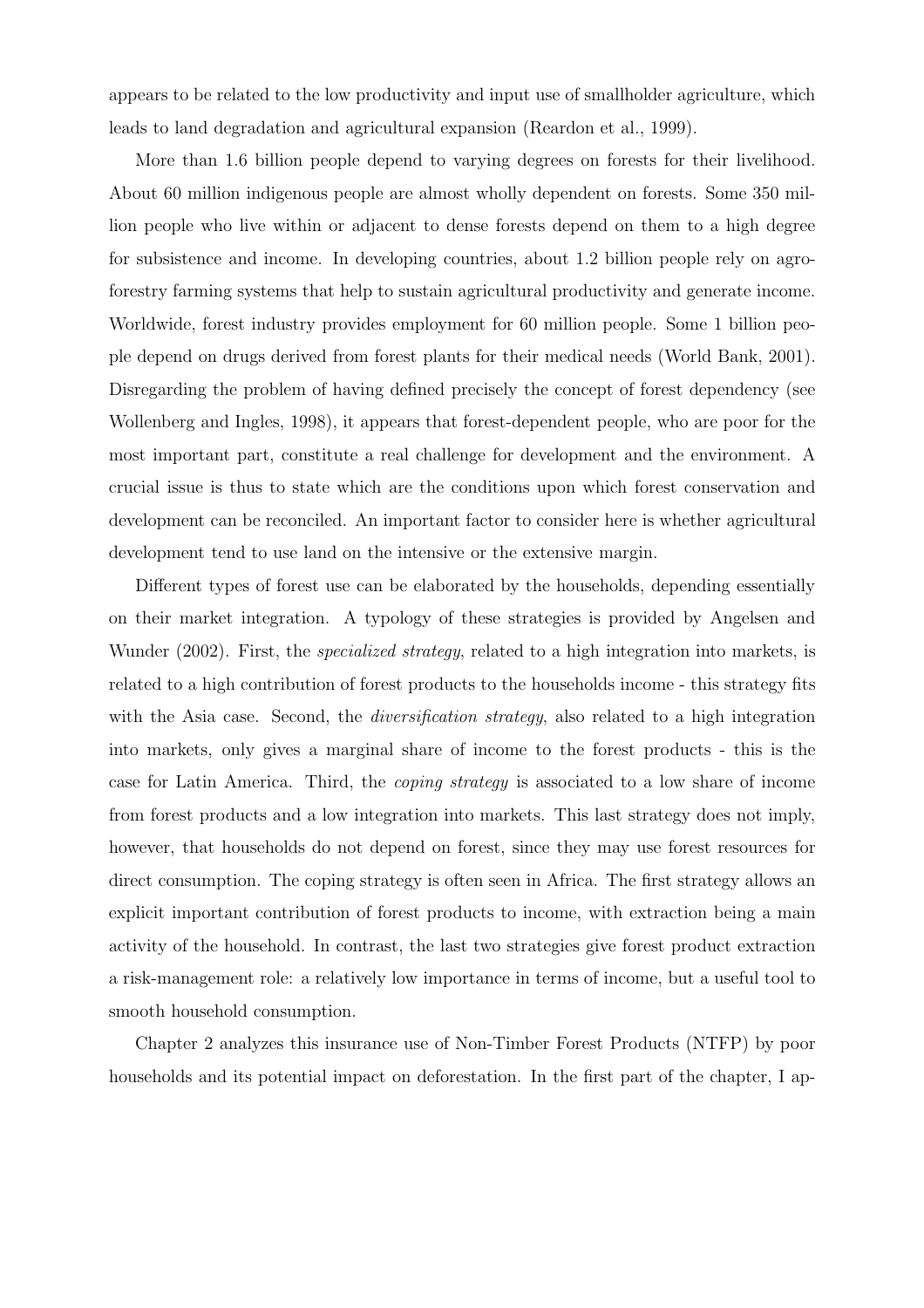ply a simple model of land use by agricultural households. The representative agricultural household chooses how the land will be used, between agricultural land and forests. It faces a simple trade-off: agriculture is more profitable, but riskier, while NTFP extraction is safer but less productive. The variables influencing the land use are therefore agricultural profitability, NTFP quantities, agricultural risk and risk aversion. This first part thus consider the extensive use of the land.

Overall, it appears in this context that risk reduction tends to increase deforestation. Indeed, if agricultural risk reduces, the household will naturally increase the agricultural area and reduce the forest area. For example, the introduction of an insurance or micro-credit mechanism would increase deforestation. In the same manner, if the household becomes less risk-averse, it will decrease its NTFP extraction to focus more on agriculture, and thus will deforest more. Finally, if forests provide a lot of NTFP, the household tend to keep more land into forests.

In the second part of the chapter, I consider the fact that risk may impact labor allocation and not only land use choices. In this section, I show that in the case where only labor is allocated in order to cope with risk, the use of commonly-held forests as insurance may lead to a poverty-trap situation if the population in need of insurance is too large, and if the resource has a too small capacity. In these circumstances, the introduction of insurance schemes may lead to win-win situations, of alleviating poverty and relaxing pressure on the resource.

However, even if poor people are important agents of deforestation and forest degradation, it appears that larger landholders and richer economic agents, such as logging firms, have also an important role in forest concerns (World Bank, 2006).

# 1.3 Forest management, corruption and illegal logging

Forests do not only constitute a crucial resource for poor households, but are also an exploitable resource at a macro-level. Forestry sectors generally represent a small share of the countries GDP. In 2000, forestry sectors contributed for about 3% to 5% of GDP in Brazil, Guyana, Suriname, Paraguay, Chile, Latvia, Estonia and some African countries. Overall, forestry sectors contributed to 1.5% of GDP in Africa, 1.1% in Western Europe, 1.7%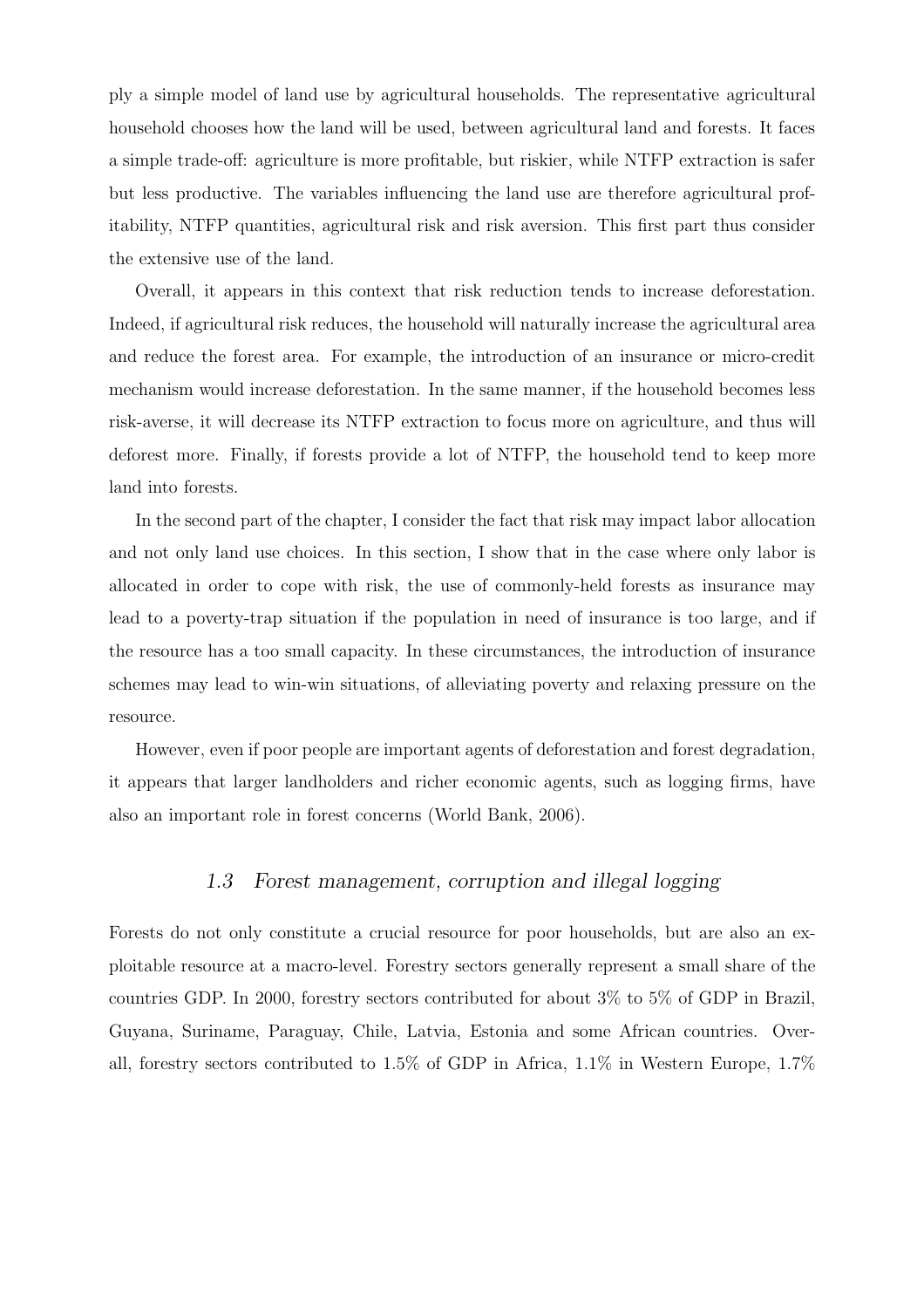in Latin America and 1.2% worldwide (FAO, 2004). Nevertheless forests employ about 13 million people worldwide and forestry may be the main activity in less developed regions.

Forests can therefore be a part of a country's long term development, but also a source of voracity, rent-seeking behaviors, and even crime. As any other resources, forests need good institutions, sustainable policies and effective enforcement to participate in countries development without jeopardizing environmental quality.

Corruption constitutes in this context a very important issue. Indeed, corruption is a major problem in many developing countries. For instance, the World Bank targets corruption indicators as one of the main target conditioning international aid. Concerning forest issues, corruption and poor institutions are very important patterns of unsustainable exploitation. It has been estimated that illegal logging induces losses of 10 billion dollars a year in assets and revenue and 5 billion dollars in revenue through tax evasion (World Bank-IMF meetings, Singapore, 2006). Moreover, illegal logging has important environmental consequences, since it leads to forest over-exploitation, forest degradation and deforestation.

Chapter 3 therefore analyzes the relationship between bureaucratic and governmental corruptions, forestry sectors and forest over-exploitation. Indeed, two kinds of corruption are distinguished in a two-stages model. In the first stage, the forest policy is given, which the logging firm has an incentive not to respect. Thus the firm may bribe the bureaucratic agents in charge of controlling logging practices. Moreover, both the inspected firm and the bureaucrat may be audited by an independent corrupt authority. Unsurprisingly, punishing harder the firm and the bureaucrat when convicted of irregular behavior reduces forest overexploitation. Moreover, a larger area of exploited forest and less stringent harvest rules reduce over-exploitation. Finally, a larger number of firms exploiting forest resources tends to increase exploitation intensity.

In the second stage, the choice of the forest policy is considered. Logging firms may lobby the government so that it set less stringent forest policy (i.e. harvest rules and the size of exploited forest). If the lobby is well organized, i.e. with low coordination costs, a larger number of exploiting firms leads to larger area of exploited forests and less stringent harvest quotas. Moreover, a cascade effect seems to define this type of relationship: the corrupt government tends to set a larger number of exploiting firms, which increases the lobby's influence and bureaucratic corruption. Thus it appears that more corrupted countries are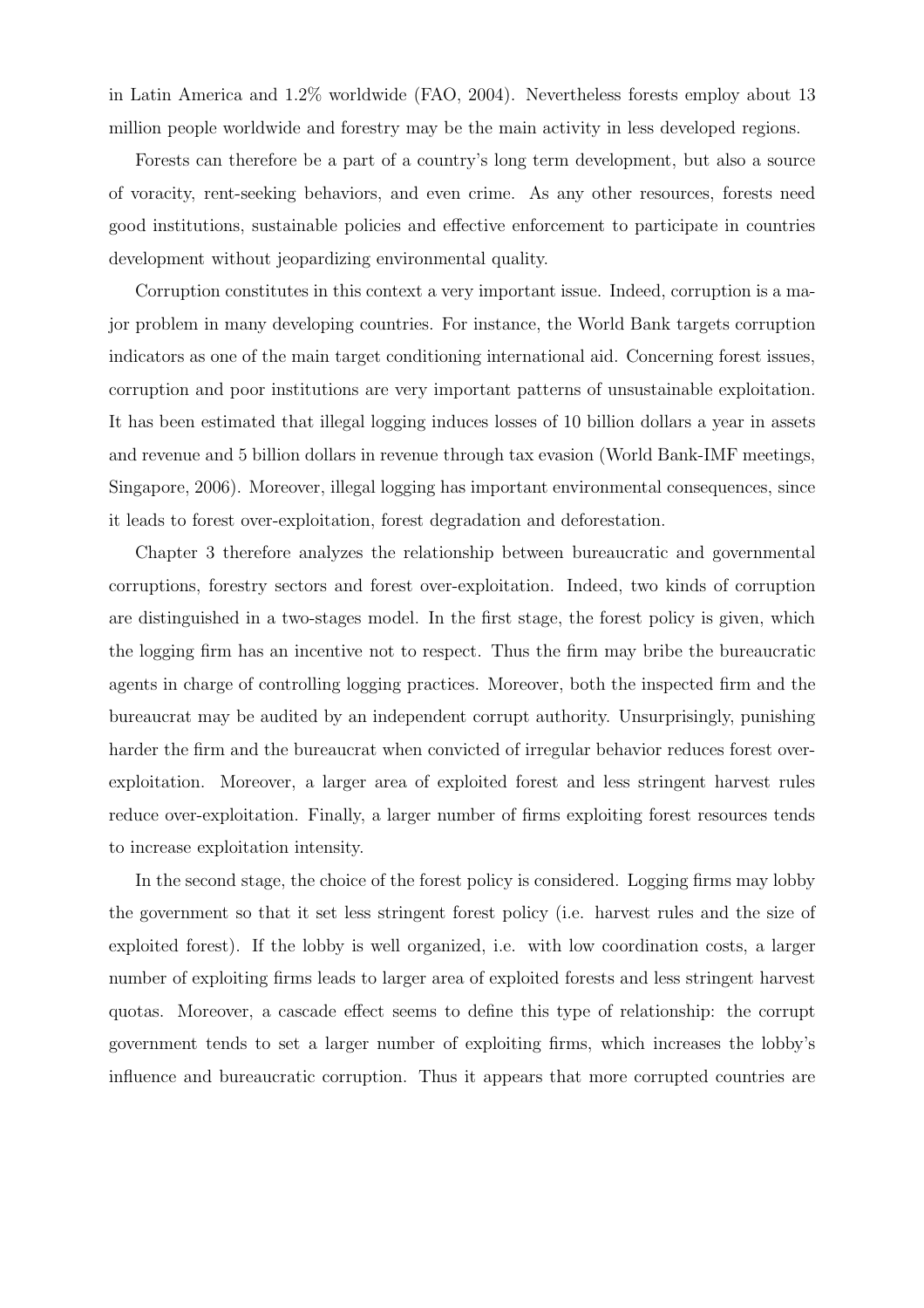likely to have larger number of firms exploiting their resource, less stringent harvesting rules and more important bureaucratic corruption.

Chapter 4 investigates empirically the links between natural resource endowments, growth, deforestation and institutions. Indeed, the resource curse literature highlights a negative relationship between resource endowments and growth. An important transmission channel of this resource curse is determined by corruption and poor institutions: resource wealth may lead to sloth in institutions development and greed in resource appropriation. These sins are in turn likely to slow economic growth. The paper considers two kinds of resource curses. First, a classic resource curse is considered, focusing on forest endowments. It appears here that forests do not represent enough economic influence to constitute a resource curse. Second, the fact the the corruption transmission channel may also lead to poor environmental management is considered. The hypothesis of an environmental resource curse is thus tested. Focusing on deforestation, it appears that countries with important timber exploitation tend to deforest more than countries with smaller forest exploitation. This result supports the idea that forest exploitation is mainly unsustainable worldwide. Moreover, this tendency is robust to the addition of corruption and institutions indicators.

# 1.4 Forests as a global public good: international action and citizens interventions

Forests do not only constitute a local resource and environmental indicator, but also have global properties that put the issue on the international agenda. Indeed, as already mentioned, carbon sequestration by forests is an important tool against global warming. Moreover, primary forests is the main biodiversity reservoir. UNESCO lists several forest site, because of their wildlife wealth, in its World Heritage list (Australia, Brazil, Central African Republic, Democratic Republic of Congo, Indonesia, Kenya, Russia; see whc.unesco.org).

Overall, international organizations appear to be quite involved in forest issues. FAO has an important forestry department and focuses its work on the economic side of forest issues. UNEP considers the environmental side of forest issues. CIFOR is an international research center on forest issues, such as poverty and illegal logging. Nevertheless, even if international organizations get involved in forest conservation and sustainable development,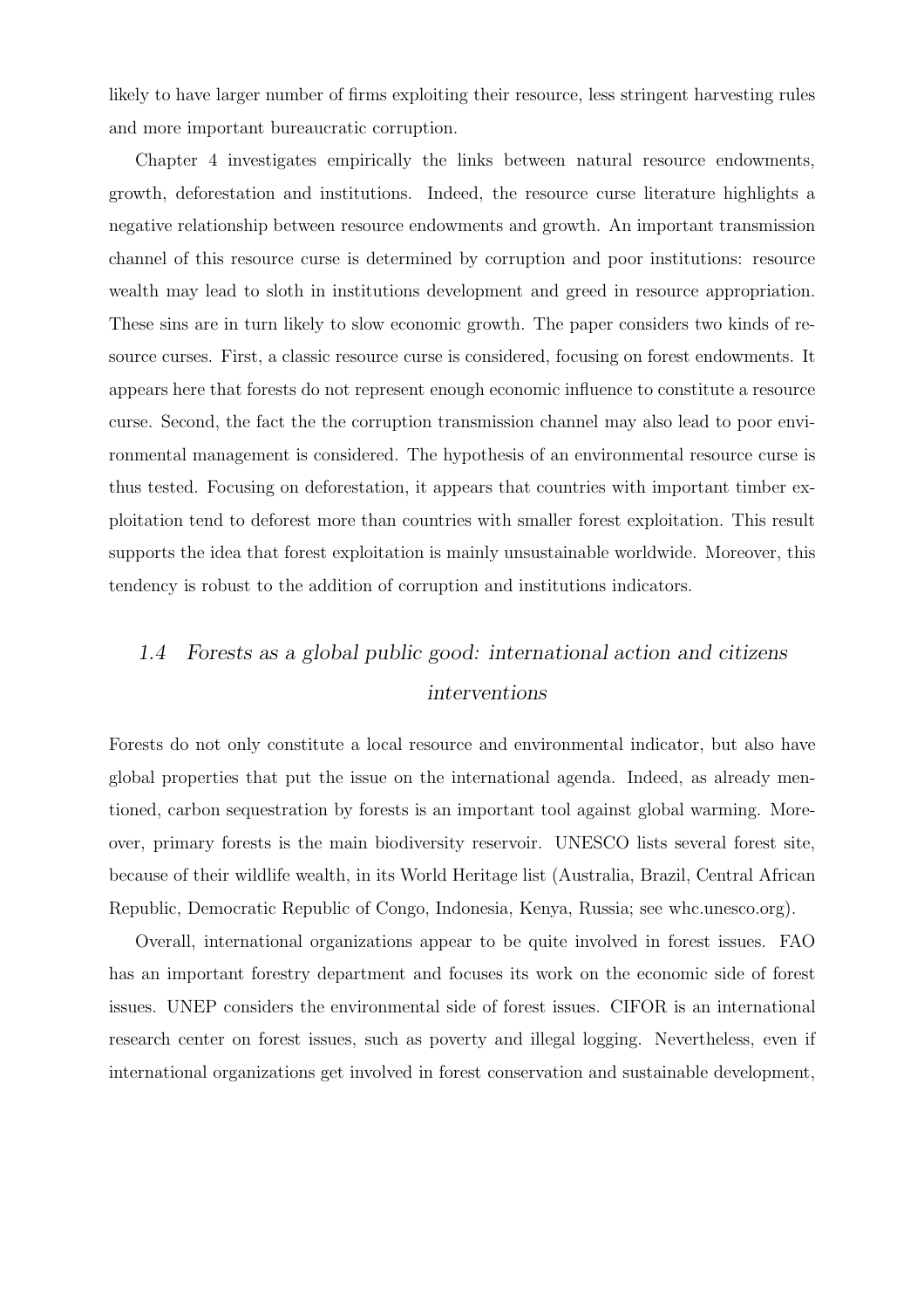forest issues and deforestation remains an important and alarming environmental concern. Thus many Non Governmental Organizations, such as Greenpeace and Friends of the earth, act to protect forests and denunciate illegal logging and corruption. Moreover individual citizens make a role for themselves, using their economic power to induce more responsible environmental practices. Indeed, consumers are more and more informed of environmental concerns and of marketing and economic practices. Thus they do feel involved and concerned by the international environment. Two related political consumption practices have emerged for the past few years. First, consumer boycotts are a commonly and frequently tool used to induce better firm's environmental practices. Second, ecological certification is now an important signal to consumers sensitive to their environment.

Concerning forest issues, in 2004, WALHI, the Indonesia's largest environmental group, and several other environmental groups, have called for a boycott of timber from Indonesia, Malaysia, Singapore and China, countries where illegal logging plagues local development and environmental indicators. Moreover, several eco-labels (SmartWood, Scientific Certification Systems, Certified Wood Products Council, Good Wood) certifies that timber has been harvested in a sustainable way.

Chapter 5 aims therefore at analyzing the impact of consumer boycotts on firms' practices. Consumer boycotts are considered as a war of attrition between a group of consumers and a targeted firm. Environmentalist consumers refuse to consume the firm's good as long as it is produced with a polluting technology. The boycott is successful if the group of consumers is able to remain longer in the conflict than the firm. Two kinds of characteristics determine the outcome of the game. First, market structure is important. If the market is competitive, it may be open to eco-labeling and certification. Any firm may enter and provide the good with a clean production. In this case, boycotting is less costly and the boycott success is more likely. In contrast, if the firm is in a monopoly position, a good substitute is difficult to find, the boycott is more costly and therefore less likely.

Second, demand structure and consumer preferences are important. The boycotting group, i.e. the population concerned by the quality of the environment, needs to be quite important, and composed of important consumers. Indeed, the aim of the boycott is to hurt the firms profit, which means that it should represent an important part of the firm demand. A simple tradeoff therefore describes the problem to which consumers are confronted: boycott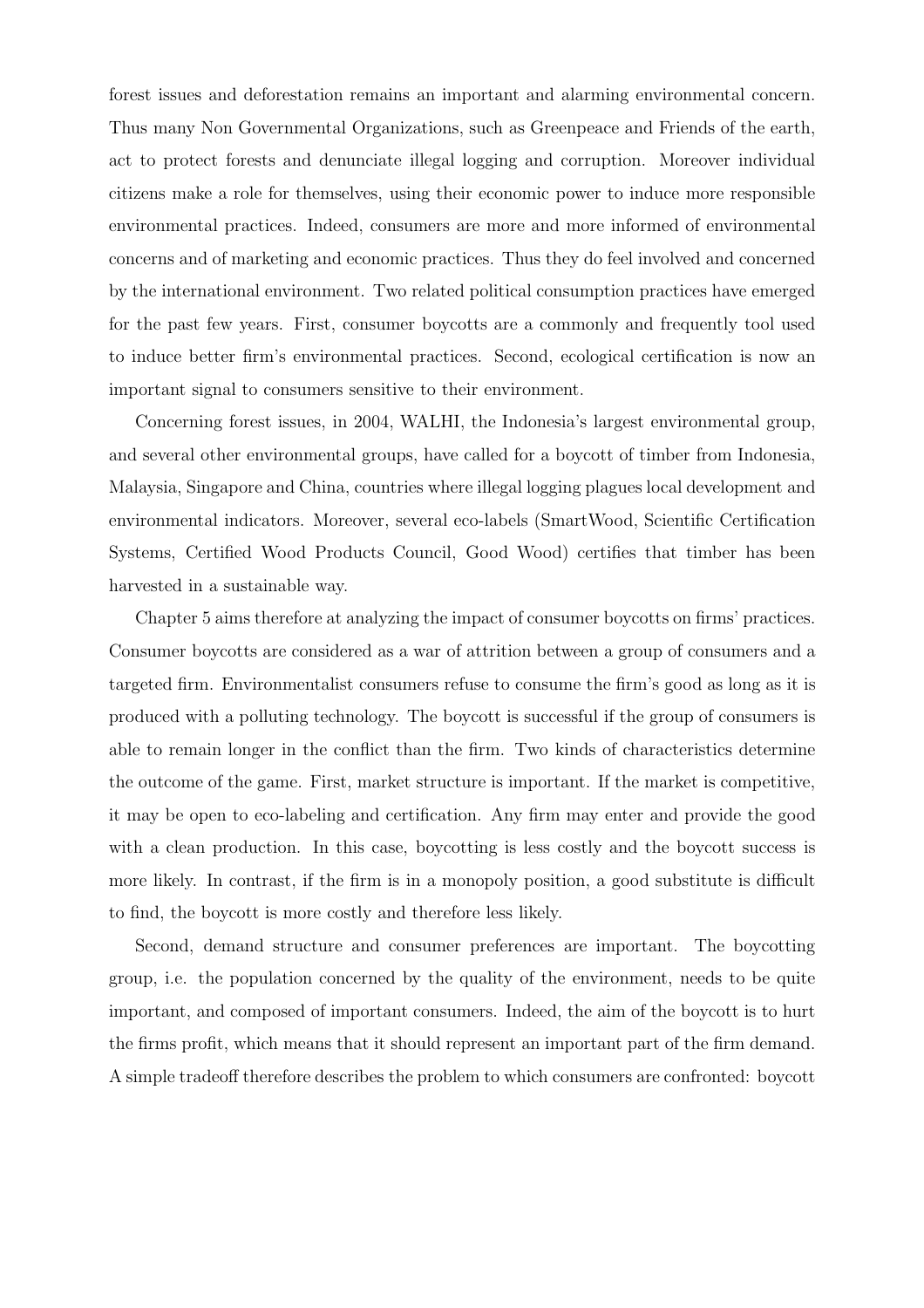by important consumers is very costly for the firm, but boycotting is very costly for those consumers. Finally, coordination failures and free riding are important issues that may jeopardize boycott successes. Overall, consumer boycotts are likely to be quite ineffective.

## 1.5 Future research

The contributions of this thesis open opportunities for future research. Two main orientations are to be distinguished.

First, as mentioned quickly before, political consumption has become an important phenomenon over the past few years, which completely changes the way citizens act and defend their environmental and social convictions. Focusing on consumer boycotts, the last paper of this thesis is a first attempt to analyze this "new way to save the world" (Mc Laughlin, 2004). However, several important issues of political consumption remain to be investigated. First, consumer boycotts may be an important way to signal important issues to politicians. Investigating which type of boycott offers the best signalling window of opportunity seems to be a crucial and interesting topic. Second, certification and eco-labeling constitute another important pattern of political consumption. Analyzing the patterns of eco-labels settings is an important research gap. Indeed, considering how the label requisites are chosen and the impact of this choice process on the environment and the market structure is a crucial element to be understood. Finally, the two kinds of political consumption mentioned (consumer boycotts and certification) are closely related. Investigating more precisely the relationships between consumer boycotts and the emergence of eco-labeling is crucial to understand more precisely the global impact of political consumption.

Second, the first paper of this thesis analyzes the land use choice process of poor agricultural households when using forest products as insurance. This paper is applied theoretic, and would benefit a lot of being tested empirically. Indeed, while some papers investigate empirically the choice process of the land use in developing countries, the analyze of the insurance use of forest products, and more broadly the impact of risk on the land use choice are still research to be undertaken.

Several environmental and forest issues are only mentioned and considered quickly in this thesis, but would benefit from a deeper and more precise analysis, such as the links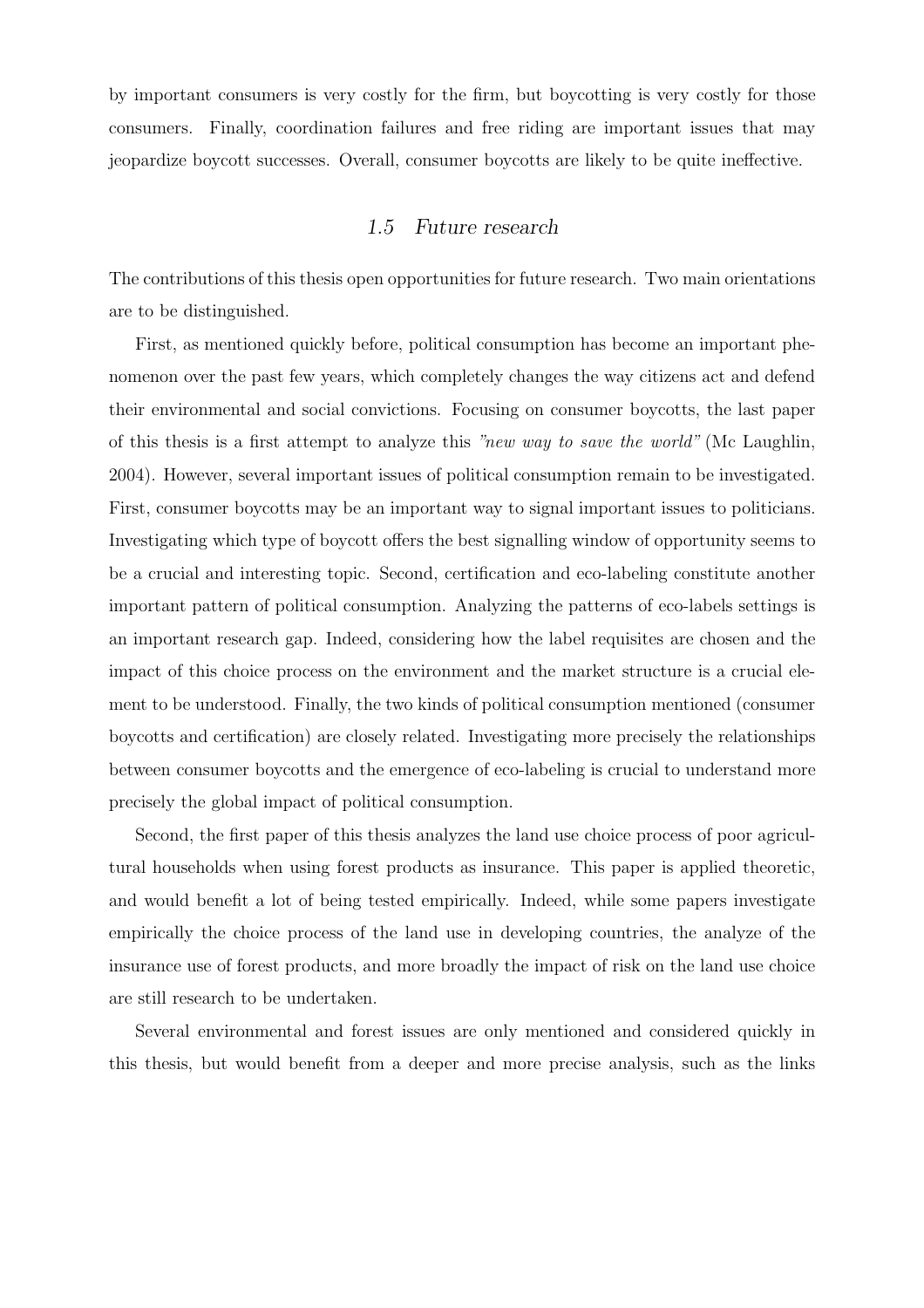between election processes, economic power and forest allocation, or communities land-use management. Finally, deforestation is responsible of about 20  $\%$  of total  $Co^2$  emissions. Payment for forest conservation to mitigate climate change may therefore constitute an interesting option to combine environmental protection with direct livelihood improvement for communities living near tropical forests. This issue is therefore an important topic to be considered for future research.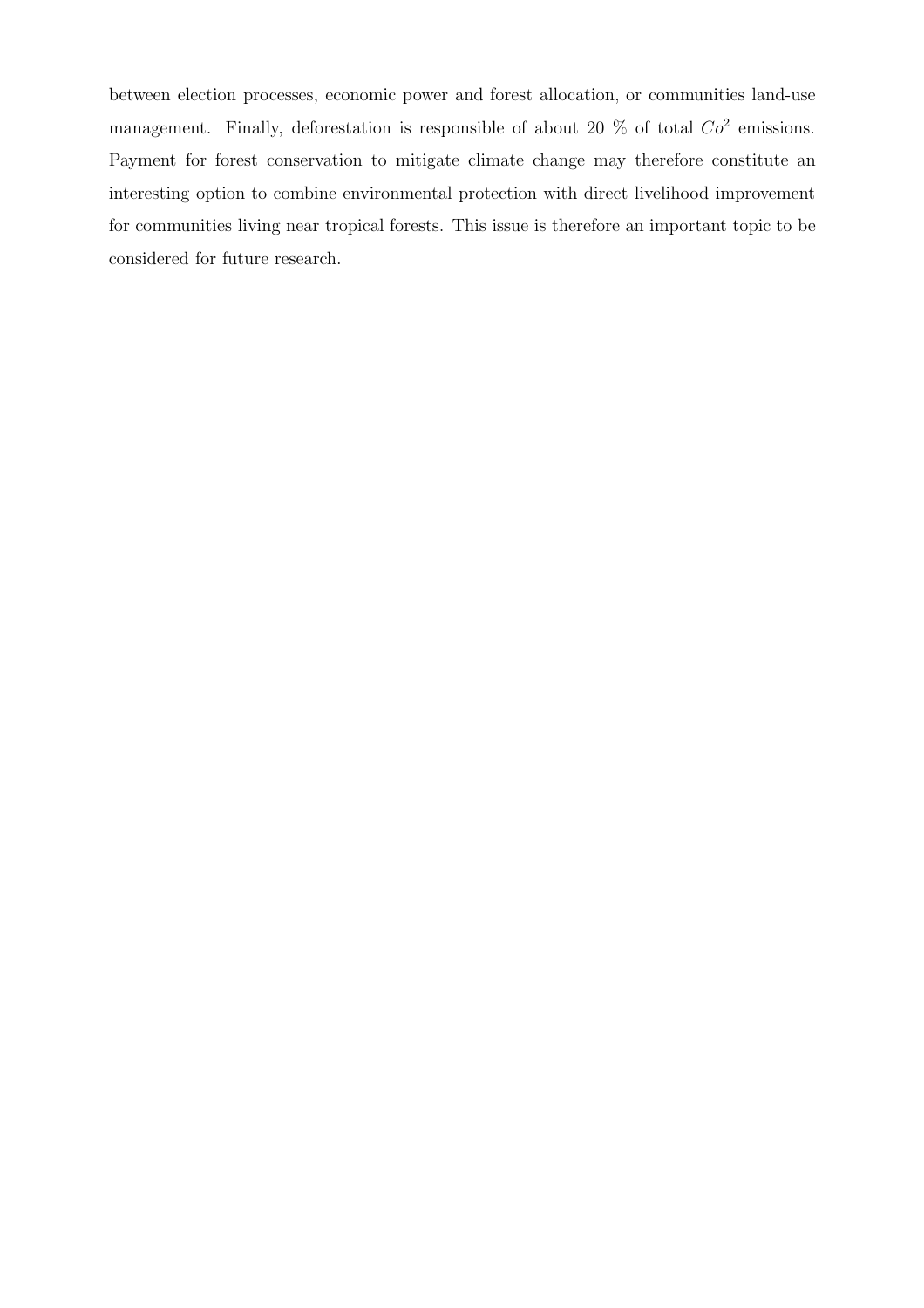# 2. AGRICULTURAL EXPANSION, FOREST PRODUCTS AS SAFETY NETS, AND DEFORESTATION

#### **Abstract**

Incompleteness of insurance markets is a crucial weakness of developing countries. In this context, the poor households of rural regions often exploit common property resources, such as forests, as insurance in case of economics stress. The aim of this paper is to derive the implications of this insurance use on the forest cover, and thus on deforestation. The land-use choice between agricultural land and forest therefore resembles a portfolio diversification. However, I also show that this insurance strategy may lead to resource over-exploitation and constitute a poverty trap.

Keywords: deforestation; household model; risk aversion; agricultural expansion; forest products.

JEL classification: D13; O12; O13; Q12; Q15; Q23.

# 2.1 Introduction

Insurance markets of rural regions in developing countries are often incomplete, if not nonexistent. This situation gives non-conventional insurance systems an important role. Among these systems, common property resources (CPR) appear to have an important insurance role. Several case studies have studied the insurance role of commonly held resources, such as forests, commonly held lands or even fisheries.

A particular activity is often used as a safety net  $\frac{1}{1}$ : Non-Timber Forest Products (NTFP) extraction<sup>2</sup>. Populations of interest here are farming communities that rely on forest as a

<sup>&</sup>lt;sup>1</sup> Among other insurance mechanisms: inter-household solidarity, livestock...

<sup>&</sup>lt;sup>2</sup> The term "non-timber forest product" encompasses all biological materials other than timber which are extracted from forests for human use.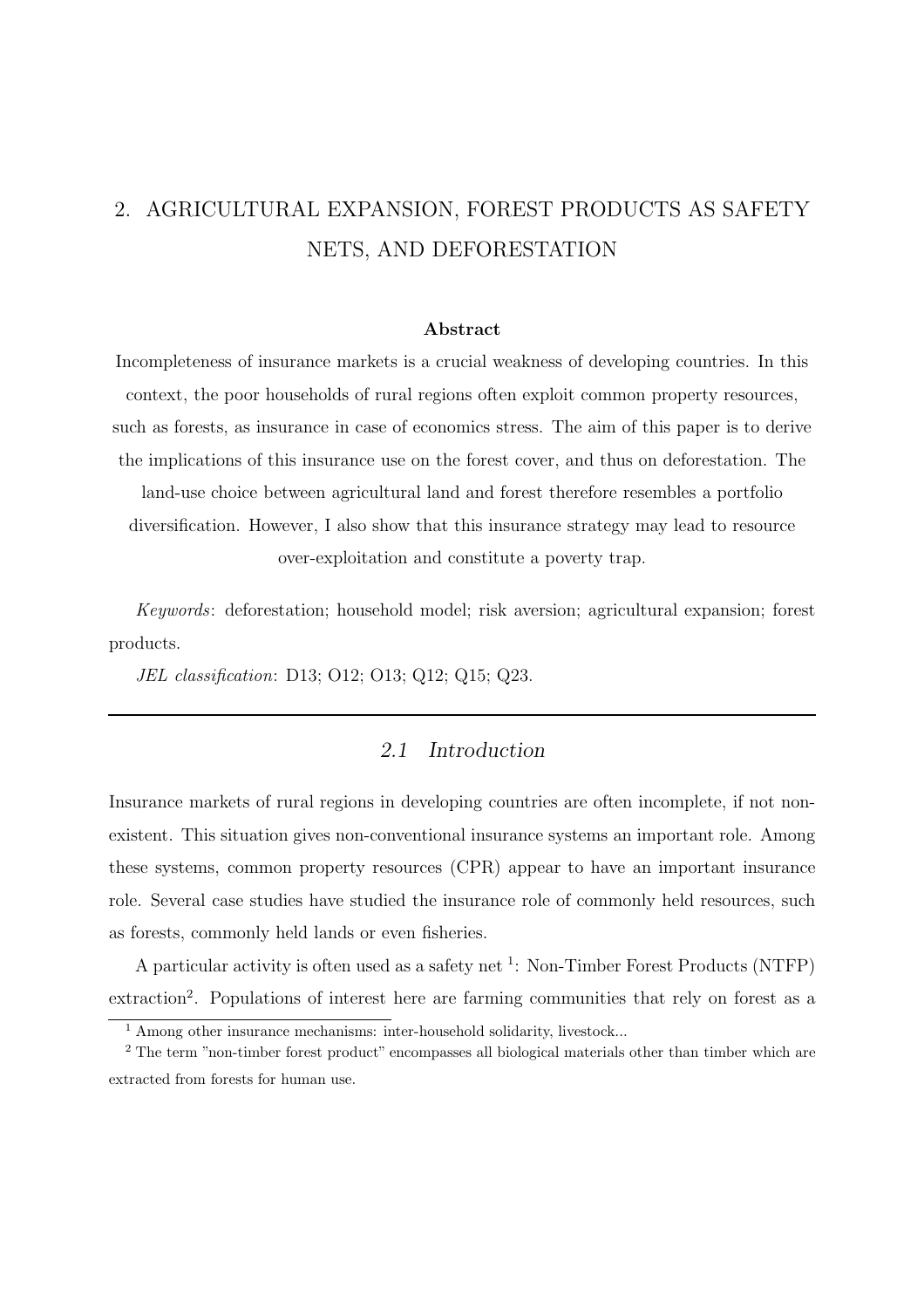supplementary source of income (Byron and Arnold, 1999). In case of bad agricultural crops, the households extract NTFP from the forest in order to smooth their consumption.

The aim of this paper is to understand the impact of this insurance use of forest products on the land-use choice. Indeed, agricultural expansion appears to be the most important cause of deforestation. The share of deforestation related to agricultural expansion has been estimated at at least 50 per cent (Myers, 1992; UNEP, 1992) and at 70 per cent in the 1990's (UNEP, 2003). In Africa, which is the area with the highest deforestation rates in the world, more than 50 per cent of the deforested zones were switched into small exploitations. Simultaneously, agricultural development is an important tool for poverty alleviation and long term development (World Bank; 2000). The consequences of this insurance role of NTFP extraction on deforestation is thus an interesting issue and can be investigated with farm household models - a priority for future research (Angelsen and Kaimowitz, 1998).

Some papers have studied the safety-net role of common property resources, such as forests (Agarwal, 1991 ; Baland and Francois, 2004 ; Pattanayak and Sills, 2001), but they do not consider the impact of this role on the land-use decision. However the households face a trade-off between forest and agriculture. Agriculture can be a way to alleviate poverty, but is a risky activity, while NTFP extraction has low poverty alleviation potential, but is a useful tool to compensate for agricultural risk. This paper investigates therefore the impact of the use of NTFP as safety nets on the household's decision to increase their agricultural land, and thus, to clear forests.

The safety-net use of NTFP extraction may take two forms, corresponding to two kinds of risk-management strategies. First, the diversification strategy is equivalent to a portfolio analysis, because the households use NTFP extraction as a risk-free asset (Aldermann and Paxson, 1994). Second, the coping strategy consists of extracting NTFP only when agricultural output is too low, working as a "natural"insurance mechanism. Therefore, the problem for the local communities has both the characteristics of portfolio analysis and economics of insurance. The paper focuses on the diversification strategy. The household chooses  $ex$ ante the share of land dedicated to agriculture and the share of land dedicated to NTFP extraction. The analysis of a coping strategy would induce a different timing of the land-use choice and the allocation of labor.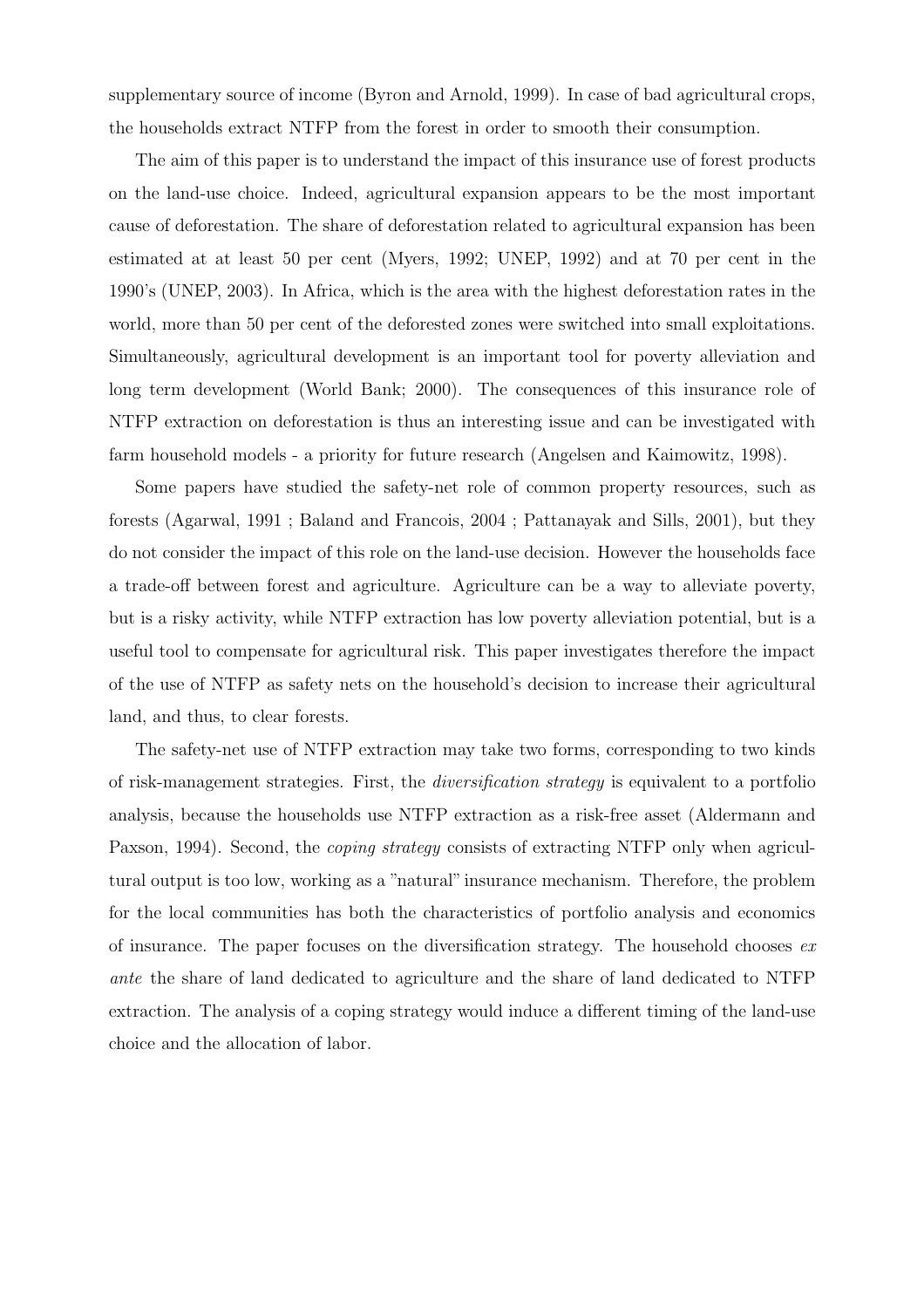To investigate the impact of the use of NTFP as a risk-management strategy, we build on Angelsen (1999). Our extension allows for agricultural crops uncertainty and for NTFP extraction, neither of which is considered in Angelsen (1999). Thus the model is an expected utility maximization process of a risk-averse household which uses forest products to face agricultural crops uncertainty. We assume a community that does not have access to insurance nor credit market, so that the risk-management use of forest products is the only way to deal with crop risks.

In this context, the comparative statics show that risk reduction, lower risk aversion and larger population may be important factors of deforestation. Moreover, forest profitability is unambiguously positively correlated with the forest cover.

Angelsen and Wunder (2003) notes that this activity can constitute a poverty trap for poorer households. Azariadis and Stachuski (in Aghion and Durlauf, 2006) define a poverty trap as a "self reinforcing mechanism which causes poverty to persist". Thus determining the conditions under which a CPR constitutes both a safety net and a poverty trap is also an important issue. I define a poverty trap as a situation in which households cannot get more than their subsistence requirement from their activities. In the case considered here, households are "trapped" in CPR extraction activity because of their need of insurance, which keeps them away from other development opportunities. CPR extraction can constitute a poverty trap as a result of a tragedy-of-the-commons process. Too much households are in need of insurance and the resource cannot provide enough to properly insure all the population. They face thus the classic poverty-environment nexus, where poor people depend too much of their environment and overuse it.

Section 2 gives a brief review of the literature, emphasizing the use of NTFP for poor agricultural households, describing the economics of land-use in agricultural areas and the insurance properties of common property resources. Section 3 presents a household model of land-use choice with risk on agricultural output and NTFP extraction used as safety net. Section 4 shows how a CPR may constitute both a safety net and a poverty trap. Finally section 5 concludes and discusses the policy implications.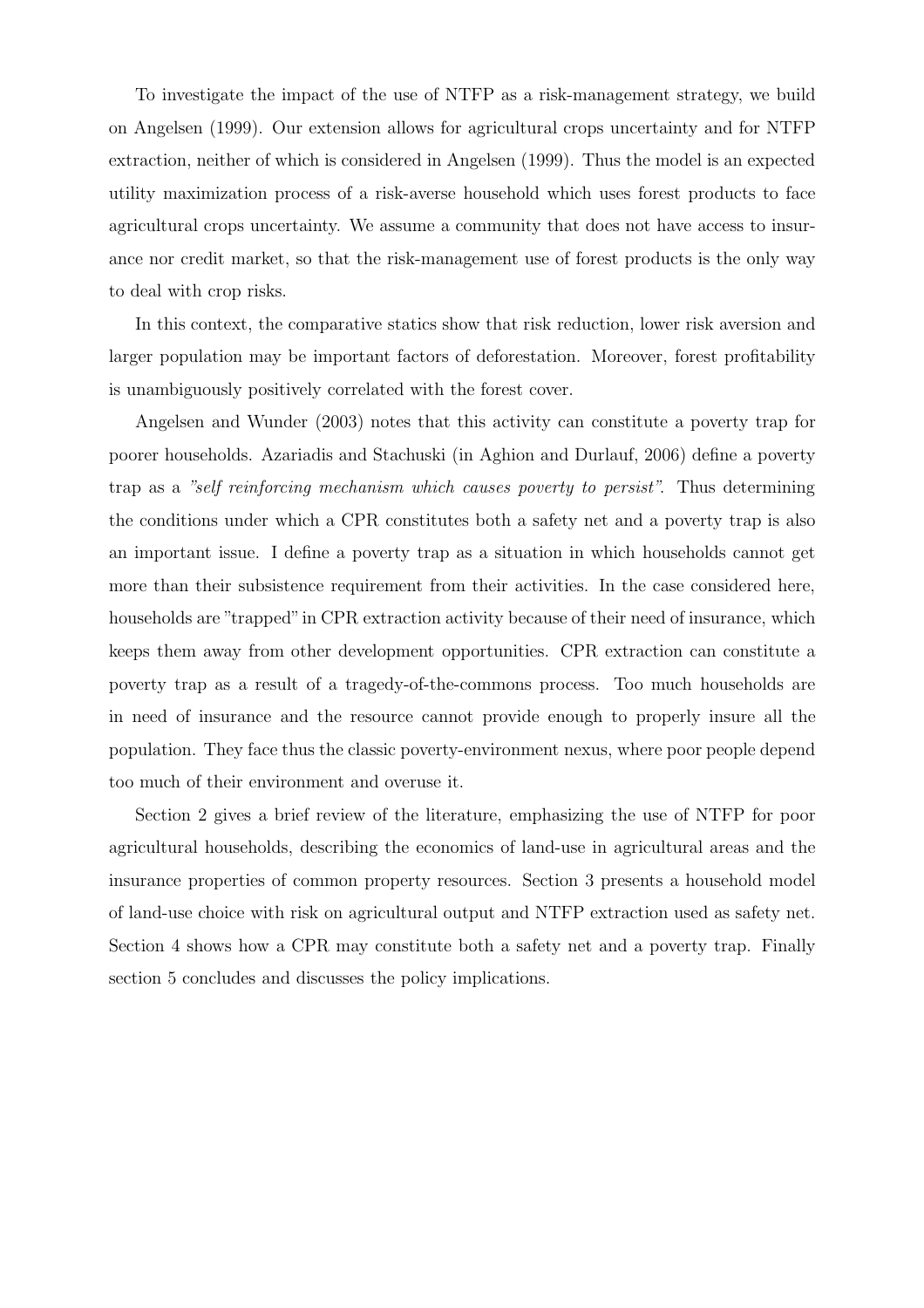# 2.2 Review of the literature

#### 2.2.1 The safety-net use of non-timber forest products

In developing countries, about 1.2 billion people rely on agroforestry farming systems that help to sustain agricultural productivity and generate income (World Bank, 2001). The risk-management role of forest products is particularly important in the rural regions of developing countries, given that agricultural crops face many types of risk, such as price shocks, seasonal flooding, unpredictable soil quality, pests, crop diseases or illnesses. NTFP can be used directly in consumption or sold to fill cash gaps. Formally, rural households, which have limited credit and insurance options, choose a diversification of their activities (thus of the land use), in order to reduce aggregate risk (Morduch, 1995; Godoy et al., 1998). Some studies analyze this use of NTFP (Baland and Francois, 2004; Pattanayak and Sills, 2001). One of the results is that any individual is more likely to visit the forest if the crops are more risky or if he faces a negative shock. Godoy et al. (2000), in a study in Honduras, argue that although NTFP extraction has a low annual value, it can provide insurance in the case of unexpected losses. This risk-management role can be particularly important in the case of common risk, because intra-village credit or insurance systems are more difficult to implement (Dercon, 2002).

Two risk-management strategies may be implemented (Angelsen and Wunder, 2002). The diversification strategy (usually observed in Latin America) is a classic risk-management tool (Aldermann and Paxson, 1994). The household raises ex ante the number of its activities, choosing if possible activities that have low covariance. In contrast, the coping strategy (observed in Africa) consists of extracting NTFP only in the case of bad agricultural crops. The use of NTFP can here be considered as an ex post gap filling use. Forest products are extracted in order to smooth the household's consumption in case of low crop returns.

In these two risk-management approaches, NTFP extraction appears to be efficient for poor rural households. First, a large variety of NTFP can be extracted, thus raising the diversification of activities. Several studies mention fuel, fodder, fibres, oil seeds, edible fruits, staple foods, vegetables, spices, rope, leaf-plates, medicinal plants, vines, honey, sap, Brazilian nuts, fruits bark and rubber (Kumar (2002), for rural India; Pattanayak and Sills (2001), for the Tapajos National Forest, Brazilian Amazon). Second, many NTFP do not have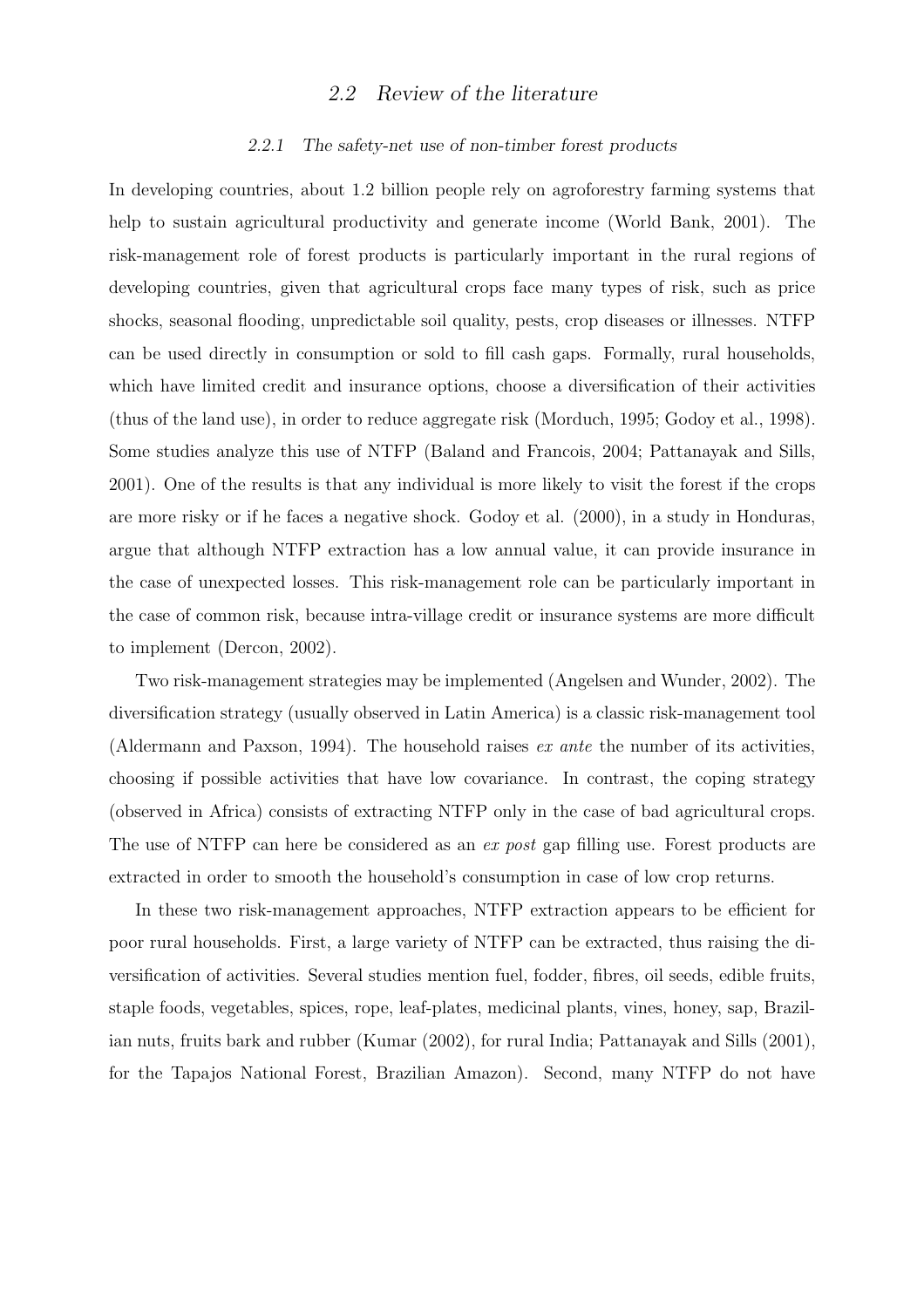strong positive correlation among themselves or with agricultural output (Pattayanak and Sills, 2001), so that they can be efficient risk-management instruments. A bad agricultural output is not necessarily linked to bad forest product quantities.

Two characteristics of NTFP are important to note. First, there are low capital and skills requirements to NTFP extraction as well as open or semi-open access to the resource, so that poor households can easily extract the resource. Neumann and Hirsch (2000) argue that the poorest people are those who are the most engaged in NTFP extraction. Second, NTFP habitually have low return to labor, so that they have poor potential to alleviate poverty (Wunder, 2001; Angelsen and Wunder, 2002). Studying Bagyeli and Bantu communities in South Cameroon, Van Dijk (in Ros-Tonen and Wiersum (2003)) gives an illustration of the relatively low share of NTFP in total income -which argues for the risk-management strategies- and of the link between poverty and NTFP use.

Hence, forests are competing for the land-use, with agriculture representing the most important alternative. Indeed, forest products have a low potential of poverty alleviation, but can be used to compensate shortfalls in agricultural yields. Conversely, agricultural crops is a potential way out of poverty for households, but may represent a high levels of risk, especially if the households have low access to insurance or credit markets. The trade-off between these two land-uses is a major choice for poor rural households, and is a potentially driving force of deforestation. An interesting topic is thus to analyze the land-use choice process of the households.

## 2.2.2 The land-use choice literature and NTFP extraction

Among the papers studying the land-use choice by rural communities, only few take into account the forest products use, and none study the risk-management use described here. Lopez (1998) notes the coexistence in most developing countries of private lands, intended for agricultural crops, and common property lands, namely forests, used for their products. In his paper, the two land-uses compete with each other, but forest products extraction is not a risk-management strategy. Specifically, Lopez analyzes the consequences of agricultural intensification and farm productivity improvement programs on the pressures on the common resource. The main factor determining the programs' impact on pressure on the common resource is the factor-intensity of the crops. If crops are labor-intensive, then a rise in their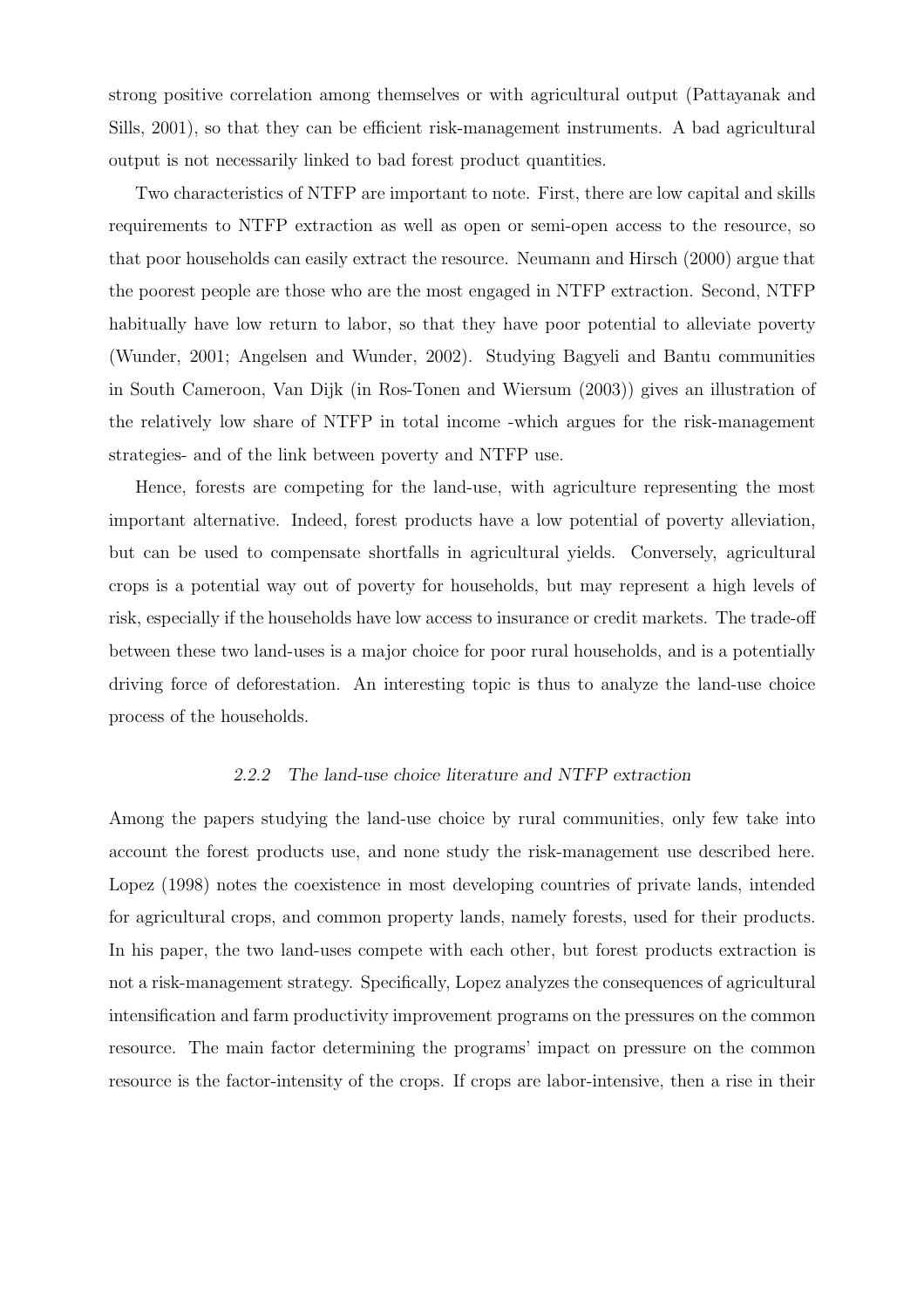prices is likely to diminish the pressure on the common resource. However, if crops are land-intensive, the pressure is likely to rise with the commodity prices.

Parks et al. (1998) study the competing land-uses, mainly agriculture, timber and nontimber forest products. The paper distinguishes four cases, depending on the relative productivity of the different activities: joint management of forests, forest preservation, conversion to non-forest use, and forest abandonment. These four cases depend mainly on the impact of the age of the trees and the management effort on a profit maximization function.

#### 2.2.3 Common property resources as safety net

The literature on land-use choice discussed above ignores the safety-net role that forests have when they are commonly held. Another part of the literature does, however, argue the importance of common property resources (CPR) as safety net. Baland and Francois (2005) analyze the insurance property of CPR, and compare it with the increased efficiency if this resource is privatized. In their paper, each household has the choice between two activities: CPR extraction and a private project. CPR extraction requires low skilled labor, which implies homogenous returns to labor. The private projects provide heterogenous returns, depending on the households skills. Therefore, CPR extraction represents for low skilled households an outside option to private project, while the most skilled households allocate their labor to the private projects. The authors found a potential negative impact of the privatization of the resource on the welfare of the community's poorest members.

Pattanayak and Sills (2001) find that NTFP collection is positively correlated with agricultural shortfall and expected agricultural risk. According to Bromley and Chavas (1989), non-exclusive property rights can be seen as an integral part of risk sharing. In this case, the common forest can be considered as an asset of last resort (Baland and Francois, 2005). A strong link between poor people and CPR is often underlined. Dasgupta and Maler (1993) argue that local commons provide the rural poor with partial protection in time of unusual economic stress. A study of tribal groups in rural Bihar qualifies communally-held forests as the only means of survival for poorer members in lean seasons (Agrawal, 1991). Reddy and Chahravaty (1999) observe in India a more intensive use of the CPR by poor households. Dasgupta (1987) notes a higher level of CPR products in low labor productivity regions. Johda (1986) finds a negative relationship between CPR income and rural inequalities.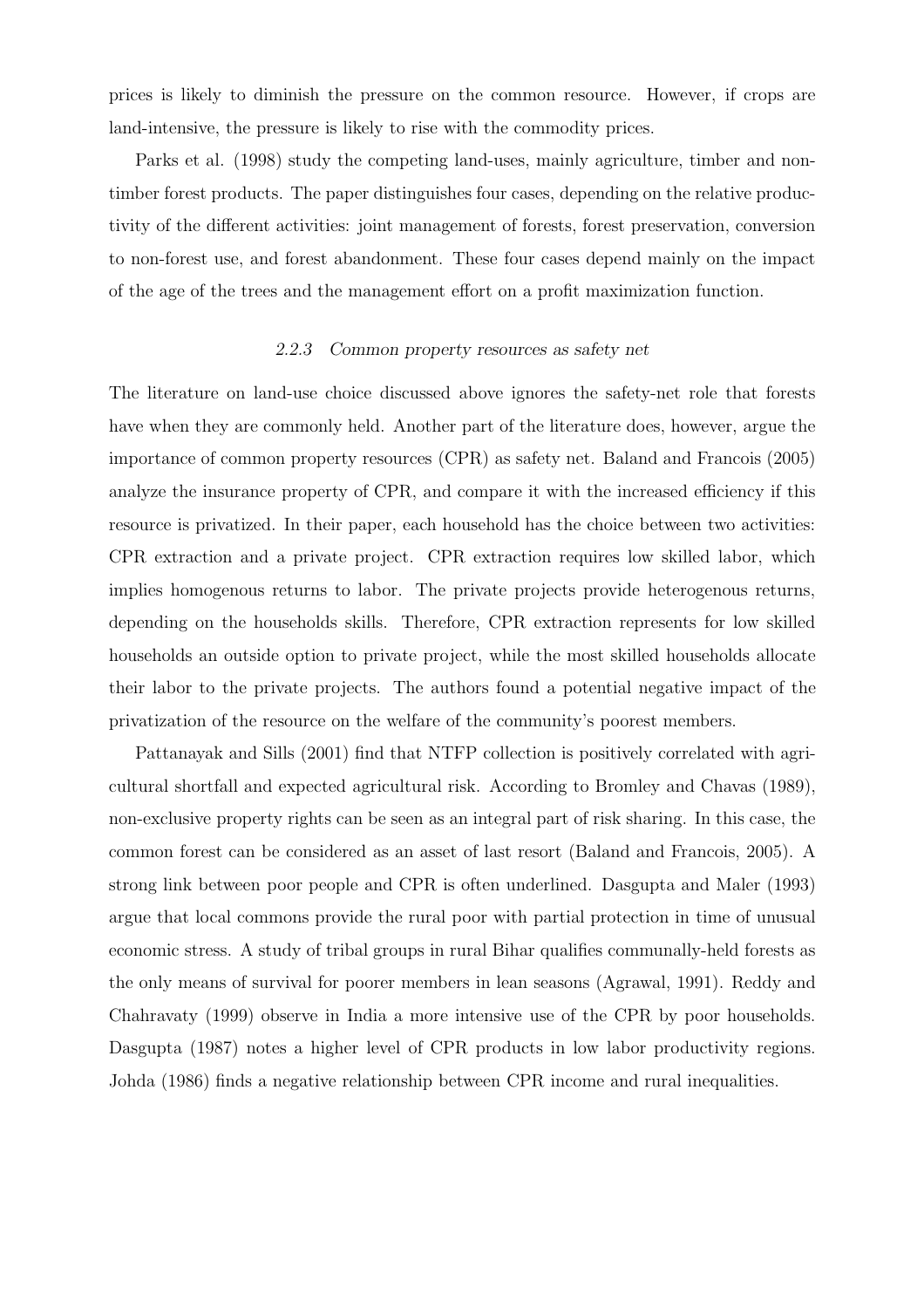Although some papers study the competing land-use relationship between agriculture and forests, none of them investigate the safety-net use of forest products to insure against crops risk. In contrast, papers studying the safety-net role of CPR treat the share private/common land as exogenous. The aim of this paper is thus to reconcile these two sides of the literature, investigating the role of the safety-net use of NTFP on the land-use choice.

# 2.3 Diversification strategy, risk-aversion and household's optimal land-use

The model presented is an adaptation from Angelsen (1999). In contrast to Angelsen's setup, agricultural output is uncertain and forest provides NTFP that are used to smooth the household's consumption when the agricultural output is bad.

The set-up for the land: The model represents a village economy. The total area of the village is normalized to 1. We assume here only two possible uses for the land: agriculture and forests. Both agricultural and forested areas are assumed to have the same quality. In contrast to Angelsen (1999), we assume that forests provide Non-Timber Forest Products (NTFP). We assume for simplicity an egalitarian repartition of the land across the households in the village. Therefore, we consider a representative household, which has a share  $\frac{1}{N}$  of the total area of the village (N is the number of households in the village and is our indicator of population pressure), which is equivalent to a share  $\frac{1}{N}$  of total forest product extraction. We avoid thus the tragedy of the commons problem, i.e competition between households for the forest products. We also assume that both the agricultural good and the forest product are homogenous. For both goods, land and labor are the only inputs. We assume that the household uses an optimal combination of labor in the production process. Thus the labor side is not explicitly considered here. The implicit assumption is that the household's labor force is entirely used and that the household may eventually hire outside labor <sup>3</sup>.

R is the share of agricultural land in the village area  $(0 \leq R \leq 1)$ . Agricultural land area used by the household is thus defined as  $\frac{R}{N}$  and forest land area for the representative household use is  $\frac{1-R}{N}$ . R is an indicator of the agricultural land cover and the choice variable of the household. At the beginning of the period, the household chooses the share of the

<sup>&</sup>lt;sup>3</sup> For an analysis of the interactions between labor market and deforestation, see Bluffstone (1995).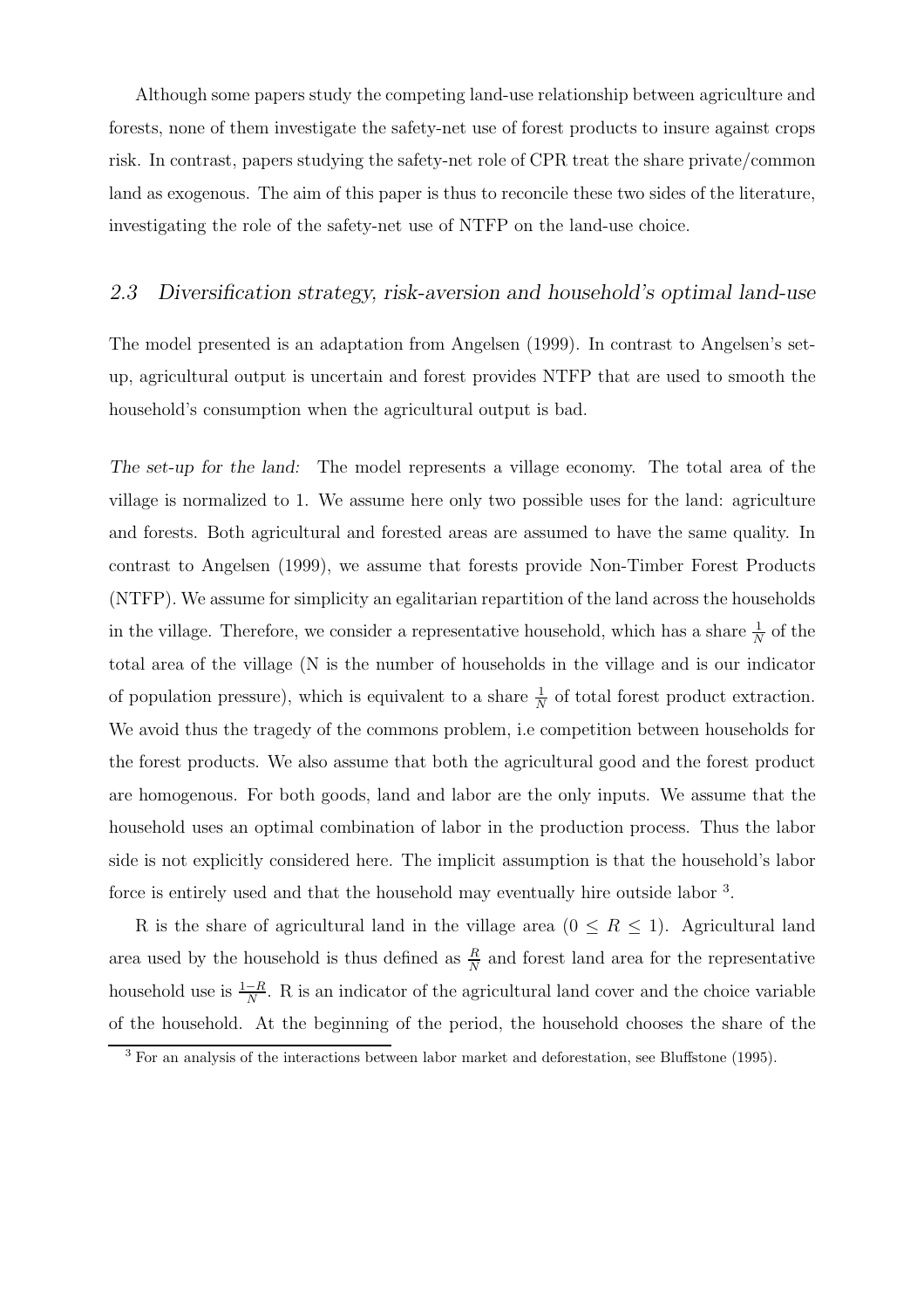land it will cultivate. If  $R = 1$ , all the land around the village is converted to agriculture and deforestation is maximized in the village area. If  $R = 0$ , forest conservation is maximized and there is no agriculture. Between these two extreme cases, there is a trade-off between the two possible uses of the land.

The safety-net use of forest products: We focus here on the diversification strategy, i.e. the land-use choice (inducing the labor allocation) is made ex ante. We assume that agricultural land is, on average, more profitable than forest land, but agricultural production is more volatile than NTFP. Thus, there is a trade-off between a relatively more profitable but riskier activity - agriculture - and a relatively less profitable but safer activity - NTFP extraction. In contrast to Angelsen (1999), the agricultural output is not certain. The risk on agricultural crops is supposed to be systemic. Therefore every household in the village lives in the same state of the world. Thus there cannot be inter-household insurance.

There are two states of the world. In the good state, which occurs with probability  $\delta$ , the agricultural output per hectare (or per unit of land, as the area is normalized to 1) is high.

$$
\overline{C}(R) \equiv \frac{1}{N} [R\overline{x} + (1 - R)f] \tag{2.1}
$$

where  $\bar{x}$  is the optimal agricultural output (net of costs) per hectare in the good state of the world. f is the quantity of forest products extracted per hectare, net of extraction costs. In contrast to the agricultural output, f is assumed to be certain.

In the bad state, with probability  $(1 - \delta)$ , agricultural output is low.

$$
\underline{C}(R) \equiv \frac{1}{N} [R\underline{x} + (1 - R)f] \tag{2.2}
$$

 $\underline{x}$  is the optimal agricultural output in the bad state of the world. Clearly  $\underline{x} < \overline{x}$  must hold. Expected agricultural output per hectare is therefore:

$$
E(x) = \delta \overline{x} + (1 - \delta)\underline{x} \tag{2.3}
$$

Clearly, by assumption  $f \leq E(x)$ , for otherwise there is no trade-off between the two land-uses and all the land is used for forest product extraction.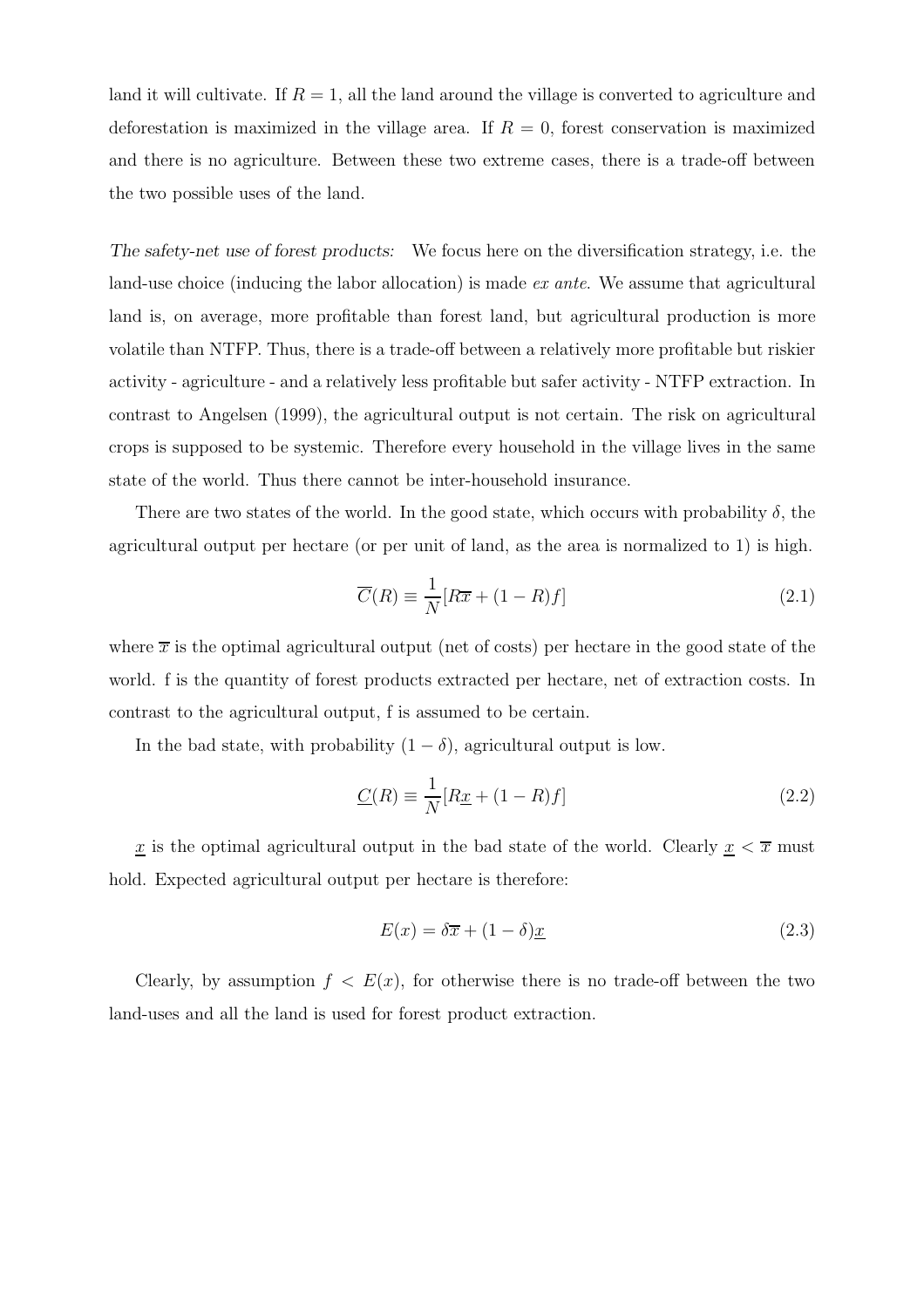The objective of the household is to maximize its expected utility. The household's utility function only depends on consumption:  $U = U(C)$ , with  $\frac{\partial U}{\partial C} > 0$ . A quick mean-variance analysis may be done before considering the household's optimal trade-off.

Mean-variance analysis: Both the expected level of consumption and its variance depend on the share of agricultural land, R, to be chosen by the household.

The household can either consume directly what it produces or sell it to purchase other goods. Thus we consider the equality between consumption and production as a budget constraint. The expected level of consumption is therefore:

$$
E_c(R) = \frac{1}{N} [R(E(x) - f) + f]; \qquad \frac{\partial E_c(R)}{\partial R} > 0
$$
\n(2.4)

Expected consumption rises with the share of agricultural land, R, since expected agricultural production is more efficient than forest product extraction. Therefore, a risk-neutral household would convert all the land into fields  $(R = 1)$  in order to maximize its expected consumption. The variance of consumption is:

$$
\sigma_c^2 = \frac{1}{N^2} \sigma_x^2 R^2
$$

Clearly the variance of consumption is strictly increasing in R. Thus the choice in the land-use is a trade-off between expected consumption and variance of consumption. The relative weight given to the expected consumption and the variance will depend on its riskaversion: a risk-averse household gives more importance to the variance of consumption, than a risk-neutral household.

Household's objective and the optimal trade-off: We introduce a Constant Absolute Risk Aversion (CARA) function, with  $\alpha$  being the Arrow-Pratt Absolute Risk Aversion coefficient:

$$
U(C) = -\exp[-\alpha C] \tag{2.5}
$$

Expected utility is then:

$$
E_U(R) = -\delta \exp[-\alpha \overline{C}(R)] - (1 - \delta) \exp[-\alpha \underline{C}(R)] \qquad (2.6)
$$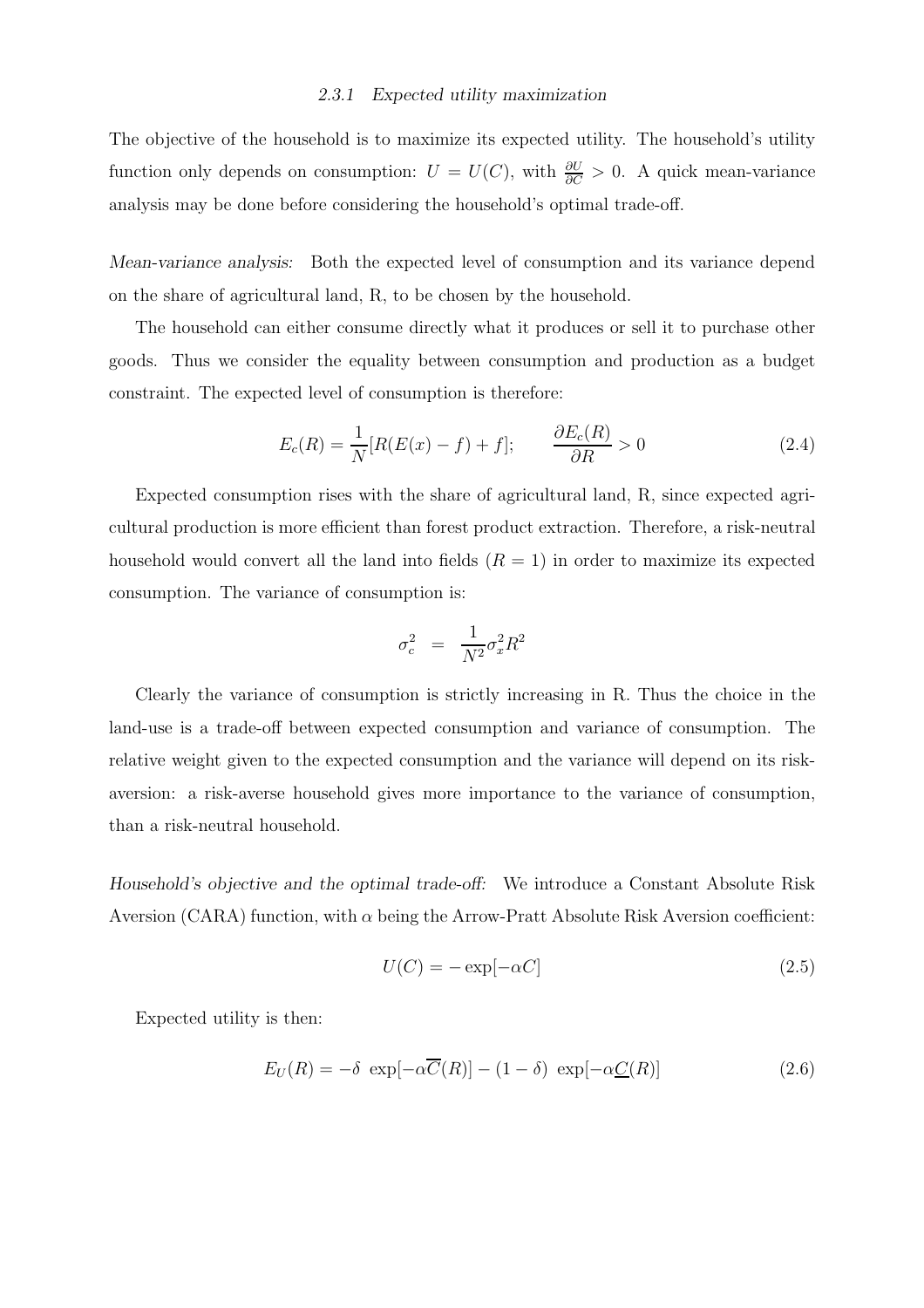The objective of the household is to choose R in order to maximize expected utility:

$$
\max_{R} E_U(R) \tag{2.7}
$$

Note that  $\frac{\partial E_U}{\partial R} > 0$  if  $f \leq \underline{x}$ . Therefore, we have a corner solution  $(R = 1)$  if the forest profitability is lower than or equal to the agricultural profitability in the bad state of the world. In this framework, the safety-net use of the forest products only exists if the risk on agricultural output is so high that NTFP extraction becomes the main activity of the household in the bad state of the world. This condition is consistent with a portfolio analysis, where the risk-free asset needs to be more profitable than the risky asset in some states of the world to have a positive share in the portfolio (Gollier, 2001). We now characterize the agricultural frontier that maximizes expected utility. The first-order condition gives the optimal agricultural frontier:

$$
R^* = \left(\frac{N[\ln \frac{\delta(\overline{x} - f)}{(1 - \delta)(f - \underline{x})}]}{\alpha(\overline{x} - \underline{x})}\right)
$$
\n(2.8)

#### 2.3.2 Comparative statics

In this framework of risk on agricultural output, we define risk reduction as a rise in  $\underline{x}$  and a fall in  $\overline{x}$ , with a constant expected output  $E(x)$ . This kind of risk reduction can be viewed as the introduction of an insurance system. On the one hand, the household pays a risk premium  $d\bar{x}$  per hectare in the good state of the world. On the other hand, if the bad state of the world occurs, the household receives as insurance  $d\underline{x}$  per hectare. This risk reduction definition implies  $(1 - \delta) d\underline{x} = -\delta d\overline{x}$ , with  $d\underline{x} > 0$ .

**Proposition 1 :** When NTFP extraction is used as a diversification strategy, risk reduction, lower risk aversion and larger population decrease the forest cover. Moreover, the forest profitability is positively correlated with the forest cover.

**Proof :** sign of the first derivatives of  $R^*$  (see appendix A):  $\frac{\partial R^*}{\partial x} - \frac{(1-\delta)}{\delta}$  $\frac{\partial R^*}{\partial \overline{x}}$  > 0,  $\frac{\partial R^*}{\partial \alpha} < 0$ ,  $\frac{\partial R^*}{\partial N} > 0$  and  $\frac{\partial R^*}{\partial f} < 0$ .

Risk reduction has a positive impact on R. Hence, if the agricultural risk is reduced, the safety-net use of NTFP is less important, agricultural land increases and forest cover declines.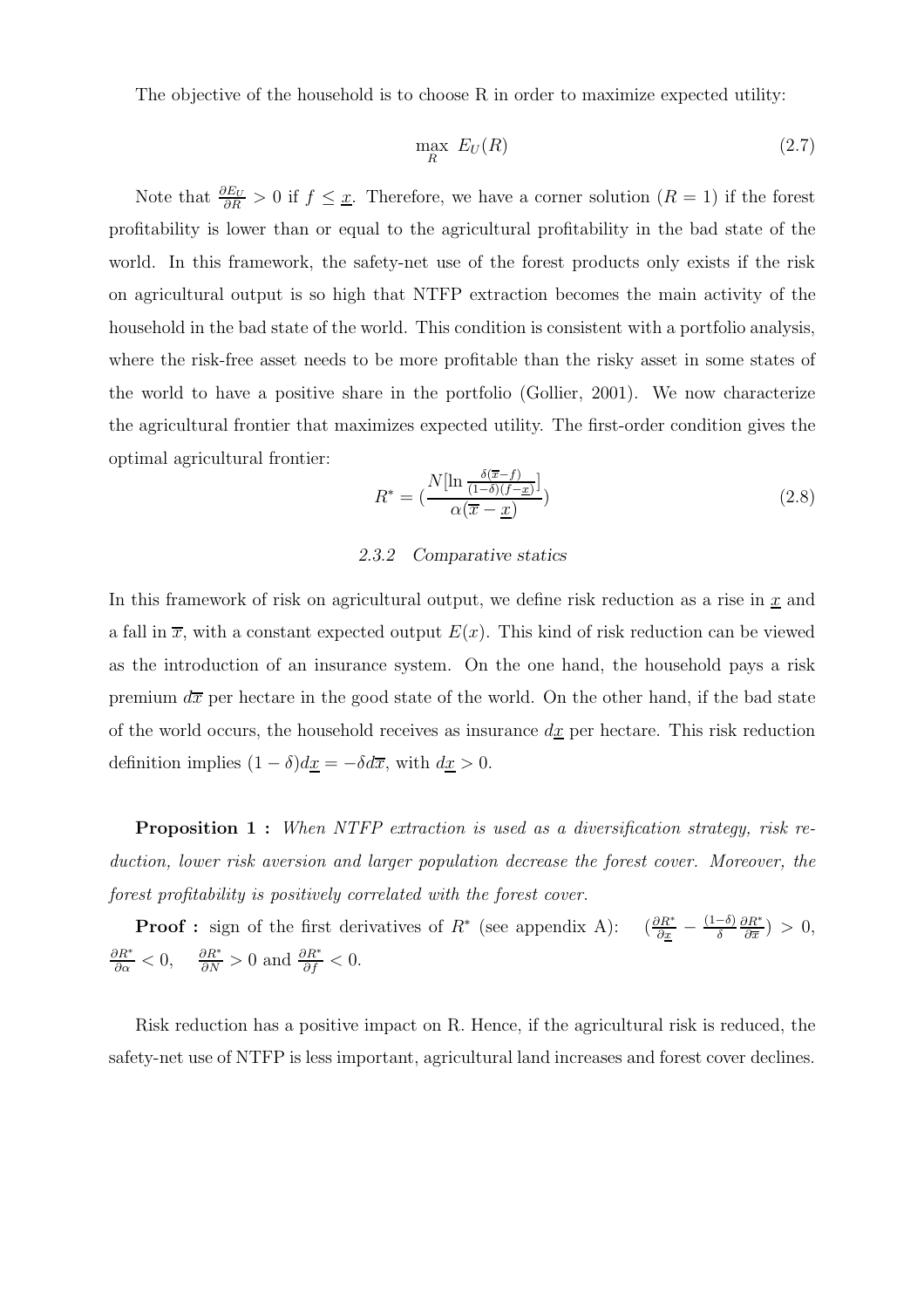Intuitively, if the more profitable activity becomes less risky - with the same expected profitability -, its share in the agent's portfolio raises. In our example, the introduction of an insurance mechanism thus leads to more deforestation.

The Arrow-Pratt Absolute Risk Aversion coefficient has a positive impact on the forest cover. Intuitively, if the household is risk averse, it keeps more land as forest in order to insure itself against crop risks, even if this is done at the expense of lower expected consumption.

The village population has a negative impact on the forest cover (positive impact on R). Indeed, a larger population reduces the size allowed to each household. Each household therefore raises the share of the most profitable activity.

Consistently with a portfolio analysis, the portfolio share of the risk-free asset, i.e. NTFP extraction, is positively correlated with its profitability. A rise in forest profitability could come, for example, from a rise in the NTFP prices. A policy frequently advocated to reduce tropical deforestation is the introduction of green labeling for NTFP in order to raise the profitability of the forests. Appendix C provides a numerical example of the coping and diversification strategies.

The precedent proposition ignores the fact that NTFP extraction from a common property or free access forest can constitute a poverty trap, as an extreme case of a tragedy-ofthe-commons process. This case is studied in the next section.

# 2.4 Safety-net or poverty trap?

In this section, we build on Baland and Francois (2005). The share of agricultural land (R) is now supposed to be fixed, and not a choice variable anymore. The choice variable is now the allocation of labor between the two activities. Moreover, the households are supposed to have different productivity on the agricultural land. We distinguish therefore skilled and unskilled households. In contrast to the precedent section and because of household heterogeneity, only unskilled households allocate some labor to CPR extraction.

The N households of the community allocate their unit of labor  $(L<sub>i</sub> = 1)$  between two activities. First, labor can be allocated to a private project (e.g: private agriculture). Second, it can be allocated to CPR extraction (e.g: NTFP extraction). In Baland and Francois, the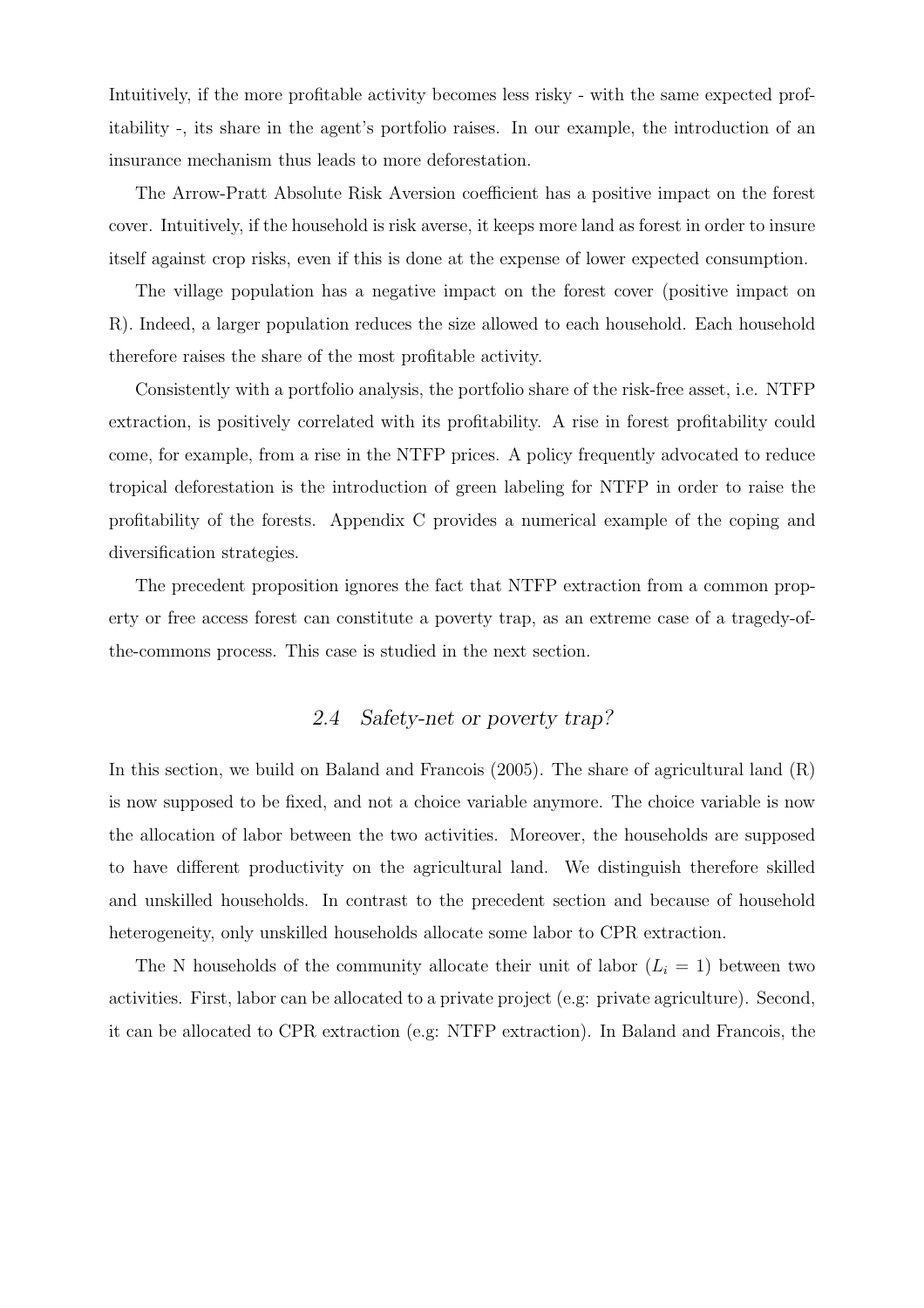household allocate all its labor to one activity. In contrast, in the following model, each household can divide its labor supply and allocate a share to both activities.

Baland and Francois consider successively a risk-free private project with heterogeneous returns, and a risky private project with homogeneous returns. Conversely, we consider here a risky private project with heterogeneous returns, while the CPR provides safe and homogeneous returns. Therefore, CPR extraction may have two motivations. First, households have different expected returns on their private project and the less skilled households allocate all their labor to CPR extraction, and the CPR returns represent the minimum income of the community. Second, the households face also different levels of risk on their private projects and allocate thus a share of their labor supply to CPR extraction in order to insure themselves (note here that we assume the extreme case of no outside insurance possibilities). Whereas Baland and Francois consider separately those two kinds of heterogeneity, the model presented here study the possible poverty-trap implications of the coexistence of these two role of the CPR: minimum income and insurance.

#### 2.4.1 NTFP extraction as insurance and households heterogeneity

As in Baland and Francois (2005), we assume that all labor allocated to the CPR is equivalently productive and receives the average product:  $\frac{f(L) \cdot l_i}{L}$ , with  $l_i \in [0,1]$  the amount of labor allocated to the CPR by household i and  $L = \int_N^1 l_i \, di$  the aggregate amount of labor allocated to the commons  $4$ . The commons production function,  $f(L)$ , is strictly increasing and concave in L. Therefore, the average product is decreasing in L, which constitutes a tragedy-of-the-commons effect: labor allocated by one household has a negative externality on the other households. Moreover, total labor allocated to the commons can be an indicator of environmental damages. Indeed, the overuse of a resource coincides with the degradation of the ecosystem. Note here that we assume that the CPR is de facto open access, and that no joint management strategy is implemented to induce sustainable use.

As already said, the private projects provide uncertain returns <sup>5</sup>. The expected private project return of household i is  $E(x_i)$ . (1-l<sub>i</sub>). In the worst case, the private project provides

<sup>4</sup> Note here that the size of the CPR is fixed, and therefore not a choice variable.

<sup>&</sup>lt;sup>5</sup> A first-best outcome would therefore come from the introduction of an efficient insurance market that eliminate risk on the private project.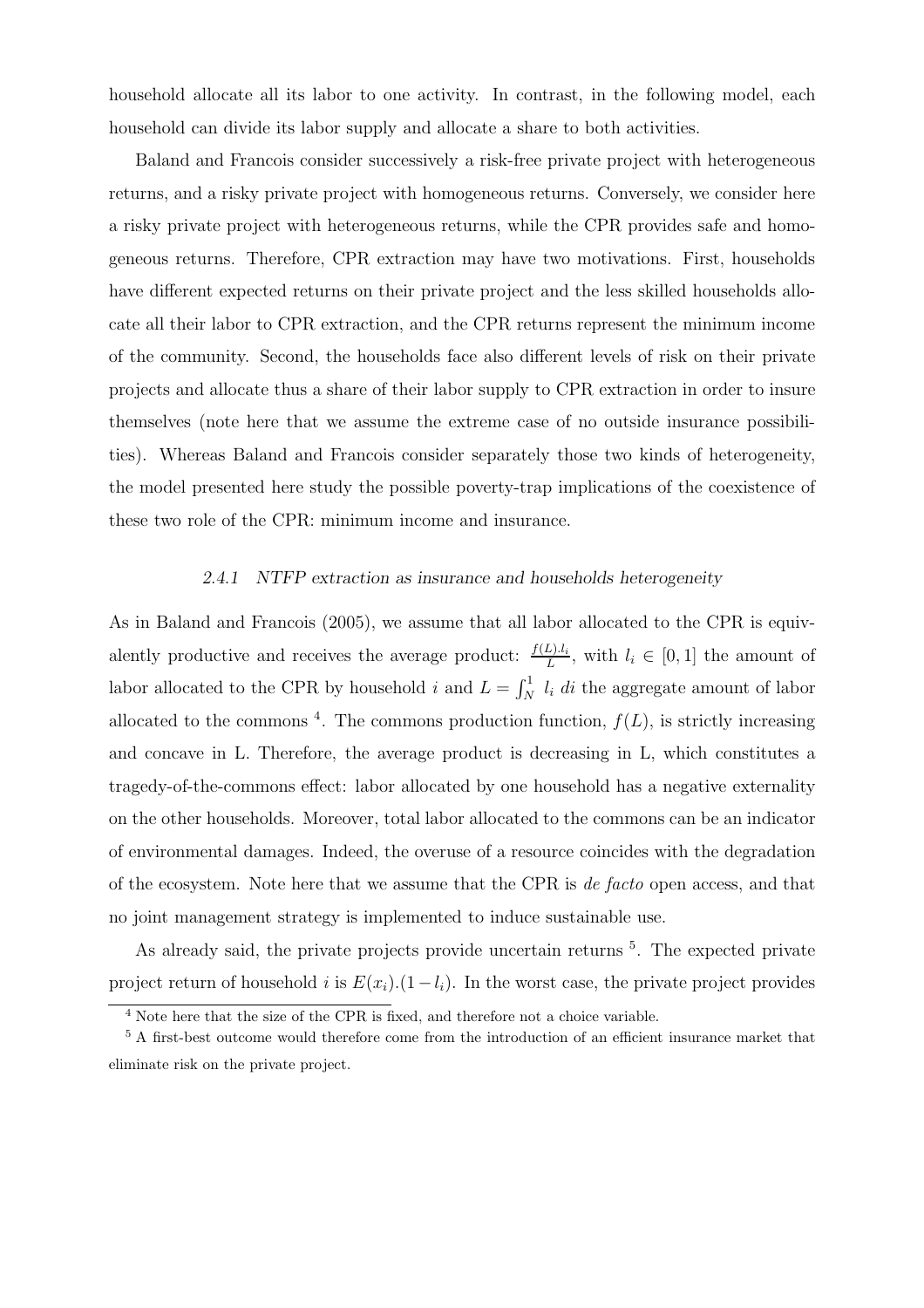$x_i(1 - l_i)$ . Note here that only  $E(x_i)$  and  $x_i$  (and not the whole distribution of the private project returns) are needed to describe the households characteristics. We restrict ourselves to the case of common risk, i.e. we define:  $x_i = E(x_i) - C$ . Where C is the same across households. Expected returns,  $E(x)$ , and minimum returns,  $\underline{x}$ , constitute a representation of the households heterogeneity in terms of skills and risk, respectively.

The households are sorted according to the expected return on their private project. Household 1 has the lowest expected return and household N has the highest one.

Household's objective: At the beginning of the period, each household chooses its labor allocation between the two activities to maximize its expected return  $\Pi(l_i)$ :

$$
\max_{l_i} \Pi(l_i) = (1 - l_i).E(x_i) + l_i.\frac{f(L)}{L}
$$
\n(2.9)

Moreover, the households need to insure a minimum consumption requirement  $C_{min}$  in the worst state of the world (i.e if  $x_i$  occurs). We assume here that the minimum requirement is the same across the population. We consider basic needs to survive, such as nutrition. If this requirement is not met, concerned households cannot stay in the community and have therefore to migrate. Migration is therefore considered here as an action of last resort if the environment cannot insure their livelihood to some households. An important concern here is whether migration provides the minimum requirement to migrating households. Indeed, migrating is by itself a risky behavior. This concern is not explicitly considered here. The important point is that some households have to migrate simply because their livelihood is threatened.

The choice of any household i to migrate  $(M<sub>i</sub> = 1)$  or not  $(M<sub>i</sub> = 0)$ , is therefore:

$$
\begin{cases}\nM_i = 1 \; if \; (1 - l_i) \cdot \underline{x_i} + l_i \frac{f(L)}{L} < C_{min} \\
M_i = 0 \; if \; (1 - l_i) \cdot \underline{x_i} + l_i \frac{f(L)}{L} \ge C_{min}\n\end{cases} \tag{2.10}
$$

Thus households are risk neutral, as long as they get their minimum requirement, and are infinitely risk averse under that point. We define as poor a household not getting more than its subsistence requirement: it cannot get more from its activities than what it needs to survive. This set up is somehow unfamiliar, but seems to fit with the reality of many poor communities of developing countries. Indeed, the main objective of poor households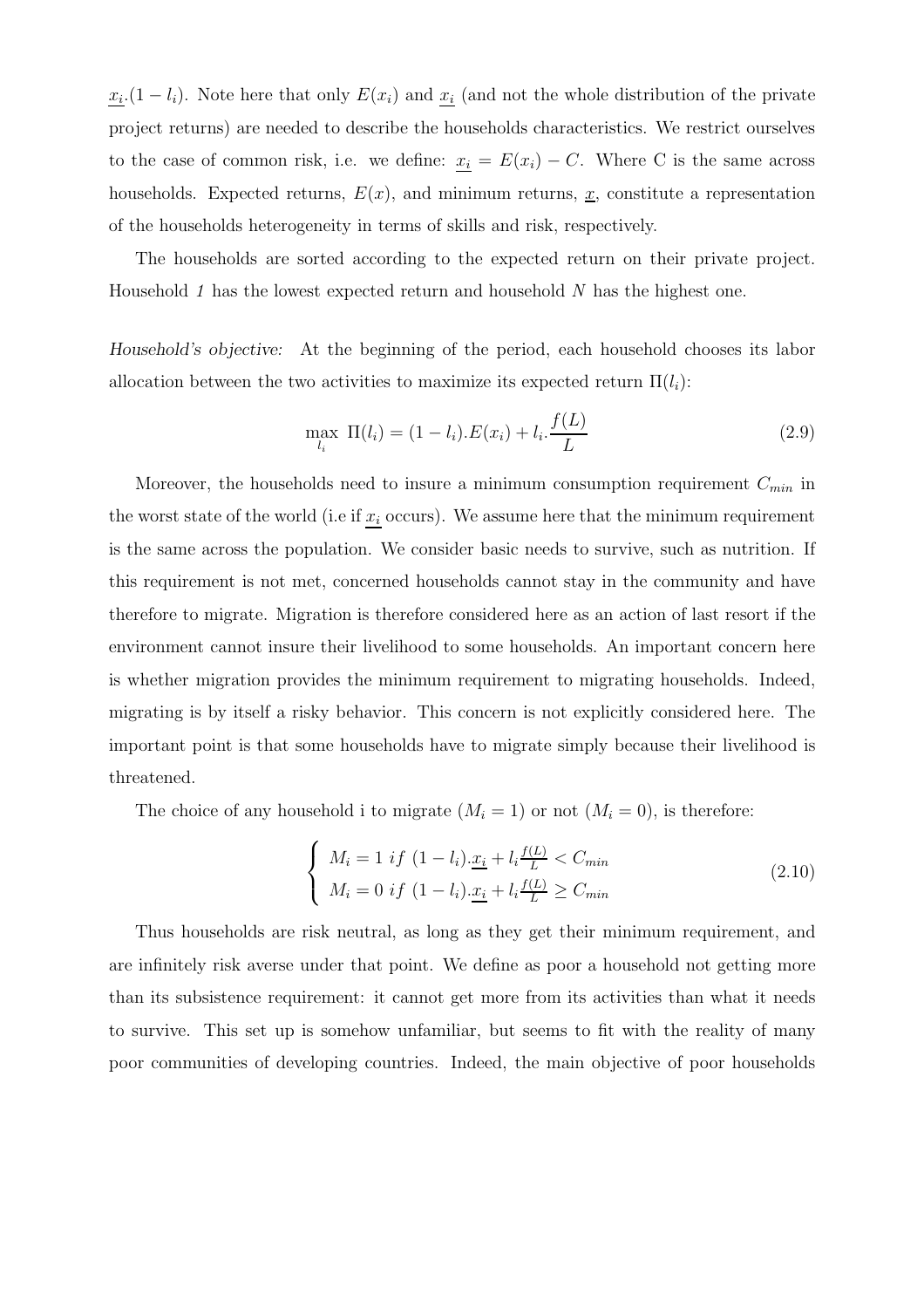is likely to insure livelihood. Thus, it seems fair to assume that, in very poor communities, households first insure their livelihood, and then try to maximize their expected payoff.

Two kinds of households decide not to migrate. First, private projects may be profitable enough for some households, even in the worst state of the world:  $x_i \geq C_{min}$ . These households are naturally insured. Second, households properly insured by CPR extraction also decide not to migrate. Thus CPR extraction needs to be profitable enough to insure the households properly, and the households need to allocate a minimum amount of labor to the CPR. The conditions for these households to stay in the community are as follow.

$$
\begin{cases}\n\frac{f(L)}{L} \ge C_{min} \\
\frac{L_i}{L} = \frac{C_{min} - x_i}{L} \\
\frac{f(L)}{L} - \frac{x_i}{L}\n\end{cases}
$$
\n(2.11)

Return to CPR extraction is decreasing in total labor allocated. Thus, if too much labor is allocated to the CPR, the average product goes down to its bottom value  $C_{min}$ . Therefore, a maximum possible amount of labor allocated to the CPR can be defined:

$$
L_{max}: \quad \frac{f(L_{max})}{L_{max}} = C_{min} \tag{2.12}
$$

If too many households are in need of insurance, the insurance capacity of the resource,  $L_{max}$ , may be too small. At this point, some households have to migrate and migration occurs until the point at which every remaining household is insured, with the average return being equal to the minimum requirement. Migration is considered here as an action of last resort: the environment cannot provide to the households their livelihood, thus they have to leave. Households are therefore assumed to migrate from the area if and only if they cannot get their minimum requirement from their livelihood. The number of households having to migrate is therefore:

$$
M = \int_{0}^{N} M_i \, di = S - L_{max} \tag{2.13}
$$

with S the population in need of insurance:

$$
S \; : \; \underline{x}_S = C_{min} \tag{2.14}
$$

At equilibrium, three classes of households can be distinguished, related to their labor allocation.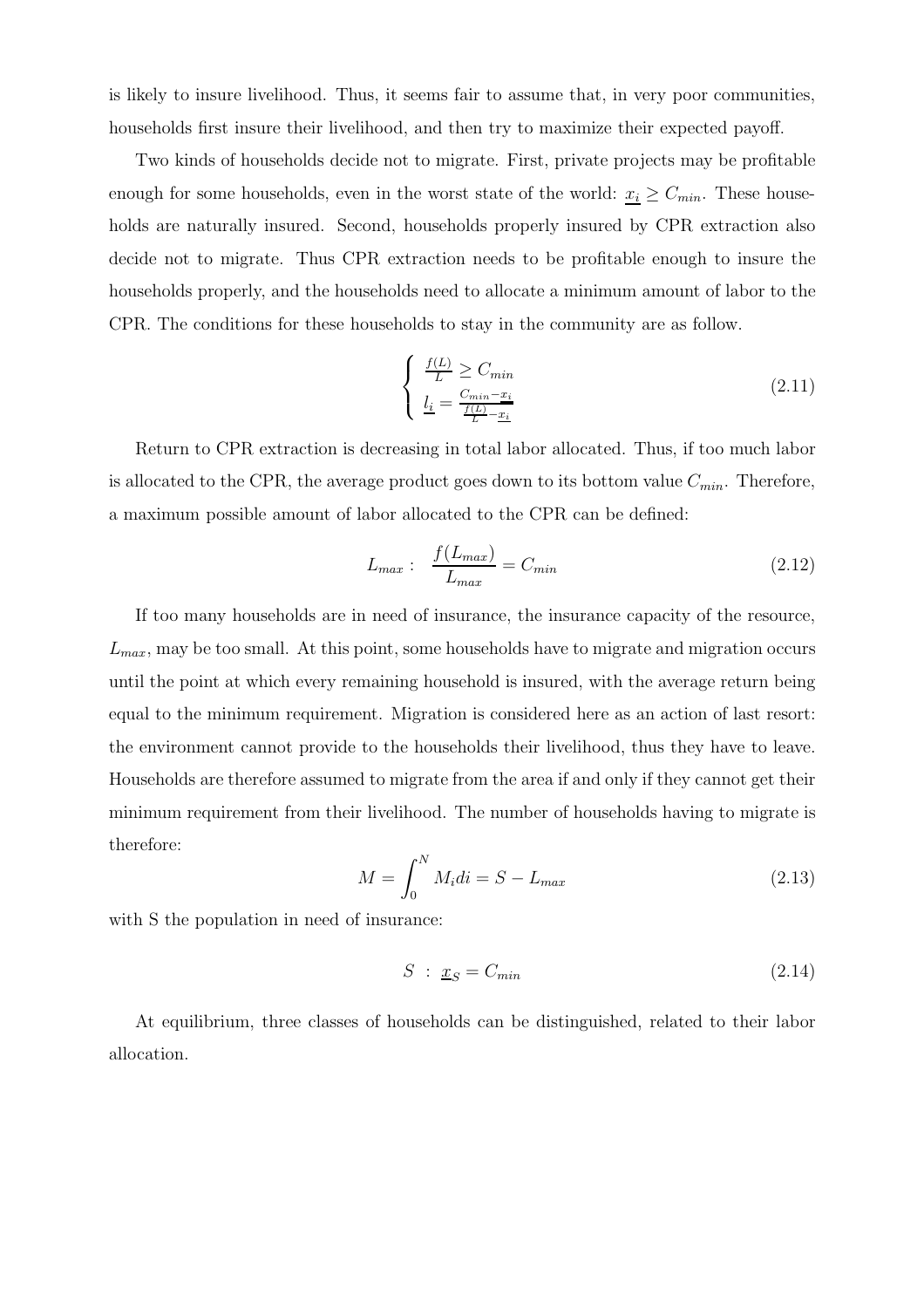The equilibrium is a combination of a total amount of labor allocated to the commons,  $L_c$ , a share of labor allocated to the commons by each household,  $l_i$ , and a number of households that have to migrate, M.

At equilibrium, 3 classes of households can be distinguished according to the households allocation of labor. Two classes are in need of insurance and therefore allocate a share of their labor to CPR extraction, while the third one is "naturally" insured.

Unskilled households: The less skilled households have an expected return on the private project smaller or equal to the average product on the CPR. These households allocate all their labor to the CPR. Therefore they get the average product.

$$
For \t i \in [0; U]: \begin{cases} E(x_i) \leq \frac{f(L_c)}{L_c} \\ \frac{x_i}{L_c} < C_{min} \\ l_i = 1 \\ \Pi(l_i) = \frac{f(L_c)}{L_c} \end{cases} \tag{2.15}
$$

The motivation for CPR extraction here is a lack of better opportunity. Less skilled households rely on this activity because it requires low skilled labor and provides higher returns than their private projects.

Skilled households: The most skilled households are those who get at least their minimum requirement from their private project. Moreover, the expected return on their private project must be greater than the average product on the CPR. Thus they allocate all their labor to the private project. Their expected income is the expected private return.

$$
For \t i \in [S; N]: \begin{cases} E(x_i) > \frac{f(L_c)}{L_c} \\ \frac{x_i}{L} \ge C_{min} \\ l_i = 0 \\ \Pi(l_i) = E(x_i) \end{cases} \tag{2.16}
$$

This class of household can be considered as "naturally" insured: they always get enough returns from their private project to satisfy their basic needs.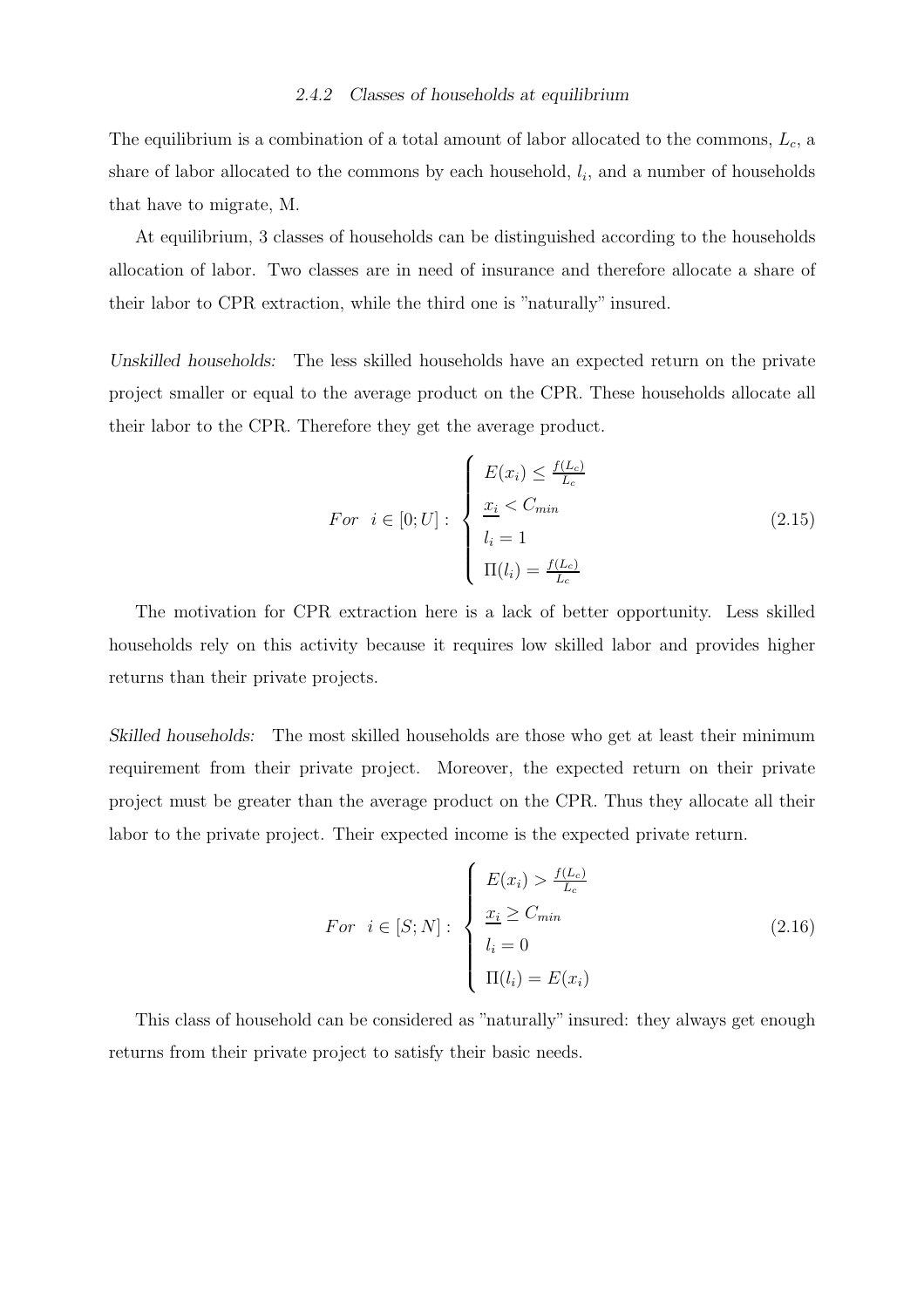Middle class: This last class of household does not appear in Baland and Francois. For this class, the private project is in expectation more profitable than CPR extraction. However, there are some states of the world in which this private project does not provide their minimum requirement. Therefore they put some labor in CPR extraction in order to insure themselves. Because the expected private project return is greater than the return on CPR extraction, these households allocate labor on the CPR in order to get exactly their minimum requirement in the worst state of the world.

$$
For \t i \in [U; S]: \begin{cases} E(x_i) > \frac{f(L_c)}{L_c} \\ \frac{x_i}{l_i} < C_{min} \\ l_i = \frac{C_{min} - x_i}{\frac{f(L_c)}{L_c} - x_i} \\ \Pi(l_i) = l_i \cdot \frac{f(L_c)}{L_c} + (1 - l_i) \cdot E(x_i) \end{cases} \tag{2.17}
$$

While in a world with perfect insurance, these middle-class households would allocate all their labor to the private project and get its expected return, they need here to extract from the CPR in order to insure themselves, at the expense of reducing their expected return. Note here that S represents the population in need of insurance (unskilled and middle class). The following table synthesizes the patterns of the different classes in equilibrium.

|               | Unskilled                 | Middle                                      | Skilled        |
|---------------|---------------------------|---------------------------------------------|----------------|
| Households    | [0;U]                     | [U;S]                                       | [S; N]         |
| $E(\theta_i)$ | $\leq \frac{f(L_c)}{L_c}$ | $\frac{f(L_c)}{L_c}$                        |                |
| $\theta_i$    |                           | $\langle C_{min}$                           | $\geq C_{min}$ |
| $l_i$         |                           |                                             |                |
| $\Pi(l_i)$    | $(L_c)$                   | $l_i.\frac{f(L_c)}{L_c} + (1 - l_i).E(x_i)$ | $E(x_i)$       |

In order to show how CPR extraction becomes a poverty trap, we need to determine what is the total amount of labor in the CPR.

#### 2.4.3 Total amount of labor in the CPR

Only two classes of household allocate labor to CPR extraction: the unskilled and the middle class. First, the unskilled households allocate all their labor to the CPR. Note here that the number of households classified in the unskilled class depends on the total amount of labor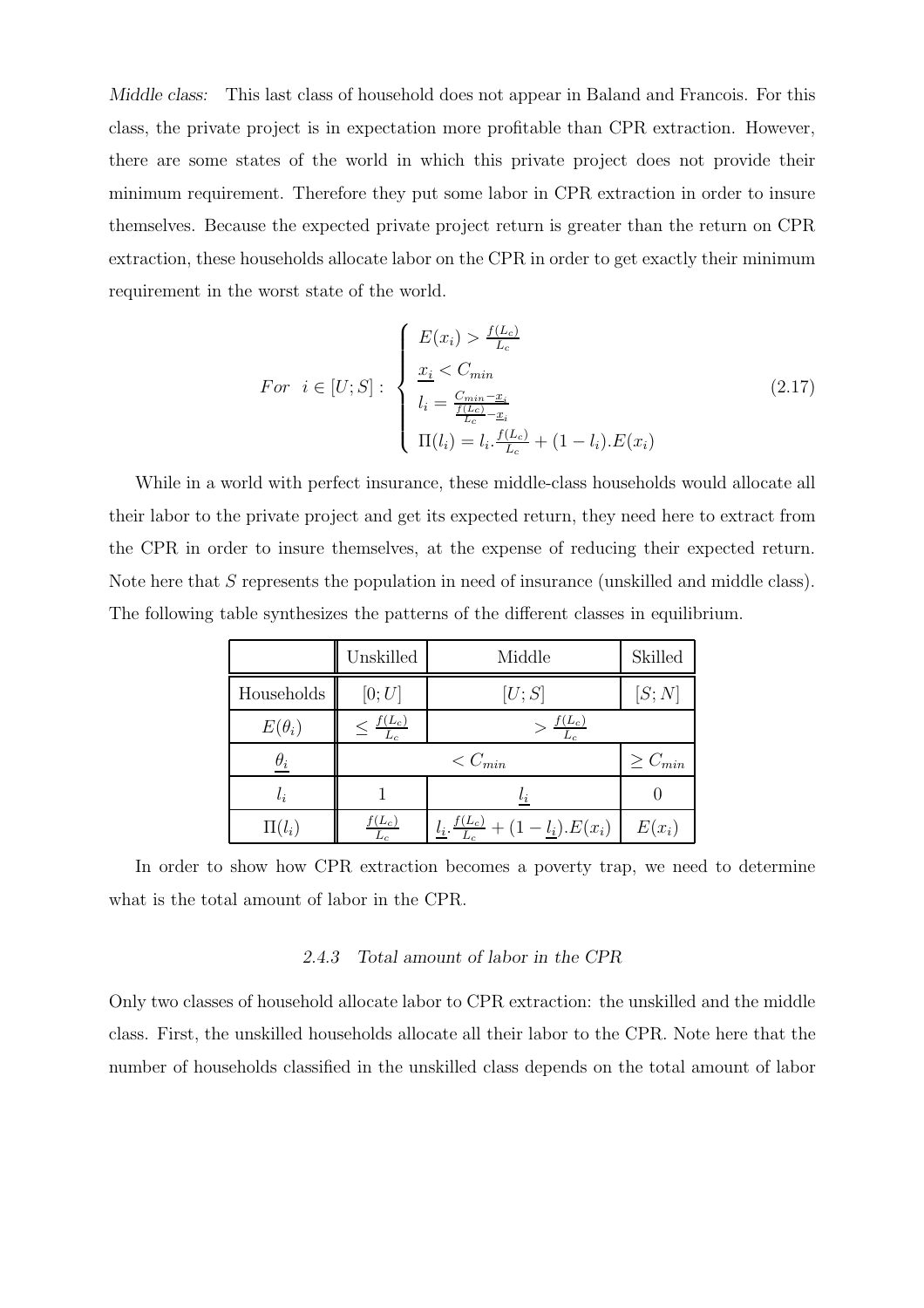allocated to the CPR.

$$
\begin{cases}\nL_c^U(L_c) = \int_1^{U(L_c)} 1di = U(L_c) \\
U(L_c) : E(x_U) = \frac{f(L_c)}{L_c}\n\end{cases} \tag{2.18}
$$

Second, the middle-class households allocate only a share of their labor supply to the CPR.

$$
\begin{cases}\nL_c^M(L_c) = \int_{U(L_c)}^S \left[\frac{C_{min} - \underline{\theta}_i}{\frac{f(L_c)}{L_c} - \underline{x}_i}\right] di \\
S: \ \underline{x}_S = C_{min}\n\end{cases} \tag{2.19}
$$

S therefore represents the population in need of insurance. The size of the population in need of insurance is independent of the total amount of labor allocated to the CPR. However, the total amount  $L_c$  influences the repartition between unskilled and middle-class households.

CPR extraction constitutes a poverty trap if the average product of CPR extraction go below the minimum requirement. In this case, CPR extraction cannot properly insure the households. This situation occurs if too much labor is allocated to the CPR:  $L > L_{max}$ . In that case, both poor and middle-class households cannot get more than their minimum requirement and allocate all their labor to CPR extraction. Moreover, M households have to migrate until the average return  $\frac{f(L_c)}{L_c}$  equals the minimum requirement  $C_{min}$ .

Thus, if CPR extraction does not constitute a poverty trap, the equilibrium amount of labor allocated to the CPR is:

$$
\begin{cases}\nL_c = L_c^U + L_c^M \\
\frac{f(L_c)}{L_c} > C_{min} \\
M = 0\n\end{cases} \tag{2.20}
$$

Note here that the total amount of labor allocated to the CPR in the non-poverty-trap case is a fixed point of which the existence needs to be proven (see appendix C).

The equilibrium amount of labor allocated to the CPR in the poverty trap case is:

$$
\begin{cases}\nL_c = L_{max} \\
\frac{f(L_c)}{L_c} = C_{min} \\
M = S - L_{max}\n\end{cases}
$$
\n(2.21)

At this point, it is possible to describe the two types of situation.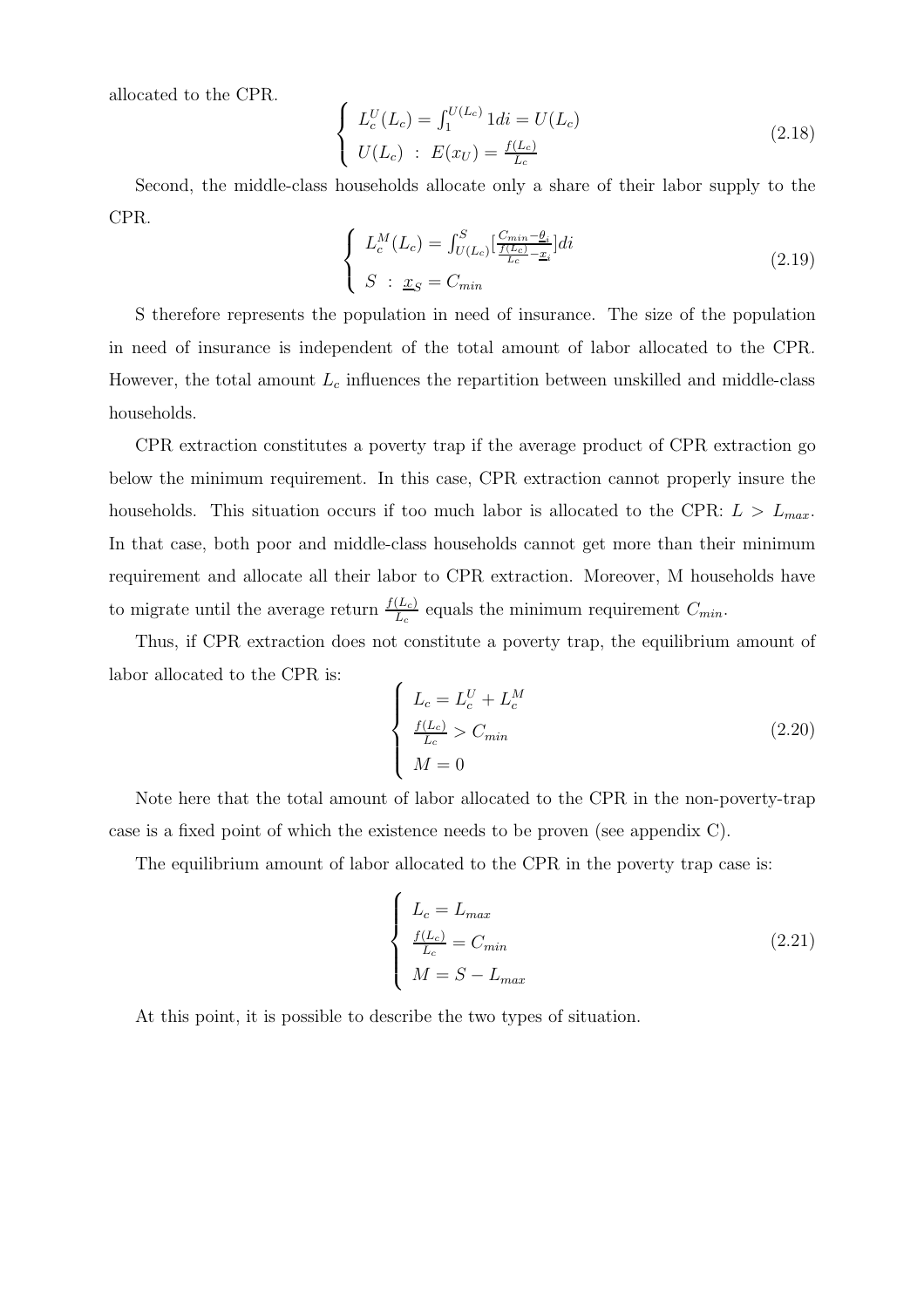It is well known that an open-access resource suffers of a tragedy of the commons: individuals do not take into account the negative externality of their actions on the others. In the case studied here, with CPR used as insurance, this phenomenon may lead to a poverty trap: the population in need of insurance (unskilled and middle class households) is trapped in CPR extraction and cannot get more than their minimum requirement. Moreover, some households have to migrate.

Insurance without poverty trap: We consider here the case where:  $L_c \ge L_{max}$ . Therefore, the insurance use of the CPR does not lead to a poverty trap. Nevertheless, CPR extraction is characterized by a tragedy-of-the-commons process. Note for example that both unskilled and middle class households would be better off with an insurance scheme. Indeed, middle class households could allocate all their labor to their private project, which is more profitable in expectation. Moreover, the unskilled households would be better off too, because the labor supply allocated to the commons and thus the tragedy-of-the-commons effect would be lower. Therefore, the average product of CPR extraction would be bigger. Figure 1 illustrate this case.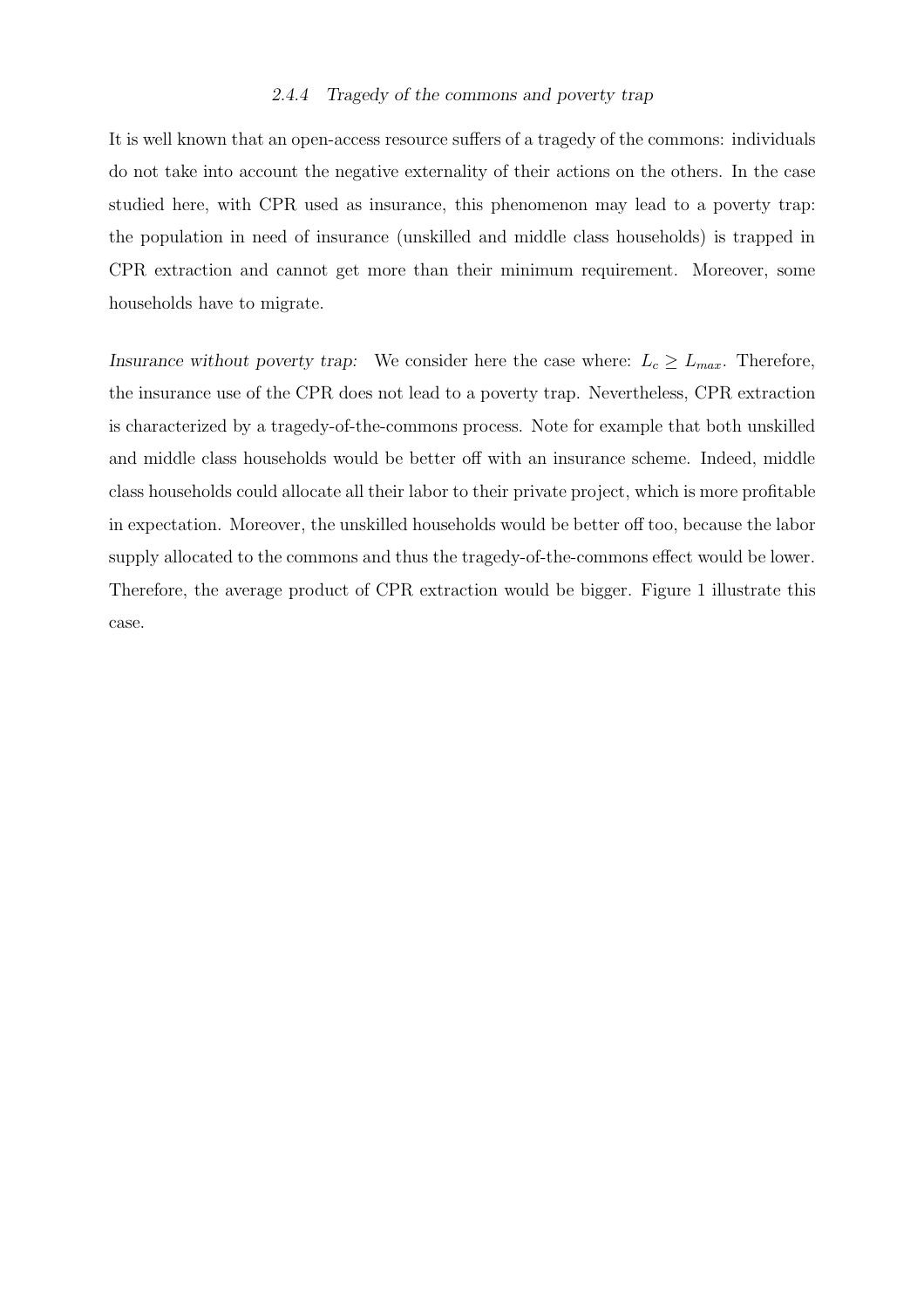

Fig. 2.1: Insurance with no poverty trap and common risk

Insurance with poverty trap The poverty-trap case is a result of:  $S > L_c = L_{max}$ . More precisely, it is essentially an extreme consequence of the tragedy of the commons described before. As already showed, M households have to migrate until the point at which the average product of CPR extraction reach the minimum requirement. At this point, middle class households have to allocate all their labor to the CPR in order to insure themselves. Therefore, both unskilled and middle class households are perfectly insured but cannot get more than their minimum requirement, which constitute a poverty trap (as defined in introduction). Figure 2 describes the poverty trap case. Note here that skilled households get the same outcome whatever is the type of situation.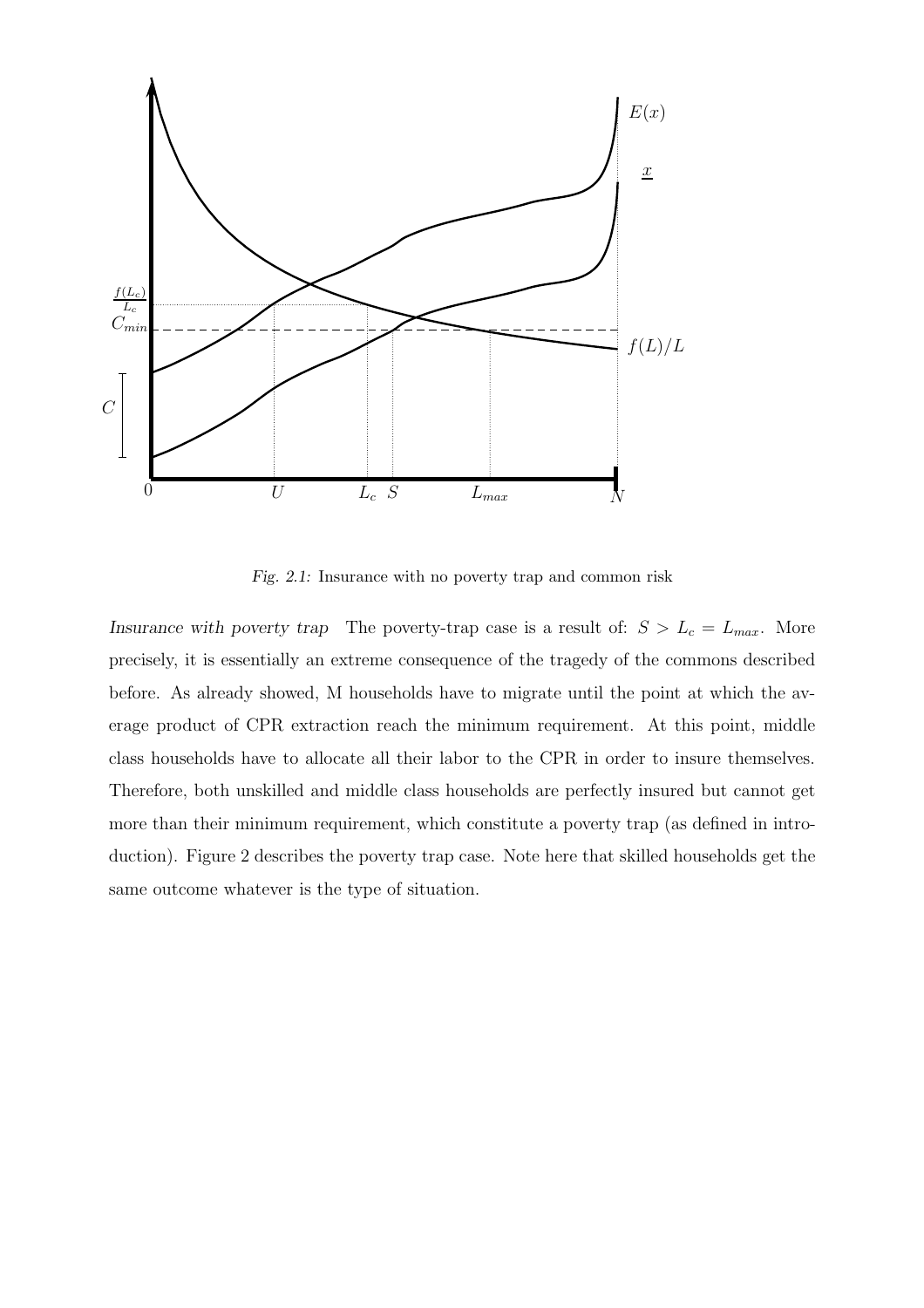

Fig. 2.2: Insurance with poverty trap and common risk

The causes of the poverty trap: A poverty trap is therefore the result of two main factors. First, population factors are important. If the population in need of insurance  $(S)$  is big, the poverty trap case is more likely. The size of this population is a consequence of two components: distribution of skills  $(E(x))$  and distribution of risk  $(x)$ . Firstly, the bigger is the population with relatively high expected return on the private profit, the smaller is the unskilled population. Secondly, the smaller is the risk at which the households are exposed, the bigger is the population that does not depend on the resource.

Second, the production function of the CPR determines the threshold of population  $(L_{max})$  that could exploit it. If the environment is fragile, it is quickly saturated and the threshold is low.

**Proposition 2:** In a context of risk on the private projects, such as agriculture, the use of CPR extraction as insurance can lead to a poverty trap if the population in need of insurance is too large and the resource has small capacity. Then, both unskilled and middle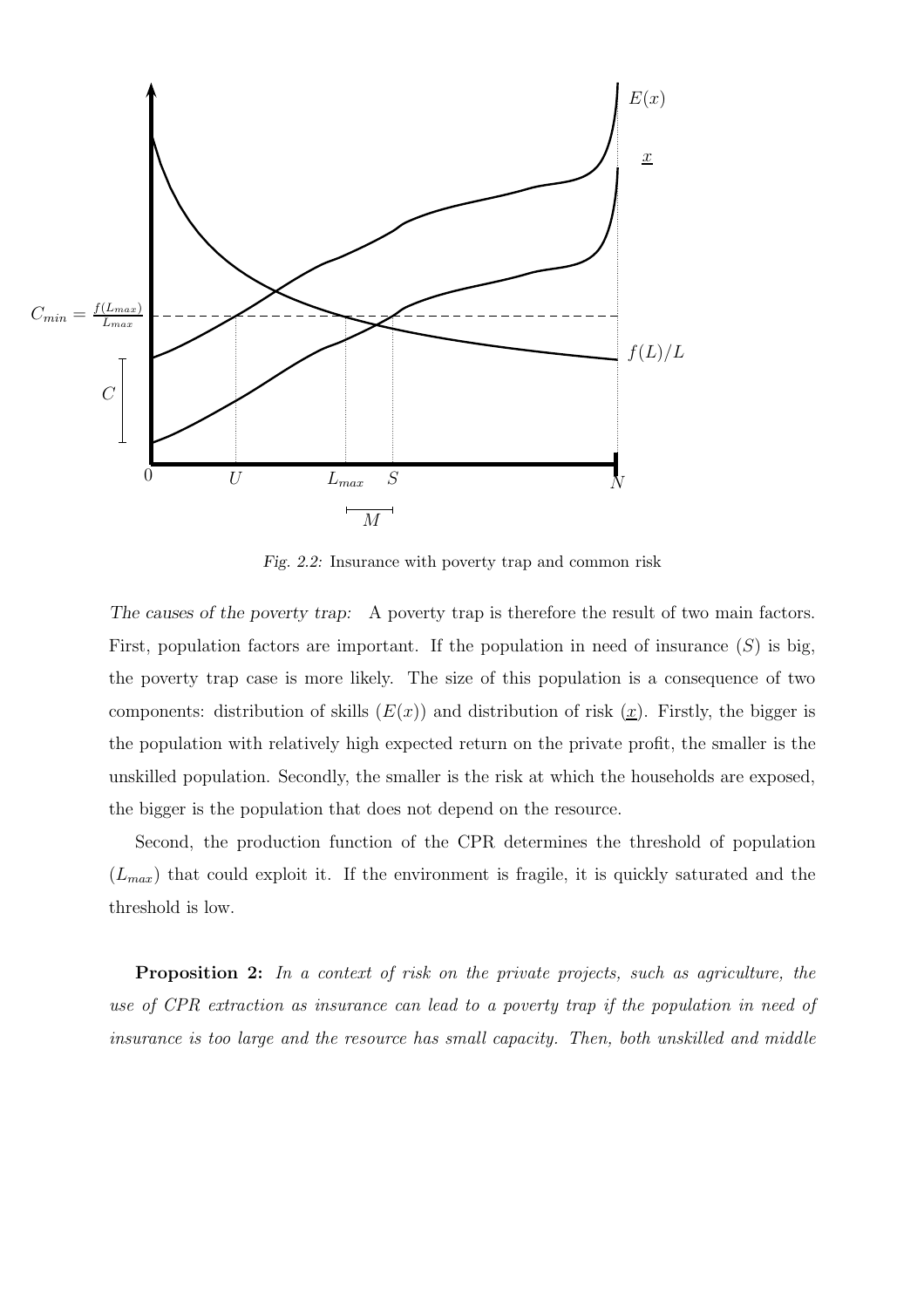class households are trapped in CPR extraction and cannot get more than their basic needs in return.

**Proof:** A poverty trap situation is characterized by:  $L_c = L_{max}$ . S determine the equilibrium amount of labor allocated to the CPR  $(L_c)$ , while the capacity of the resource determine the production function, and thus the maximum amount of labor allocated to the CPR  $(L_{max})$ .

As already mentioned, the poverty-trap situation is an extreme case of a tragedy of the commons. The only difference in terms of welfare between those two cases is the fact that the middle class de facto disappears when CPR extraction becomes a poverty trap. Indeed, middle class households can insure themselves only at the cost of allocating all their labor to the CPR. They lose therefore all the extra return they could get from their private project. Only two classes of households remain in the society: the unskilled and the skilled households.

Moreover, as shown in Baland and Francois (2005), privatization may not be a good solution in terms of welfare, since the improved efficiency may not compensate for the reduction of the insurance properties of the CPR.

# 2.5 Conclusion

The aim of this paper is to investigate the safety-net function of forest products in the economics of land-use change and deforestation. We analyze the trade-off between two land-uses. Agriculture is more profitable but is risky. In contrast, NTFP extraction is less profitable but is used to smooth consumption or to fill some consumption gaps when agricultural crops are bad.

The first model presented ignores some important features of poor agricultural households, which open opportunities for future research. First, households may compete for NTFP extraction if the forest is open access. The potential poverty-trap implications that NTFP extraction may create must then be taken into account. Indeed, if the population in need of safety net is large, and if the forest capacity is small, a tragedy-of-the-commons process may trap the less skilled households into NTFP extraction and deprive them of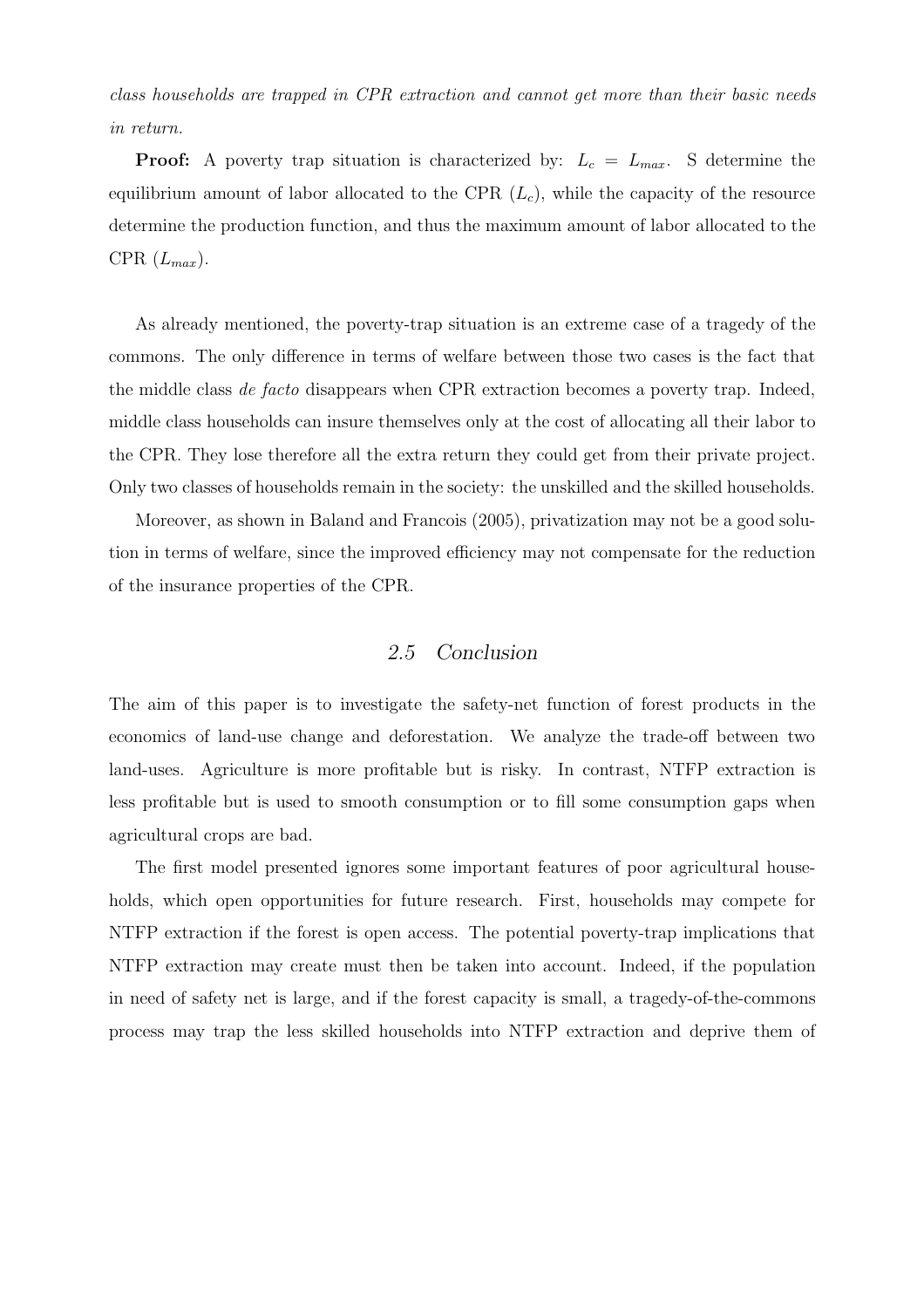other development opportunities. The second model of the paper highlight this potential implication.

Second, considering more explicitly labor market integration could point outside opportunities for households, that would reduce the safety-net role of NTFP extraction and thus increase deforestation. Third, other types of risk-management could have several implications on the land use. For example, agricultural households could use livestock as a risk-management strategy, which could increase land clearing and deforestation. Fourth, the statement of risk-free NTFP extraction should be moderated, because of the existence of risk such as animal migration or price volatility. Finally, the two models presented are static, while dynamic modeling could allow for accumulation as insurance.

However, although quite simple and not considering some important factors such as dynamic effects or labor outside options, the model presented here stresses some important implications. We predict that a reduction in crop risk may have a negative impact on forest cover. Development policies often consider agricultural development as a priority. Moreover, an important objective is to reduce risk on poor agricultural households' income. Therefore, to reduce this impact, risk reduction policies should be combined with environmental and forest management policies. For example, payment for environmental services provided by forests may be an interesting tool. Indeed this kind of payment may enhance forest preservation and raise the "profitability" of forests.

Risk aversion of the household is positively correlated with forest cover. This result is quite intuitive, since forest products are a tool to reduce risk. In the economic analysis, households are typically more risk averse than entrepreneurs, generally risk neutral. Economic development may raise through market integration the separability between the utility and profit maximizing process. Households may become less risk averse, which could have a negative impact on forest cover. Moreover, market integration should provide to households new insurance and credit mechanisms, reducing the safety-net use of forest products described in this paper. This kind of market integration can thus indirectly lead to more deforestation.

Agricultural risk and the safety-net use of NTFP extraction is therefore an crucial issue with important economic and environmental implications such as deforestation, poverty-trap and degradation of commonly-held forests. Some empirical analysis of the relationships that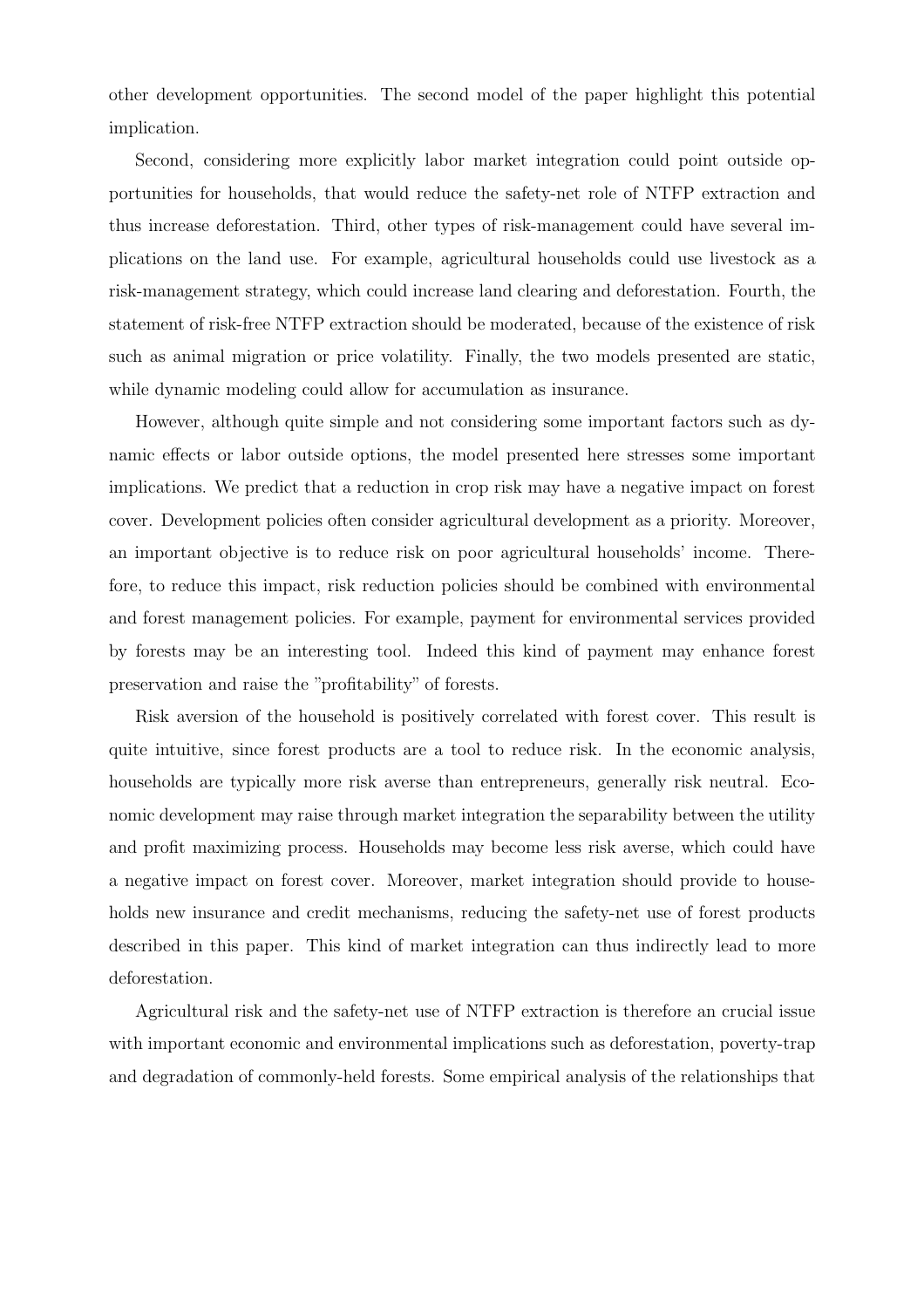link agricultural risk, poverty and deforestation could give interesting indications. Moreover, a natural extension of this paper would be to allow for land-use and labor allocation to be choice variables at the same time.

Finally a related issue is the study of potential conflicts of interest between local communities using the resource and forest loggers. In this context, corruption and lobbying powers have an important role, that could lead, for the local communities, to the deprivation of the resource.

## Appendix A: comparative statics

Proof of proposition 1: we take the first derivatives of the optimal share of agricultural land  $R^*$  with respect to our variables of interest. We define a risk reduction as a rise in x and a fall in  $\overline{x}$ , with a constant expected output  $E(x)$ :  $(1 - \delta)dx + \delta d\overline{x} = 0$ ;  $d\underline{x} > 0$ ;  $d\overline{x} < 0$ .

$$
\left(\frac{\partial R^*}{\partial \underline{x}} - \frac{(1-\delta)}{\delta} \frac{\partial R^*}{\partial \overline{x}}\right).d\underline{x} = N \frac{\left[\ln\left(\frac{\delta(\overline{x}-f)}{(1-\delta)(f-\underline{x})}\right) + \frac{(\overline{x}-\underline{x})(E(\underline{x})-f)}{(\overline{x}-f)(f-\underline{x})}\right]}{\delta \alpha (\overline{x}-\underline{x})^2}.d\underline{x} > 0 \tag{2.22}
$$

$$
\frac{\partial R^*}{\partial \alpha} = \frac{-N \ln \left[ \frac{\delta(\overline{x} - f)}{(1 - \delta)(f - \underline{x})} \right]}{\alpha^2 [\overline{x} - \underline{x}]} < 0 \tag{2.23}
$$

$$
\frac{\partial R^*}{\partial N} = \frac{\ln\left[\frac{\delta(\overline{x}-f)}{(1-\delta)(f-\underline{x})}\right]}{\alpha[\overline{x}-\underline{x}]} > 0
$$
\n(2.24)

$$
\frac{\partial R^*}{\partial f} = \frac{N}{\alpha(\overline{x} - \underline{x})} \left[ \frac{-1}{(\overline{x} - f)} - \frac{1}{(f - \underline{x})} \right] < 0 \tag{2.25}
$$

#### Appendix B: a numerical illustration

The values of the variables (table 1) are adapted from Angelsen (1995, 1999). They correspond as far as possible to a household survey done in the Seberida district, Riau, Sumatra. For the variables not corresponding to the survey (i.e  $\delta$ ,  $\overline{x}$ ,  $\underline{x}$ , f and  $\alpha$ ), we use values corresponding to the basic conditions of the model  $((2.3), (2.2))$ .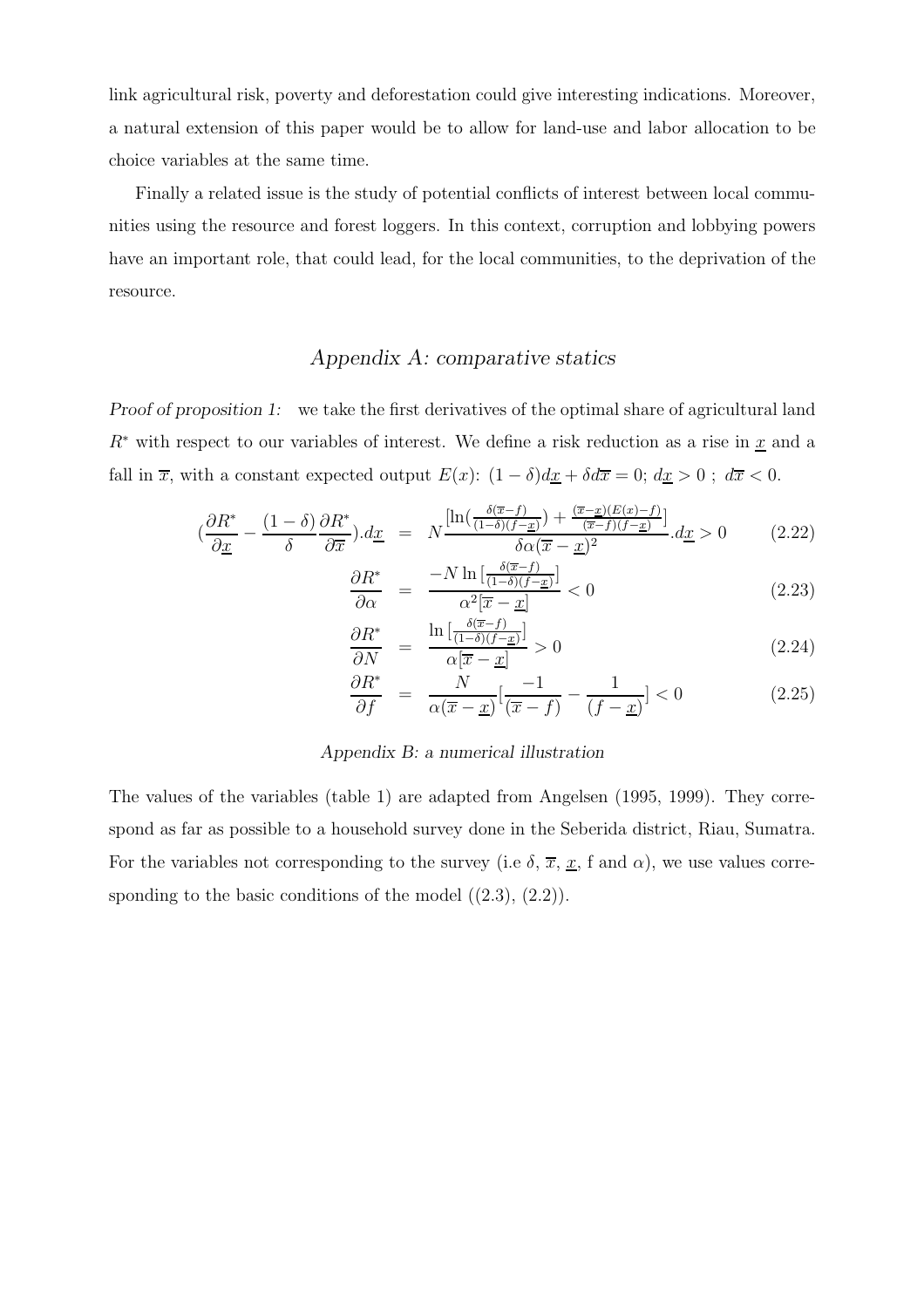| Variable                           | Symbol          | Initial value | Adapted value |
|------------------------------------|-----------------|---------------|---------------|
| Total land area                    | Н               | 1932          |               |
| Number of households               | N               | 82            | 0.042         |
| Expected output in agriculture     | E(x)            | 500           | 0.26          |
| Low level of output                | $\underline{x}$ | n.a           | 0.15          |
| High level of output               | $\overline{x}$  | n.a.          | 0.37          |
| Forest products intensity          | $\mathbf{f}$    | n.a.          | 0.22          |
| Probability of $\overline{x}$      | $\delta$        | n.a.          | 0.5           |
| Absolute Risk Aversion coefficient | $\alpha$        | n.a           | 0.5           |

Tab. 2.1: **Parameter values of the numerical simulation**

 $n.a$ : not available

Source: Angelsen (1995, 1999)

|                      | 100. 2.2. 10000100 от ене нашегная энциперия<br>Change in parameters | Diversification |
|----------------------|----------------------------------------------------------------------|-----------------|
| Initial situation    | Cf Table 2                                                           | 0.29            |
| Risk reduction       | $\overline{x} = 0.36$ ; $\underline{x} = 0.16$                       | 0.36            |
| Forest profitability | $f = 0.2$                                                            | 0.47            |
|                      | $f = 0.24$                                                           | 0.14            |
| Risk aversion        | $\alpha = 0.3$                                                       | 0.48            |
|                      | $\alpha = 0.7$                                                       | 0.21            |

Tab. 2.2: **Results of the numerical simulation**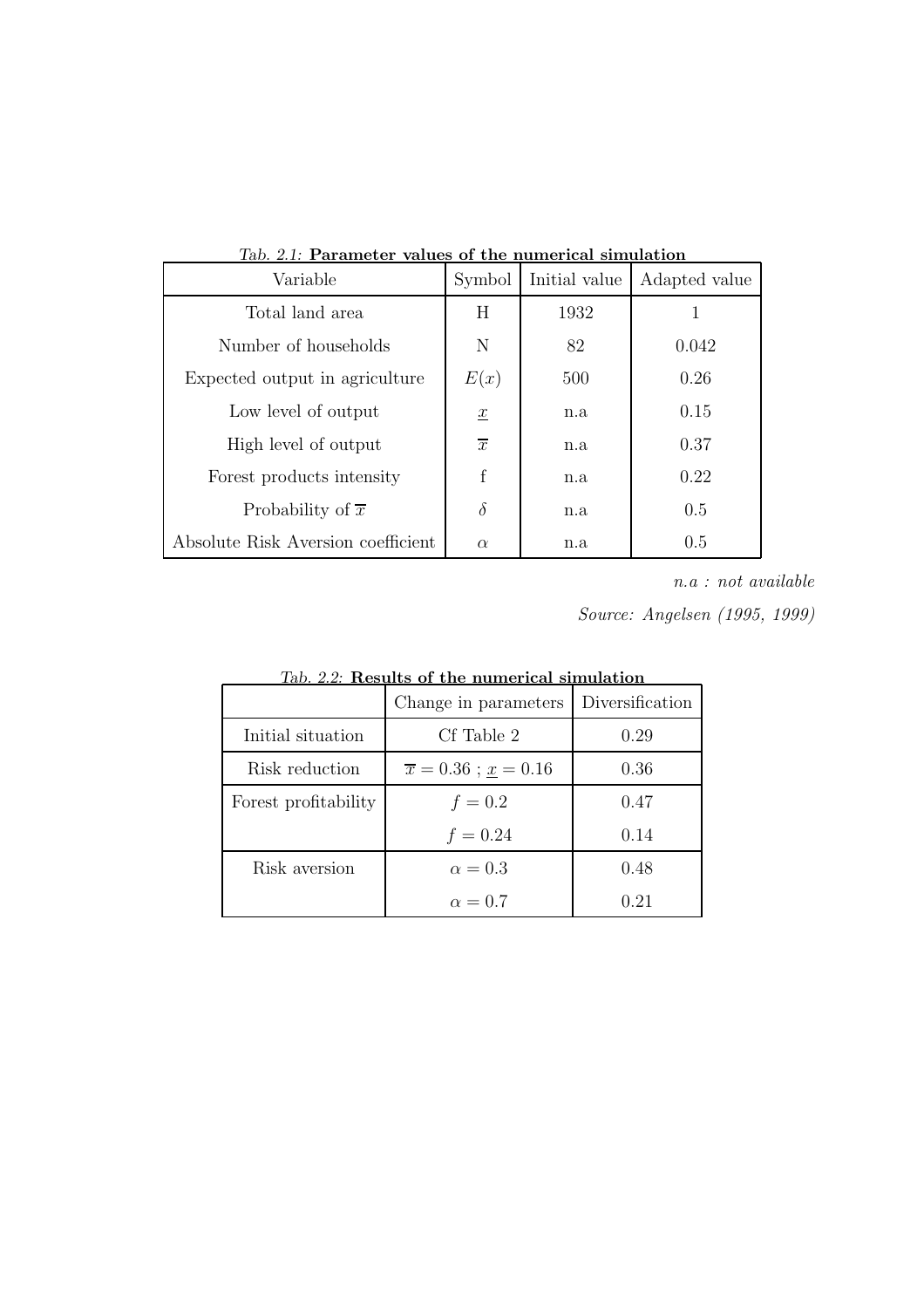# Appendix C:  $L_c$  as a fixed point

The total amount of labor allocated to the CPR in the non-poverty-trap case is a fixed point. First, we need to prove that  $U(L_c) + L_c^M(L_c)$  is decreasing in  $L_c$ .

Note that  $U(L_c)$  is decreasing in  $L_c$ . Indeed the number of unskilled people is defined as:  $E(x_U) \leq Y(L_c)/L_c$ , which is decreasing in  $L_c$  by assumption.

Therefore, if  $L_c$  increases, some households pass from the unskilled class to the middle class. Those households reduce the amount of labor allocated to the CPR. Indeed, the unskilled households allocate all their labor to the CPR, while middle-class households allocate only a share of it.

Overall, an increase of  $L_c$  induces a reduction in labor allocated by the unskilled class, which over-compensate the raise in labor allocated by the middle-class households. It follows that the total amount of labor allocated to the CPR decreases.

Second,  $U(L_c) + L_c^M(L_c)$  is positive, as the amount of labor allocated by insurance-seeking households is necessarily positive. It follows that  $L_c = U(L_c) + L_c^M(L_c)$  is a fixed point.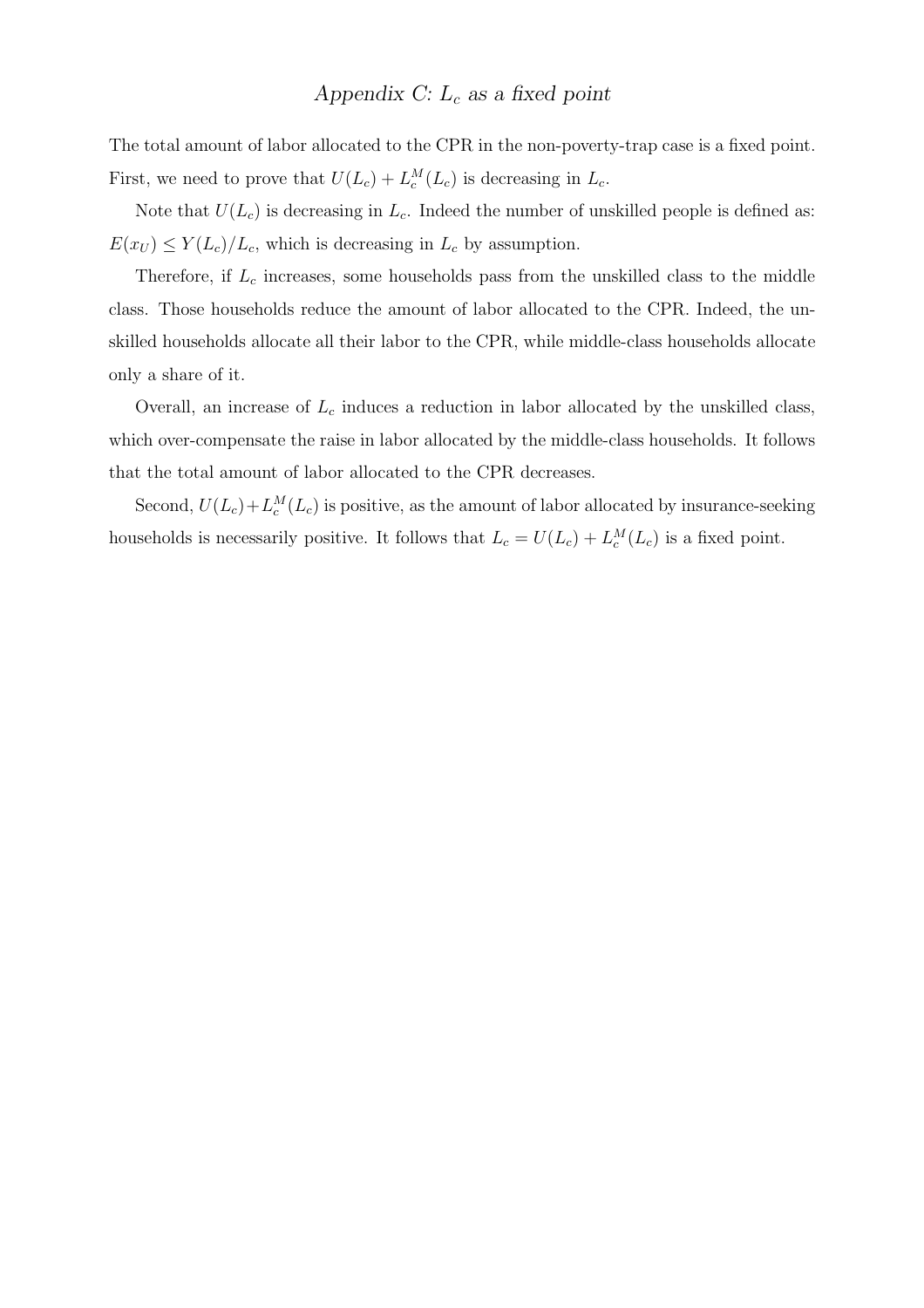# 3. FORESTRY SECTOR CONCENTRATION, CORRUPTION AND FOREST OVER-EXPLOITATION

#### **Abstract**

This paper develops the analysis of the relationship between concentration of the forestry sector, corruption and forest over-exploitation. Policy maker and bureaucratic corruption are considered sequentially. Overall, the corrupt policy maker chooses a larger share of forest to exploit and sets less stringent harvest quotas. Moreover, if the forestry sector is a well-organized lobby, the policy maker sets a larger number of firms harvesting the forest and smaller concessions, which increases the impact of bureaucratic corruption.

Keywords: corruption, concentration, forest exploitation.

JEL classification: D73, Q23.

# 3.1 Introduction

Corruption is one of the main features behind deforestation and over-exploitation of natural resources, especially in developing countries. Illegal logging represents more than 90 per cent of logging in Indonesia (Dudley et al., 1995), 80 per cent in Brazil and 90 per cent in Cambodia (Winbourne, 2002). However, several forms of corruption can be distinguished. An important distinction is between policy maker and bureaucratic corruption (Rose-Ackerman, 1978; World Bank, 2000; Wilson and Damania, 2005). First, policy maker or "grand" corruption consists of offering bribes to the policy maker in order to influence his policy choices. Second, bureaucratic or "petty" corruption consists of paying bribes to bureaucrats to avoid the consequences of a particular rule.

Wilson and Damania (2005) first consider this two-scales corruption and analyze the impact of political competition and corruption on environmental policy stringency. They show that political competition increases the stringency of environmental policy, but that its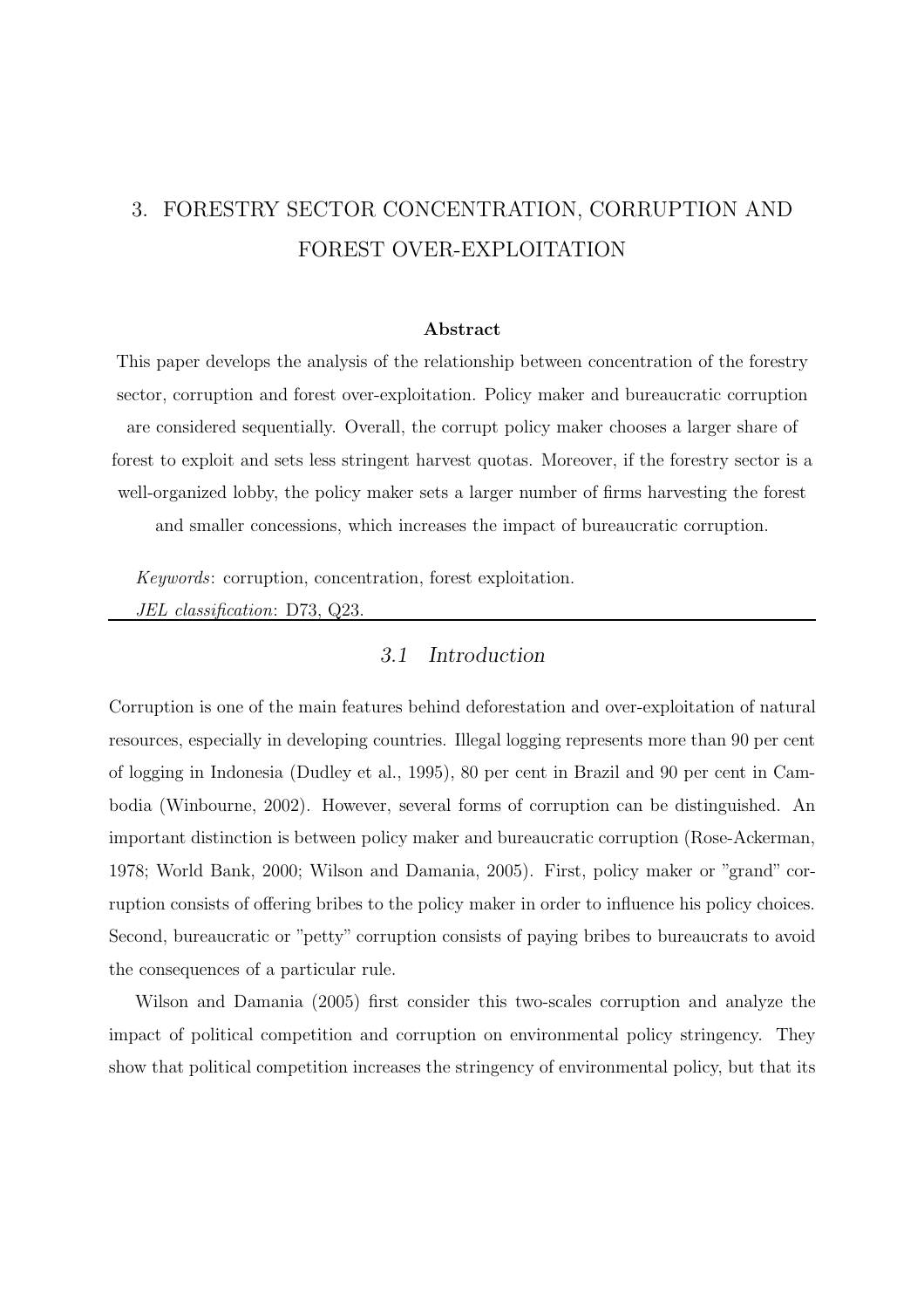impact is limited. Indeed, if judicial institutions are weak, an increase in political competition may increase bureaucratic corruption, which limits the enforcement of environmental policy. Moreover, political competition does not necessarily deter bureaucratic corruption.

We build on Wilson and Damania (2005) and study the occurrence of corruption at different levels of governments and its effects on forest exploitation in developing countries. We extend from Wilson and Damania in two directions. First, we allow for bureaucratic and policy maker corruption to have different objectives. Indeed, policy maker corruption may take the form of logging companies paying bribes to the policy maker to increase the size of the forest to exploit. For example, in Indonesia, logging concessions covering more than half the country's total forest area were awarded by former President Suharto, many of them to his relatives and political allies (Global Forest Watch, World Resource Institute). In 1995, in Cambodia, the two prime ministers in power at that time gave concessions, contrary to the law, for the remaining parts of tropical forest (Harris White, 1996). Conversely, bureaucratic corruption may take the form of a logging firm bribing a bureaucrat so that he underreports the logging volumes. We take the corruption objectives as given without exploring their motivations<sup>1</sup>. In contrast, Wilson and Damania consider that both policy maker and bureaucratic corruption have the same objective (namely reducing the impact of an environmental tax).

Second, we study an incumbent government and analyze the impact of the forestry sector concentration on corruption and the forest policy. In contrast, Wilson and Damania consider the impact of corruption on the environmental policy in the context of political parties competing for power.

An important pattern of forest management is the allocation of forest concessions to logging companies. The policy maker is supposed to decide both the size of the forest to exploit, the number of firms exploiting it and thus the concessions size. We consider that the firms are price takers. Therefore, we take the number of firms exploiting the forest as an indicator of the forestry sector concentration. An interesting question that has not been addressed in the literature is thus to wonder which relationships may link the concentration of the forestry sector with corruption and over-exploitation of the forest resources. Indeed,

<sup>1</sup> For an overview of the corrupt and illegal activities in the forestry sector, see Contreras-Hermosilla (2001) and Callister (1999)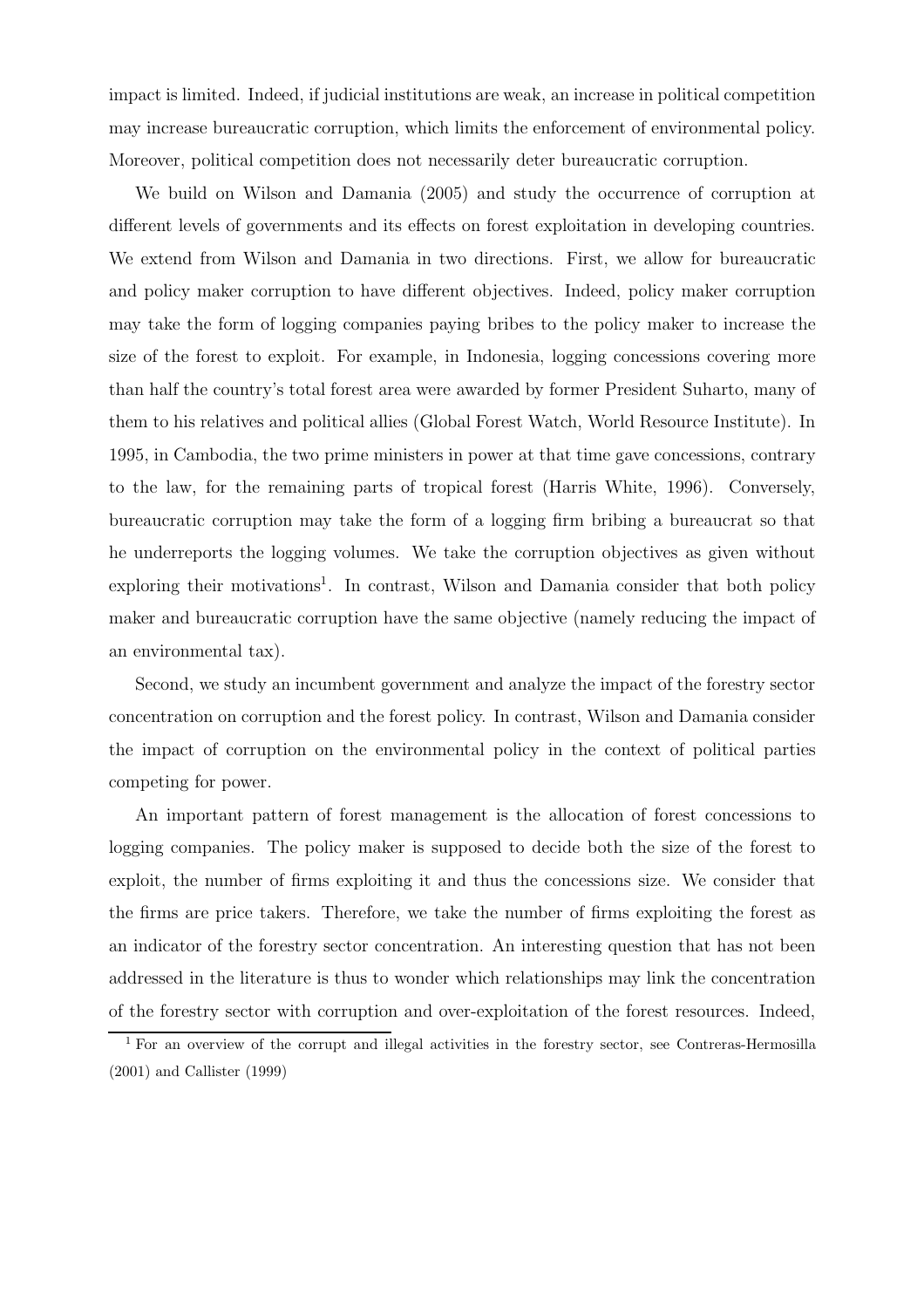developing countries usually have limited means to fight corruption. An increased knowledge of the links between forestry sector's concentration and corruption may provide some tool to reduce the impact of corruption, or at least give an indication of the source and impact of corruption on forests over-exploitation.

As mentioned before, addressing rigorously this relationship requires to precise which type of corruption is considered. Of course, the two types of corruption are rarely observed separately. Corruption is generally a systemic phenomenon. A corrupted policy maker often coexists with a corrupted bureaucracy, and vice versa. Moreover, both kinds of corruption may interact. In this paper, policy maker and bureaucratic corruption are analyzed sequentially, proceeding backward.

The first part of the paper investigates the impact of the forestry sector concentration on bureaucratic corruption and on forest over-exploitation, taking the forest policy as given. The logging firms may be inspected by a bureaucrat they might be willing to bribe. Moreover, an uncorrupt authority may audit both the firm and the bureaucrat to verify the enforcement of the forest policy. Intuitively, two factors influence the link between concentration and the impact of bureaucratic corruption. First, a large number of firms reduces the probability for the firm to be inspected by the bureaucrat and audited by the authority. Therefore, a large number of firms on the market decreases the expected penalty and is an incentive not to respect the logging rules and to over-exploit the forest resources. Second, if the marginal productivity of harvest decreases with the size of concessions, small concessions also represent an incentive to over-exploit the forest. Considering previous studies, it appears that smaller concessions may incite the logger to intensify its logging efforts, and thus exceed the logging limits. Overall it appears that a larger number of firms tends to increase forest over-exploitation.

The second part presents a model of policy maker corruption, following Grossman and Helpman (1994). The policy maker chooses the forest policy, which consists of the number of harvesting firms, the size of the forest to exploit and the maximum harvest intensity. It maximizes a weighted sum of social welfare and received bribes. The firms act as one lobby, bribing the policy maker to increase the size of the forest to exploit. In this context, the policy maker tends to increase the size of the exploited forest. Moreover, if the lobby has small coordination costs, the policy maker chooses a larger number of firms to exploit the forest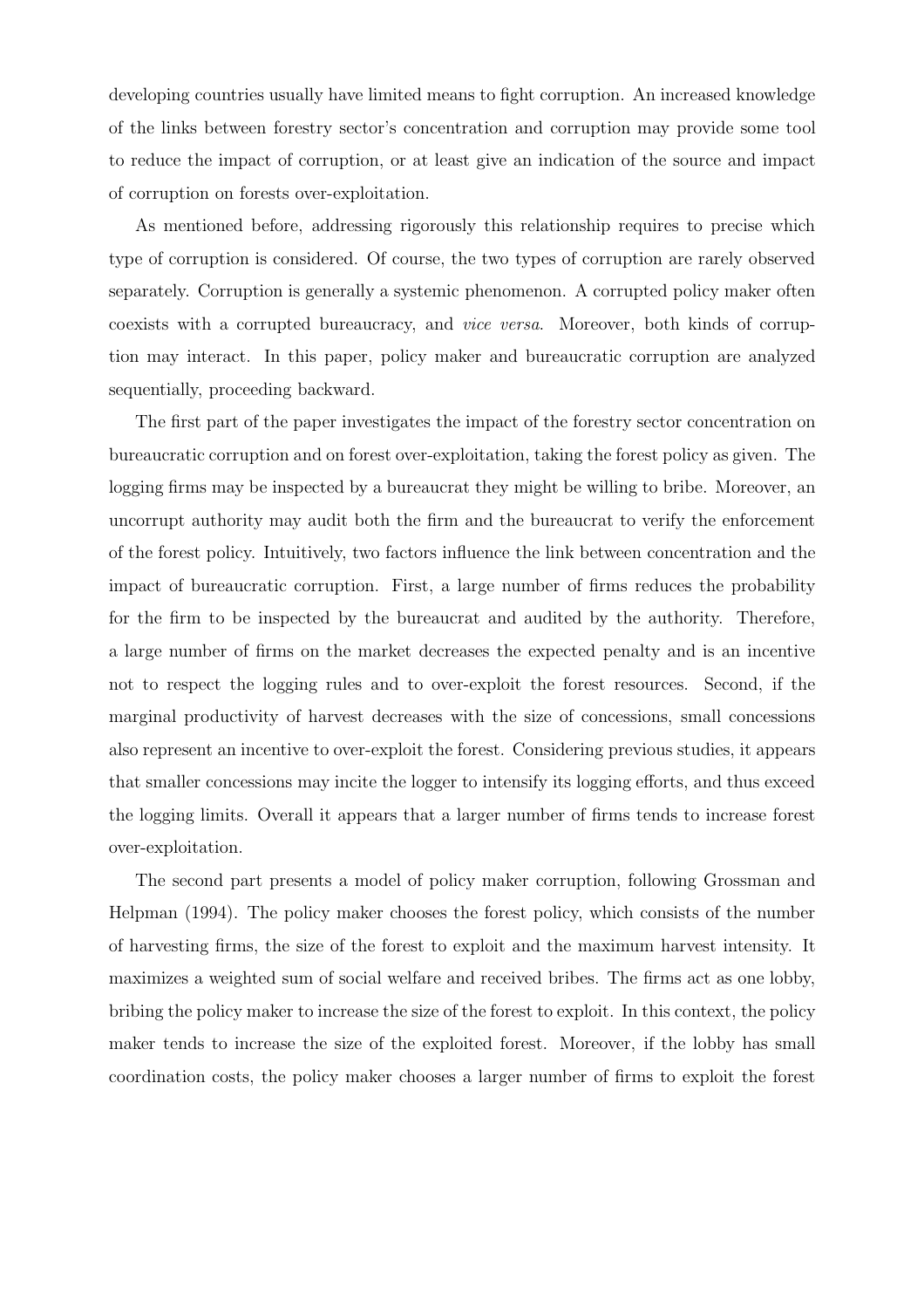and sets less stringent maximum harvest intensity, in order to indirectly increase the received bribe. The model presented supports therefore the concept of systemic corruption: the corrupt policy maker sets a large number of firms, which increases the impact of bureaucratic corruption.

### 3.2 Bureaucratic corruption and forestry sector concentration

The policy maker is assumed to have chosen the forest policy, which consists of the size of the forest to exploit  $\overline{F}$ , the number of firms exploiting the forest,  $\overline{N}$ , and the maximum harvest intensity,  $\overline{e}$ . This last policy instrument can be considered as a quota  $\overline{e}$ . For example, it can be the minimum rotation age, or a maximum amount of timber to log per hectare. We proceed backward.  $\overline{F}$ ,  $\overline{N}$  and  $\overline{e}$  are considered as given by the firm. In the next section, the choice process of the forest policy is described.

We assume that the logging firms have an interest not to respect the quota and to set  $e > \overline{e}$ , i.e a positive level of non-compliance  $v = (e - \overline{e}) > 0$ . To verify that the quota is respected, bureaucrats may inspect the logging firm. However, the means being limited, only a number  $N<sup>c</sup>$  of firms can be inspected. Moreover, if the inspected firm does not respect the harvest limit, it may offer a bribe  $B$  to the bureaucrat, in order for him to declare that the quota has been respected.

Finally, an independent uncorrupt authority is in charge of auditing both the bureaucrat and the firm, to verify the enforcement of the forest policy. If both parties are convicted of over-exploitation and corruption, the authority imposes some penalties (proportional to the level of non-compliance)  $h^f(v)$  and  $h^b(v)$  to the firm and the bureaucrat, respectively. It is assumed that:  $\partial h^i/\partial v > 0$  and  $\partial^2 h^i/\partial v^2 > 0$ , for i = f, b. The authority audits a share  $\sigma$ of the inspected firms. Assuming such a kind of authority allows to consider different cases of anti-corruption policies. As an extreme case, the authority has no mean to audit firms:  $\sigma = 0$ . As another extreme, the authority has full mean to fight against corruption, and audit every inspected firm:  $\sigma = 1$ .

<sup>&</sup>lt;sup>2</sup> The case of an environmental tax is addressed in Damania and Wilson (2005). The level of noncompliance would then reduce the tax basis.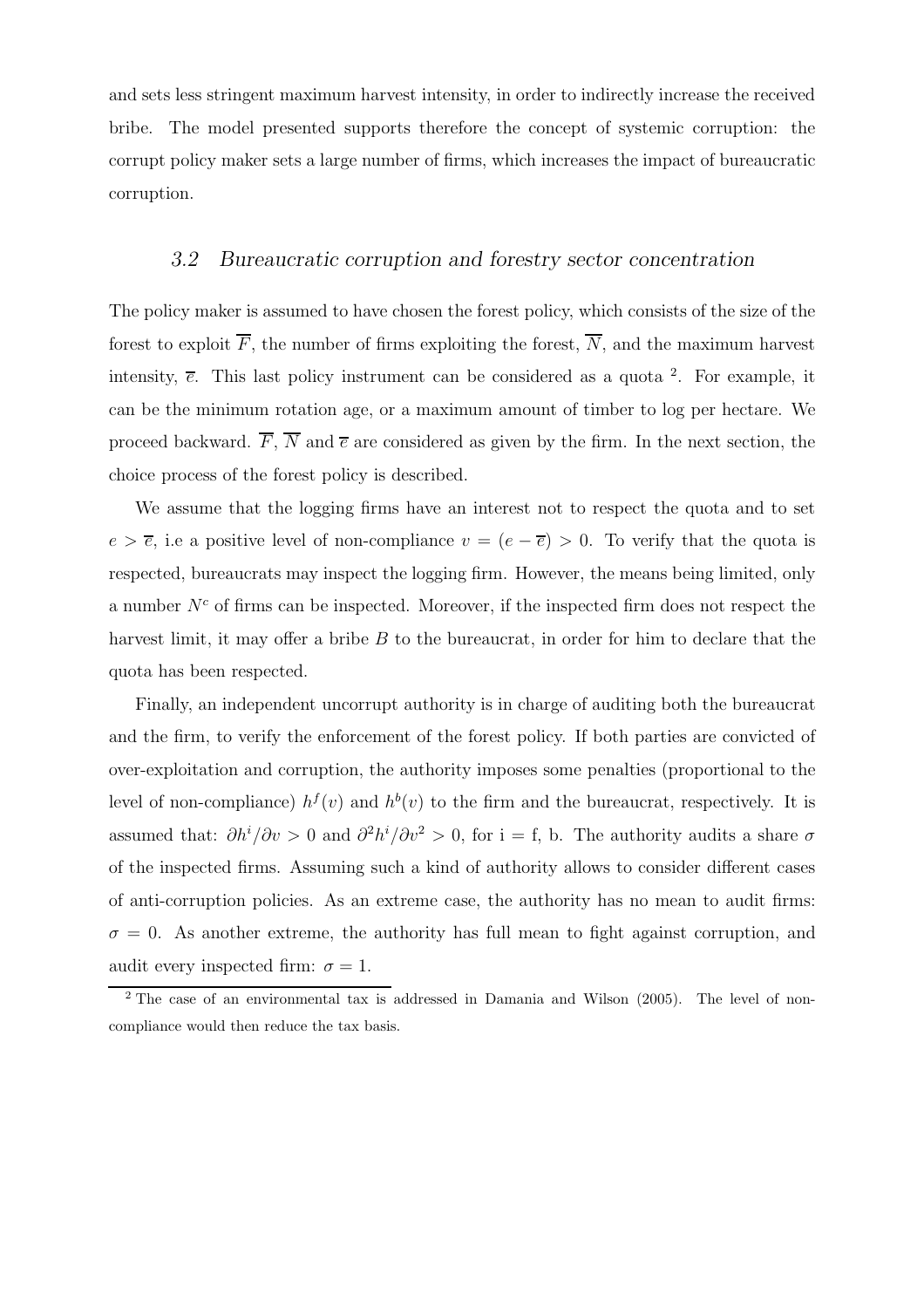Following the political economy literature, we assume that the parameters related to the enforcement of forest policy  $(N^c, \sigma, h^f(v))$  and  $h^b(v)$  are exogenous. Indeed, these variables depend on the country's resources, which are heavily constrained in developing countries. Thus, although crucial in fighting against corruption, these policy instruments are assumed to be exogenous, mainly because of budget constraint. However, one could argue that fines collected may finance the fight against corruption. A next step to the analysis could therefore be to make the corruption policy endogenous.

#### 3.2.1 The firm-bureaucrat interaction

#### The Firm

Each of the  $\overline{N}$  identical firms<sup>3</sup> receives the right to exploit a concession of size  $s = \frac{\overline{F}}{N}$ . Harvest and land-holding costs are integrated in the harvest function. Timber price is also integrated in the net harvest function. Therefore, concentration does not represent here market power, as the firms are price takers. Concentration is only addressed trough the impact of the number of logging firms and the concessions size on corruption.

The net harvest function takes the form  $H(s; e)$ , with standard properties<sup>4</sup>:  $H_e > 0$ ,  $H_{ee} <$  $0, H_s > 0, H_{ss} < 0$ . The number of firms and the size of the exploited forest determine the concessions size, which implies:  $H(s; e) = H(\frac{F}{N}, e)$ ,  $H_F = \frac{H_s}{N} > 0$ ,  $H_N = \frac{-FH_s}{N^2} < 0$ ,  $H_{FF} =$  $\frac{H_{ss}}{N^2} < 0, H_{NN} = \frac{FH_{ss}}{N^4} < 0.$ 

It appears difficult to have a clear idea of the link between the size of the concessions and the marginal productivity of harvest  $(H_{se})$ . On one side, transport costs and the costs of opening access (mainly the creation of roads) to the forest are probably positively correlated with the size of the concession, which tend to decrease the marginal productivity of harvest. On the other side, congestion should be more important in the case of small firms, which would have the opposite impact on the marginal productivity of harvest.

Only few studies treat this issue. Ruiz Perez et al. (2005) find a negative relationship between the size of concessions and logging ratio in the Congo Basin. This suggests a higher pressure on small concessions (and thus  $H_{se} < 0$ ). Gray (2002) also describes small concessions as an incentive for unsustainable logging. Although empirical evidence is rather

<sup>&</sup>lt;sup>3</sup> In reality, the coexistence of large and small firms exploiting the forest is usually observed.

<sup>4</sup> The subscripts refer to first and second derivatives.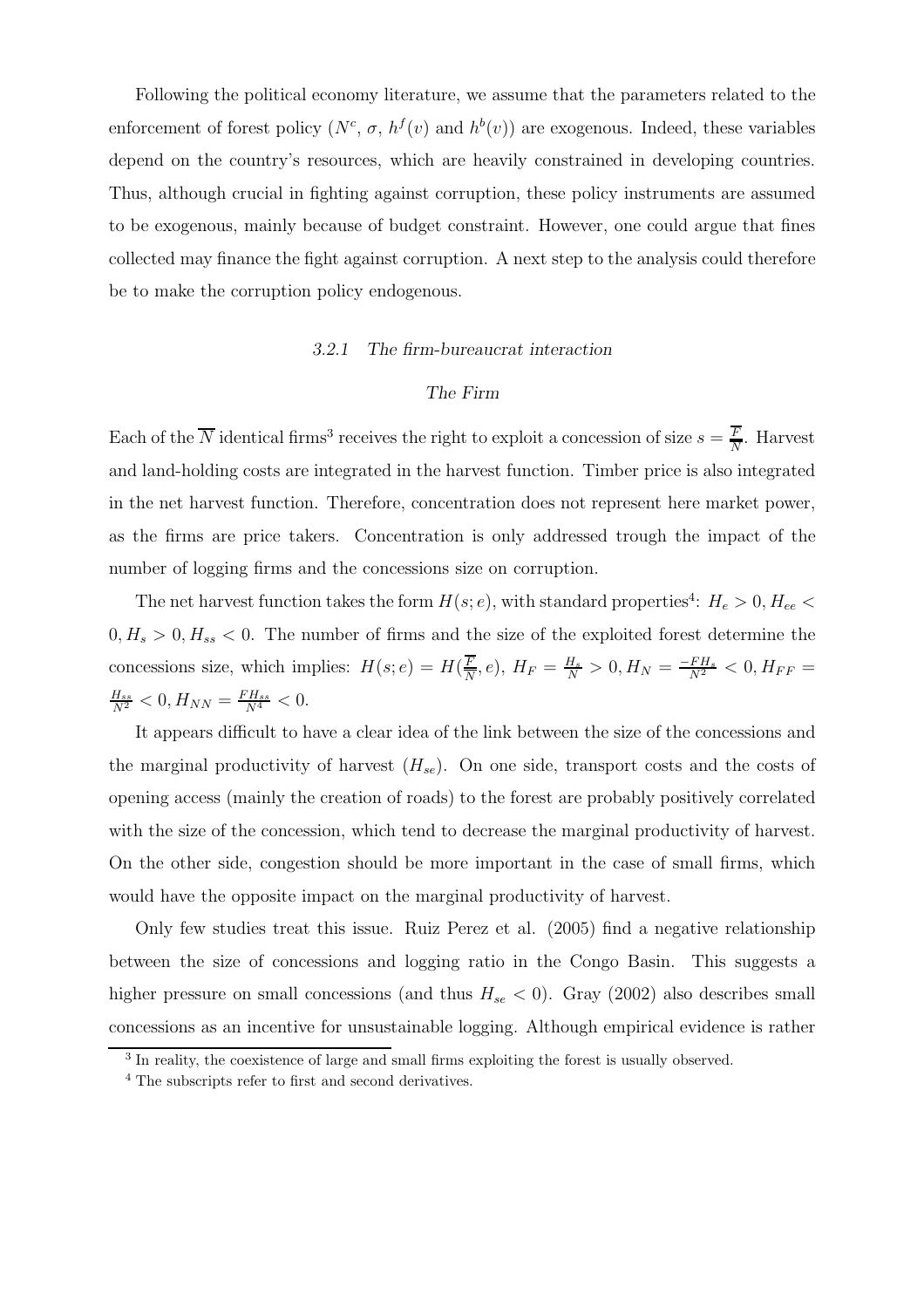meagre, it seems that marginal productivity of harvest is negatively correlated with the size of concessions:  $H_{se}$  < 0. Consequently, the number of logging firms increases the harvest marginal productivity, while the size of the exploited forest decreases it:  $H_{Ne} = \frac{-FH_{se}}{N^2} > 0$ ,  $H_{Fe} = \frac{H_{se}}{N} < 0.$ 

The firms have interest to exceed the cutting quota (i.e the maximum harvest intensity) imposed by the policy maker. We do not consider explicitly the incentive to over-exploit the forest. Short-term horizons (e.g: short-term concessions or political instability) or noninternalization of externalities could represent incentives to exceed the logging limit. Indeed, an inter-temporal profit maximization would suggest that a firm would not over-exploit the resource because of expected future lost. Unsustainable forest exploitation is nevertheless frequently observed. We take these incentives as given and focus the analysis on their consequences.

The firm may be inspected (with probability  $(\frac{N^c}{N})$ ), and possibly pay the bureaucrat a bribe B. Moreover, with probability  $(\sigma \frac{N^c}{N})$ , the authority audits and the firm has to pay a penalty  $h^f(v)$ .

Overall, the firm has to make two choices. First, it chooses whether to respect the quota (set  $e = \overline{e}$ ) or not. Second, if the choice of cheating has been made and if the firm is inspected, it has to choose whether to bribe the bureaucrat (and set  $e^* > \overline{e}$ ) or to accept to pay the fine (and set  $e^{**} > \overline{e}$ ). If choosing to pay a bribe, the firm still risks to be audited by the independent authority (with probability  $\sigma$ ) and pay the fine anyway. The following table summarizes the different strategies and payoffs.

|                    | Not inspected                                       | Inspected                                                   | Inspected by the bureaucrat                                                |
|--------------------|-----------------------------------------------------|-------------------------------------------------------------|----------------------------------------------------------------------------|
|                    |                                                     | Not audited                                                 | Audited by the authority                                                   |
| Probability        | $\left(1-\frac{N^{c}}{N}\right)$                    | $(1-\sigma)\frac{N^c}{\overline{N}}$                        | $\sigma \frac{N^c}{N}$                                                     |
| Respect            | $H(\frac{\overline{F}}{\overline{N}};\overline{e})$ | $H(\frac{\overline{F}}{\overline{N}};\overline{e})$         | $H(\frac{F}{\overline{M}};\overline{e})$                                   |
| Check/Pay the fine | $H(\frac{\overline{F}}{N};e^{**})$                  | $H(\frac{\overline{F}}{N};e^{**})-h^f(e^{**}-\overline{e})$ | $H(\frac{\overline{F}}{N};e^{**})-h^f(e^{**}-\overline{e})$                |
| Cheat/Bribe        | $H(\frac{\overline{F}}{\overline{N}};e^*)$          | $H(\frac{\overline{F}}{\overline{N}};e^*)-B$                | $H(\frac{\overline{F}}{\overline{N}};e^*) - [B + h^f(e^* - \overline{e})]$ |

Consequently the strategies and their related expected payoffs are presented in the following figure.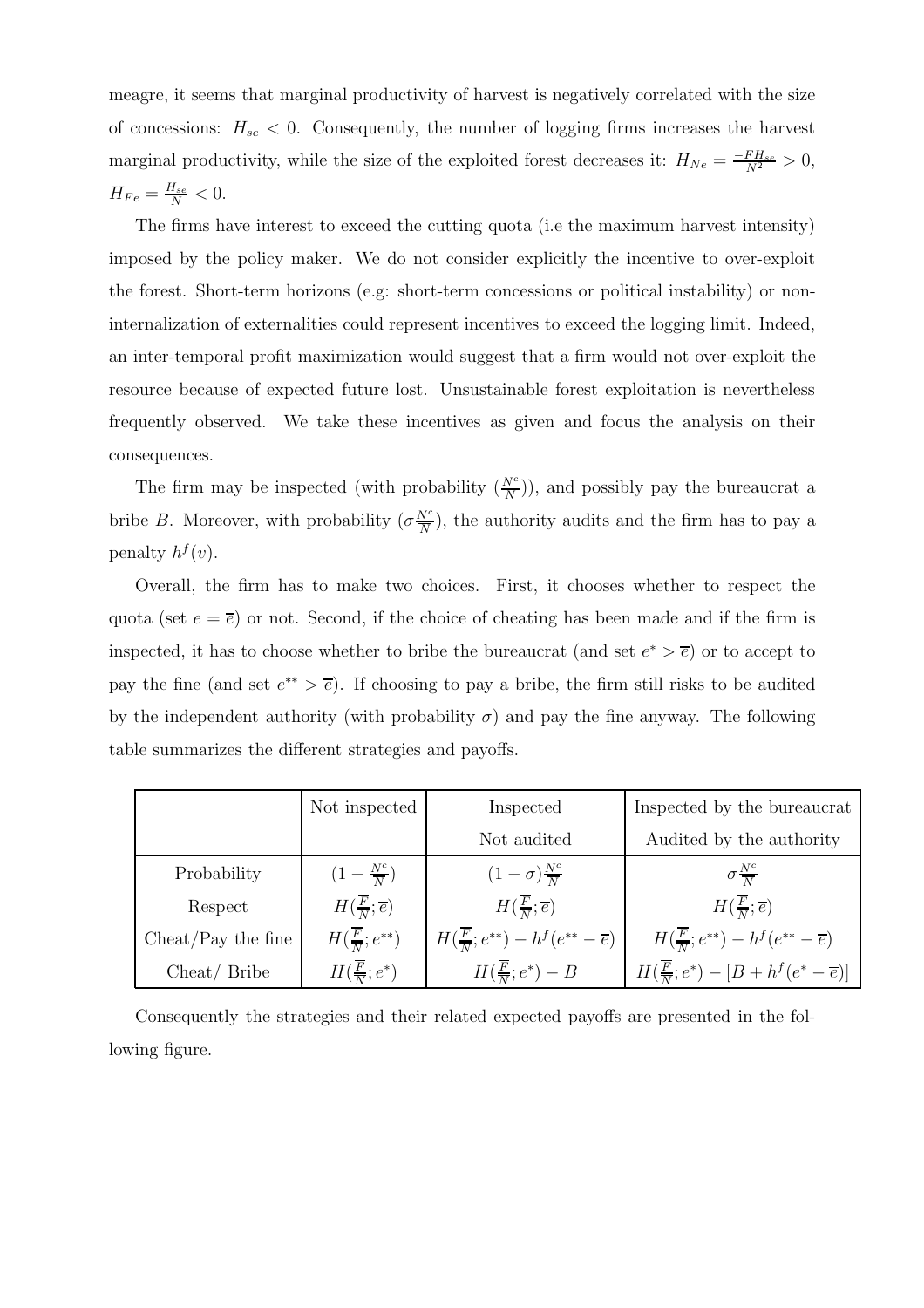

The objective of the fine is to enforce the logging quota and therefore deter incentives to cheat. Thus, it seems reasonable to assume that the fine is set such that the  $cheat/pay$ the-fine strategy is dominated by the respect strategy, which implies that the expected fine should exceed the harvest gains from cheating:

$$
\frac{N^c}{\overline{N}}h^f(e^{**}-\overline{e}) > H(\frac{\overline{F}}{\overline{N}};\overline{e}) - H(\frac{\overline{F}}{\overline{N}};e^{**})
$$
\n(3.1)

Moreover, the *cheat/bribe* strategy is assumed to be strictly dominant, which implies:

$$
B \quad < \quad \frac{\overline{N}}{N^c} \left( H(\frac{\overline{F}}{\overline{N}}; e^*) - H(\frac{\overline{F}}{\overline{N}}; \overline{e}) \right) - \sigma h^f(e^* - \overline{e}) \equiv \overline{B} \tag{3.2}
$$

The cheat/bribe strategy is chosen if the expected bribe is cheap enough to compensate for the potential fine involved by the audit.  $\overline{B}$  therefore represents the reservation value of the bribe for the firm.

The firm's expected net benefit from the bribe is the expected payoff from the cheat/bribe strategy, minus the payoff of the respect strategy, i.e. the safe strategy:

$$
\Psi^f = H(\frac{\overline{F}}{\overline{N}}; e) - \frac{N^c}{\overline{N}}[B + \sigma h^f(v)] - H(\frac{\overline{F}}{\overline{N}}; \overline{e})
$$
\n(3.3)

When choosing the *cheat/bribe* strategy, the firm gets a larger net output  $H(\frac{F}{N}; e)$ . Its is inspected by the bureaucrat with probability  $\frac{N^c}{\overline{N}}$  and pay a bribe B. Moreover, it may be convicted by the audit authority with probability  $\frac{N^c}{\overline{N}}\sigma$  and pay a fine  $h^f(v)$ . Finally, the respect strategy provides a safe payoff  $H(\frac{F}{N}; \overline{e})$ .

#### The bureaucrat

The bureaucrat is risk-neutral and gets a wage  $w$  for each firm inspected. Assuming the inspected firm did not respect the harvest quota and offers a bribe, he may accept the offer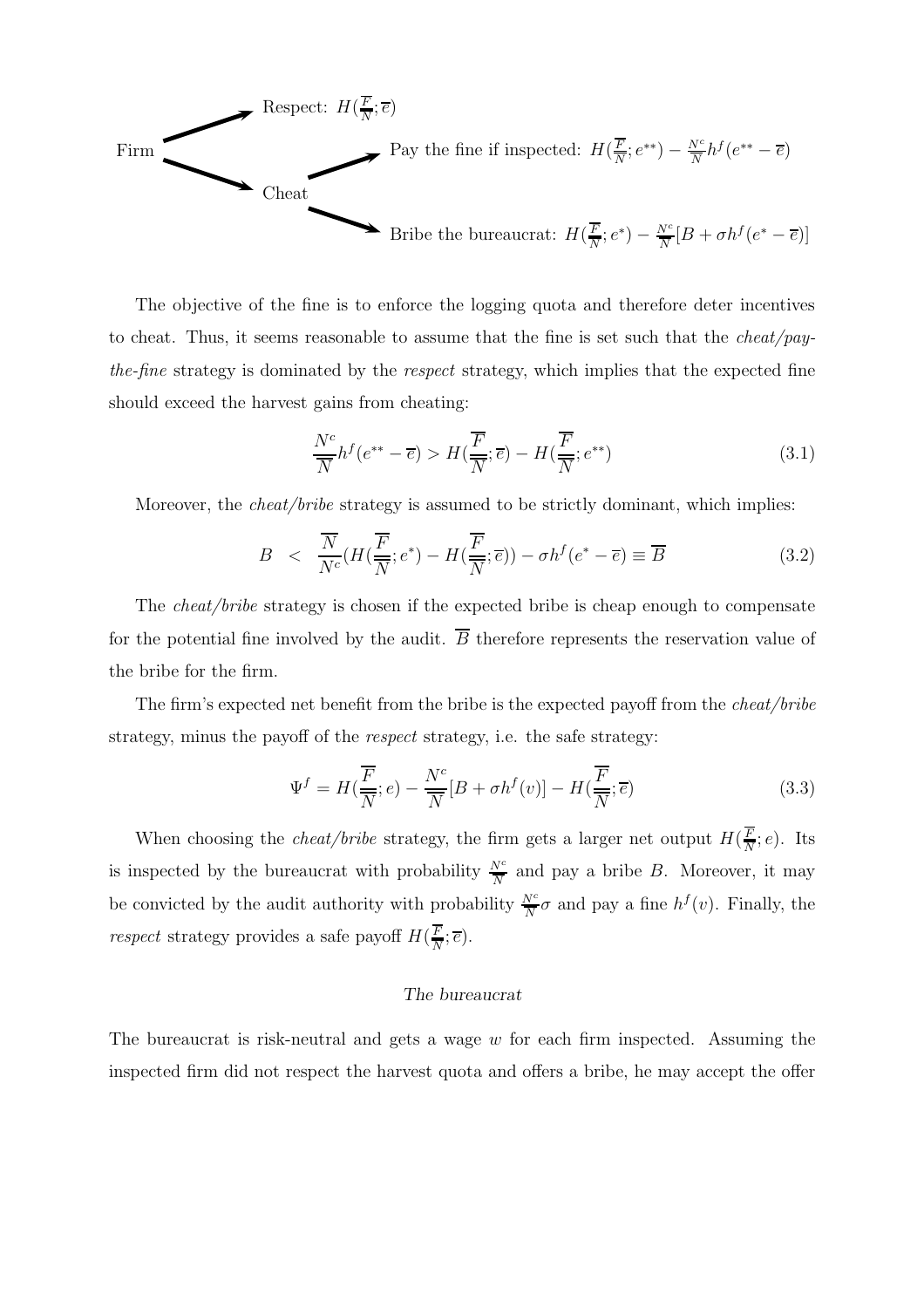and be audited with probability  $\sigma$ . If he is convicted, he looses his wage and is imposed a penalty  $h^b(v)$ . The bureaucrat has therefore to make a choice between two behaviors: to refuse the bribe and to make the firm pay the fine, or to accept it and to take the risk of being punished. The payoffs related to each strategy in each case are given in the following table.

|                  | Not audited    | Audited    |
|------------------|----------------|------------|
| Probability      | $(1-\sigma)$   |            |
| Refuse the bribe | $\overline{w}$ | $\eta$     |
| Accept the bribe | $w + B$        | $B-h^b(v)$ |

The following figure shows the expected payoffs related to both strategies.



We consider the situation in which accepting the bribe is the dominant strategy, implying:

$$
B > \sigma(w + h^b(e^* - \overline{e})) \equiv \underline{B}
$$
\n(3.4)

Indeed, the bureaucrat accepts the bribe if it is larger than the expected loss of being audited.  $\underline{B}$  is therefore the reservation value of the bribe for the bureaucrat. The bureaucrat's net expected payoff is therefore his expected payoff of accepting the bribe, minus the payoff of refusing it:

$$
\Psi^b = (1 - \sigma)w + B - \sigma h^b(v) - w \tag{3.5}
$$

If he accepts the bribe B, the bureaucrat is audited with probability  $\sigma$  and pays a fine  $h^{b}(v)$ . Moreover, he only keeps his wage w with probability  $(1-\sigma)$  (i.e. if he is not audited). Finally, the refuse strategy generates a safe payoff of w.

#### 3.2.2 Equilibrium harvest intensity and bribe

The process to the equilibrium could be described as a *maximize-then-share-the-pie* process. First, the harvest intensity of the firm is set in order to maximize the joint payoffs of both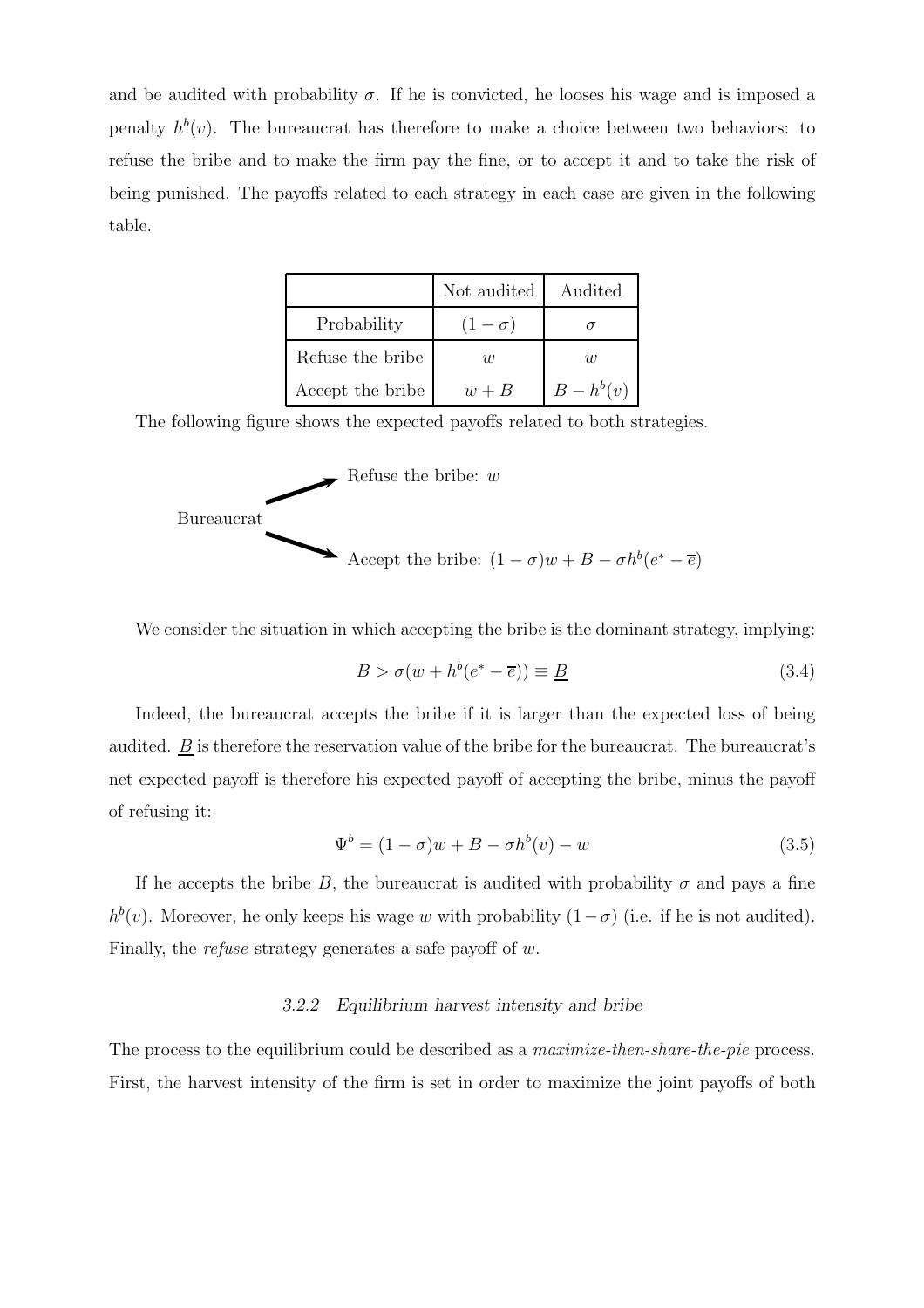parties, taking  $\overline{N}$ ,  $\overline{F}$  and  $\overline{e}$  as given. Second, the firm and the bureaucrat share the surplus through a Nash bargaining process.

#### Equilibrium harvest intensity

Following Wilson and Damania (2005), the equilibrium harvest intensity is set in order to maximize the joint net payoffs of the firm and the bureaucrat.

$$
\max_{e} \ \Omega(e) = \psi^f + \psi^b = H(\frac{\overline{F}}{\overline{N}}; e) - H(\frac{\overline{F}}{\overline{N}}; \overline{e}) - \sigma w + B(1 - \frac{N^c}{\overline{N}}) - \sigma[\frac{N^c}{\overline{N}}h^f(v) + h^b(v)] \tag{3.6}
$$

The first order condition is:

$$
\Omega_e = H_e - \sigma \left[\frac{N^c}{\overline{N}} h_v^f + h_v^b\right] = 0\tag{3.7}
$$

The firm's optimal harvest intensity is implicitly given by equation (3.7). In equilibrium, the firm's actual intensity of harvest  $e^*(\overline{N}, \overline{F}, \overline{e}, N^c, \sigma, h_v^f, h_v^b)$  is set such that the marginal productivity of harvest equals the marginal expected penalty.

Considering the factors influencing the firm's harvest intensity, the parameters related to the control of the harvest volumes,  $\sigma$ ,  $N^c$ ,  $h_v^f$  and  $h_v^b$ , unsurprisingly induce a smaller harvest intensity in equilibrium:  $e_x^* < 0$ , for  $x = \sigma, N^c, h_v^f, h_v^b$ . Controlling more intensively the firm (and the bureaucrat) thus decreases the equilibrium harvest intensity.

The impact of the size of the exploited forest  $\overline{F}$  on the equilibrium harvest intensity depends on the impact of the concession size on the marginal productivity of harvest, assumed to be negative. An increase in the size of the exploited forest then leads to a decrease in the equilibrium harvest intensity.

$$
e_{\overline{F}}^{*} = -\frac{\frac{H_{se}}{\overline{N}}}{H_{ee} - \sigma(\frac{N^c}{\overline{N}}h_{vv}^f + h_{vv}^b)} < 0
$$
\n(3.8)

Ceteris paribus, an increase in the size of the exploited forest decreases the harvest intensity of the firms. In this context, it seems that there is a trade off between primary forest preservation (through the size of the exploited forest) and over-exploitation of harvested forest (through harvest intensity).

Finally, the harvest quota  $\bar{e}$  has a positive impact on the effective harvest intensity. Indeed, a less stringent harvest quota reduces the extend of the potential fine:

$$
e_{\overline{e}}^* = \frac{-\sigma(\frac{N^c}{N}h_{vv}^f + h_{vv}^b)}{H_{ee} - \sigma(\frac{N^c}{N}h_{vv}^f + h_{vv}^b)} > 0
$$
\n(3.9)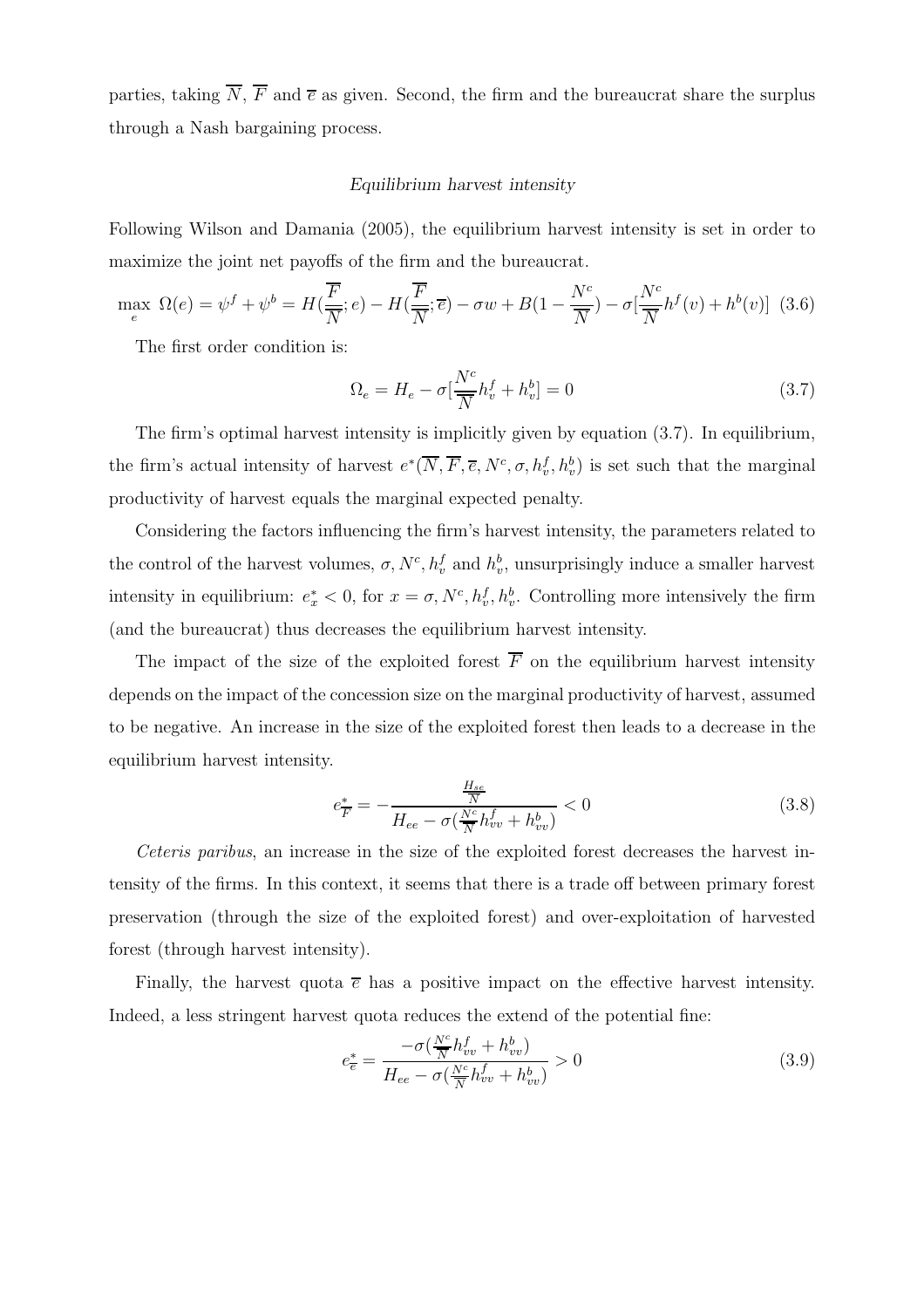Concentration and harvest intensity: The impact of  $\overline{N}$  on the equilibrium harvest level is:

$$
e^*_{\overline{N}} = -\frac{\frac{-FH_{se}}{N^2} + \frac{N^c}{\overline{N}^2} \sigma h_v^f}{H_{ee} - \sigma(\frac{N^c}{\overline{N}} h_{vv}^f + h_{vv}^b)} > 0
$$
\n(3.10)

The sign of the denominator being unambiguously negative, equation (3.10) has the sign of  $\left[\frac{-FH_{se}}{N^2} + \frac{N^c}{N^2} \sigma h_v^f\right]$ . Two components determine this sign. First, a large number of firms reduces the probability of being inspected by the bureaucrat and audited by the authority, and thus reduces the expected marginal fine. This smaller expected fine is an incentive to raise the harvest intensity and over-exploitation of the resource. Second, the impact of  $\overline{N}$  on the marginal productivity of harvest is important. Since an increase in the concessions size is assumed to decrease the marginal productivity of harvest  $(H_{se} < 0)$ , a large number of firms tends to increase the harvest intensity  $(H_{Ne} > 0)$ . Overall, a larger number of firms exploiting the forest tends to increase the equilibrium harvest intensity and forest over-exploitation.

#### Equilibrium bribe

The equilibrium bribe is set trough a Nash bargaining process. Both parties are supposed to have the same bargaining power, so that they share equally the benefit of not respecting the harvest quota. We consider here that the bargaining is successful. It implies that the equilibrium bribe must respect the reservation values described in equations (3.2) and (3.4).

The equilibrium bribe is set maximizing the Nash bargain:

$$
\max_{B} \ \Psi^f \Psi^b = [H(\frac{\overline{F}}{\overline{N}}; e^*) - \frac{N^c}{\overline{N}}(B + \sigma h^f(v)) - H(\frac{\overline{F}}{\overline{N}}; \overline{e})] [-\sigma w + B - \sigma h^b(v)] \tag{3.11}
$$

The first order condition gives:

$$
B = \frac{1}{2} \left[ \frac{\overline{N}}{N^c} (H(\frac{\overline{F}}{\overline{N}}; e^*) - H(\frac{\overline{F}}{\overline{N}}; \overline{e})) + \sigma w - \sigma (h^f(v) - h^b(v)) \right]
$$
(3.12)

This equilibrium bribe must lie in between the reservation values of both parties  $[\underline{B}, \overline{B}]$ , which implies that the benefit of not respecting the quota must exceed the global expected loss of being convicted:

$$
H(\frac{\overline{F}}{\overline{N}};e^*) - H(\frac{\overline{F}}{\overline{N}};\overline{e}) > \frac{N^c}{\overline{N}}\sigma(w + h^f(v) + h^b(v))
$$
\n(3.13)

The equilibrium bribe is consistent with Damania and Wilson (2005). First, in order to insure that higher fines induce a decrease in the equilibrium bribe, we need to assume: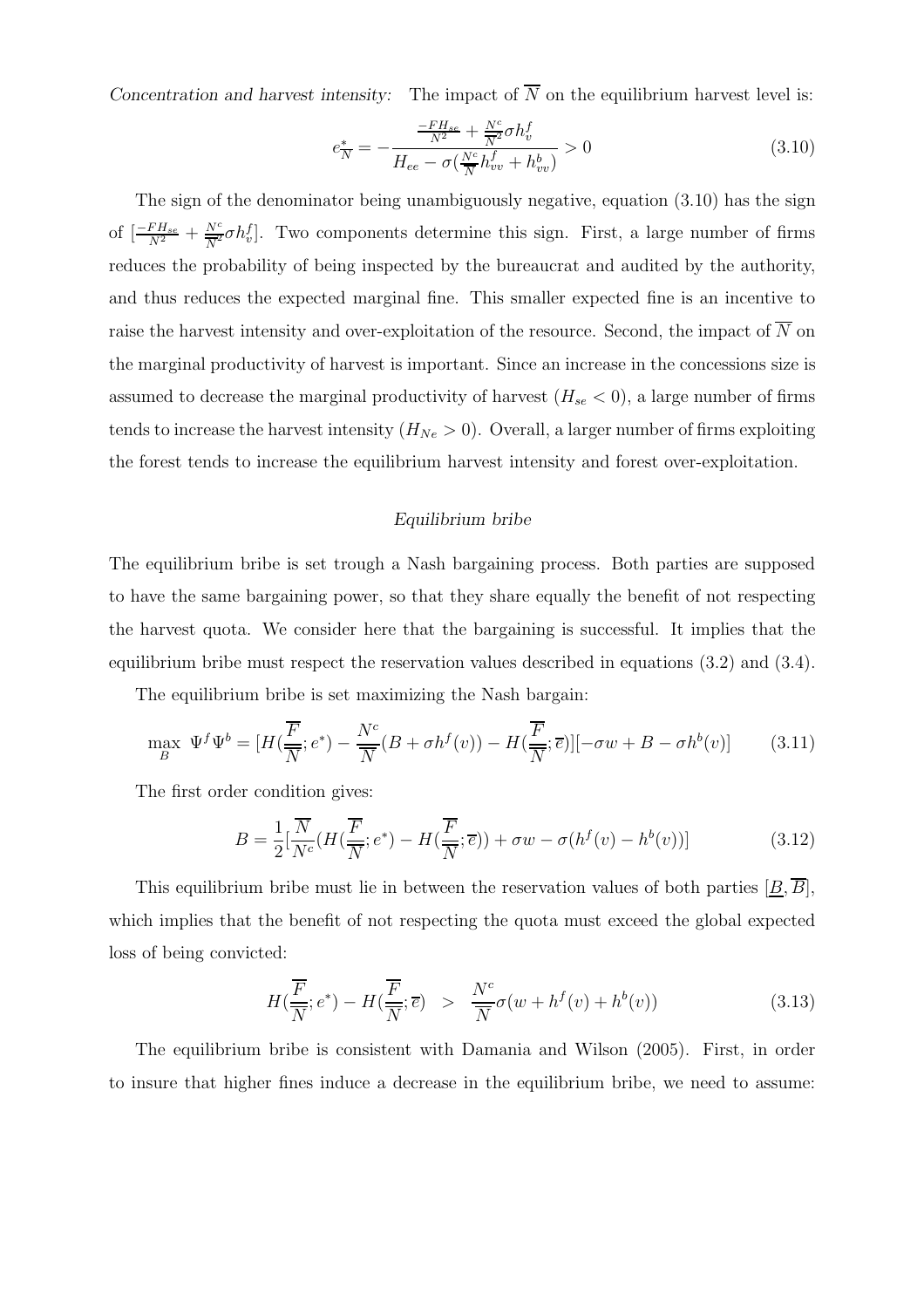$h^f > h^b$ . Indeed, the punishment has to be more severe on the bribe giver. For otherwise, a higher fine on the recipient would incite the giver to raise the bribe to compensate for the recipient's expected fine. This assumption is consistent with the conclusions emerging from the literature (Mookherjee and Png, 1995; Basu et al., 1992). Second, the equilibrium bribe raises with the gain in revenue from not respected the quota,  $(H(\frac{F}{N}; e^*) - H(\frac{F}{N}; \overline{e}))$ . Indeed, if the quota is stringent with respect to the harvest function, the incentive to cheat is high. Finally, the impact of the probability of being audited  $\sigma$  depends on what both agents have to loose: if the bureaucrat has more to loose than the firm  $(w + h^b(v) > h^f(v))$ , the bribe is increasing in  $\sigma$  and *vice versa*.

In contrast with Damania and Wilson (2005), the equilibrium bribe is positively correlated with the agent's wage. Indeed, the authors do not consider the wage as lost if the agent is convicted. However, it seems reasonable to assume that the bureaucrat is deprived from his wage if he is convicted of not enforcing the quota and being corrupt. Moreover, this assumption provides the insight that a well-paid bureaucrat is more expensive to corrupt, simply because he has more to lose.

Furthermore, the bribe reduces with the number of firms inspected by the bureaucrat  $N<sup>c</sup>$ . Indeed,  $N<sup>c</sup>$  raises the probability of being inspected, and thus reduces the expected share of extra-harvest got by the firm, which naturally reduces its incentive to cheat.

Finally, the impact of the number of firms exploiting the forest is not clear:

$$
B_{\overline{N}} = \frac{1}{2N^c} [(H(\frac{\overline{F}}{\overline{N}};e^*) - H(\frac{\overline{F}}{\overline{N}};\overline{e})) + \frac{\overline{F}}{\overline{N}} (H_s(\frac{\overline{F}}{\overline{N}},\overline{e}) - H_s(\frac{\overline{F}}{\overline{N}},e^*))]
$$
(3.14)

While the first part of the equation,  $(H(\frac{F}{N};e^*) - H(\frac{F}{N};\overline{e}))$ , which corresponds to the productive incentive to cheat, is positive, the second part,  $(H_s(\frac{F}{N}, \overline{e}) - H_s(\frac{F}{N}, e^*))$ , depends on the cross derivative of the harvest function  $H_{se}$ , assumed to be negative. Overall, even if  $H_{se}$  is negative, it seems reasonable to assume that a large firm pays a higher bribe to the bureaucrat.

### 3.3 Concentration and policy maker corruption

Proceeding backward, we analyze now the choice process of the forest policy  $(\overline{N}, \overline{F}$  and  $\overline{e})$ . The policy maker is assumed to choose first the number of firms, and then the harvest quota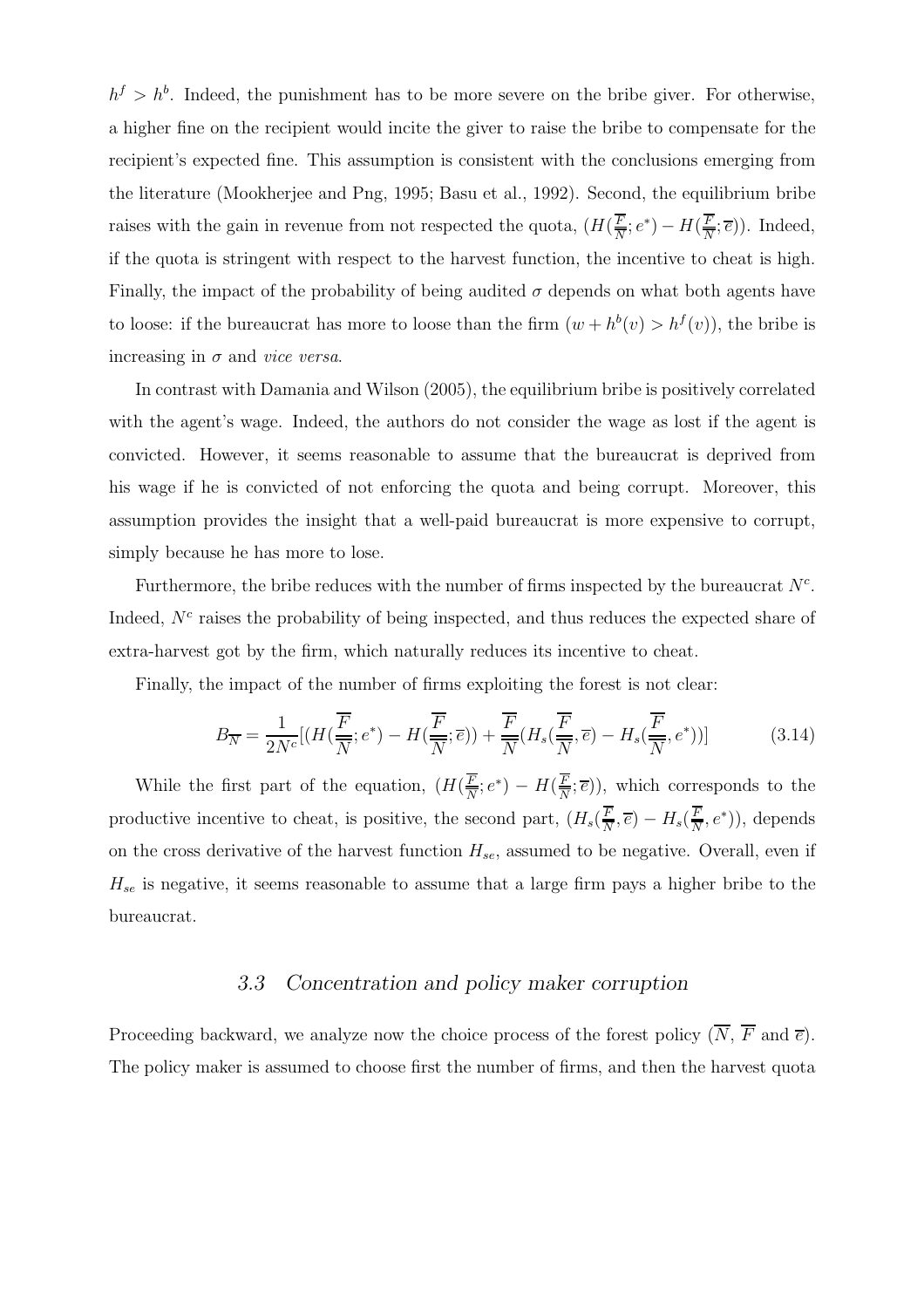and the size of the exploited forest. The firms in the forestry sector act as one lobby, the aim of which is to increase the size of the forest to exploit.

Note here that the lobby could also bribe the policy maker to set less stringent harvest quota. Nevertheless, logging quotas (or other harvest limits) in most countries are often set in order to insure sustainability. Indeed, unsustainable logging policy is hardly accepted politically. The major concern in this context is the enforcement of the rules, through the limitation of bureaucratic corruption. In contrast, policy maker corruption appears to be more likely to increase the share of exploited forest (as well as to influence the process of concessions allocation).

The total forest area is set to 1. Thus  $\overline{F}$  is the share of the forest to be exploited, while the share  $(1 - \overline{F})$  represents protected primary forest.

#### 3.3.1 The firm-policy maker interaction

To address this issue, we build on Grossman and Helpman (1994). The policy maker's objective function is a weighted sum of social welfare and bribes.

$$
G(e, N, F) = \alpha W(NH(\frac{F}{N}; e); (1 - F); e) + (1 - \alpha)C(F)
$$
\n(3.15)

W is the social welfare function. It is increasing in the total harvested volumes. Moreover, the social welfare function is increasing in the size of primary protected forests  $(1 - F)$ (and thus decreasing in the size of exploited forest), because of the environmental services provided, such as biodiversity conservation or hydrological benefits. Finally the social welfare function is decreasing in the harvest intensity, assimilated to environmental degradation (biodiversity loss, erosion, wildlife habitat degradation):  $W_H > 0$ ,  $W_F < 0$   $W_e < 0$ ,  $W_{HH} <$ 0,  $W_{FF}$  < 0 and  $W_{ee}$  < 0.  $(1 - \alpha)$  is the degree of corruptibility of the policy maker and  $C(F)$  is the bribe schedule offered by the lobby to the policy maker.

The forestry sector acts as a lobby. Its payoff is therefore the total harvested volumes of the sector minus the bribe paid to the policy maker.

$$
\Pi(F) = NH(\frac{F}{N}; e) - (1 + \lambda(N))C(F)
$$
\n(3.16)

The effect of N on the lobby coordination is captured by  $\lambda(N)$ , which corresponds to the coordination costs of the lobby and the costs due to free rider behaviors by the lobby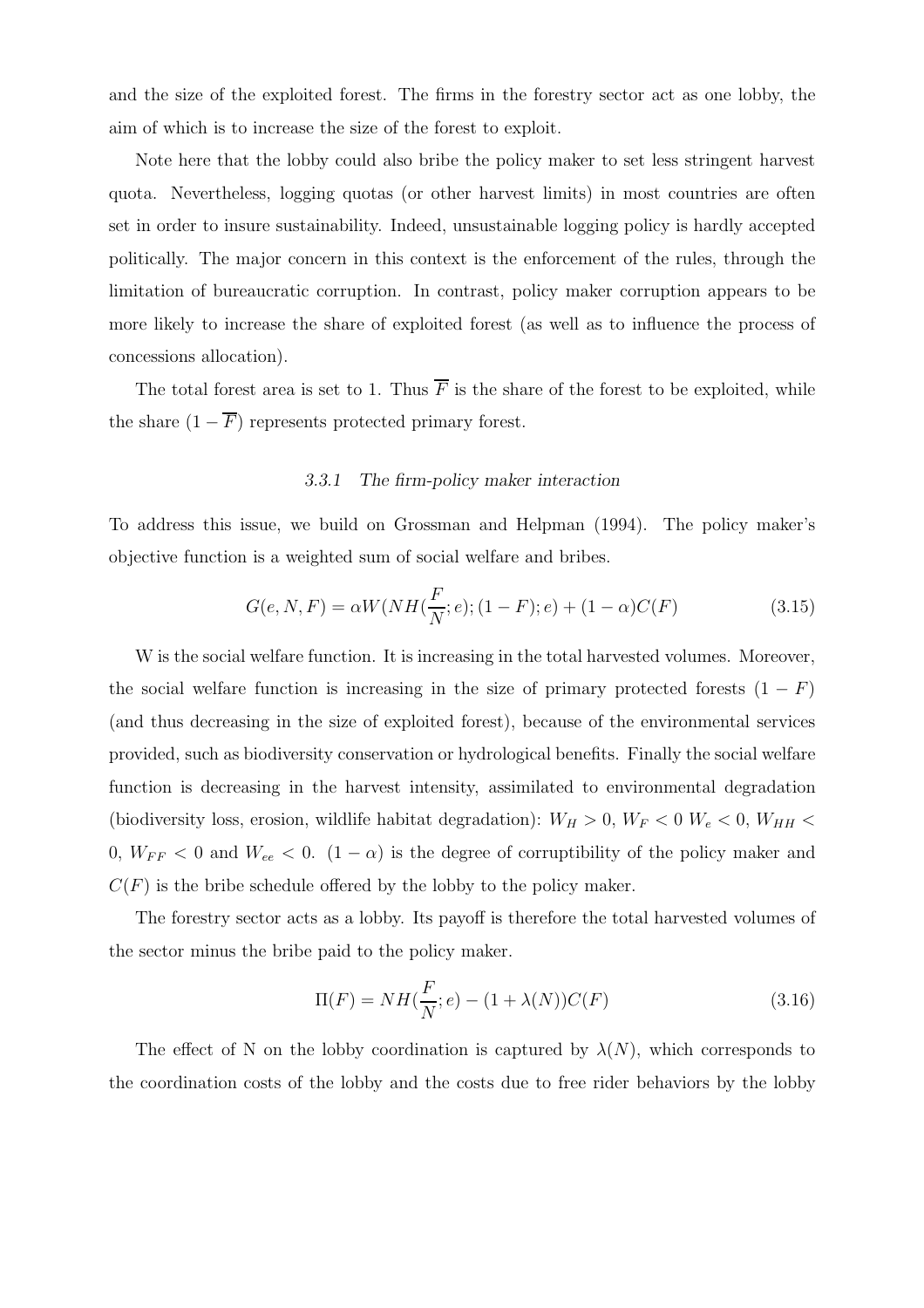members. This set up follows Laffont and Tirole (1991) and Fredriksson et al. (2004). It is assumed that:  $\lambda_N > 0$ .

#### 3.3.2 Equilibrium forest policy

The equilibrium consists of the size of exploited forest  $\overline{F}$ , the harvest quota  $\overline{e}$  and the number of firms exploiting the forest  $\overline{N}$ .

#### Equilibrium size of exploited forest

The conditions for equilibrium are consistent with the political economy literature:  $\overline{F}$  maximizes both (i)  $G(F)$  and (ii)  $(G(F) + \Pi(F))$ . The first order conditions are:

$$
(i) \quad \alpha W_H H_s + \alpha W_F + (1 - \alpha)C_F = 0 \tag{3.17}
$$

(*ii*) 
$$
\alpha W_H H_s + \alpha W_F + (1 - \alpha)C_F + H_s - (1 + \lambda(N))C_F = 0
$$
 (3.18)

Which imply:

$$
H_s(\alpha W_H + \frac{1-\alpha}{1+\lambda(N)}) + \alpha W_F = 0
$$
\n(3.19)

Which gives implicitly the equilibrium size of exploited forest  $\overline{F}$ . Note here that a more corrupt policy maker (with low  $\alpha$ ) tends unsurprisingly to put more weight on the harvest volumes, which tends to increase the size of the exploited forest.

Impact of the number of firms on the equilibrium size of exploited forest: The impact of  $\overline{N}$ on  $\overline{F}$  is given by:

$$
\overline{F}_N = -\frac{\left(\frac{2H_s}{N} - \frac{H_{ss}}{N^2}\right)(\alpha W_H + \frac{1-\alpha}{1+\lambda(N)}) - \frac{(1-\alpha)\lambda_N}{(1+\lambda(N))^2}H_s}{\frac{H_{ss}}{N}(\alpha W_H + \frac{1-\alpha}{1+\lambda(N)}) + \alpha W_{FF}}\tag{3.20}
$$

The denominator of (3.20) is unambiguously negative. The sign of the equation is thus the sign of the nominator. Two components can be distinguished. First, a larger number of firms increases the coordination costs of the lobby, which tends to decrease the size of the exploited forest. Second, when choosing  $\overline{F}$ , the policy maker takes into account the impact of the size of concessions on the total harvest. If the number of firm is large, the policy maker tends to increase the size of the forest to exploit in order to increase the size of the concessions. The nominator may thus be negative if the lobby is not well organized and has large coordination costs.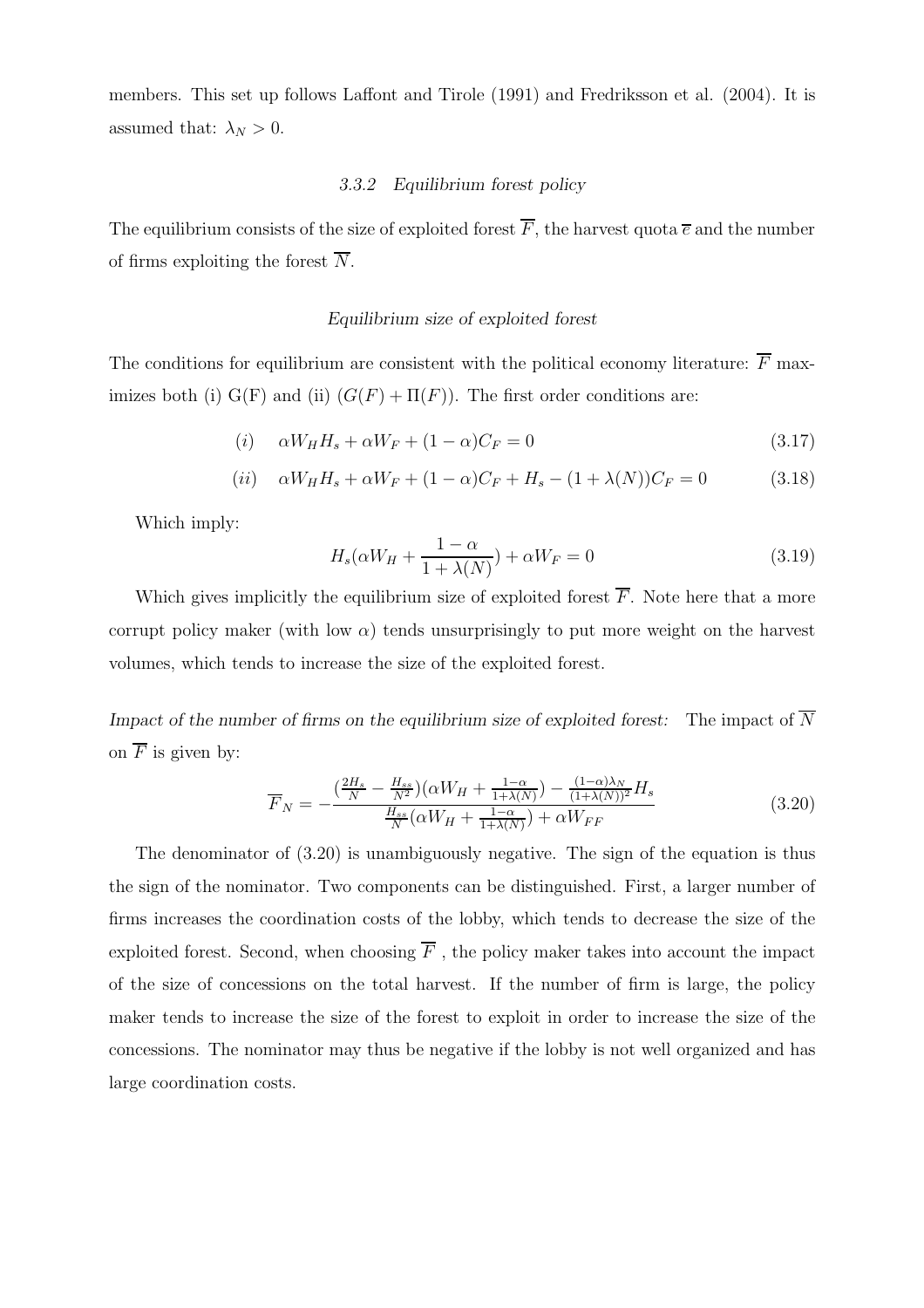#### Equilibrium harvest quota and number of firms

Although the lobby only offers a bribe to the policy maker in order to influence the size of the exploited forest, corruption has an indirect impact on the equilibrium harvest quota and number of firms. Indeed, both variables have an influence on the lobby's profit, and therefore an impact on the bribe offered. The first order conditions of the policy maker's objective give:

$$
\alpha(W_H H_e + W_e) + (1 - \alpha)C_e = 0 \tag{3.21}
$$

$$
\alpha(H(\frac{F}{N};e) - \frac{FH_s}{N}) + (1 - \alpha)C_N = 0
$$
\n(3.22)

Those two equations give implicitly the equilibrium harvest quota  $\bar{e}$  and number of firms  $\overline{N}$ .

The choice of policies  $\overline{e}$  and  $\overline{N}$  has indirectly an impact on the equilibrium bribe. The sign of this impact depends on the impact of the policy on the lobby profits. First, an increase in  $\bar{e}$  increases unambiguously the lobby's profit, which represents an incentive for the lobby to raise its bribe. Second, an increase in  $\overline{N}$  raises the lobby's profit (and thus increases the equilibrium bribe) only if the marginal coordination costs  $\lambda_N$  and the decrease in productivity due to the size reduction  $H_s$  are small:

$$
\frac{\partial \Pi}{\partial e} = NH_e > 0 \tag{3.23}
$$

$$
\frac{\partial \Pi}{\partial N} = H(\frac{F}{N}; e) - \frac{F}{N}H_s - \lambda_N C(F) \tag{3.24}
$$

Therefore, if the policy maker receives a bribe in order to increase the size of the forest to exploit, it might at the same time set less stringent quota than an uncorrupt policy maker, in order to increase the profitability of the harvested forest, and thus the equilibrium bribe. Moreover, if the lobby is well-organized and if the harvest volumes do not increase too much with the size of the concessions, the policy maker is likely to set a larger number of firm in the forestry sector, in order to increase the equilibrium bribe.

**Proposition :** If the lobby is well organized, with small coordination and transaction costs, a larger number of firms exploiting the resource tends to increase the size of the exploited forest  $\overline{F}$ . Moreover, a cascade effect illustrate the impact of corruption in the forestry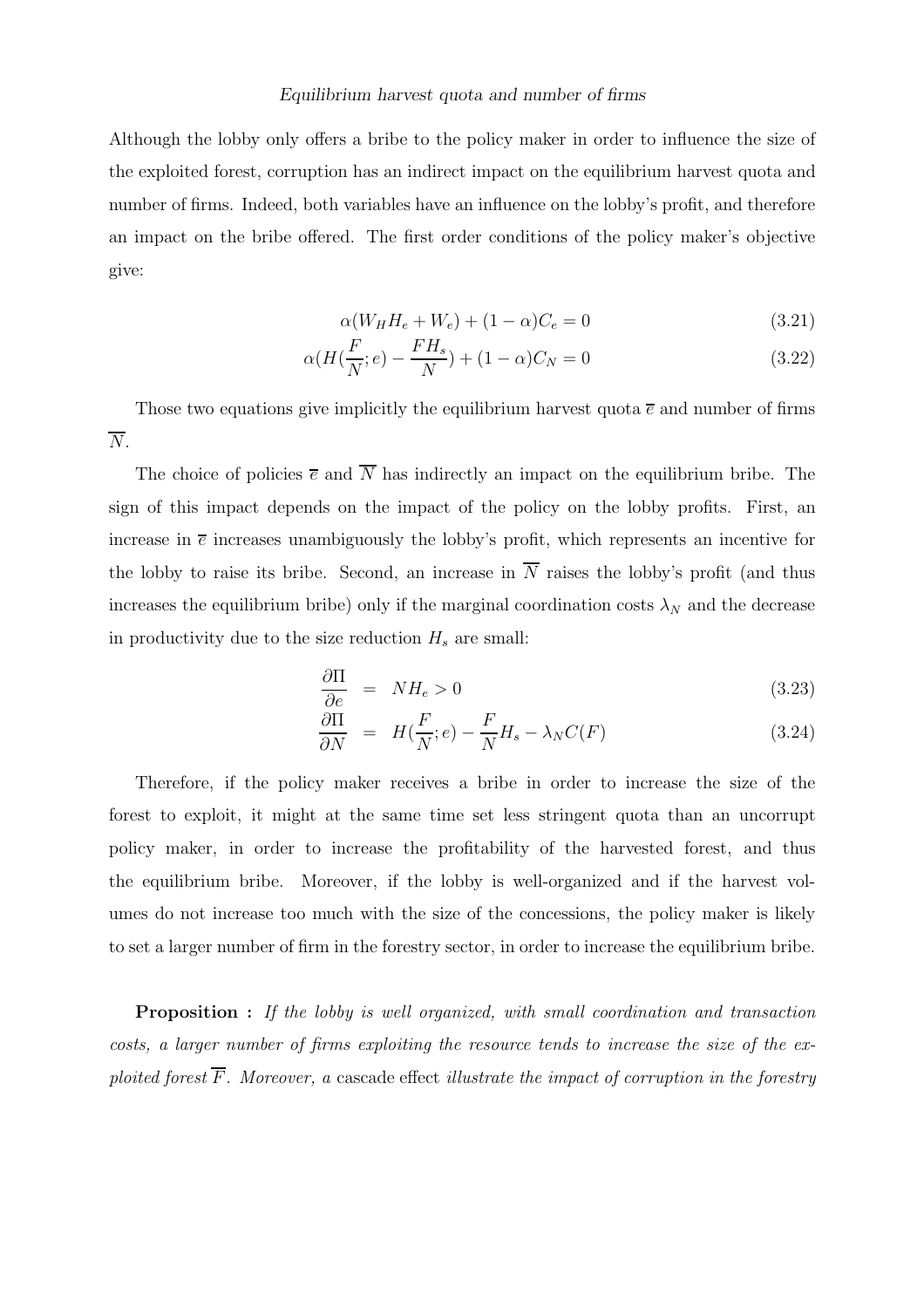sector: even if the lobby only offers a bribe to the policy maker for an increase in the size of the forest to exploit, the policy maker tends also to set less stringent harvest quota in order to increase the equilibrium bribe. Moreover, the policy maker chooses a larger number of firms to exploit the forest, which tends to increase the lobby's influence and the impact of bureaucratic corruption.

### 3.4 Conclusion

This paper analyzes the impact of concentration of the forestry sector and corruption on forest over-exploitation. Concentration is defined here as the number of firms harvesting the forest and the size of the concessions. Corruption may occur at different scales of governments. First, the exploiting firm may bribe the bureaucrat in charge of the harvest inspection, so that he underreports the harvest volume. Second, the exploiting firms may act as a lobby, and bribe the policy maker to increase the size of the forest to exploit.

In the first case of bureaucratic corruption, a forestry sector composed of a large number of small logging firms tends to increase the impact of corruption on forest over-exploitation. Indeed, a large number of firms reduces the control capacity of the civil agency. Moreover, small concessions (i.e a large number of firms) appear to be an incentive for harvest intensification.

In the second case of policy maker corruption, a corrupt policy maker tends to set a larger exploited forest. Moreover, if the lobby is well-organized, the policy maker sets a larger number of firms exploiting the forest in order to increase the equilibrium bribe, which in turn increases the lobby's influence. Finally, less stringent harvest quota is set.

The model presented here supports the argument of systemic corruption. Overall, if the forestry sector is well-organized, a corrupt policy maker chooses a large number of firms exploiting the market, in order to increase the bribe he receives, which in turn increase the impact of bureaucratic corruption. Therefore, the two kinds of corruption are likely to be observed at the same time. Moreover, a cascade effect might describe the environmental degradation. First, the size of the harvested forest is larger than the social optimum. Second, the harvest rules are less stringent than the social optimum. Finally, due to bureaucratic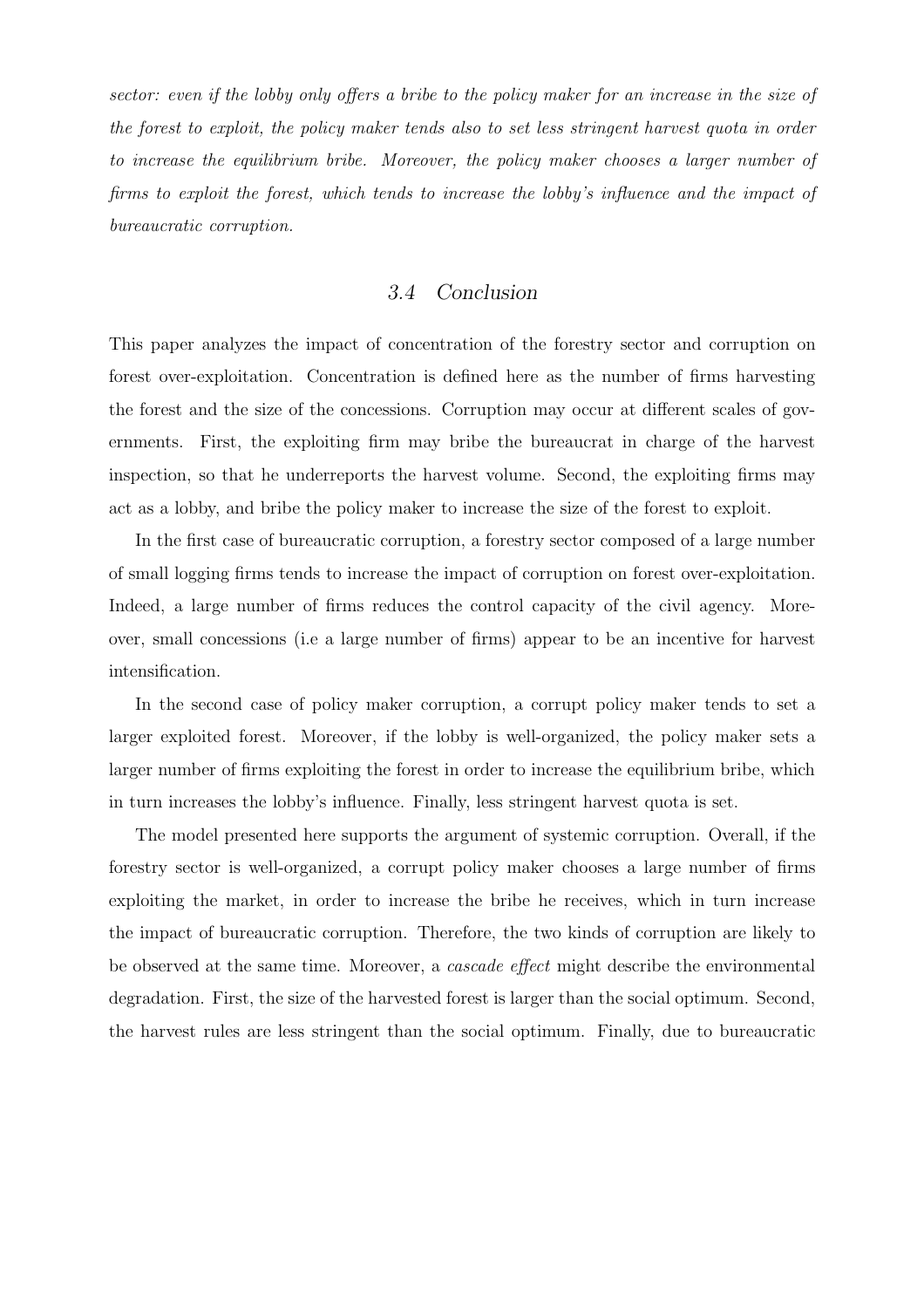corruption, those sub-optimal harvest rules are not even enforced. Overall, the size of the primary protected forest decrease, and the harvested forest is over-exploited.

A crucial limitation of the model presented here is that firms and concessions are assumed to be homogeneous in size. However, in real life, small and large firms often coexist. Thus it could be interesting to consider the difference in corruption patterns between heterogeneous firms. For example, small firms might choose to bribe bureaucrats, while large firms find more profitable to bribe directly policy makers.

Moreover, a restrictive definition of concentration is used. Indeed, firms are assumed to be price-takers whatever is the concentration of the forestry sector. It could be more realistic to assume that firms have some market power in case of a concentrated forestry sector. In that case, market power would increase the firm's potential for bribing, which would compensate for the propositions presented here. However, the fact that logging firms from highly concentrated forestry sector of developing countries have strong market power is not obvious and should be investigated.

Finally, the process of concessions allocation is not modeled explicitly in this paper. Nevertheless, concessions allocation is an important pattern of corruption and forest exploitation in developing countries. Indeed corrupt regimes often use these allocation process to reward their political allies or to increase the wealth of their friends or family. In this context, concessions would be given according to the number of these allies and their "worthiness", which would determine the concessions size. Moreover, logging firms may compete for concessions allocations. The links between concentration of the forestry sector and forest exploitation would in that case be different.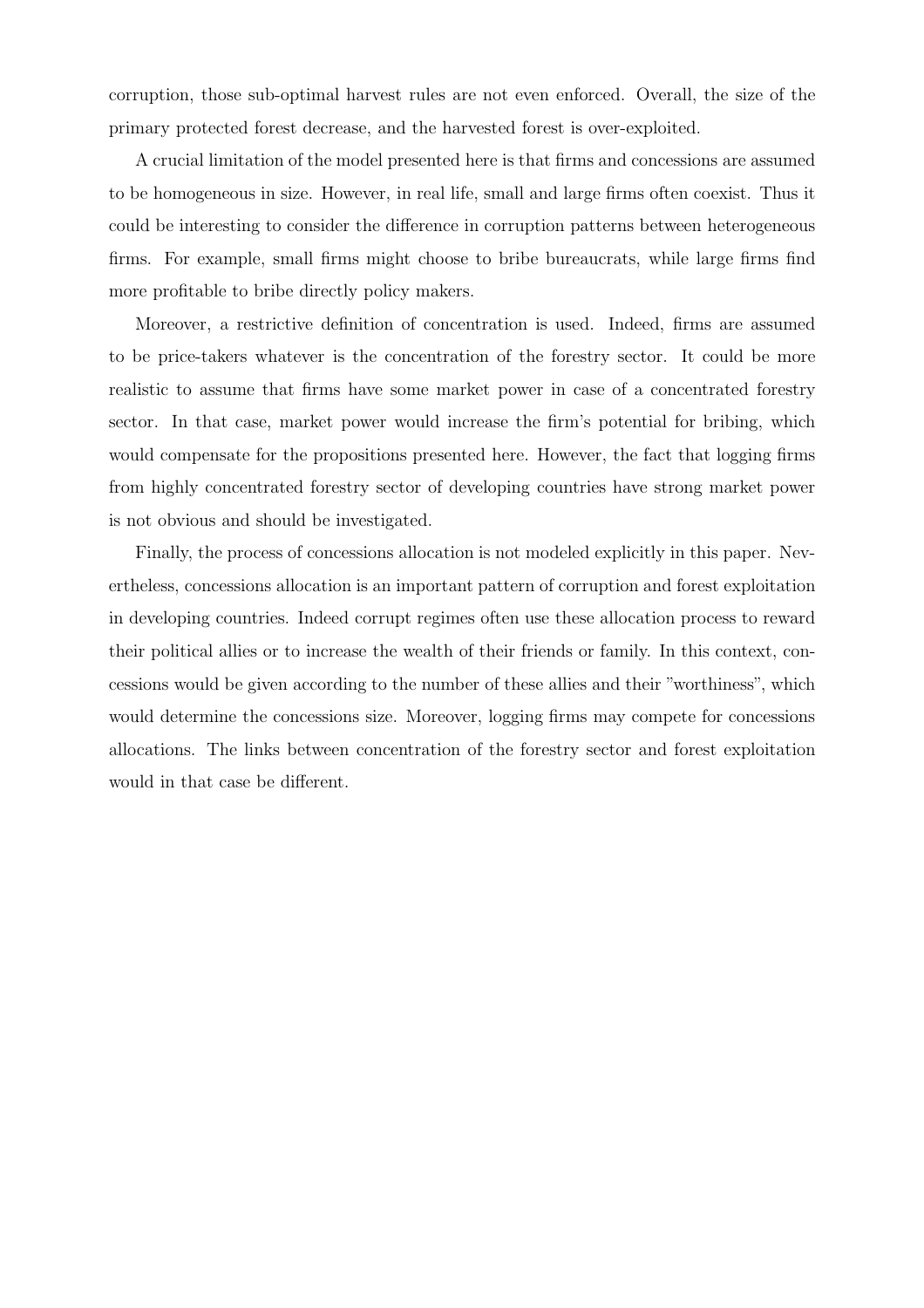# 4. FORESTS AND THE RESOURCE CURSE HYPOTHESIS

#### **Abstract**

The resource curse hypothesis relies on the resource-rich countries tendency to grow slower than resource-poor countries. Focusing on forest issues, this paper extends the resource curse hypothesis to environmental degradation: how do forest and resource endowments affect deforestation? Countries with important forestry sectors seem to have deforested more than countries with small forestry sectors, which supports the hypothesis of an environmental resource curse. We also test whether forests constitute a resource curse, using three different forest indicators. While our stock indicators are not significantly related to growth, our flow indicator is strongly negatively correlated with growth.

Keywords: resource curse, growth, tropical forest, deforestation. JEL classification: C21; O13; Q33.

### 4.1 Introduction

A well documented paradox in the economic development literature is the tendency of resource-rich countries to grow slower than countries with less natural resources. Whereas a conventional view would see endowments in oil, diamond, gas and other natural resources as a blessing that gives the country an opportunity to create wealth and contribute to economic development, many observations emphasize this resource curse hypothesis. For instance, Nigeria, Venezuela, Sierra Leone or Angola, all countries with large natural endowments, are among slow growth countries. In contrast, Korea, Hong Kong and Singapore are resource poor, but have experienced fast growth periods.

Researchers (Leite et al., 2002; Mehlun et al., 2006; Papyrakis et al., 2004; Sachs et al., 1997, 1999) usually focus on growth to describe a resource curse. Bulte et al. (2005) find evidence of the resource curse for several human development indicators (Human Development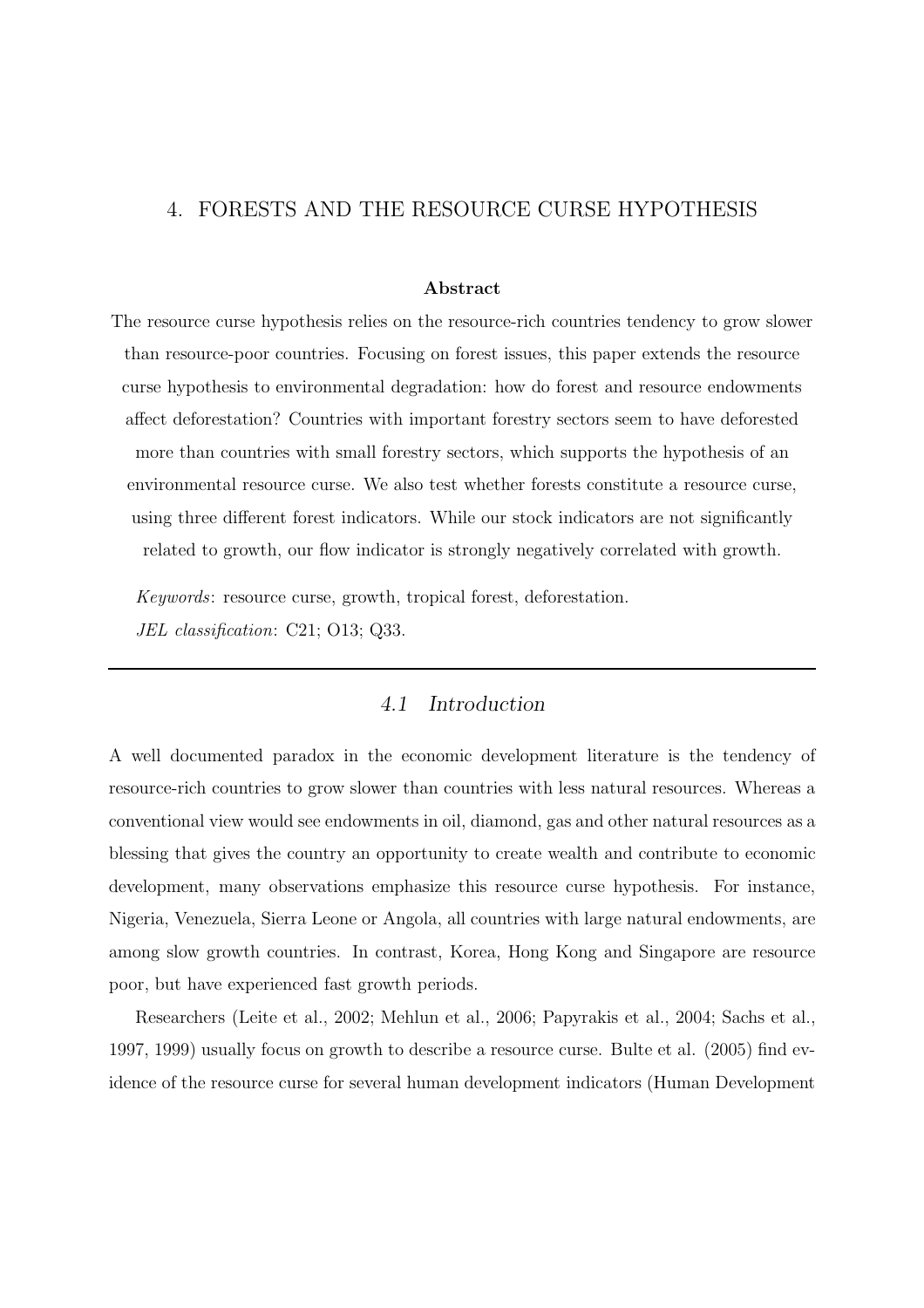Indicator, Undernourished population, Percentage of the population with no proper water access, Life expectancy). However, important resource endowments may also constitute a curse for the environment. Among different environmental concerns, deforestation is interesting to analyze. Indeed countries the most concerned by the resource curse are developing countries. Therefore, it is interesting to test this environmental resource curse hypothesis with an important environmental concern in the developing world, and deforestation is one of the major environmental concerns in developing countries. Furthermore, forest endowments constitute both a resource endowment and an environmental indicator. This allows us to test the resource curse hypothesis in two directions. We investigate first for an environmental resource curse for deforestation and then test whether forest endowments constitute a resource curse.

This paper first wonders whether important resource endowments also represent an environmental resource curse. Indeed important resource endowments may lead to poor institutions and policy making. Poorly developed institutions may lead in turn to unsustainable environmental management, and thus more deforestation. Moreover, natural resources exploitation requires space, which creates incentives to land use change and thus deforestation. For example, mining is a major cause of deforestation in many South-American countries. We test for a direct environmental resource curse, considering the importance of the forestry sector to GDP, and an indirect resource curse, using the share of primary products exports in GNP. We find evidence of a direct environmental resource curse, especially when controlling for growth. Contrarily, we find no evidence of an indirect resource curse. When controlling for corruption, we even find that countries rich in natural resources tend to deforest less than countries with small resource endowments.

Second, we wonder whether forests constitute a resource curse. The usual resource curse literature usually focuses on flows (e.g: share of primary export in total export) to investigate the resource curse hypothesis, which is closely related to resource exploitation: countries with large resource endowments may have small resource flows, because of a better diversification of activities. Focusing on forests allows to consider both flows (or exploitation) and stocks (or endowments). Indeed, we use three different forest indicators. Stocks are approximated through the size of the countries forests (or absolute endowment) and the proportion of land area covered by forests (or relative endowment), while flows are approximated through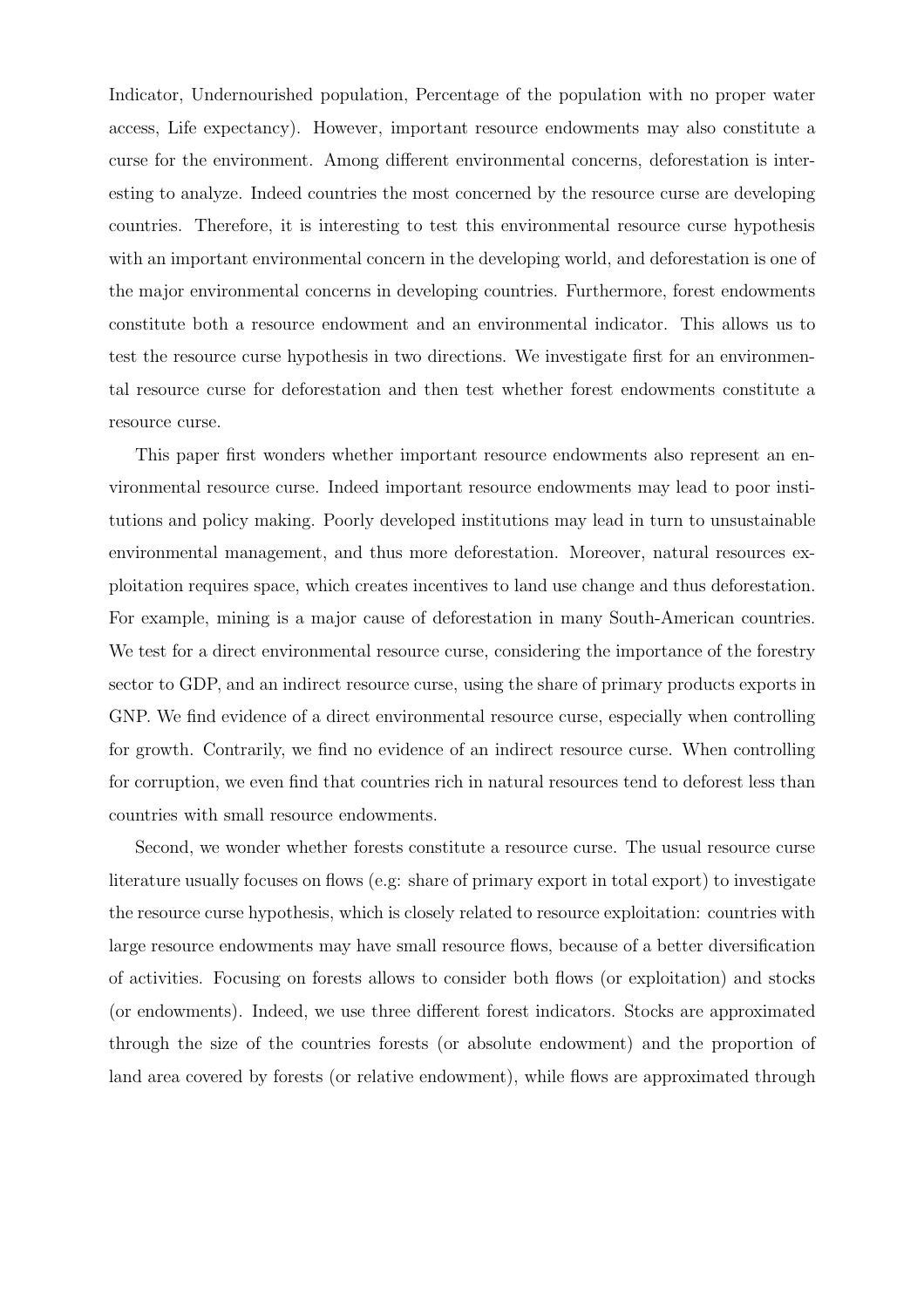the volume of industrial roundwood produced divided by GDP (or exploitation indicator). While our forest endowment indicators are not significantly related to growth, our proxy for the forestry sector's importance is strongly and negatively related to growth, which gives the insight that the resource curse is a result of bad economic management and overspecialization.

Section 2 surveys the transmission channels of the resource curse, and mentions the potential for an environmental resource curse. Section 3 investigates the existence of a resource curse for deforestation. Section 4 tests the resource curse hypothesis, using three different forest endowment indicators and section 4 concludes.

# 4.2 Which factors drive the resource curse?

Three main groups of transmission channels are to distinguish: specialization perverse effects, rent-seeking behaviors and institutional development. The first group underlines the fact that large natural endowments may divert a country from activities the most able to conduct to long term growth. This specialization into resource extraction activities is likely to be detrimental to the country in the case of declining terms of trade between primary resources and manufactured goods (Prebisch, 1950). Even if the Prebisch hypothesis finds little empirical support, countries specialized in resource extraction benefit less from manufacturing sector's spillovers (positive externalities and increasing return to scale; Sachs and Warner, 1999; Torvik, 2001). Finally, natural resource prices are usually quite volatile, which increase investors uncertainty.

The second group underlines the importance of rent-seeking behaviors in resource-rich countries. Indeed, resources are usually considered as easily appropriable, so that there are large incentives for rent-seeking activities, such as bribes or lobbying. This "voracity effect" (Mehlun et al., 2006b) constitute a diversion of labor and capital from more productive activities. As an extreme case, natural resource appropriation may be a source of conflicts or political violence. For instance, Olsson (2006) studies diamond exploitation and conflicts between rebel groups and kleptocratic governments. However, all resource-rich countries do not experience high levels of corruption. Most papers conclude that institutional background is an important vector of the resource curse: administrations with low levels of corruption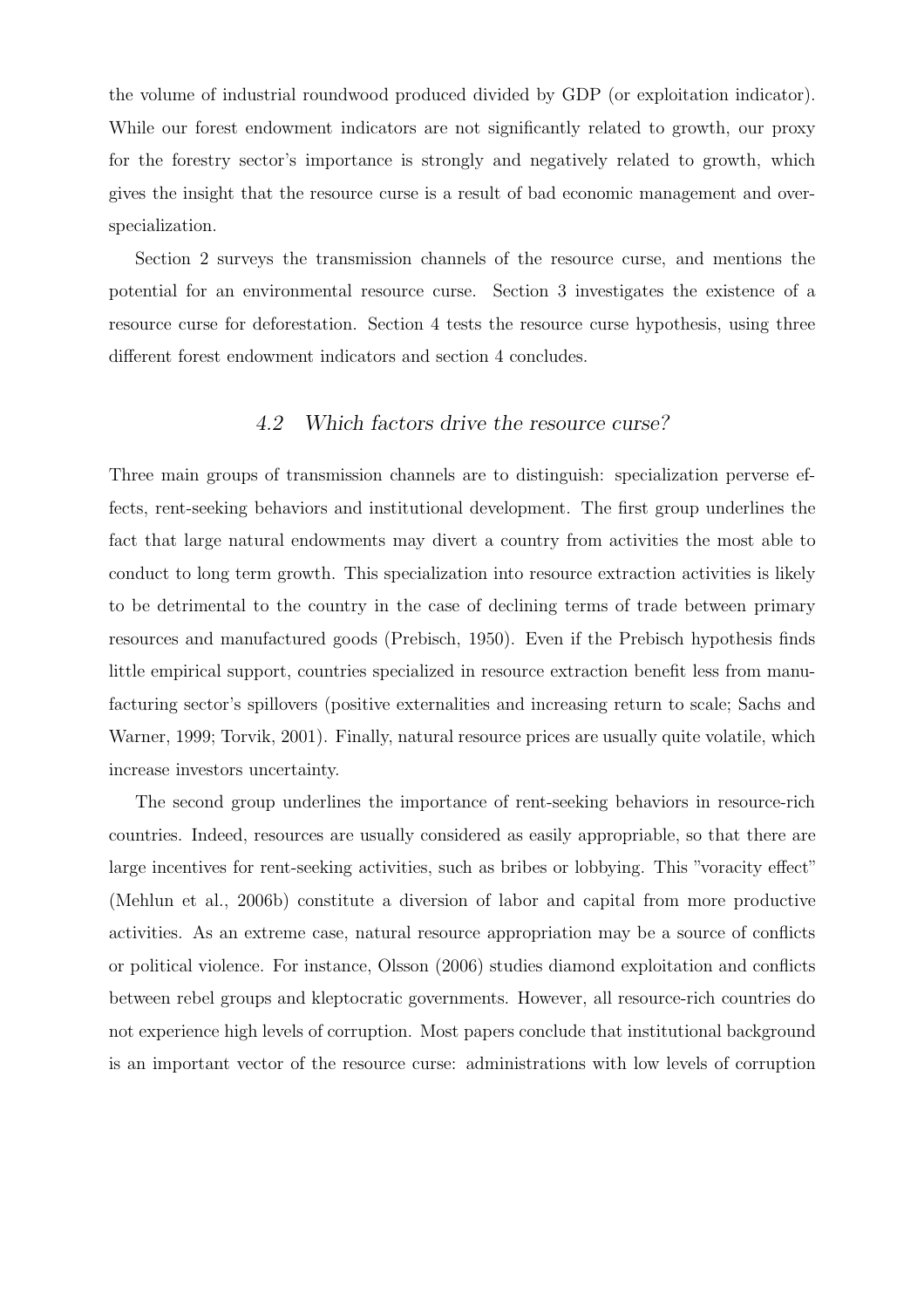reduce the incentive for rent-seeking activities and thus decrease the importance of this transmission channel. Therefore, countries with well-developed institutions should be less cursed and even blessed by resource endowments (Mehlun et al., 2006a, 2006b).

The third group refers to this institutional quality. Poor institutions may be a consequence of resource wealth (Leite and Weidmann, 2002). Indeed natural resources represent to governments "easy money" that may lead to sloth in the development of institutional quality and economic policies. Then low quality institutions lead to bad economic management, poor decision making, bad or low investment decisions, unsustainable management of the resource and thus jeopardize long term growth. Moreover, as already mentioned, it offers an incentive for corruption and other rent-seeking activities. Overall, large resource endowments may influence institutional quality (Hall and Jone, 1999), which in turn reduces growth and jeopardizes long term development.

In this context, several authors (Auti, 2001a, 2001b; Bulte et al., 2005) note that "point" resources, such as fuel and mineral resources are more easily appropriable than "diffuse" resources, such as agricultural resources or forests. Indeed, spacial concentration makes exclusion from the resource, and thus appropriation, easier. This implies a greater concentration of power, which offers more scale for rent seeking and corrupted behaviors. Point resources are therefore more likely to represent a resource curse than diffuse resources. When forests are considered, rent seeking and institutional quality should therefore be less important factors of the resource curse.

Environmental resource curse: The last two transmission channels considered are likely to have strong relationship with environmental quality and especially deforestation issues. Indeed, corruption and rent-seeking activities are a frequently cited factor of forest overexploitation in developing countries (Callister, 1999; Contreras-Hermosilla, 2001). More generally, poor institutional quality is likely to induce poor policy making, which generates unsustainable forest management. Overall, many empirical analysis find that better institutions reduce deforestation (Bhattarai and Hammig, 2001; Culas, 2006; Deacon, 1994; Nguyen Van and Azomahou, 2006). Moreover, resource extraction and exploitation need space and infrastructures, which may imply more deforestation.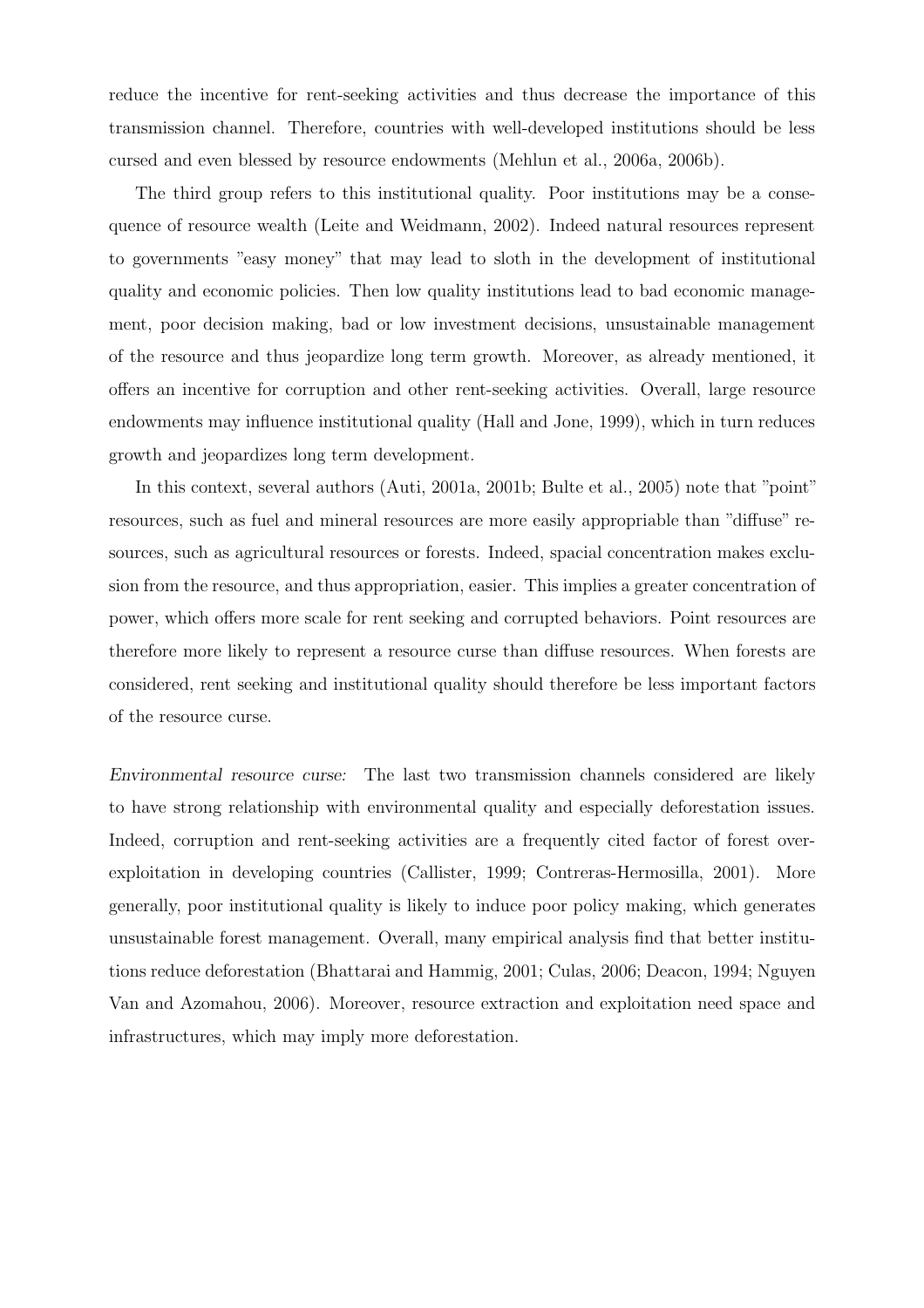

Two types of environmental resource curse may be distinguished. First, a direct environmental resource curse describes the negative impact of forests endowments and exploitation on deforestation. Second, an indirect environmental resource curse would be the impact of global resource endowments on the forest cover.

# 4.3 Is there a resource curse for deforestation?

#### 4.3.1 Data and regressions

This section wonders whether deforestation may be a special type of resource curse. Indeed, when looking at stylized facts, countries with important forest cover seem to deforest more than countries with small forest cover. Figure 5.1 illustrate this relationship between percentage of land covered by forests and deforestation. Indeed, the value given to standing forest is likely to be negatively correlated with the quantity of forest available. Deforestation is therefore cheaper for a country with large forest endowments. Moreover, it appears that countries with large forest exploitation also seem to deforest more (figure 5.2).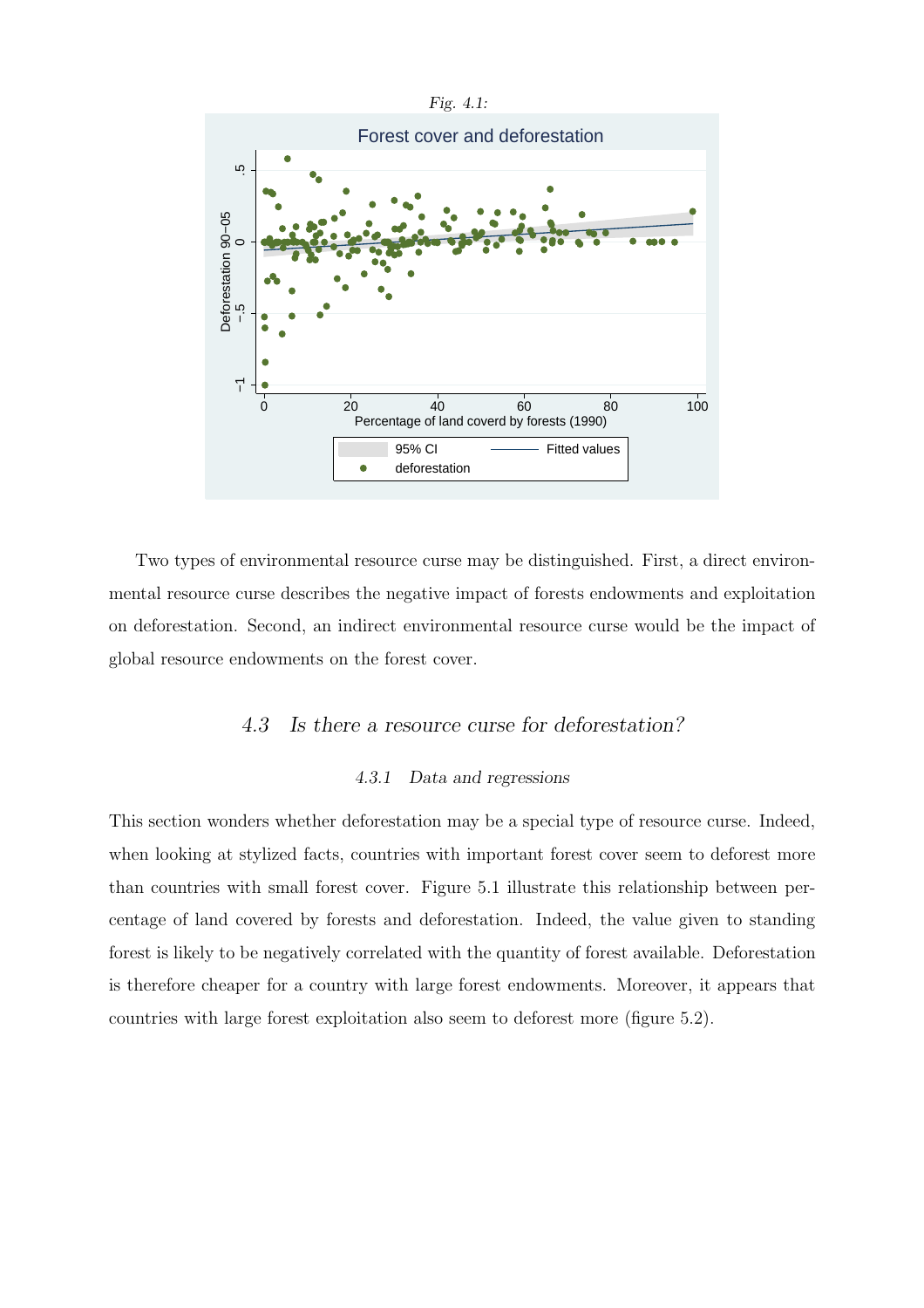

We regress therefore our deforestation proxy (*Deforestation*) on two indicators of natural resource endowments (*Ressource*) and a vector of potential explanatory variables  $(H)$ :

$$
Defore stationi = \beta_0 + \beta_1 Ressourcei + \beta_2 Hi + ui
$$
\n(4.1)

Our deforestation indicator is the forest cover change for the period 1990-2005:  $Deforestation^i = \frac{AFD_{90}^i - AFD_{05}^i}{AFD_{90}^i}$ . We test for two types of environmental resource curse. First, a direct resource curse is estimated, using industrial roundwood production  $(m<sup>3</sup>)$  divided by GDP, which is a proxy for the share of GDP provided by the forestry sector (Forest Sector). This proxy is somehow tricky, but the FAO only provides roundwood production data in volumes. The sign depends on the quality of forest exploitation. Sustainable forest exploitation should have no or small impact on the forest cover, while unsustainable forest exploitation should increase deforestation. Indeed, the FAO definition of the forest cover is: Land spanning more than 0.5 hectares with trees higher than 5 meters and a canopy cover of more than 10 percent. Forest exploitation leads to deforestation only if the cover decreases to less than 10%. A direct environmental resource curse would therefore come from unsustainable forest exploitation. Second, an indirect resource curse is estimated using the share of primary products exports in National GNP for the year 1970 ( $PrimaryExpress$ ). Here,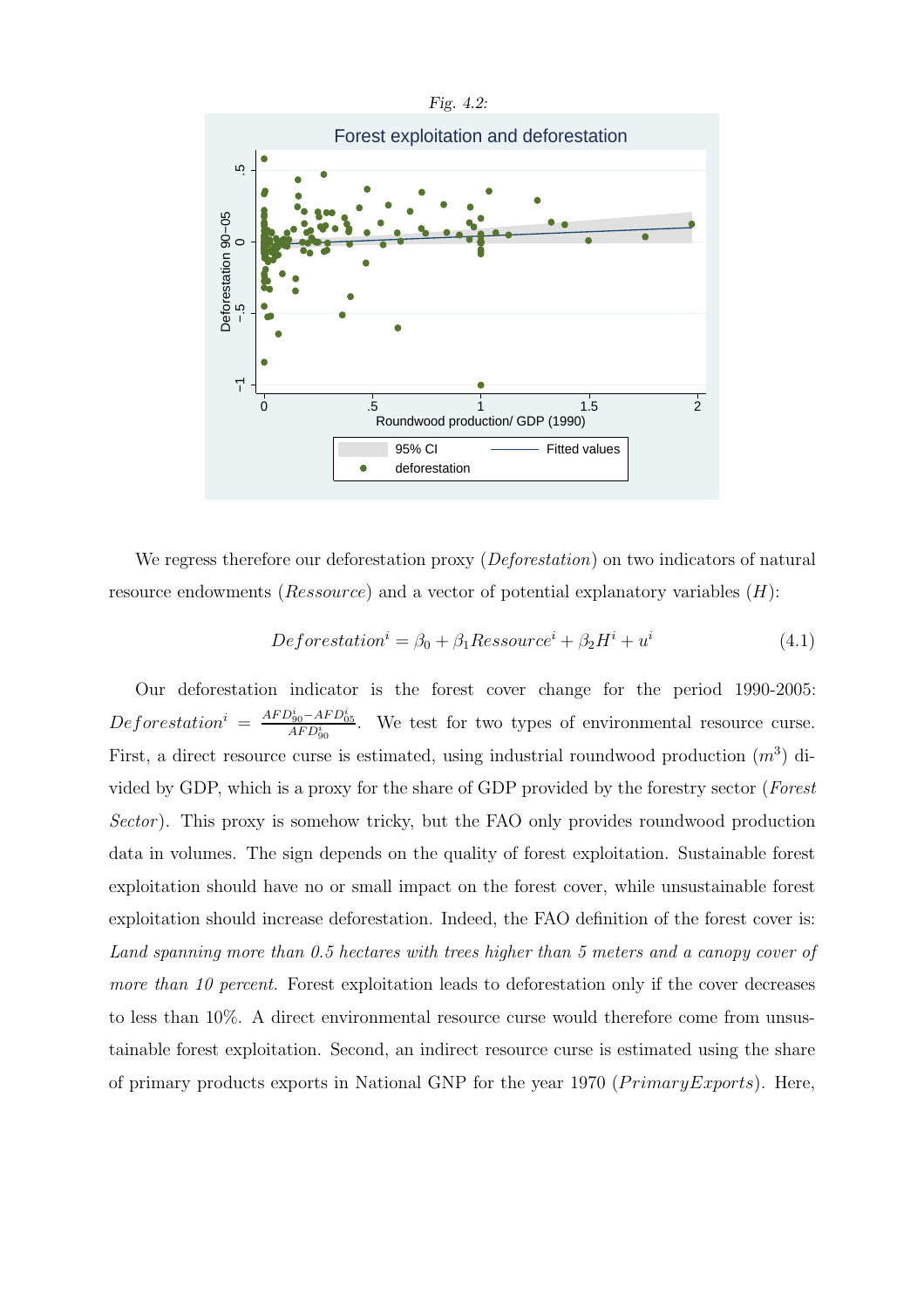the environmental resource curse would come from road creation and bad environmental management due to poor institutions.

Our first control variable is a relative forest endowment indicator i.e. the proportion of land area covered by forests (*Forest Cover*). Indeed, the relative value of standing forests is likely to be smaller for countries with large forests endowments. Thus, a country with an important forest cover is likely to deforest more than a country with small forest cover. The second type of control variables approximate institutional quality. We use sequentially the IRIS corruption (Corruption, low score means high corruption) and rule of law index (Rule of Law). We expect a negative impact of corruption (positive impact of the index) and a positive impact of the rule of law on the forest cover: rent-seeking behaviors and poor institutions to appropriate forest resources are likely to increase deforestation. Third, we consider the annual growth rate of GDP as a potential explanatory variable (growth).

#### 4.3.2 Results

Results are presented in table 4.1. As expected, a negative robust correlation is established between the forest cover and deforestation. Overall, countries with relatively important forest cover have deforested more over the period considered than countries with small forest cover. Deforestation also appears to be more important in countries with poorer institutions. Unsurprisingly, corruption, rent-seeking behaviors and poor economic and environmental management facilitate resource appropriation, limits law enforcement and thus favors land appropriation and unsustainable forest use.

Considering our variable of interest, two main relationships need to be distinguished. First, the regressions give some evidence of a direct environmental resource curse: countries relying heavily on forest exploitation seem to have deforested more than countries with small forestry sectors. Moreover, introducing the growth rate of GDP reinforces the negative relationship between forestry sector's importance and forest cover change. This result gives the insight that forest exploitation is mainly non sustainable, since it leads to increased deforestation. Second, we do not find evidence of an indirect environmental resource curse. Indeed, the coefficients related to natural resource exports are at first not significant and become strongly positive, when the corruption index is introduced in the regressions.<sup>1</sup>

 $1$ <sup>1</sup> The results are robust to the addition of distance to the tropics.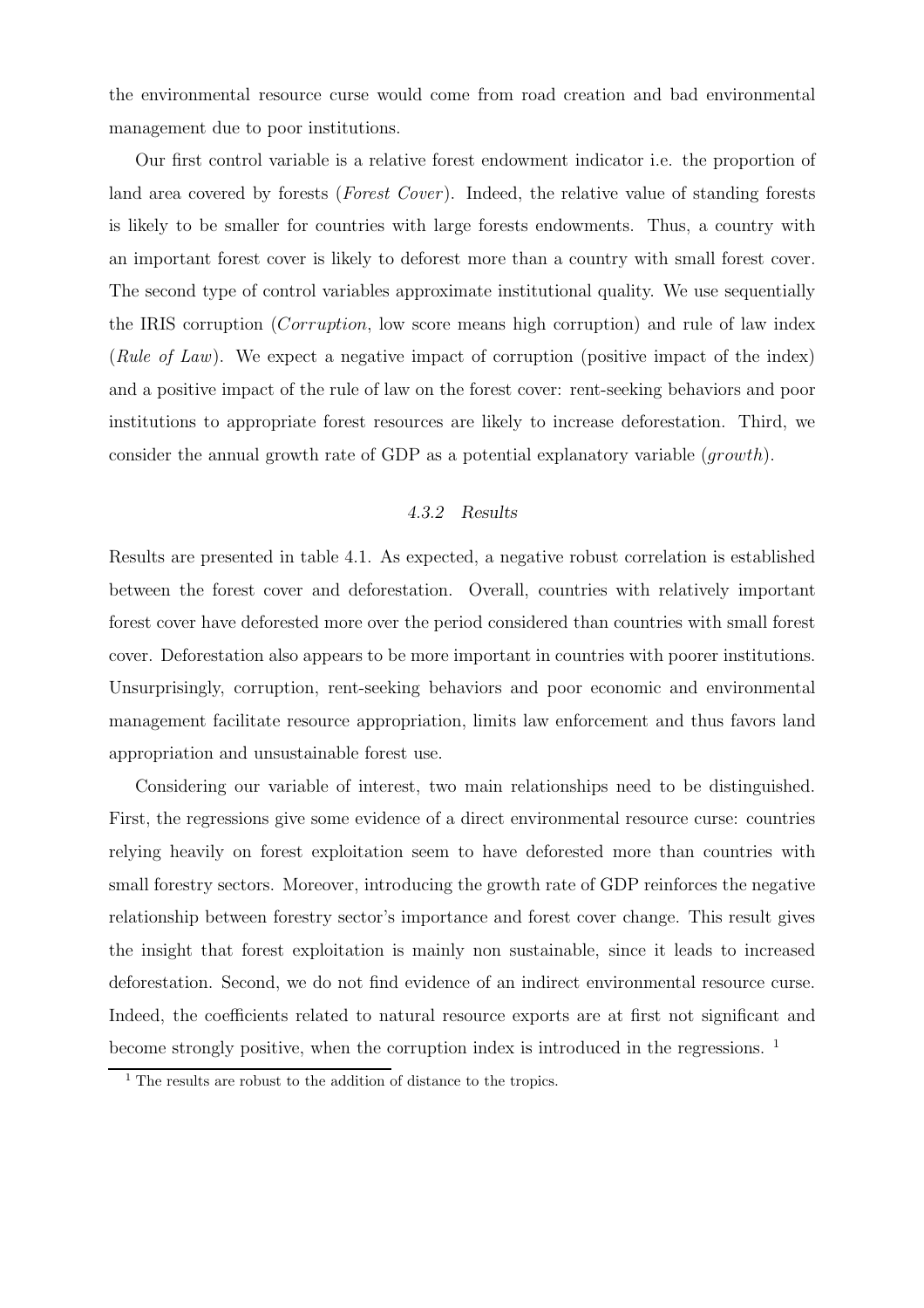| Dependent                   | (1)        | (2)        | (3)        | (4)        | (5)        | (6)        | (7)        |
|-----------------------------|------------|------------|------------|------------|------------|------------|------------|
| Variable:                   |            |            |            |            |            |            |            |
| Defore station <sup>i</sup> |            |            |            |            |            |            |            |
| Forest Cover                | $0.02***$  | $0.003***$ | $0.003***$ | $0.004***$ | $0.005***$ | $0.004***$ | $0.003***$ |
|                             | (3.02)     | (3.37)     | (2.98)     | (4.46)     | (4.72)     | (3.63)     | (3.64)     |
| Forest Sector               | $0.05*$    |            | $0.10**$   | $0.11*$    | 0.07       | $0.22***$  | $0.25***$  |
|                             | (1.44)     |            | (1.66)     | (1.51)     | (0.98)     | (2.96)     | (3.43)     |
| Primary Export              |            | $-0.12$    | $-0.14$    | $-0.46***$ | $-0.54***$ | $-0.67***$ | $-0.67***$ |
|                             |            | (0.9)      | (1.05)     | $(-2.94)$  | $(-3.29)$  | $(-2.57)$  | $(-2.62)$  |
| Corruption                  |            |            |            | $-0.04***$ |            |            | $-0.03**$  |
|                             |            |            |            | $(-3.59)$  |            |            | $(-2.28)$  |
| Rule Of Law                 |            |            |            |            | $-0.04***$ | $-0.03**$  |            |
|                             |            |            |            |            | $(-3.65)$  | $(-2.22)$  |            |
| Growth                      |            |            |            |            |            | $-0.03**$  | $-0.03**$  |
|                             |            |            |            |            |            | $(-1.9)$   | $(-1.86)$  |
| Constant                    | $-0.07***$ | $-0.07**$  | $-0.09**$  | 0.04       | 0.04       | 0.04       | $0.04\,$   |
|                             | $(-2.84)$  | $(-1.79)$  | (2.09)     | (0.61)     | (0.61)     | (0.61)     | (0.64)     |
| Adjusted $R^2$              | $0.06\,$   | 0.09       | 0.1        | 0.33       | 0.33       | 0.36       | 0.37       |
| N                           | 189        | 110        | 108        | $80\,$     | $80\,$     | $73\,$     | 73         |

Tab. 4.1: **Deforestation regressions as in Equation (1)**

 $*$  10% level of significance

\*\* 5% level of significance

\*\*\* 1% level of significance

Corruption index: low score means high corruption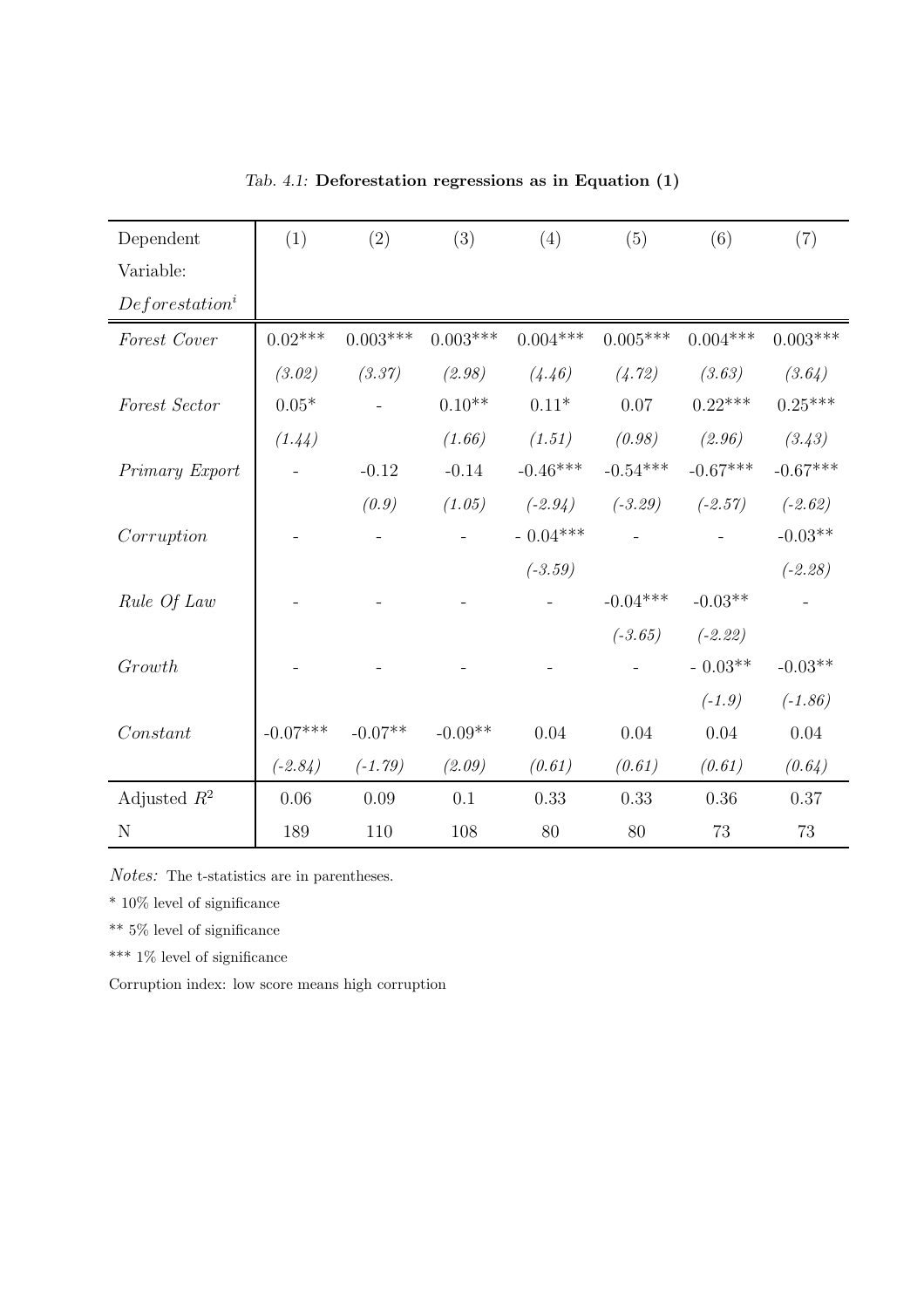## 4.4 Are forests a resource curse?

#### 4.4.1 Data description

The resource curse literature usually considers the impact of resource exploitation on growth and development (e.g: primary export intensity, share of mineral production in GDP, mineral production). The analysis therefore focuses on the resource curse for countries exploiting intensively their resources. In contrast, countries may have important resource endowments, but give priority to the diversification of their activities. Focusing on forest resources allows to distinguished the impacts of both endowments (or stocks) and exploitation (or flows) on growth. Indeed we use three different forest indicators. Dotations are approximated through the size (hectare) of the countries forests, or absolute endowments (Forest Area), and the percentage of land covered by forests, or relative endowment (Forest Cover ). Exploitation is approximated through a proxy for the forests economic importance, using industrial roundwood production  $(m^3)$  divided by GDP (*Forest Sector*).

These three indicators (source: FAO) allow for considering forest endowments in different manners. Absolute forest endowments seem to be the most evident indicator, but is closely related to the country's total area, which is likely to have an impact on development. Relative forest endowments are not directly related to the total area. Nevertheless, a large share of land covered by forests may be a consequence of underdevelopment, and not a direct cause. Finally, industrial roundwood production per unit of GDP is not a direct indicator of forest endowments, but it indicates to what extend the country relies on this resource. Unfortunately, there is no indicator giving information of forest biodiversity, which would be an important factor to be considered in the analysis. Rapid graphical analysis tends to show that forest cover and our proxy for the forestry sector's importance are negatively correlated with growth (figure  $(4.3)$  and  $(4.4)$ ).

The other variables used in this section are those of Sachs and Warner (1997, 1999) and are described in appendix A. The resource curse hypothesis assumes a negative relationship between natural resource endowments and development. The development indicator we use is the average annual per-capita growth in real GDP for the period 1979-90. Of course, the growth of GDP is an imperfect estimator of development. Several other indicators could be considered, that could catch other dimensions of human development. Bulte et al.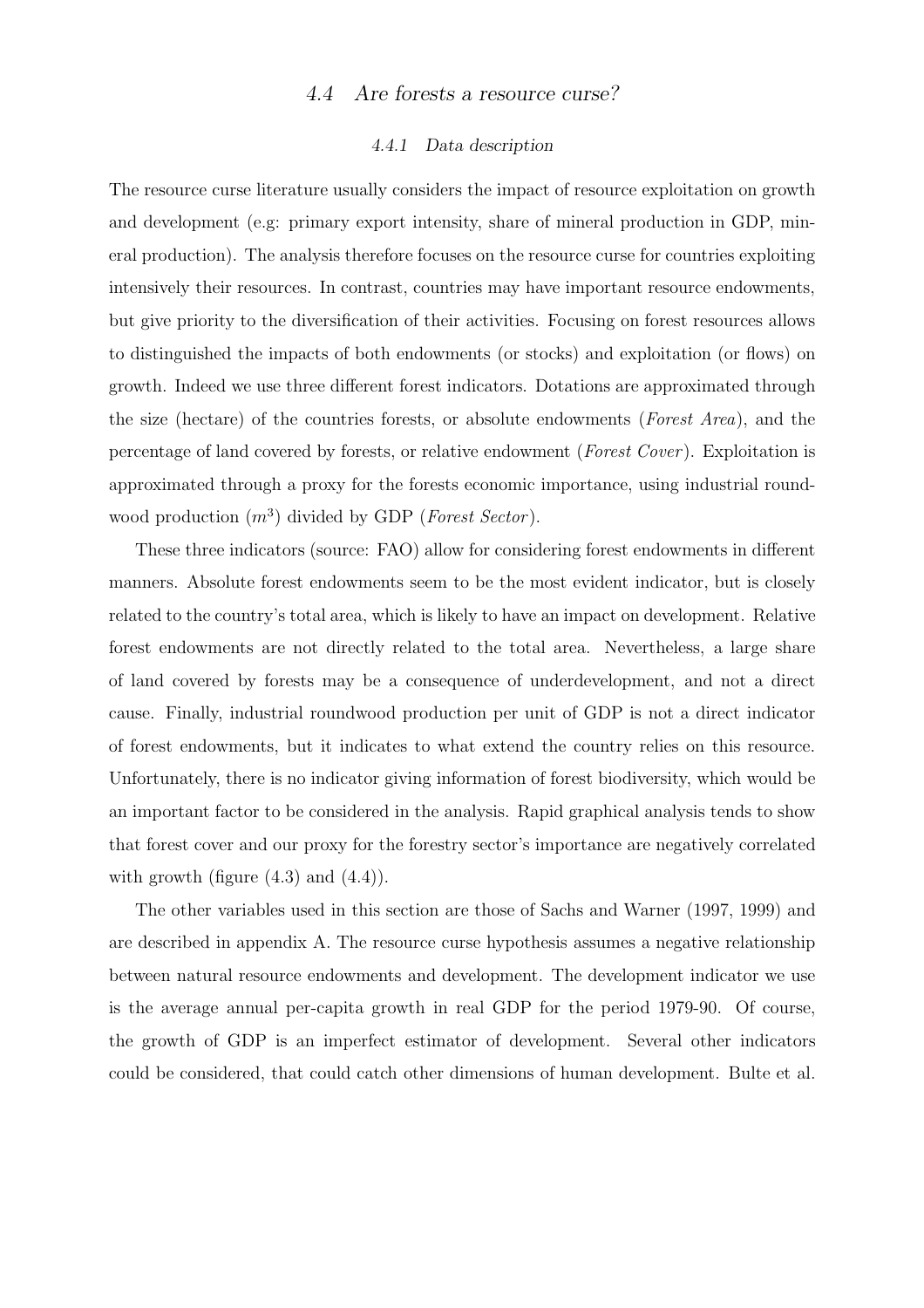

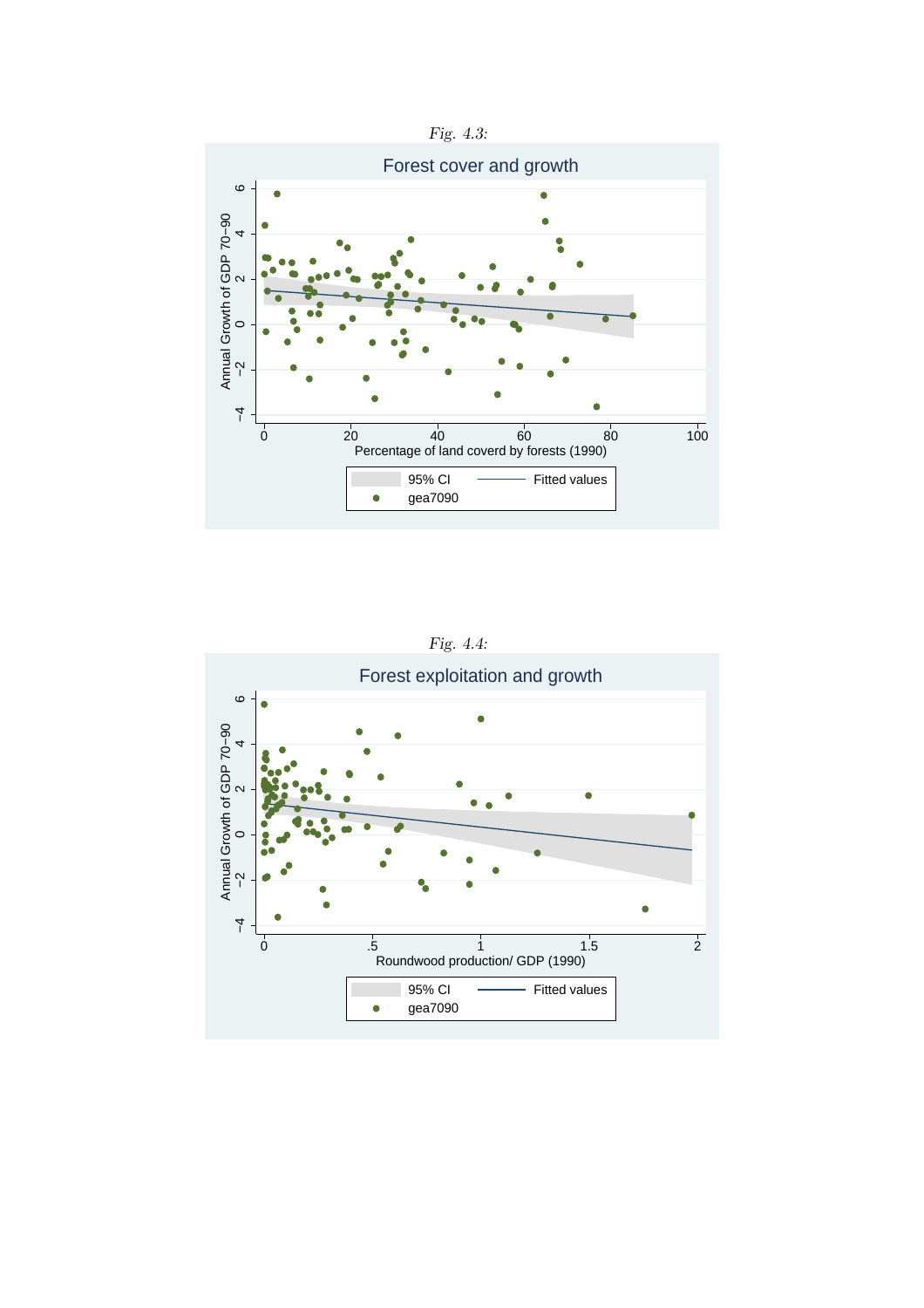(2005) test the resource curse hypothesis using different indicators of human welfare: HDI, undernourished population, access to water, life expectancy. Nevertheless, growth of GDP is a commonly used indicator of economic development, which is in itself an important part of human development.

Our estimations are based on the convergence hypothesis, i.e among several variables, high-income countries tend to have lower growth rates than low-income countries. Therefore, country i's average annual growth rate of GDP per capita,  $g_i$ , is assumed to be negatively correlated with the log of its 1970 GDP per capita,  $\ln(Y_{70}^i)$ . However, the use of the convergence hypothesis has been criticized when applied to cross-country estimations. Indeed, because it does not consider initial level of productivity, the coefficient of lagged income is likely to be overestimated (Islam, 1995). Panel data would be a solution to this problem.

Moreover, the resource curse hypothesis assumes a negative relationship between the growth rate and forest indicators  $F^i$ . Finally, a vector of other explanatory variables  $Z^i$ is considered. Those explanatory variables are the potential transmission channels of the resource curse presented earlier. Perverse effects of specialization are captured by the share of manufacturing exports in total export (Manufacturing Sector ). Rent-seeking activities, corruption and more broadly institutions are captured by the corruption index (*Corruption*) and the rule of law index (Rule of Law) presented before (source: IRIS). Finally, institutional development is considered through economic openness (*Openness*), usually considered as a profitable economic policy, and the ratio of domestic investment to real GDP (Investment), which is the result of profitable policies.

Thus, for our three forest endowments indicators, we proceed to the estimation of ( $\varepsilon$  is the usual error term):

$$
g^i = \alpha_0 + \alpha_1 \ln(Y_{70}^i) + \alpha_2 F^i + \alpha_3 Z^i + \varepsilon^i
$$
\n
$$
(4.2)
$$

#### 4.4.2 Results of the cross country regressions

The results can be found in table 4.2, 4.3 and 4.4. For the three forest indicators, all the habitual potential sources of growth have the expected sign and are highly significative: the convergence hypothesis is confirmed; openness, manufacturing sector development, institu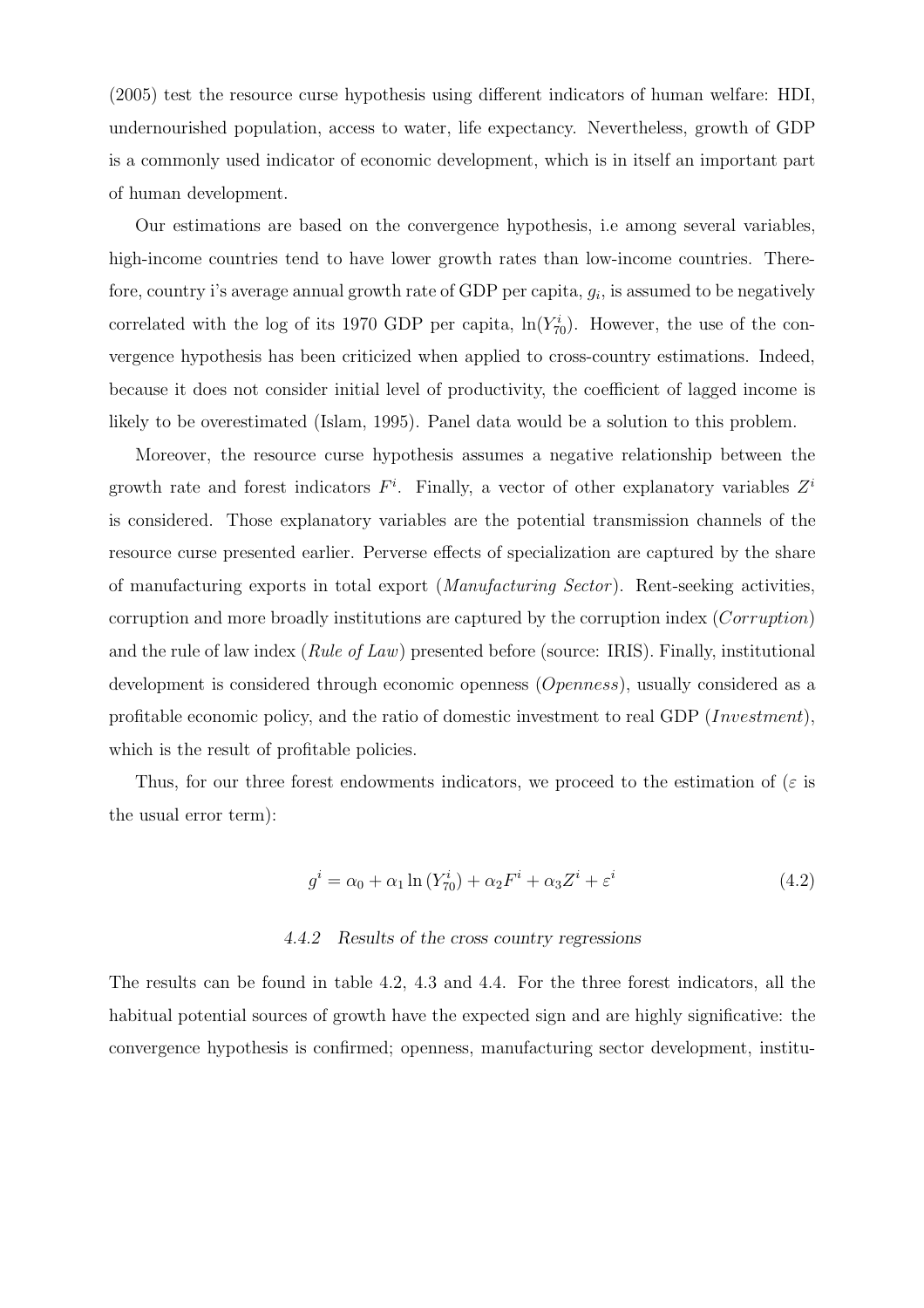tions and investment are positively correlated with growth, while corruption is negatively correlated with growth.

Considering absolute forest endowment (table 4.2), the sign of the coefficient is not the one expected, but is not significative. Indeed, while the resource curse hypothesis implies a negative relationship between resource endowments and growth of GDP, the coefficient is positive. Moreover, it is robust to the addition of the potential transmission channels. Nevertheless, as mentioned before, countries total forest area is not a perfect indicator of forest endowments, simply because countries with large total areas naturally tend to have larger forest area, which can be related to development to some extend. For example, the USA have almost 300 thousands  $km^2$  of forests (32.6% of the country's total area), while Gabon only has about 20 thousands  $km^2$  (85.1% of the country's total area).

Therefore we also test the resource curse hypothesis using a relative forest endowment indicator (table 4.3). In contrast with the Forest Area indicator, the estimated coefficient using this Forest Cover indicator has the expected sign (negative), but is not significant either. Here again, the sign of the coefficient is robust to the addition of the transmission channels indicators. Overall, it seems that forest endowments are not significantly related to growth and development.

Forest endowments do not seem to constitute a resource curse. Considering forest exploitation, using a proxy for the forestry sector's economic importance gives different results (table 4.4). Indeed, when considering industrial roundwood production per unit of GDP, the estimated coefficients have the expected negative sign and are highly significative. This result gives the insight that countries relying on forest exploitation tend to grow slower. Moreover, this result is robust to the addition of the potential transmission channels.

Two potential explanations can be derived from this result. First, forest endowments may not represent a resource curse, while relying on forest exploitation does. Among the channels considered, we found that openness and investment are strongly negatively related to our proxy for forestry sector's importance (see table 4). More surprisingly, manufacturing sector's importance is strongly positively correlated to our proxy. Overall, however, this resource curse could not be totally explained by the traditional transmission channels, since their addition in the regression do not change the coefficient much. In this case, if the forest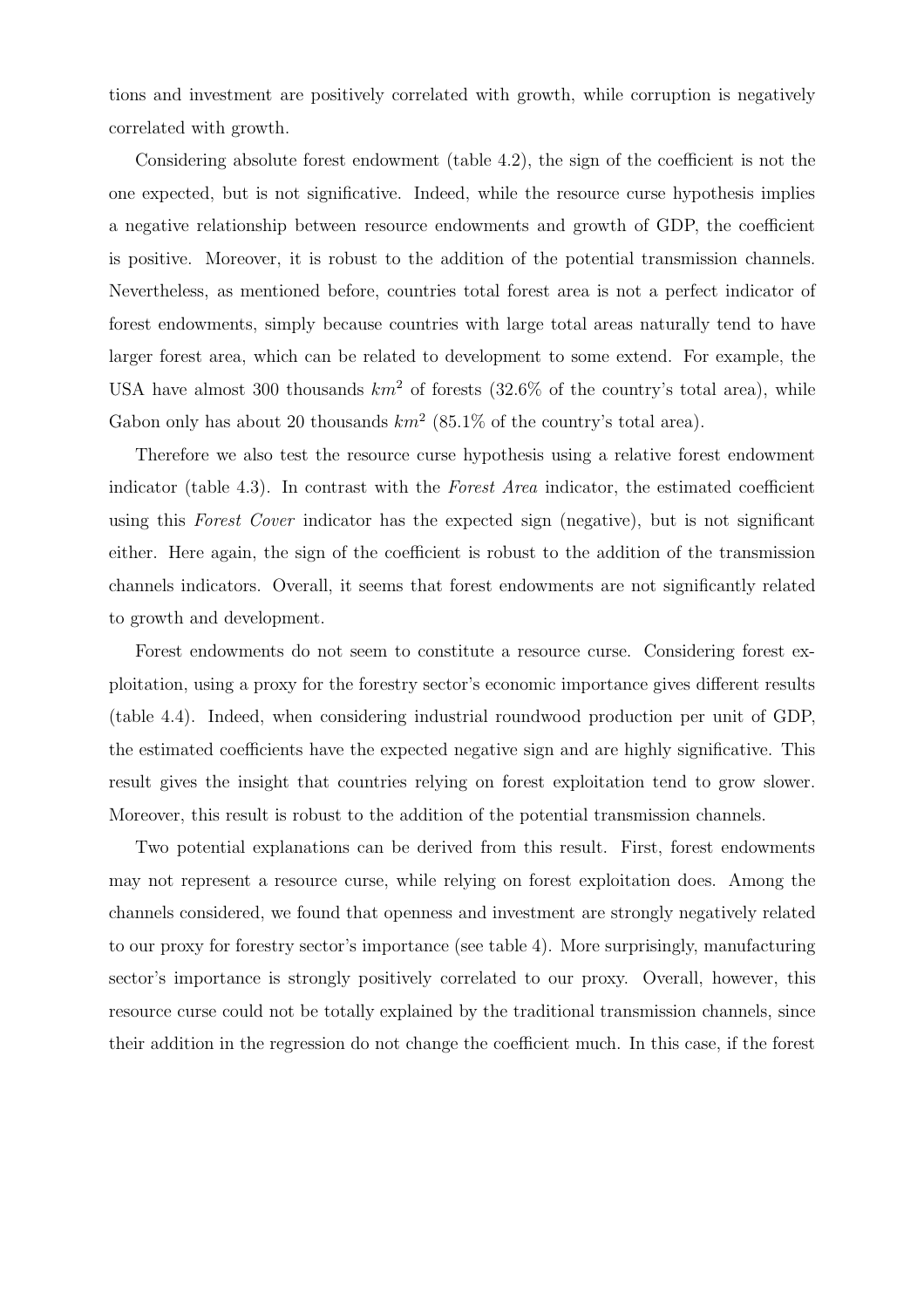exploitation is not related to growth trough the traditional transmission channels, why would it be a resource curse?

A second explanation is that neither forest endowments nor forest exploitation represent a resource curse. In that case, why would forest exploitation be negatively linked with growth and development? A simple and quite intuitive answer would be that relying on forest exploitation is more a consequence of under development than a cause. Indeed, countries with low development opportunities are perhaps more likely to focus more on forest exploitation than countries with more diverse opportunities. This statement is compatible with the fact that countries relying on forest exploitation also tend to have smaller investment and openness. This second potential explanation seems to be more convincing than the first one.

Moreover, the forestry sector generally represents a small share of the countries GDP. In 2000, forestry sectors contributed for about 3% to 5% of GDP in Brazil, Guyana, Suriname, Paraguay, Chile, Latvia, Estonia and some African countries. Overall, forestry sectors contributed to 1.5% of GDP in Africa, 1.1% in Western Europe, 1.7% in Latin America and 1.2% worldwide (FAO, 2004). Thus interactions and behaviors related to the forestry sector are unlikely to have large macroeconomic effects. First, countries cannot totally specialize in forest exploitation. Second, even if some corrupt behaviors or rent-seeking activities may be enhanced by forest exploitation, they probably have too small impacts to be perceived at the country level. Finally, forestry sectors importance is too small to limit significatively institutional development and the implementation of proper macroeconomic policies.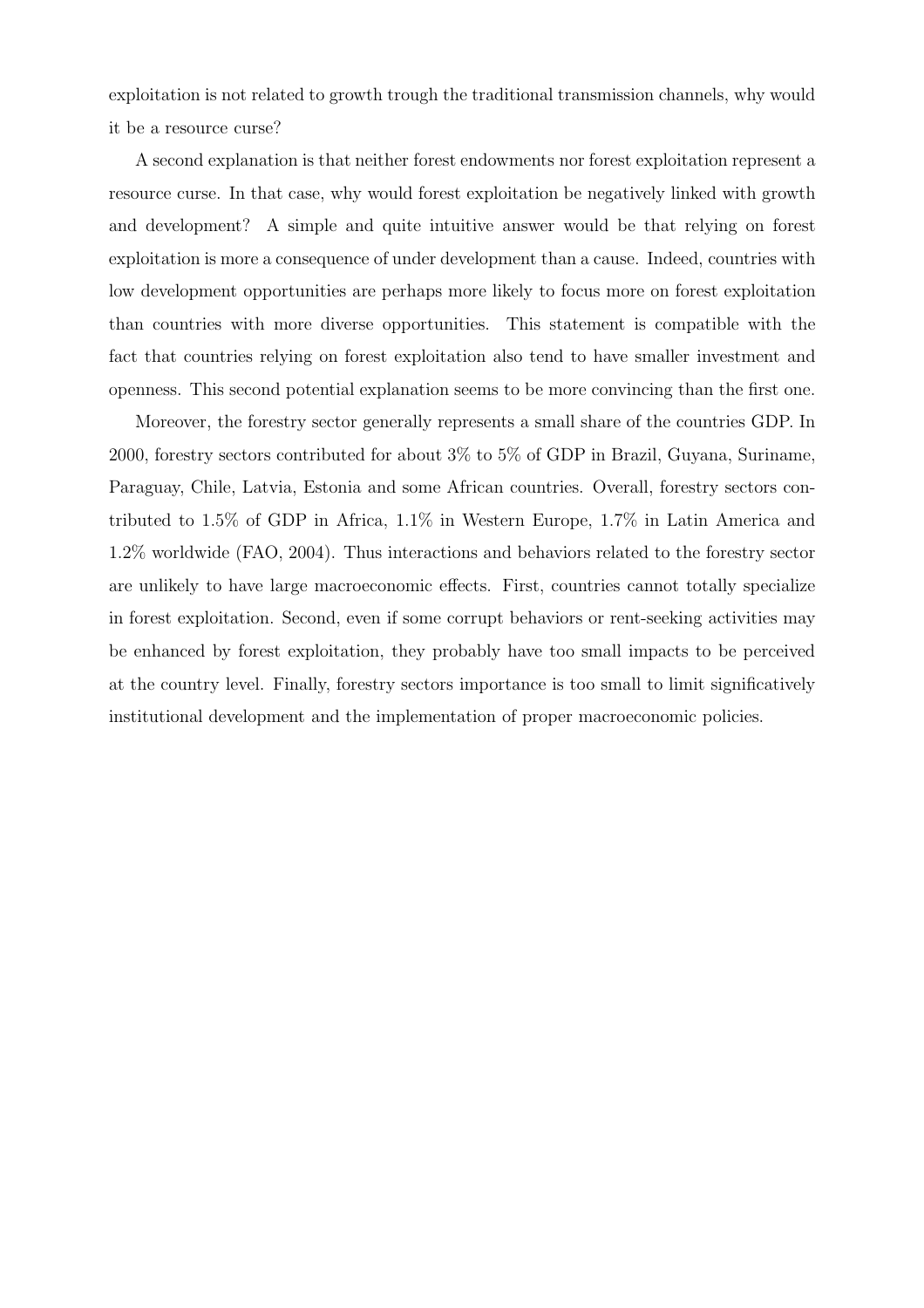| $1av. 4.2.$ Growth regressions as in Eq. 2), considering<br>Dependent Variable: $q^i$ | (1)       | (2)       | (3)        | (4)        | TOTOS THOU<br>(5) | (6)       |
|---------------------------------------------------------------------------------------|-----------|-----------|------------|------------|-------------------|-----------|
| $\ln(Y_{70}^i)$                                                                       | $0.16\,$  | $-0.15$   | $-1.11***$ | $-1.4***$  | $-1.25***$        | $-1.51$   |
|                                                                                       | (0.81)    | $(-0.59)$ | $(-3.89)$  | $(-4.61)$  | (4.73)            | $(-5.56)$ |
| Forest Area                                                                           | 1.01e-06  | 1.63e-06  | 9.18e-07   | 1.05e-07   | $1.32e-06$        | 1.21e-06  |
|                                                                                       | (0.38)    | (0.61)    | (0.42)     | (0.05)     | (0.66)            | (0.63)    |
| Manufacturing Sector                                                                  |           | $2.27***$ | $1.90***$  | $1.69***$  | $1.22*$           | $1.42**$  |
|                                                                                       |           | (3.02)    | (2.66)     | (2.41)     | (1.71)            | (2.08)    |
| Corruption                                                                            |           |           | 0.55       |            | $0.28**$          | $0.24**$  |
|                                                                                       |           |           | (4.38)     |            | (2.17)            | (1.89)    |
| Rule of Law                                                                           |           |           |            | $0.64***$  |                   |           |
|                                                                                       |           |           |            | (4.97)     |                   |           |
| <i>Openness</i>                                                                       |           |           |            |            | $2.09***$         | $1.70***$ |
|                                                                                       |           |           |            |            | (3.93)            | (3.20)    |
| Investment                                                                            |           |           |            |            |                   | $1.11***$ |
|                                                                                       |           |           |            |            |                   | (2.62)    |
| Constant                                                                              | $-0.31$   | 1.60      | $8.31***$  | $10.66***$ | $9.59***$         | $8.92***$ |
|                                                                                       | $(-0.19)$ | (0.80)    | (3.79)     | (4.61)     | (4.75)            | (4.58)    |
| Adjusted $R^2$                                                                        | $\theta$  | 0.08      | 0.31       | $0.35\,$   | 0.44              | 0.49      |
| $\mathbf N$                                                                           | $103\,$   | $92\,$    | 72         | $72\,$     | $70\,$            | $70\,$    |

Tab. 4.2: **Growth regressions as in Eq(2), considering Forest Area**

 $^*$  10% level of significance

\*\* 5% level of significance

\*\*\* 1% level of significance

Corruption index: high score means low corruption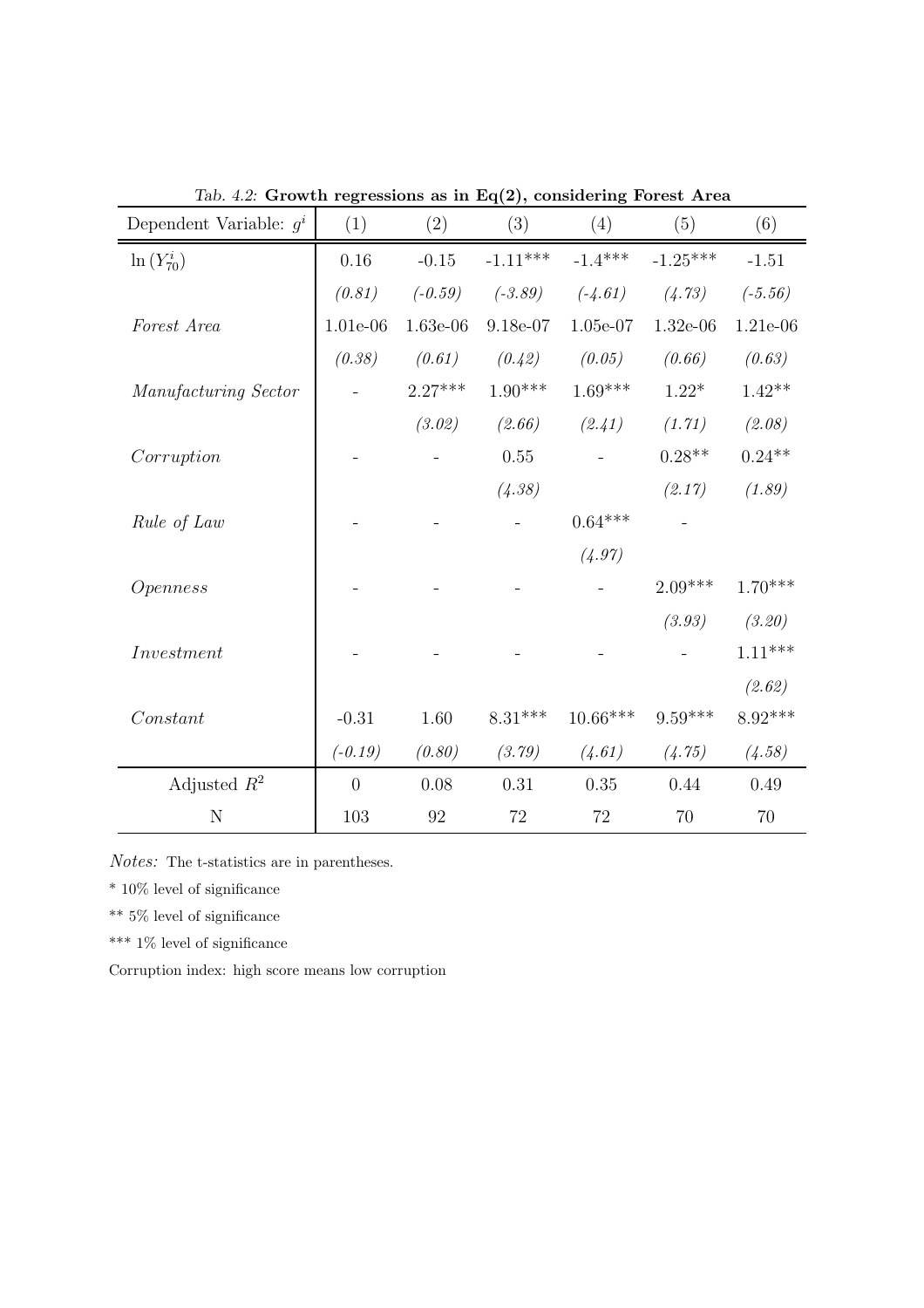| Dependent Variable: $g^i$ | (1)       | (2)       | (3)                  | (4)        | (5)                    | (6)        |
|---------------------------|-----------|-----------|----------------------|------------|------------------------|------------|
| $\ln(Y_{70}^i)$           | $0.20\,$  | $-0.08$   | $\text{-}1.10^{***}$ | $-1.39***$ | $-1.21***$             | $-1.51***$ |
|                           | (1.01)    | $(-0.34)$ | $(-3.90)$            | $(-4.47)$  | $(-4.73)$              | $(-5.82)$  |
| Forest Cover              | $-0.01$   | $-0.01$   | $-0.01*$             | $-0.01*$   | $\textnormal{-}0.01^*$ | $-0.01**$  |
|                           | $(-1.74)$ | $(-1.11)$ | $(-1.57)$            | $(-1.60)$  | $(-1.72)$              | $(-2.30)$  |
| Manufacturing Sector      |           | $2.14***$ | $1.77***$            | $1.59***$  | $0.99^{\ast}$          | $1.19**$   |
|                           |           | (2.86)    | (2.53)               | (2.33)     | (1.43)                 | (1.81)     |
| Corruption                |           |           | $0.55***$            |            | $0.29**$               | $0.26**$   |
|                           |           |           | (4.49)               |            | (2.27)                 | (1.95)     |
| Rule of Law               |           |           |                      | $0.64***$  |                        |            |
|                           |           |           |                      | (5.10)     |                        |            |
| <i>Openness</i>           |           |           |                      |            | $2.15***$              | $1.72***$  |
|                           |           |           |                      |            | (4.10)                 | (3.35)     |
| Investment                |           |           |                      |            |                        | $1.27***$  |
|                           |           |           |                      |            |                        | (3.07)     |
| Constant                  | $-0.13$   | 1.44      | $8.58***$            | $10.99***$ | $9.80***$              | $9.14***$  |
|                           | $(-0.08)$ | (0.73)    | (3.92)               | (4.83)     | (4.95)                 | (4.88)     |
| Adjusted $R^2$            | $0.02\,$  | 0.09      | 0.34                 | 0.38       | 0.46                   | 0.52       |
| N                         | 103       | 92        | 72                   | 72         | 70                     | $70\,$     |

Tab. 4.3: **Growth regressions as in Eq(2), considering Forest Cover**

 $^*$  10% level of significance

\*\* 5% level of significance

\*\*\* 1% level of significance

Corruption index: high score means low corruption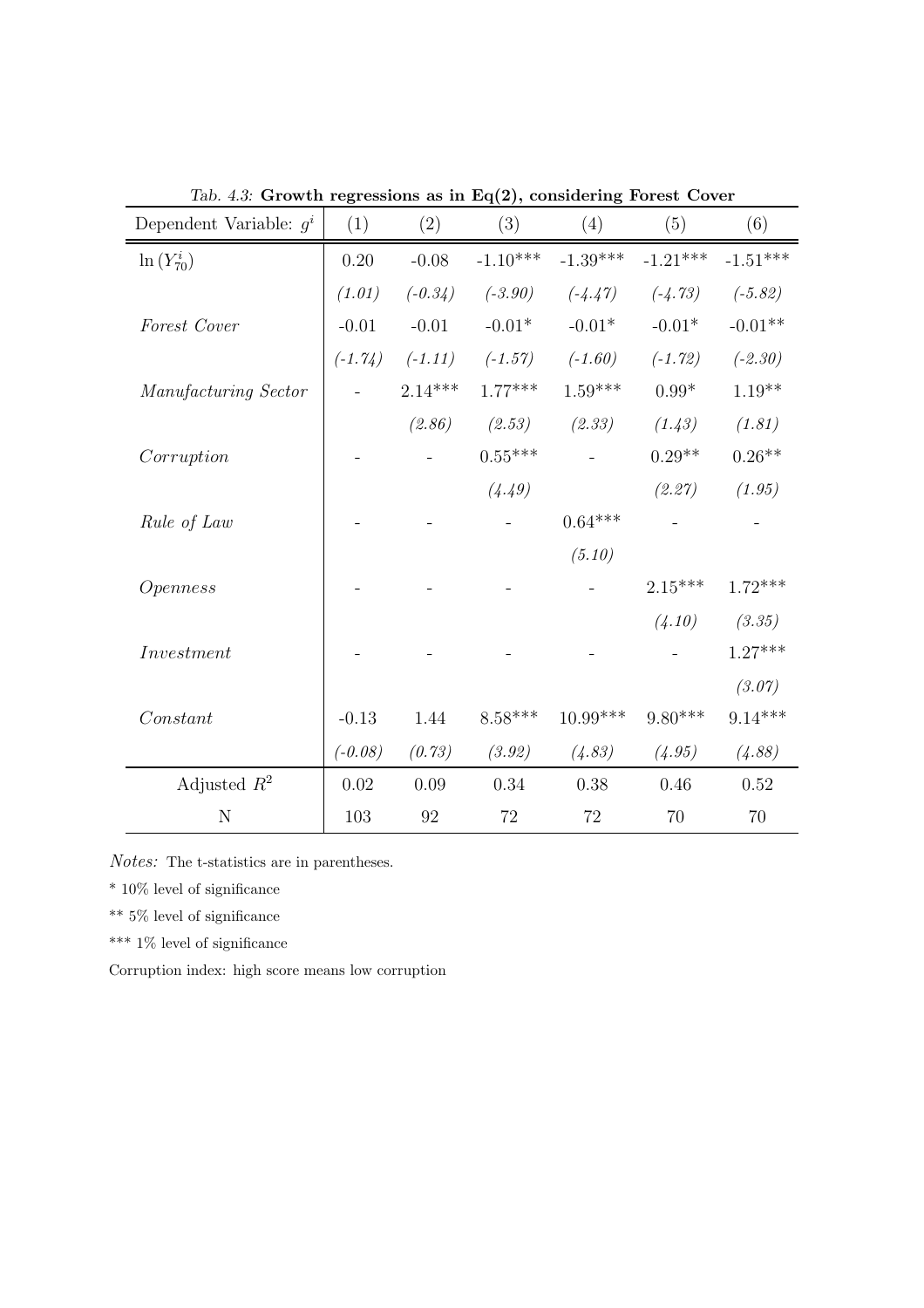| Dependent Variable: $g^i$ | (1)       | (2)        | (3)        | (4)        | (5)        | (6)        |
|---------------------------|-----------|------------|------------|------------|------------|------------|
| $\ln(Y_{70}^i)$           | $0.01\,$  | $-0.33$    | $-1.57***$ | $-1.68***$ | $-1.58***$ | $-1.77***$ |
|                           | (0.03)    | $(-1.25)$  | $(-4.98)$  | $(-5.14)$  | $(-5.52)$  | $(-5.85)$  |
| Forest Sector             | $-1.04**$ | $-1.29***$ | $-1.99***$ | $-1.43***$ | $-1.66***$ | $-1.53***$ |
|                           | $(-2.06)$ | $(-2.57)$  | $(-3.19)$  | $(-2.39)$  | $(-2.81)$  | $(-2.65)$  |
| Manufacturing Sector      |           | $1.83***$  | $1.15***$  | $1.14**$   | 0.66       | $0.87\,$   |
|                           |           | (2.50)     | (1.72)     | (1.71)     | (0.94)     | (1.31)     |
| Corruption                |           |            | 0.68       |            | $0.46***$  | $0.41***$  |
|                           |           |            | (5.84)     |            | (3.54)     | (3.17)     |
| Rule of Law               |           |            |            | $0.70***$  |            |            |
|                           |           |            |            | (5.85)     |            |            |
| <i>Openness</i>           |           |            |            |            | $1.73***$  | $1.47***$  |
|                           |           |            |            |            | (3.47)     | (2.92)     |
| Investment                |           |            |            |            |            | $0.87**$   |
|                           |           |            |            |            |            | (2.14)     |
| Constant                  | 1.33      | $3.61**$   | $12.28***$ | 13.25      | $12.57***$ | $11.89***$ |
|                           | (0.70)    | (1.65)     | (4.89)     | (5.09)     | (5.39)     | (5.18)     |
| Adjusted $R^2$            | $0.03\,$  | 0.12       | 0.40       | 0.40       | 0.48       | 0.51       |
| N                         | 103       | 91         | 71         | 71         | 69         | 69         |

Tab. 4.4: **Growth regressions as in Eq(2), considering Forestry sector's importance**

 $^*$  10% level of significance

\*\* 5% level of significance

\*\*\* 1% level of significance

Corruption index: high score means low corruption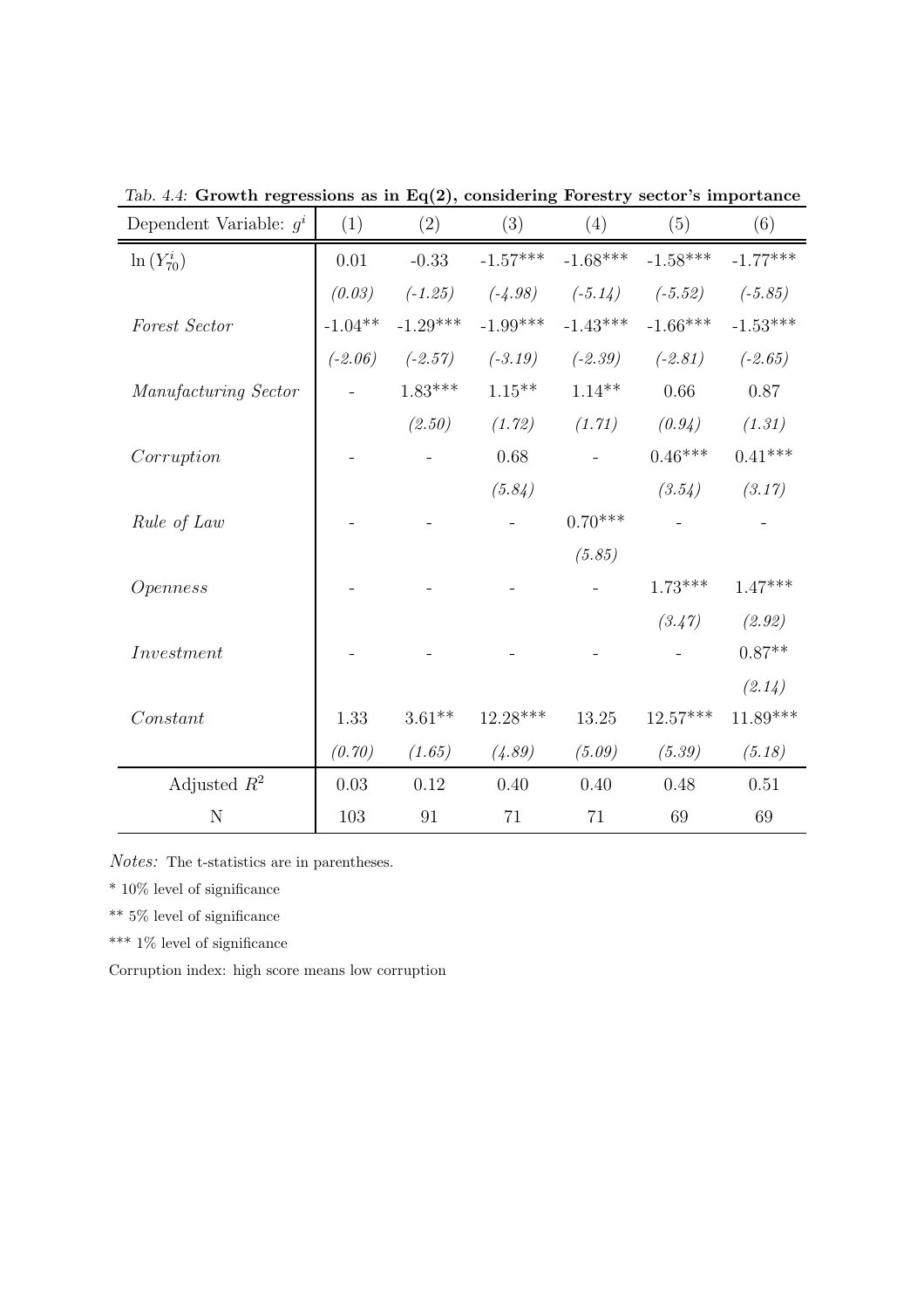| Dependent Variable: | Terms     | Manufacturing | Corruption | <b>Openness</b> | Investment |
|---------------------|-----------|---------------|------------|-----------------|------------|
|                     | of trade  | sector        |            |                 |            |
| Forest Sector       | $-0.40$   | $1.74e-06***$ | $-0.48$    | $-0.35***$      | $-0.75***$ |
|                     | $(-0.59)$ | (2.66)        | $(-0.75)$  | $(-3.67)$       | $(-5.66)$  |
| Constant            | 0.09      | 0.29          | 3.41       | 0.47            | 2.90       |
|                     | (0.26)    | (9.03)        | (13.16)    | (9.50)          | (44.81)    |
| Adjusted $R^2$      | 0.00      | 0.05          | 0.00       | 0.10            | 0.18       |
| N                   | 128       | 109           | 83         | 116             | 143        |

Tab. 4.5: **Potential transmission channels**

Notes: The t-statistics are in parentheses.

\* 10% level of significance

\*\* 5% level of significance

\*\*\* 1% level of significance

#### 4.4.3 IV estimations

#### 4.4.4 Instruments

Growth regressions are habitually subject to the problem of endogenous variable. Does trade cause growth, or does growth involve trade? Are good institutions a sine qua non condition to long term growth, or does economic development enhance better institutions? The resource curse literature usually does not consider this problem of endogeneity when considering control variables. In this section, we build on earlier growth literature to instrument institutional quality and openness. An good instrument is a variable that affect growth only through the instrumented variable.

First, we use the Frankel and Romer (1999) indicator to instrument openness. In their paper, the authors use a constructed share of trade based on geographical characteristics, in order to get rid of endogeneity. Moreover, the Sachs and Warner criteria used in the precedent section may be criticized because of its de jure character, in contrast with de facto character, such as the Frankel and Romer instrument. Finally, figure (4.5) shows the strong relationship between the Sachs and Warner criteria and the Frankel and Romer indicator.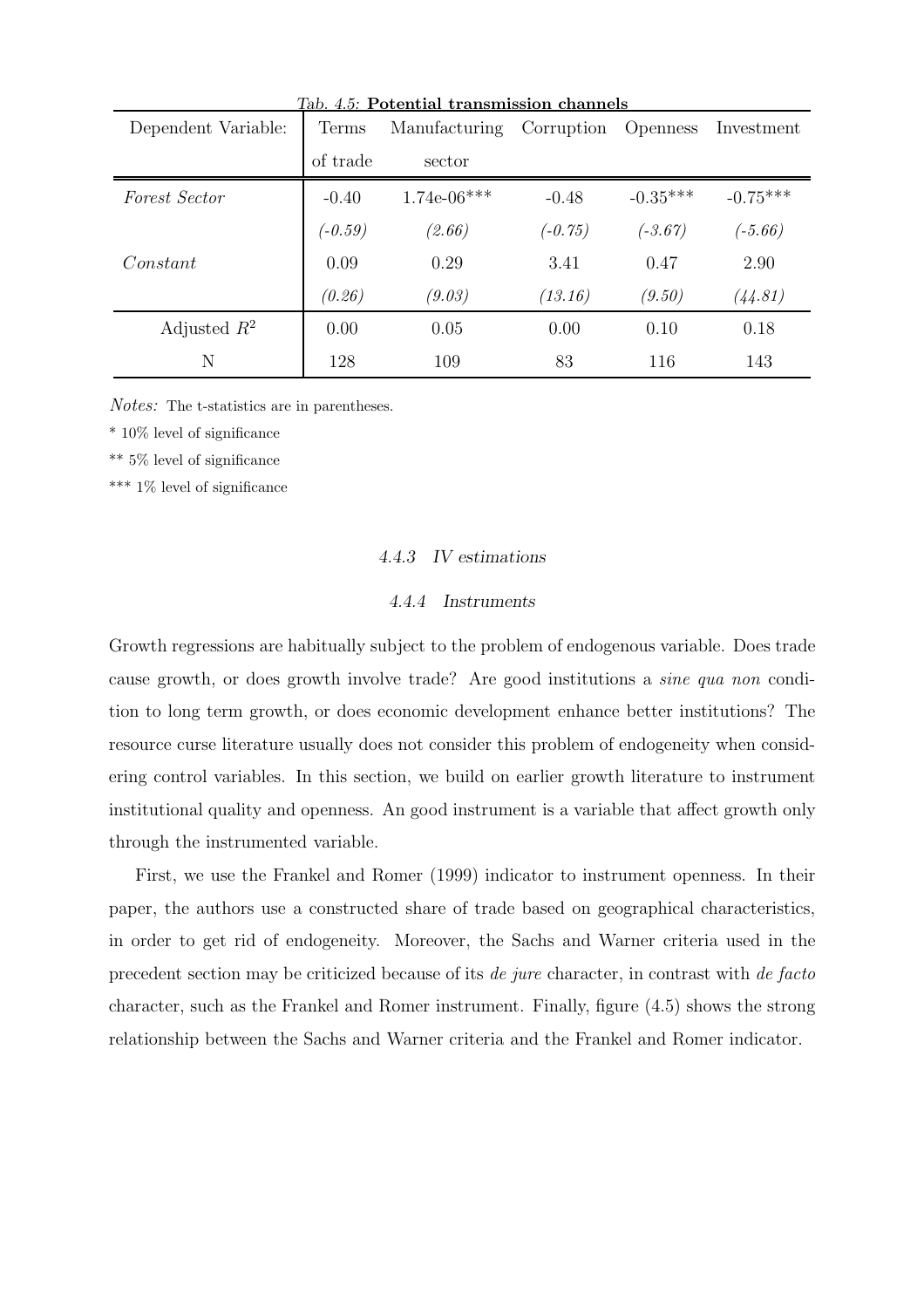

Second, we instrument institutional quality with the log of European settlers mortality (Acemoglu et al., 2001). Indeed, institutions may be related to this historical characteristic: settlers are likely to have set better institutions in less risky regions, which should be related somehow to current institutions. Figure (4.6) shows this relationship between settlers mortality and today rule of law indicator. However, our data for settlers mortality is quite small (51 observations). Thus we also instrument institutional quality with an index of ethnic fragmentation (Easterly and Levine, 2003).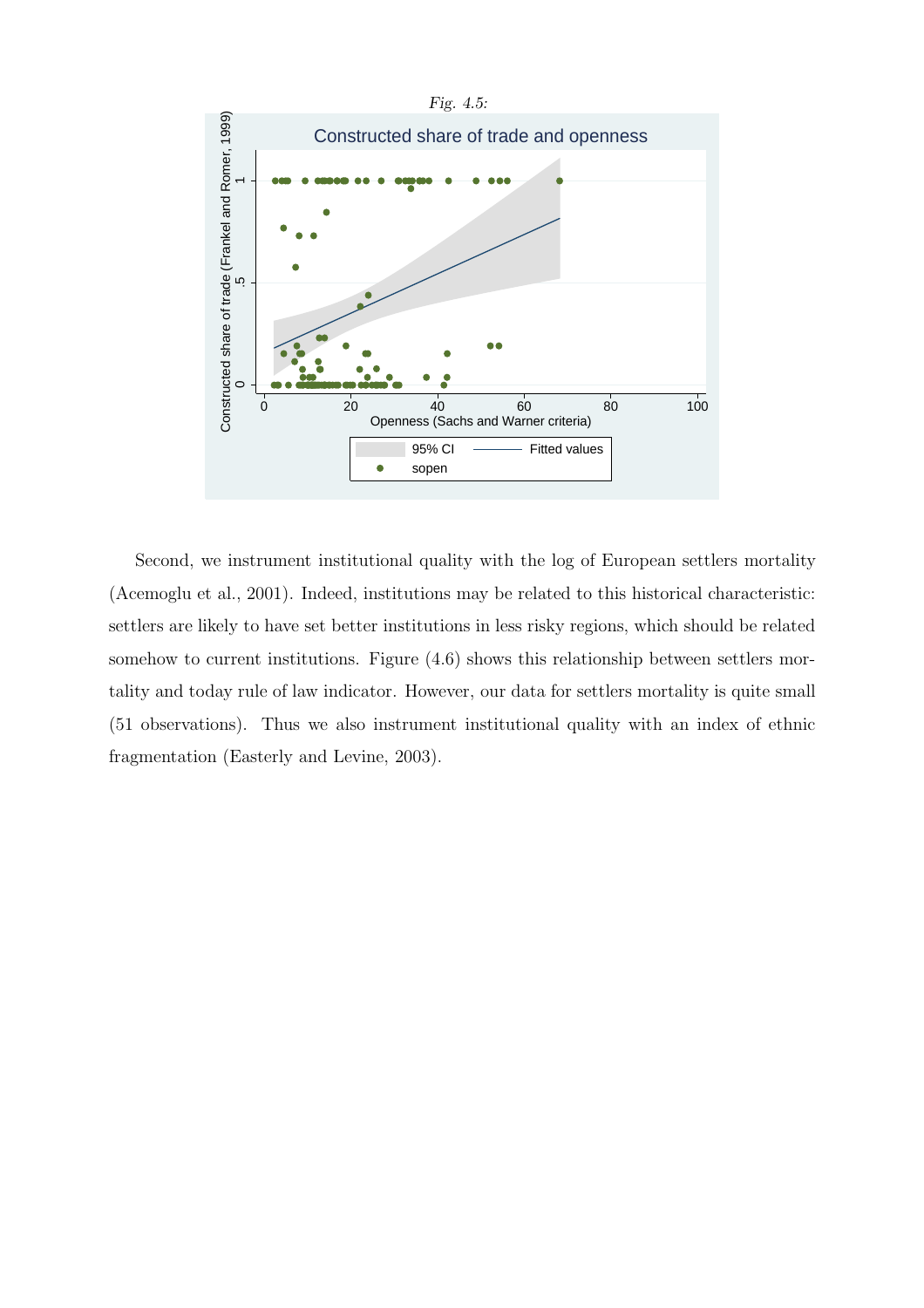

#### 4.4.5 Results

Results are given in table (4.6). First, note that the constructed share of trade used to approximate openness is not significant, and that its sign is not stable when changing other control variables. Second, the log of settlers mortality and the index of ethnic fragmentation have the expected sign and are quite significant.

Considering our forest endowment indicator, the estimation does not change the result much when instruments are introduced. The sign related to our absolute forest endowment indicator (Forest Area) does not change and even becomes slightly significant, while our relative endowment indicator (Forest Area) is still negatively related to growth.

Considering forestry sector's importance, the introduction of the Acemoglu instrument change the sign of the relationship, and the coefficient is even slightly significant. This result may be explained by the potential relationship between settlers mortality and forest exploitation. Indeed, Acemoglu et al. (2001) note that "colonization strategy was influenced by the feasibility of settlements. In places where the disease environment was not favorable to European settlement, the cards were stacked against the creation of Neo-Europes, and the formation of the extractive state was more likely". This statement helps to explain why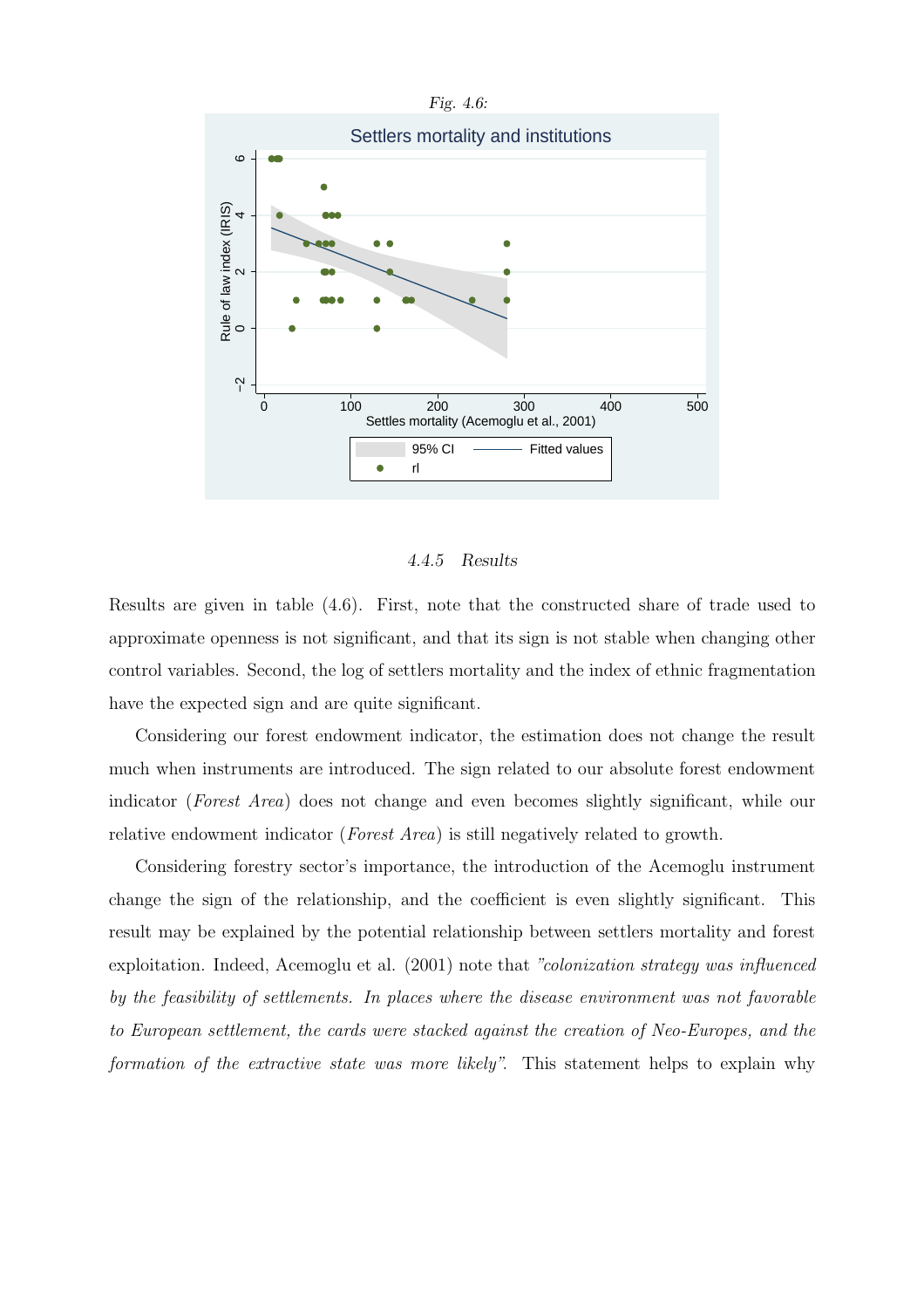

countries with high settlers mortality experience today important forestry sectors (see figure 4.7). The use of the instrument when investigating for a resource curse may thus lead to biased estimates. Forest Sector keeps the expected sign when using ethnic fragmentation as an instrument, although the coefficient is not significant.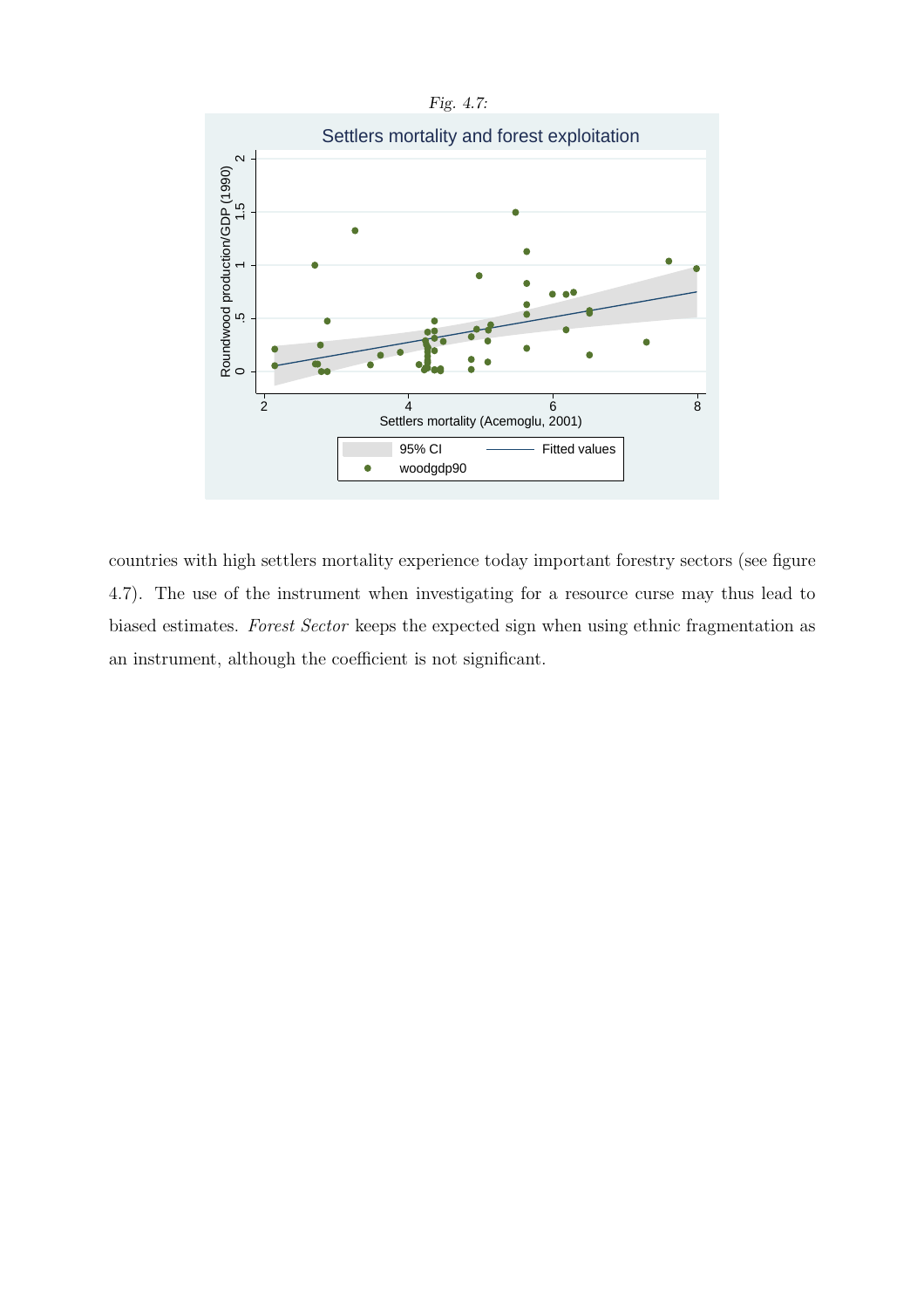| Dependent Variable: $g^i$ | (1)         | (2)        | (3)        | (4)        | (5)        | (6)        |
|---------------------------|-------------|------------|------------|------------|------------|------------|
| $\ln(Y_{70}^i)$           | $-1.57***$  | $-1.18***$ | $-1.38***$ | $-1.09***$ | $-1.36***$ | $-1.08***$ |
|                           | $(-5.44)$   | $(-4.45)$  | $(-3.87)$  | $(-4.28)$  | $(-3.85)$  | $(-3.93)$  |
| Forest Cover              | $4.03e-06*$ | 2.71e-06   |            |            |            |            |
|                           | (1.52)      | (1.14)     |            |            |            |            |
| Forest Area               |             |            | $-0.01$    | $-0.02**$  |            |            |
|                           |             |            | (1.27)     | (2.29)     |            |            |
| Forest Sector             |             |            |            |            | $1.32*$    | $-0.48$    |
|                           |             |            |            |            | (1.64)     | $(-1.00)$  |
| Manufacturing Sector      | 1.10        | $2.27***$  | 1.04       | $2.13***$  | 1.31       | $1.99***$  |
|                           | (0.99)      | (3.50)     | (0.91)     | (3.35)     | (1.21)     | (2.99)     |
| Investment                | $1.29***$   | $1.73***$  | $1.42***$  | $1.83***$  | $1.47***$  | $1.61***$  |
|                           | (3.35)      | (6.22)     | (3.72)     | (6.72)     | (3.87)     | (5.53)     |
| Settlers Mortality        | $-0.47**$   |            | $-0.41*$   |            | $-0.61**$  |            |
|                           | $(-1.90)$   |            | (1.66)     |            | $(-2.30)$  |            |
| Ethnic Fragmentation      |             | $-0.98*$   |            | $-0.80*$   |            | $-0.62$    |
|                           |             | $(-1.60)$  |            | (1.35)     |            | $(-0.93)$  |
| Constructed Share of      | 0.01        | $0.02*$    | $-0.004$   | 0.005      | $-0.003$   | $0.01\,$   |
| Trade                     | (0.44)      | (1.31)     | $(-0.18)$  | (0.42)     | (0.15)     | (1.02)     |
| Constant                  | $11.85***$  | $5.66***$  | $10.57***$ | $5.48***$  | $10.20***$ | $5.38**$   |
|                           | (3.27)      | (2.85)     | (2.91)     | (2.85)     | (2.83)     | (2.48)     |
| Adjusted $R^2$            | 0.34        | 0.40       | 0.33       | 0.42       | 0.34       | 0.36       |
| $\mathbf N$               | 51          | 87         | 51         | 87         | 51         | 86         |

Tab. 4.6: **Growth regressions as in Eq(2), using different instruments**

Notes: The t-statistics are in parentheses.

 $*$  10% level of significance

\*\* 5% level of significance

\*\*\* 1% level of significance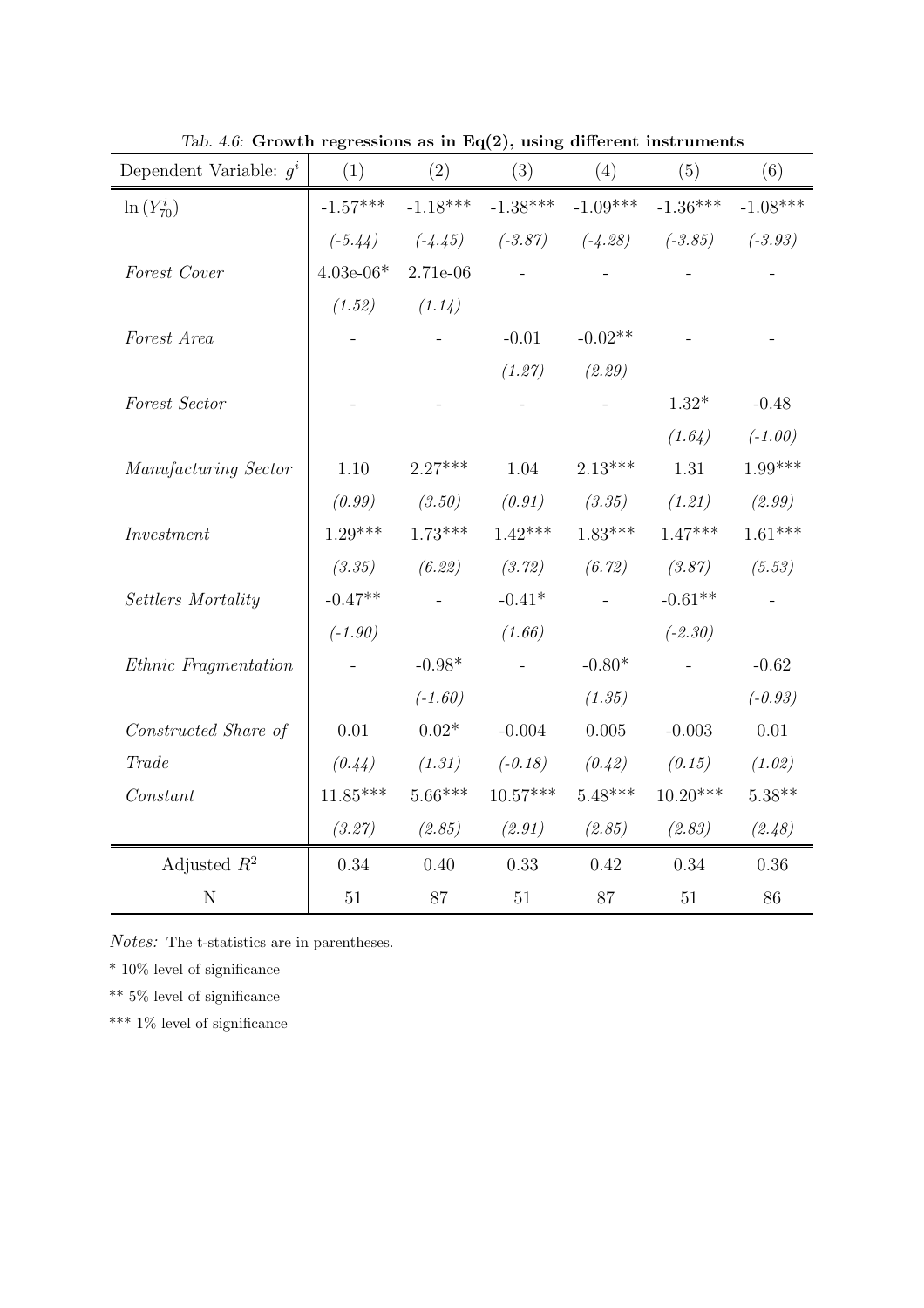# 4.5 Conclusion

Are resource-rich countries also cursed by their resource endowments for environmental quality? When focusing on forest resources, it appears that countries with important forest cover tend to deforest more than countries with small forest cover. This result is somehow intuitive: a very abundant resource is less valuated than a scarce one. More interestingly, countries exploiting their forest endowments intensively also tend to deforest more than countries with small forest sectors. This result gives the insight that forest exploitation is mainly unsustainable worldwide. A conventional view would be to think that forest exploitation is unsustainable only in countries with poor institutions. However the estimated tendency is robust to the addition of corruption or institutional index, which appears to be an alarming information. Conversely, countries relying on other natural resources do not seem to deforest more than countries not relying on this sector. Moreover, relying on natural resource exploitation is positively linked to the forest cover when corruption is considered in the control variables.

The second question this paper proposes to investigate is whether forests constitute a resource curse. This question is particularly interesting because, in contrast with the resourcecurse literature, it allows to consider separately endowments and exploitation. Overall it seems that neither forest endowments nor forest exploitation represent a resource curse. Indeed, compared to mineral resources such as oil, diamond or gas are directly profitable, forests seem to represent a too small economic value to have macro level impacts and induce a resource curse. First, a country cannot totally specialize in forest exploitation in the way middle east countries have specialized in oil exploitation. Second, even if its exploitation may enhance rent seeking and corrupted behaviors, these perverse effects appear to be of too small scale to have country level impacts. Finally, because of this relatively low economic value, countries are not likely to jeopardize their future development by relying too much on forest exploitation.

Countries with relatively large forestry sector's economic importance tend nevertheless to grow slower than countries with relatively small forestry sectors. This statement can be explained by the fact that relying on forest exploitation may be a draw back for countries already experiencing low growth and bad institutional development.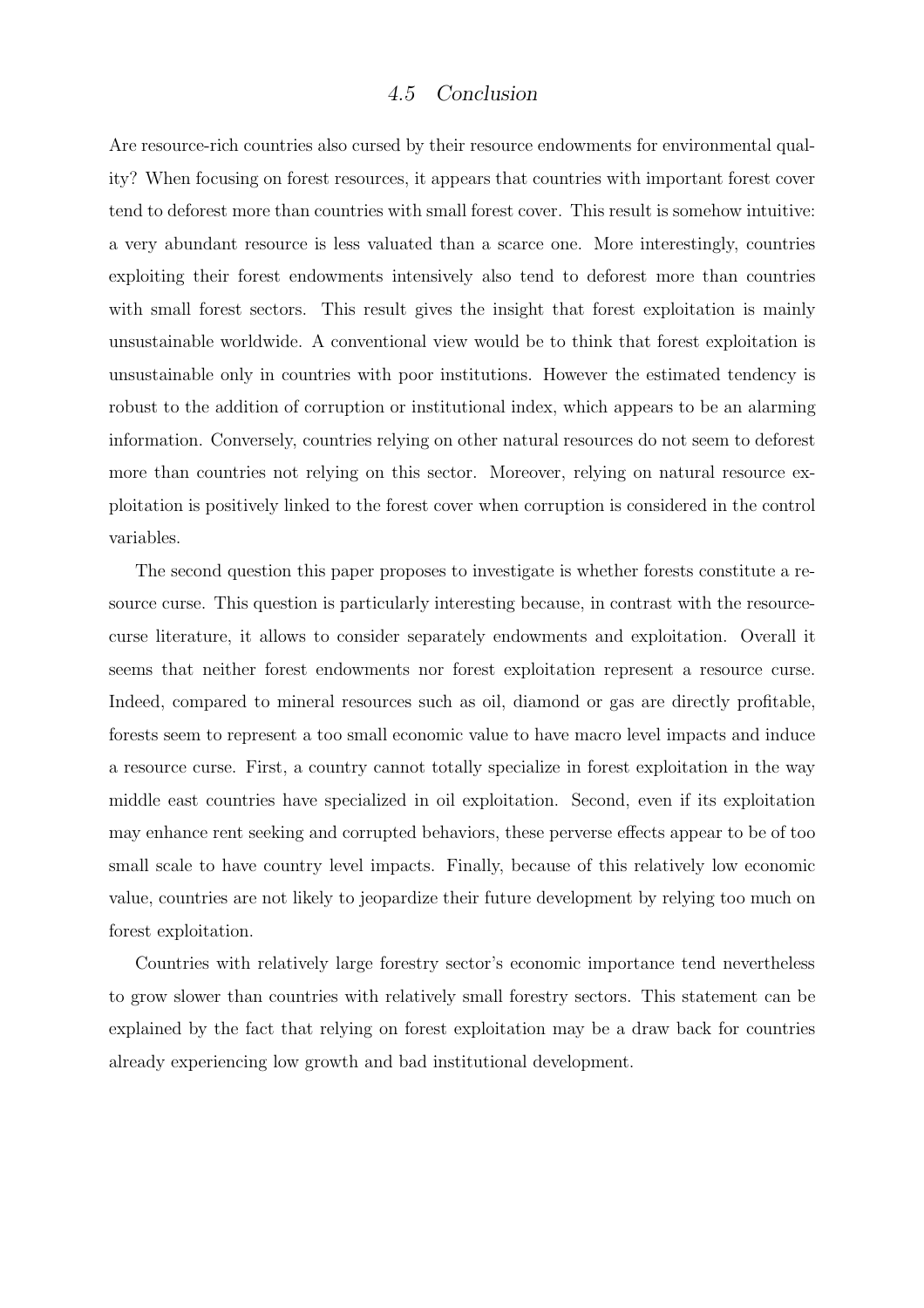Overall, forests do not seem to have macro level perverse effects. Forests could still, however, represent a resource curse at a regional level inside countries. A region with large forest endowments and specialized in forest exploitation may experience lower grow and bad development. This potential regional effect opens scale for future research.

| Variable        | Definition                                          | <b>Source</b>                  |  |  |
|-----------------|-----------------------------------------------------|--------------------------------|--|--|
| Deforestation   | Percentage of variation of the forest cover for the | FAO                            |  |  |
|                 | period 1990-2005.                                   |                                |  |  |
| $g^i$           | Average annual growth in real GDP divided by the    | Penn World Tables              |  |  |
|                 | economically active population between the years    |                                |  |  |
|                 | 1970 and 1990.                                      |                                |  |  |
| Forest Area     | Total forest extend (ha), in 1990.                  | <b>FAO</b>                     |  |  |
| Forest Cover    | Proportion of land area covered                     |                                |  |  |
|                 | by forest in 1990.                                  | <b>FAO</b>                     |  |  |
| Forest Sector   | Roundwood production $(m^3)$                        |                                |  |  |
|                 | divided by GDP in 1990.                             | <b>FAO</b>                     |  |  |
| Primary Export  | Share of exports of primary products in GNP in      | World Data 1995                |  |  |
|                 | 1970.                                               |                                |  |  |
| $\ln(Y_{70}^i)$ | Natural log of real GDP divided by the economi-     | Penn<br>World<br><b>Tables</b> |  |  |
|                 | cally active population in 1970.                    | (GDP)<br>World<br>and          |  |  |
|                 |                                                     | Data CD Rom (popu-             |  |  |
|                 |                                                     | lation)                        |  |  |
| Manufacturing   | Share of manufacturing exports in total exports,    | World Data CD-Rom              |  |  |
| Sector          | 1970.                                               | 1995, World Bank               |  |  |
| Corruption      | Corruption in government index. Scored 0-6. Low     | Center<br>for<br>Institu-      |  |  |
|                 | score means "illegal payments are generally ac-     | Reform<br>tional<br>and        |  |  |
|                 | cepted throughout government".                      | Informal<br>Sector<br>the      |  |  |
|                 |                                                     | (IRIS), 1982                   |  |  |

Appendix A: variable description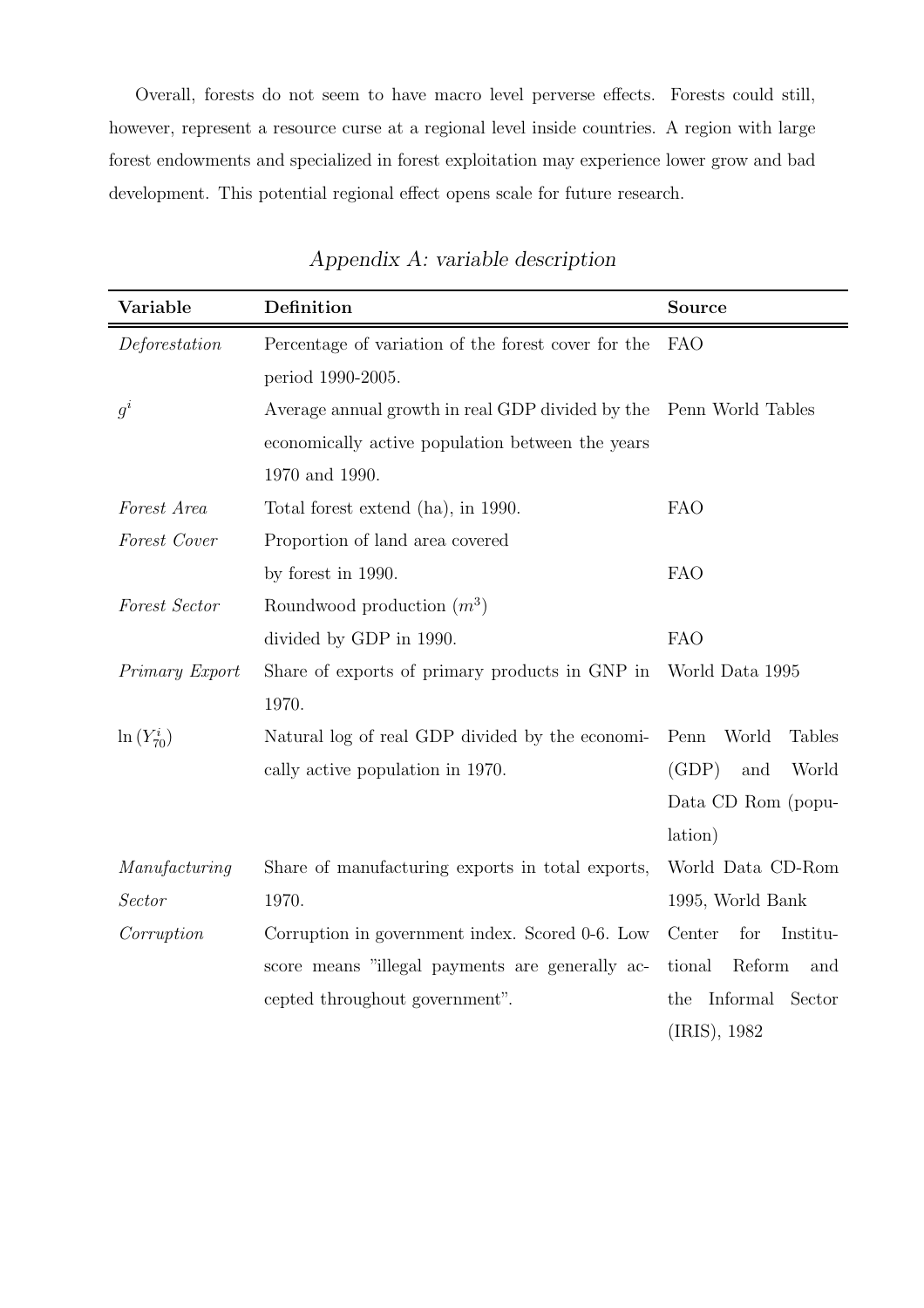| <i>Rule of Law</i>     | Rule of law index. The variable "reflects the de-                          | Center<br>Institu-<br>for |  |  |
|------------------------|----------------------------------------------------------------------------|---------------------------|--|--|
|                        | gree to which citizens of a country are willing to                         | tional<br>Reform<br>and   |  |  |
|                        | accept the established institutions to make and im-                        | Informal Sector<br>the    |  |  |
|                        | plement laws and adjudicate disputes". Scored 0                            | (IRIS), 1982              |  |  |
|                        | $(low)-6$ (high)                                                           |                           |  |  |
| <i>Openness</i>        | The fraction of years during the period 1970-1990<br>Sachs and Warner cri- |                           |  |  |
|                        | in which the country is rated as an open economy.<br>teria, $1995$         |                           |  |  |
| Investment             | Natural log of the ratio of real gross domestic in-<br>Penn World Tables   |                           |  |  |
|                        | vestment (public plus private) to real GDP aver-                           |                           |  |  |
|                        | aged over the period 1970-1989.                                            |                           |  |  |
|                        |                                                                            |                           |  |  |
| <b>Instruments</b>     |                                                                            |                           |  |  |
| Settlers Mortal-       | Log of European settlers mortality                                         | Acemoglu et al., 2001     |  |  |
| ity                    |                                                                            |                           |  |  |
| <i>Ethnic Fragmen-</i> | Index of ethnolinguistic fractionalization, 1960. Levine et al., 2003      |                           |  |  |
| tation                 | Measures probability that two randomly selected                            |                           |  |  |
|                        | people from a given country will not belong to the                         |                           |  |  |
|                        | same ethnolinguistic group.                                                |                           |  |  |
| Constructed            | Constructed Share of trade based on geographic                             | Frankell and Romer,       |  |  |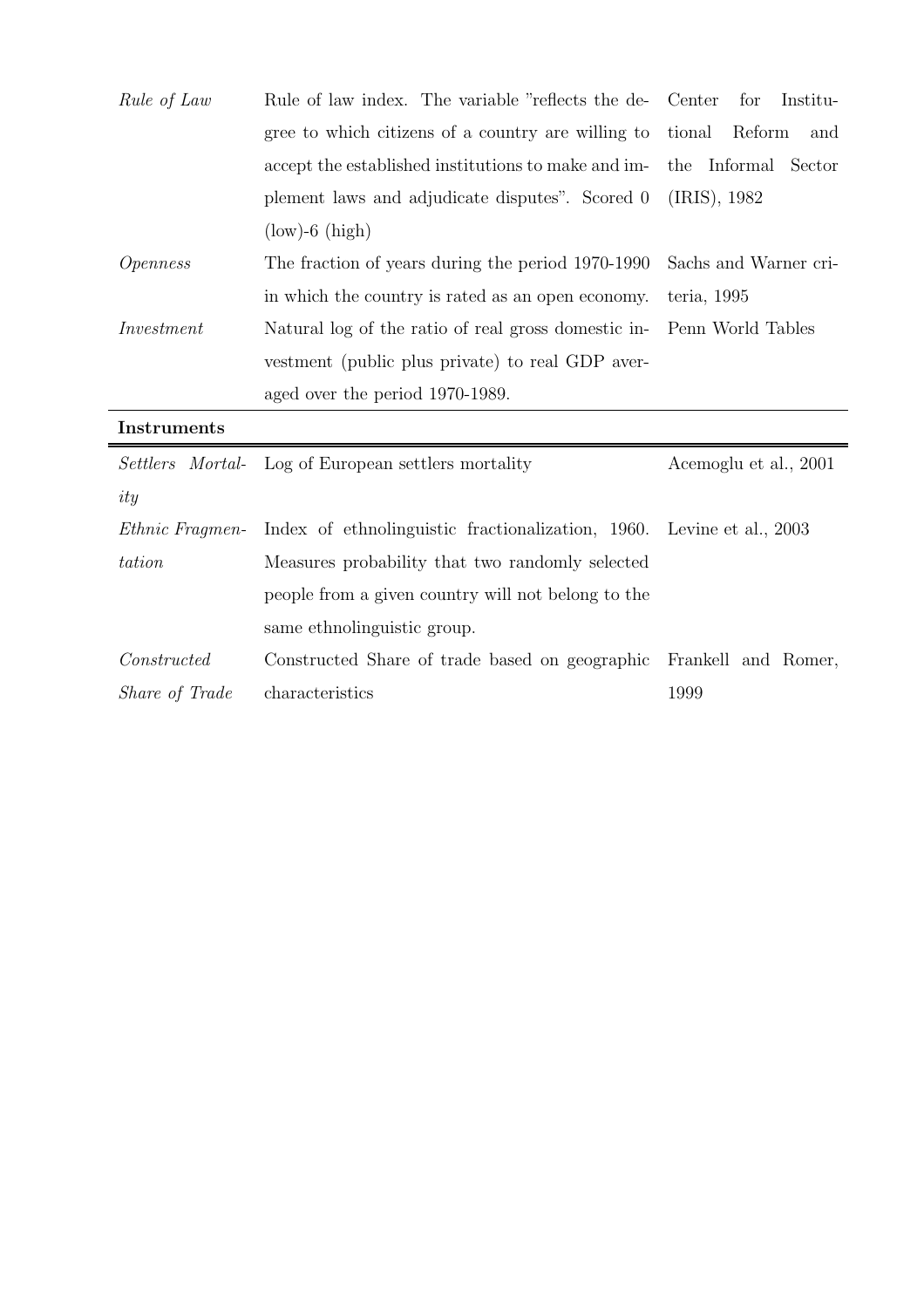# 5. ARE CONSUMER BOYCOTTS EFFECTIVE?

#### **Abstract**

This paper derives the conditions of success of a consumer boycott generated by environmental preferences. Overall the chance of success of this kind of boycott appears to be small. Indeed, consumers the most able to hurt the targeted firm's profit also have the highest opportunity cost of boycotting. Thus they are less likely to participate in the boycott. Conversely, consumers the most involved in the boycott have high environmental preferences and small amounts of consumption, which prevent them from hurting the firm's profit enough. Moreover, coordination issues and free riding reduce considerably the

likelihood of boycott success.

Keywords: consumer boycott, war of attrition, environment, technology choice. JEL classification: D11, D21, Q59.

# 5.1 Introduction

A new consumption pattern has emerged recently. Nowadays citizens often use consumption as a political act, "a new way to save the world" (Mc Laughlin, 2004). Indeed, these consumption practices constitute a way to signal preferences and to conciliate consumption with social, environmental or health considerations. Among this tendency, consumer boycotts are for unsatisfied consumers a way to compensate for governments inactivity. They constitute a substitute to public policies. The objective is to put enough pressure on the target to make it adopt fair practices.

"Economic consumer boycotts" (Friedman, 1999), i.e. the individual or collective choice of not buying some product, is now a frequently used tool by NGOs or lobby groups to protest against unfair marketing, social or environmental practices. For example, in 1959, a group of South African exiles and their British supporters called for a boycott of fruits, cigarettes and other goods imported from South Africa to oppose apartheid. More recently, a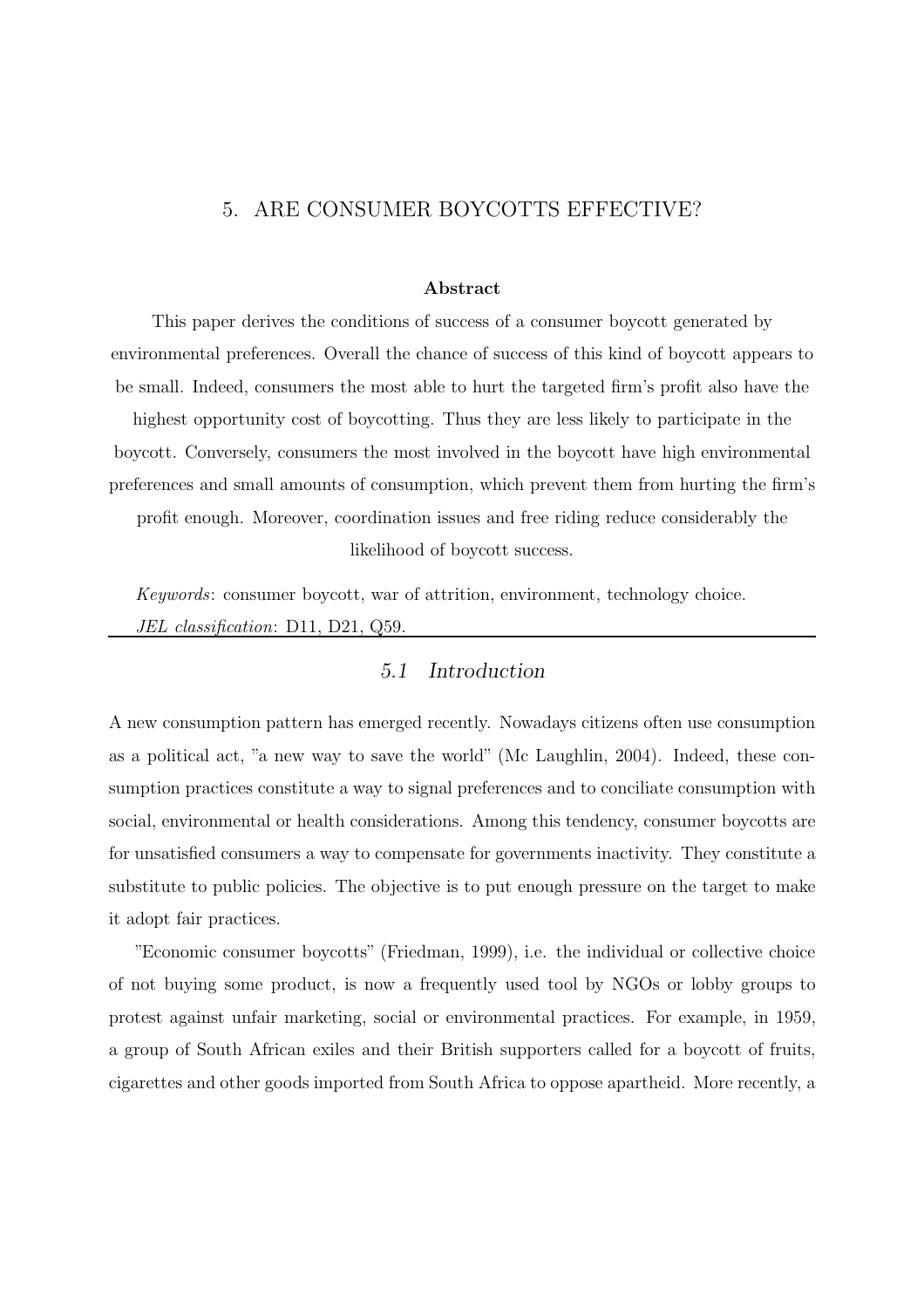boycott of Israeli products and tourism followed decades of refusal to abide by UN resolutions, International Humanitarian law and the Fourth Geneva Convention.

Consumer boycotts upon environmental arguments are a strategy commonly used by many environmental NGOs. A first example is the boycott of cosmetic firms (e.g: Procter and Gamble, Colgate-Palmolive), because of their use of animal testing. Another case is the boycott of major oil companies (e.g: Total, ESSO, Shell), for their environmental damages and their supposed lobbying efforts to deter climate change policies. Some large fast-food companies (e.g: McDonald's) have been targeted by boycott campaigns because of their supposed environmental unfriendly way to produce meat. Finally, some NGOs support the boycott of non-certified tropical timber, to protest against unsustainable harvest practices and corruption. In 2004, WALHI, the Indonesia's largest environmental group, and several other environmental groups, have called for a boycott of timber from Indonesia, Malaysia, Singapore and China, countries where illegal logging plagues local development and environmental indicators.

Most researchers have focused on field studies (Miller and Sturdivan, 1977; Pruitt and Friedman, 1986; Garrett, 1987; Koku et al., 1997; Teoh et al. 1999) or history of consumer boycotts (Friedman, 1985, 1995; Smith, 1990). Tyran and Engelmann (2005) provide an experimental analysis of consumer boycotts. Overall, most papers conclude a weak impact of consumer boycotts on the firms behavior.

Only few papers provide theoretical analysis of consumer boycotts. First, Innes (2006) considers a duopoly choosing between a clean and a dirty technology, while environmental organizations (EO) may invest in consumer boycotts to deter the choice of the dirty technology. The boycott effectiveness is determined by the EO's investment. Second, Baron (2002) considers that the action of boycotting by some consumers provides information to the other citizens about the seriousness of a situation. Boycotting constitute a way for consumers to signal their private information. Finally, Diermayer and Van Mieghem (2005) describe coordination between boycotting consumers as a stochastic process with threshold effects.

Analyzing under which conditions a consumer boycott is effective, this paper makes a simple point: boycott successes are quite unlikely, due to a simple trade off between the opportunity cost of boycotting and the boycott potential to hurt the firm's profit.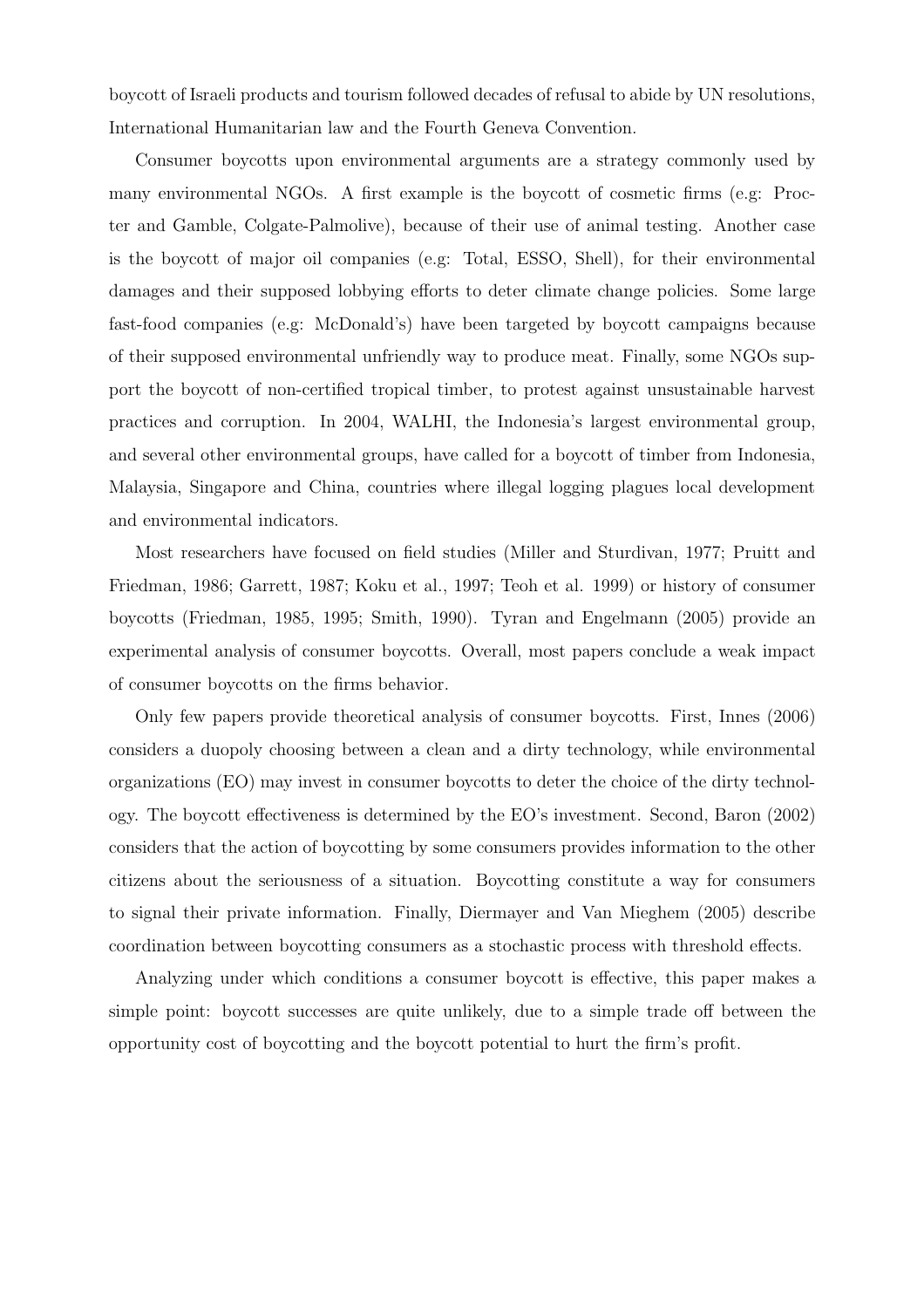We consider a boycott effective if it induces a change in the targeted firm's behavior consistent with the boycotting group's objective. Therefore, we do not discuss the case of a boycott of which the aim is only to signal disapproval to its target. We focus on environmental boycotts, but consumer boycotts upon social and health considerations follow roughly the same analysis.

Consider a firm producing a good with a polluting technology, with no government intervention to internalize the negative externality. This firm could opt for another technology, less or not polluting, but more expensive. The choice of the cheap and polluting technology is the result of a profit maximization. The success of an environmental boycott is therefore determined by its capacity of hurting the firm's profit enough to make the second technology more profitable. In this context, the main factor determining the success of the boycott is the consumer preferences, which induce the demand structure.

Conditions of success of an environmental boycott depend on several market characteristics. First, the consumers environmental preferences may create some scale for ecological certification and product differentiation. With free entry, a second firm may enter the market and provide the good with clean production. Market structure is not considered explicitly in this paper. Only one firm is boycotted and the existence of an imperfect substitute is considered, of which the production is clean but which provides lower utility.

Second, information is crucial on both sides of the problem. On the one hand, the firm needs to have complete and perfect information of the demand side and of the consumers preferences in its profit maximization (for otherwise, there is room for signaling boycott). On the other hand, consumers also need good information on the demand characteristics, available technologies and the boycott's modalities.

Finally, coordination issues and strategic considerations are to be taken into account. Indeed, even a potentially successful boycott may fail because of coordination failures. Moreover, boycotting is subject to free riding. Any individual consumer, even if unsatisfied with the use of the polluting technology and hoping for the boycott to succeed, has an incentive to free ride and to consume the good anyway. Anonymity of consuming behaviors reinforces this incentive.

Of course, with perfect information, no coordination issue and no free rider behavior, one could only witness successful boycotts. Indeed, in that case, the perfectly informed con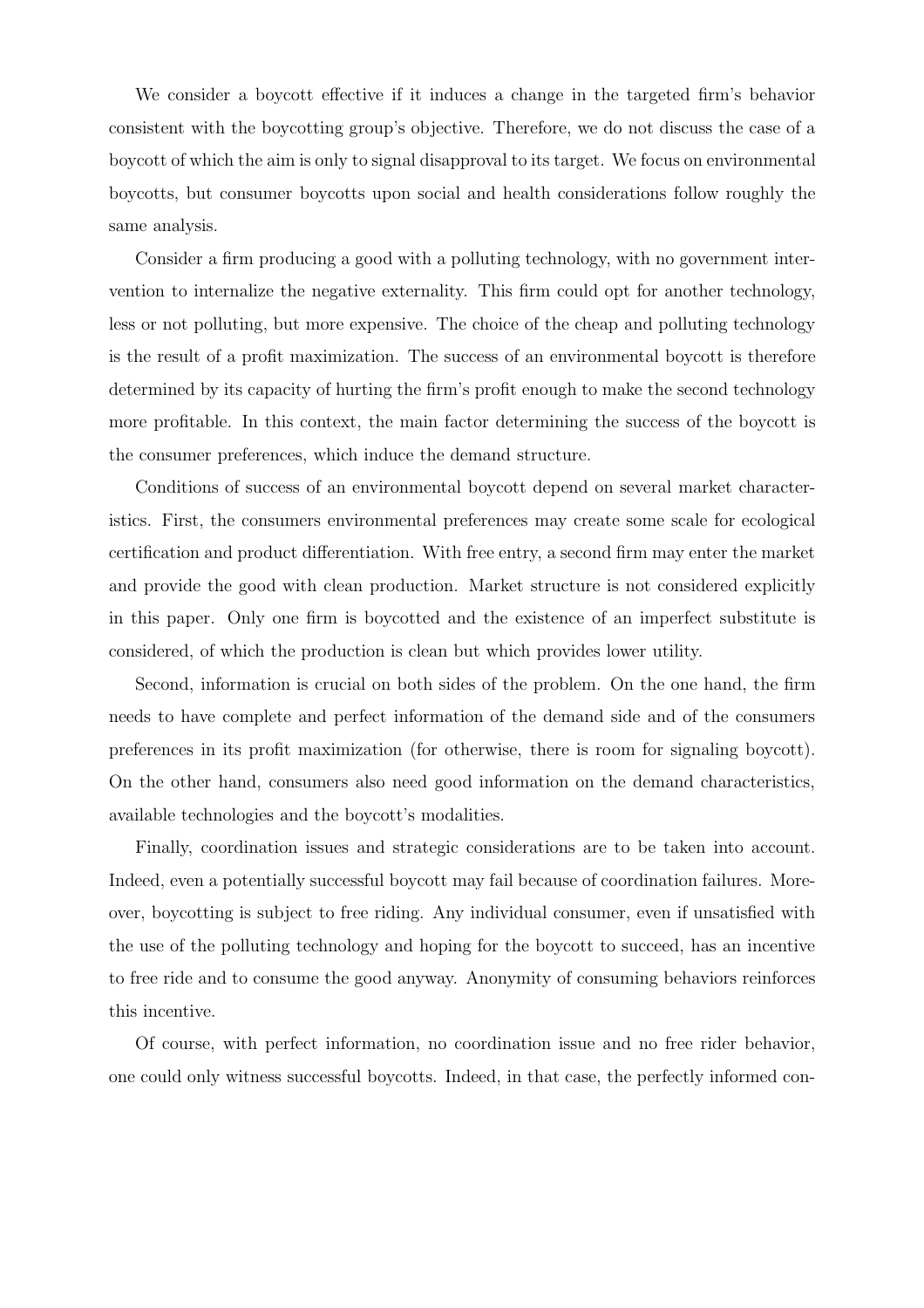sumers would only participate in a boycott if its success is certain. However, we will first consider this best case scenario, in order to determine which patterns of the demand provide room for successful environmental consumer boycotts. We assume therefore that both consumers and the firm have perfect information about the demand patterns and the producing process. Moreover, by assumption, the unsatisfied consumers behave as one community, which avoid coordination failures and free riding. We only introduce a boycott efficiency parameter, which considers the environmental organization's capacity to overcome coordination problems. Imperfect information and strategic behaviors are to be introduced more explicitly later in this paper.

In this context, an environmental consumer boycott resembles a complete information war of attrition with asymmetric preferences between the targeted firm and the boycotting consumers. Complete information war of attrition models were first introduced by Maynard Smith (1974, 1982), studying animal behavior. Economic applications of war of attrition models include predatory pricing (Roth, 1996), exit in oligopoly (Fudenberg and Tirole, 1986) and the provision of public goods (Bilodeau and Slivinsky, 1996). Kornhauser et al. (1989) and Fudenberg and Tirole (1986) proposed criteria for selection among potential perfect equilibria.

Burton (2004) first considers asymmetry in the players motivations in a war of attrition model. A group of environmentalists decides to blockade the access to an indivisible resource in order to preserve it, while a firm projects to harvest it. The player winning the conflict has de facto property rights on the resource. The following model is an application of Burton's asymmetry in the context of a consumer boycott. A group of consumers decides to stop consuming a good produced with a polluting technology, to induce the targeted firm to opt for a clean technology. The firm prefers the use of the polluting technology because it is profit maximizing. Overall, potential for success of a consumer boycott depends on the trade off between the hurting capacity of the boycotting group and the opportunity cost of boycotting. Consumers the most able to hurt the firm's profit have large amounts of consumption. Thus, their opportunity cost of boycotting is high. Overall, this simple tradeoff makes the likelihood of boycott success low.

Section 2 presents a complete information war of attrition model and section 3 analyzes coordination patterns of heterogeneous consumers, with imperfect information. Section 4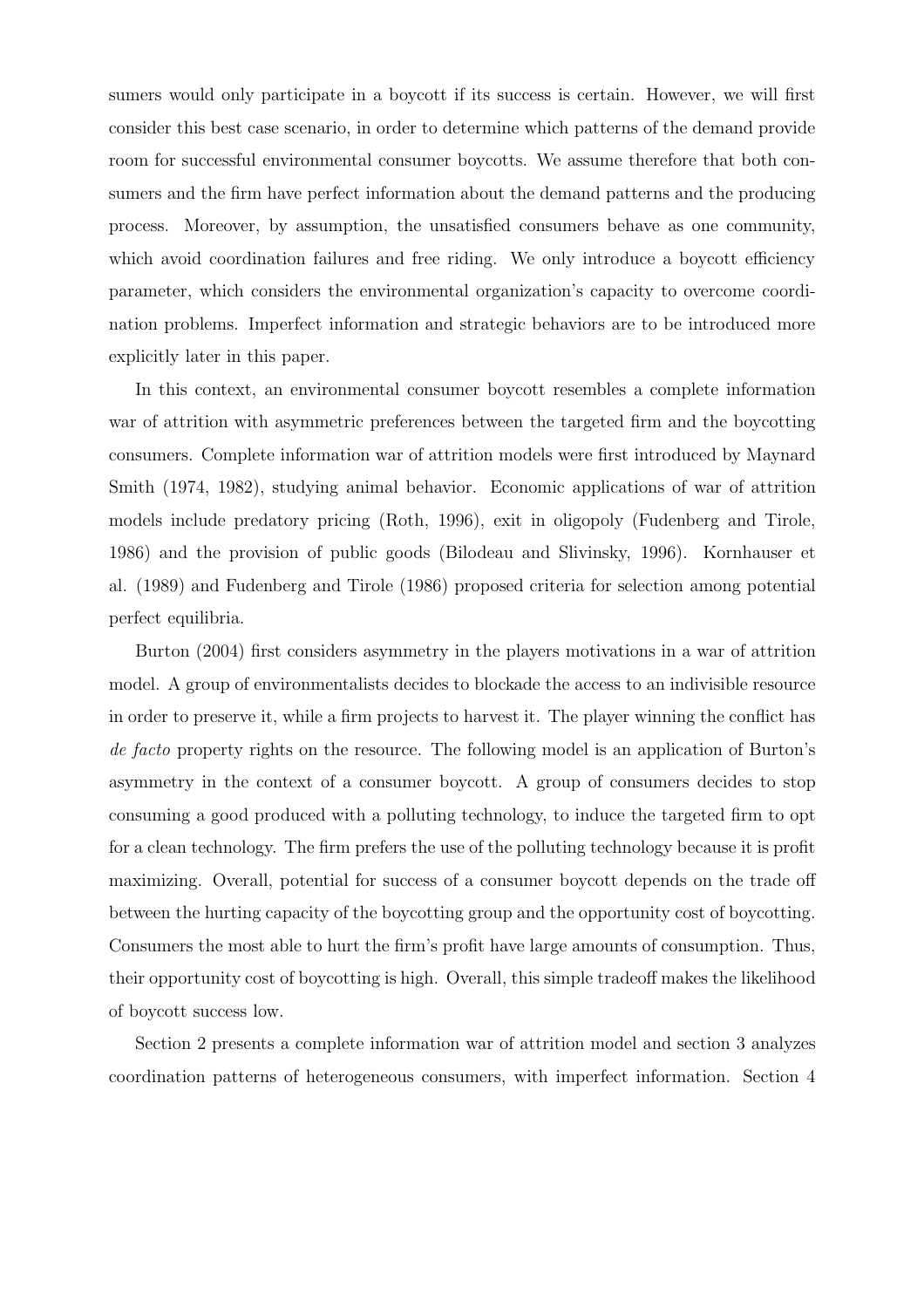underlines the fact that free riding is a major problem of consumer boycotts. Finally, the analysis is applied to real life boycotts in section 5. Section 6 concludes.

### 5.2 Boycott as a war of attrition with perfect information

A war of attrition is a model of aggression between two players. The game takes the form of a succession of identical periods. Each period, the two players choose simultaneously between remaining in the game or withdrawing. The model is stationary: each period represents the same type of problem for both players, with no information gain nor change in costs or benefits. The winning player is the one able to remain longer in the game.

This model differs from usual war of attrition models, because it considers asymmetric motivations and payoffs. In the context studied here, the two players are a group of consumers and a firm. Some consumers refuse to consume the firm's good as long as it is produced with a polluting technology. The consumers considered act as one single group. Potential coordination failures between consumers are only considered through a boycott efficiency parameter. Coordination issues are to be introduced more explicitly later in this paper.

Overall, both players compare their maximum conflict duration, which is the point in time after which they would never plan to remain in the game. Indeed, with net cumulative payoffs decreasing with time, there is a point in time at which these payoffs become negative. Basically, if the maximum boycott duration of the consumers is larger than the maximum conflict duration of the firm, the boycott is likely to succeed. Moreover, we assumer perfect information. Thus, the two maximum durations are common knowledge. Therefore, the player with a smaller maximum duration withdraws immediately.

The outcome of the game is therefore determined at the first period. The best response for consumers with a maximum duration smaller than the firm's is to never boycott. Conversely, the best response for a firm with a smaller maximum duration is to withdraw immediately. The boycott is successful in that case.

#### 5.2.1 Technology choice and consumers behavior

Firm's technology choice: The firm has chosen between two technologies. Technology 1 (T1) is cheap but polluting, while technology 2 (T2) is clean but more expensive. We consider the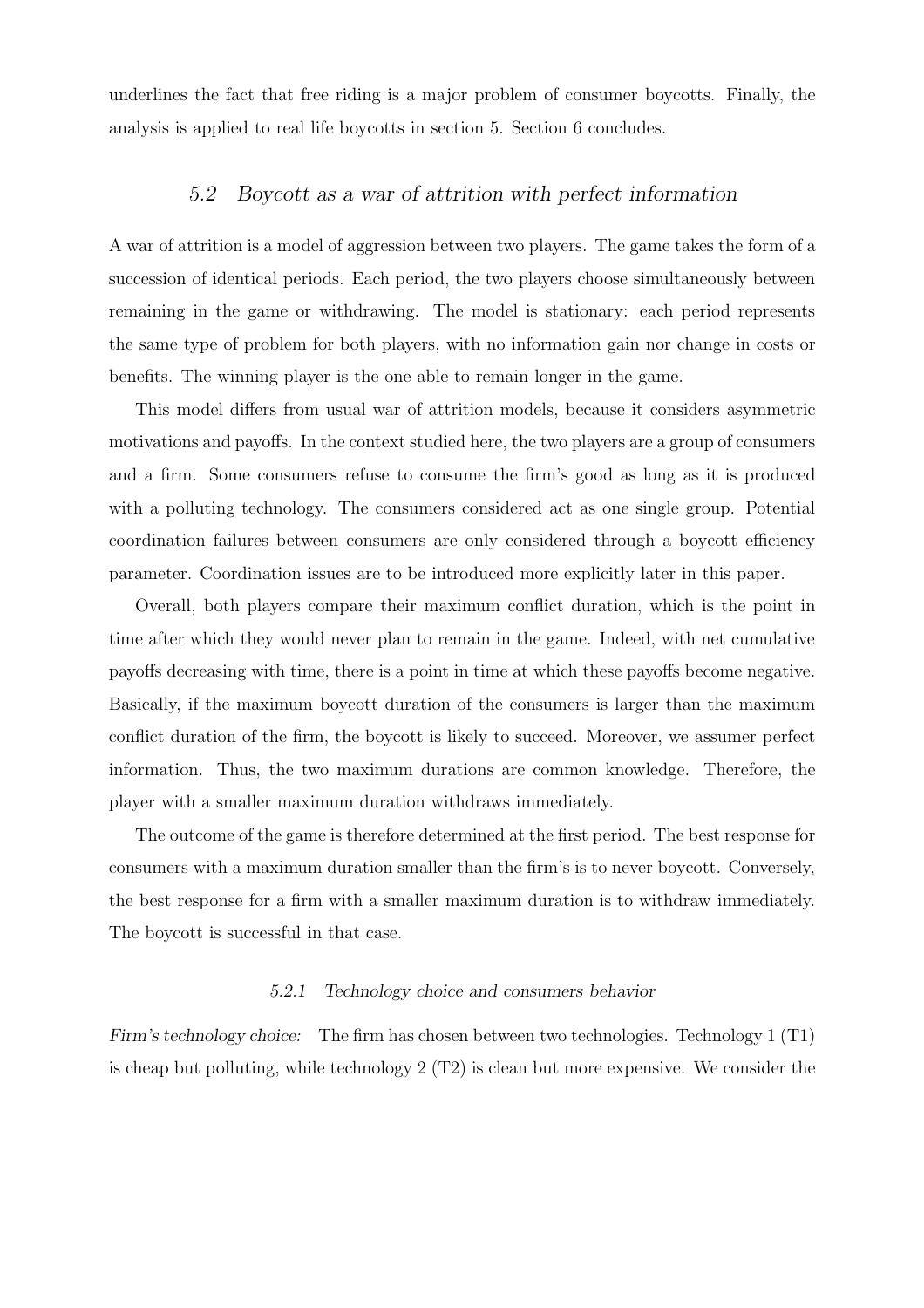case in which the firm has chosen technology 1, which implies that it generates larger profit than technology 2, i.e.  $\pi_1 > \pi_2$ . The profit schedules,  $\pi_1$  and  $\pi_2$ , differ simply because the production costs, the price of the good and the demand structure are not the same whether the good is produced with the dirty or the clean technology.

Consumption patterns: The consumers population is of size 1, with two homogeneous groups. The environmentalists represent a share  $\alpha$ , exogenously given, of the population. The utility of an environmentalist increases with his individual consumption and decreases with the total amount of pollution. The environmentalists are unsatisfied with technology 1 and would prefer the firm to produce with technology 2:  $U_1 < U_2$ .  $U_1$  is the utility derived by an environmentalist if the good is produced with  $T1$ , and  $U_2$  is the utility for a good produced with T2.

A share  $(1-\alpha)$  of consumers only considers individual consumption in its utility function. Therefore these consumers prefer the firm to use T1, because they do not care about pollution and T1 is cheaper. Thus they would never participate in an eventual boycott. Moreover, they do not moderate their consumption of the good, because they do not care about the pollution induced by their consumption. Therefore they consume larger amounts of the good.

Boycott as a war of attrition: The environmentalists would prefer the firm to use technology 2. An environmental organization announces a consumer boycott, requiring for any consumer unsatisfied with the use of technology 1 to stop consuming the good. Boycotting consumers switch their consumption of the good for the consumption of an imperfect substitute that provides lower utility, but of which the production is clean. The utility derived when boycotting is  $U_b$ .

As an extreme case, the targeted firm is in a monopoly position, and there is no substitute available on the market. As another extreme, if the market is very competitive and differentiated, there is room for ecological certification: a firm may provide the good considered with a clean production. In that case, boycotting is costless. More generally, a better substitute provides higher utility of boycotting. Moreover, the action of boycotting may have an utility by itself. Boycotting has therefore an opportunity cost, which is the difference between the utility derived by the consumption of the good, and the utility of boycotting:  $\Delta U = U_1 - U_b$ .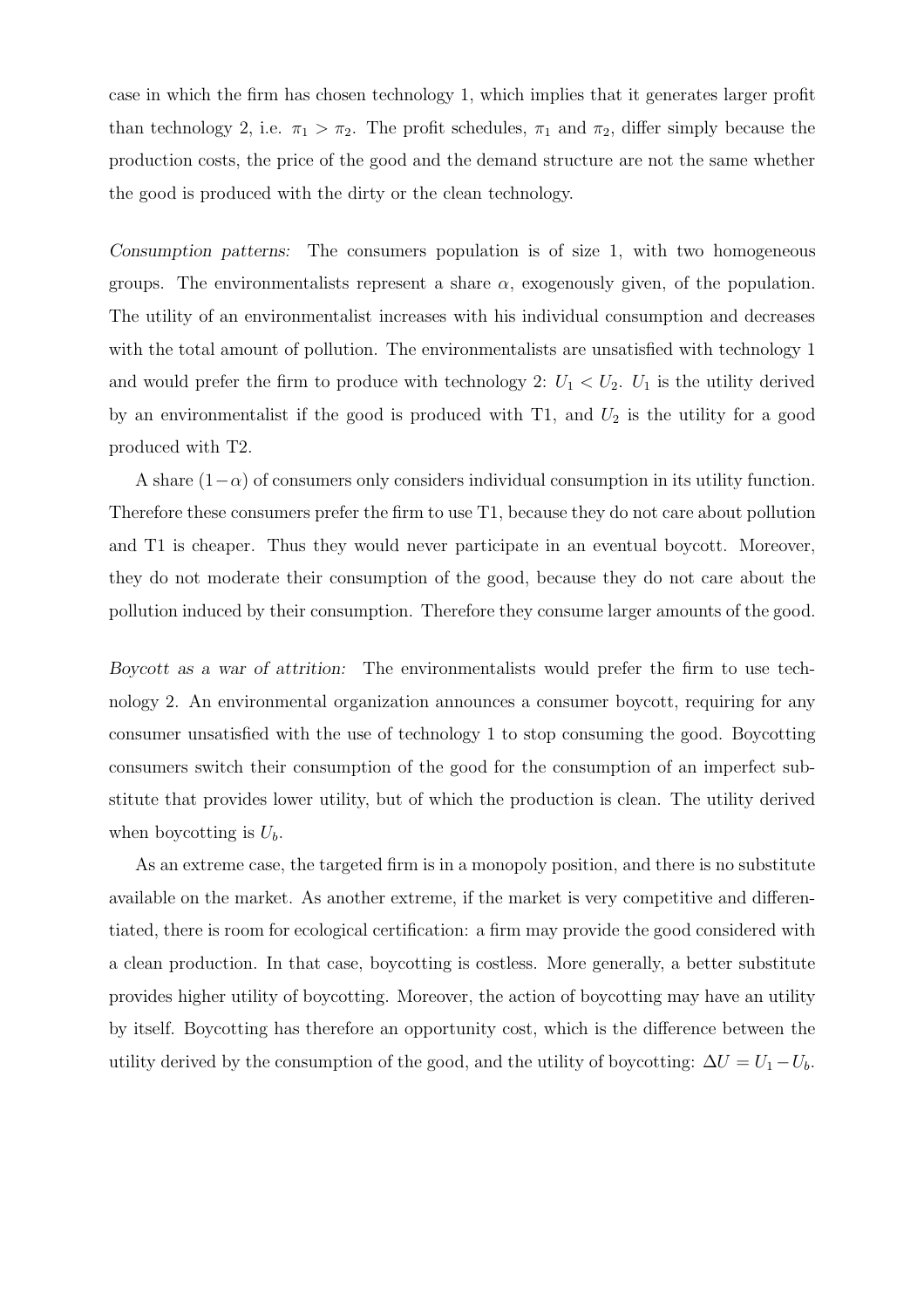$\lambda_{\overline{n_1}}$  is the residual profit of the firm under boycott.  $\overline{n_1}$  is the residual profit when every environmentalist boycott and  $\lambda$  is an exogenous efficiency parameter measuring the environmental organization's capacity to coordinate consumers:  $1 \leq \lambda \leq \frac{\pi_1}{\pi_1}$ . The EO is totally efficient in coordinating consumers if  $\lambda = 1$ , and there is full coordination failure if  $\lambda = \frac{\pi_1}{\pi_1}$ . The success of the boycott consists of hurting the firm's profit enough to make technology 2 more profitable. In this context, a consumer boycott represents a kind of war of attrition, with an asymmetry in the players motivations.

The set of strategies is the following. Each period, the environmentalists choose whether to continue the boycott or to stop it, while the firm chooses whether to keep on using T1 or to switch for a T2 production. Switching technology is costless, but there can be no switch back.

The game proceeds as follow. Both players consider how long they could stay in the game without making loss. The maximum boycott duration of the consumers and the maximum conflict duration of the firm are the point in time at which their cumulative net payoffs become negative. There is perfect information, which means that both maximum durations are common knowledge. The player that has the shortest maximum duration will therefore choose to withdraw immediately. Therefore the boycott is successful if the maximum boycott duration is larger than the maximum conflict duration (see Appendix A).

Conditional on the parameters values, two kinds of outcome are possible. First, if the maximum boycott duration of the consumers is shorter than the maximum conflict duration of the firm, the best response for an environmentalist is to never boycott, while the firm's best response is to always keep T1. Conversely, for a maximum boycott duration longer than the firm's maximum duration, the best response for the consumers is always to boycott, while the firm's best response is to switch immediately for T2.

Thus the boycott outcome is reached at the first period. This result is somehow disappointing to describe real life boycotts. Nevertheless, this set up describes the necessary conditions of the demand patterns for a successful boycott. Introducing imperfect information and coordination issues will allow for multi-periods boycotts.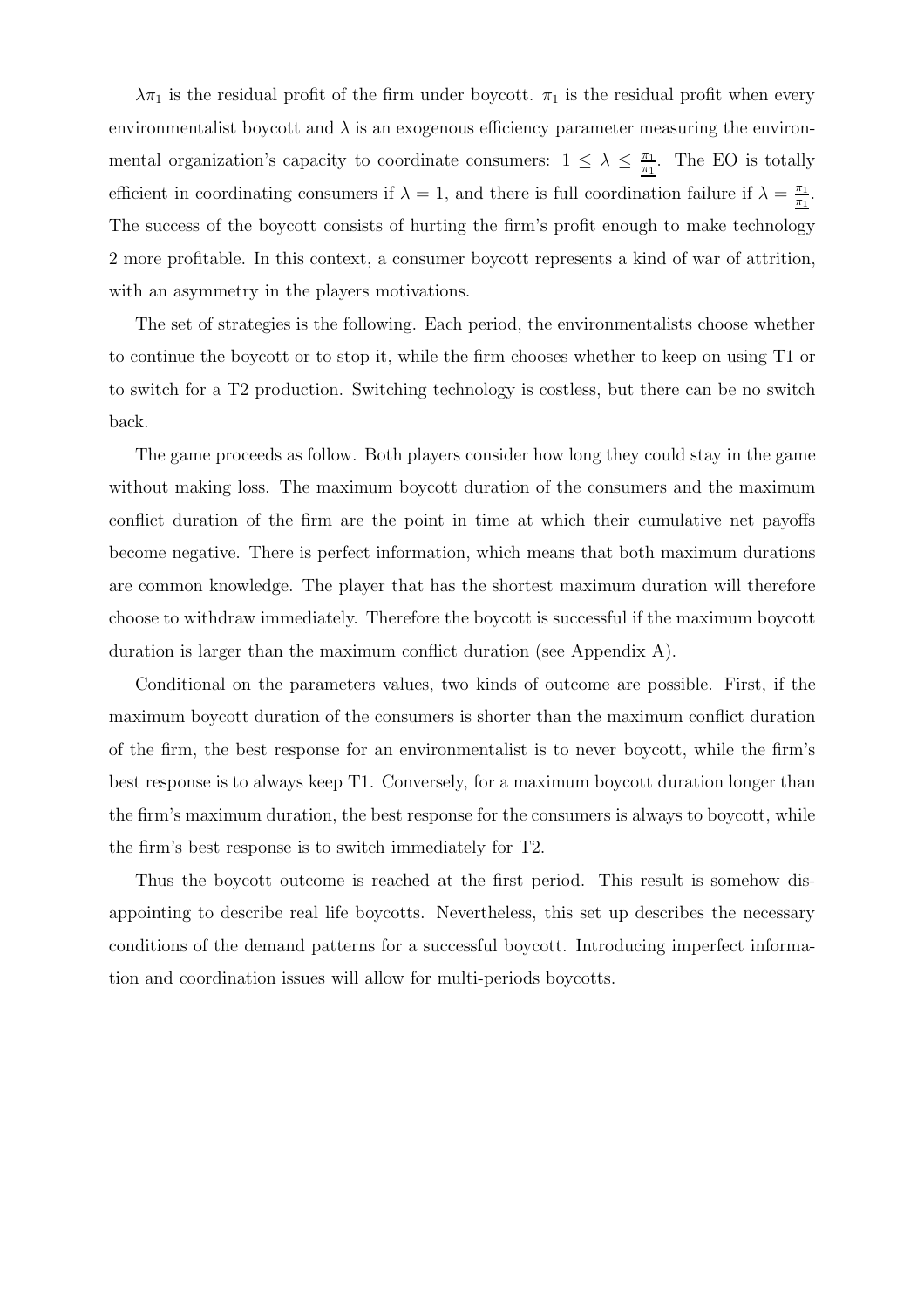#### 5.2.2 Maximum conflict duration of the firm

Consider first the firm's net cumulative payoff of winning the conflict after T periods. It consists of the smaller profit received during the boycott for T periods and the larger profit of keeping T1 forever. This cumulative payoff is net of the alternative strategy, which is the cumulative discounted profit of switching immediately to T2.  $\rho$  is the discounting factor.

$$
Bf(T) = \sum_{t=0}^{T-1} \rho^t \lambda \pi_1 + \sum_{t=T}^{\infty} \rho^t \pi_1 - \sum_{t=0}^{\infty} \rho^t \pi_2
$$
 (5.1)

The net benefit of winning the conflict is zero for:

$$
T^f = \frac{1}{\ln \rho} \ln(\frac{\pi_2 - \lambda \pi_1}{\pi_1 - \lambda \pi_1})
$$
\n(5.2)

Therefore,  $T<sup>f</sup>$  is the maximum duration after which the firm would never plan on continuing the conflict. For  $T<sup>f</sup>$  to be strictly positive, the full profit under technology 1 must be larger than under T2:  $\pi_1 > \pi_2$ . Of course, if the profit derived under T2 is larger than under T1, the firm would never choose to use T1 and nobody would consider boycotting. Note that if the residual profit under boycott is larger than the profit under T2, the payoff is always positive and the maximum duration would go to infinity:  $\lambda \underline{\pi_1} > \pi_2$ . In that case, indeed, the boycott is not costly enough to make T2 more profitable. The boycott could last forever and the firm would never switch to T2.

#### 5.2.3 Maximum boycott duration

The environmentalists net payoff of winning the game after T periods consists of the discounted utility of boycotting for T periods, plus the cumulative utility of having the good produced with T2 forever. It is net of the alternative strategy, which is the discounted cumulative utility of never boycotting:

$$
B^{c}(T) = \sum_{t=0}^{T-1} \rho^{t} U_{b} + \sum_{t=T}^{\infty} \rho^{t} U_{2} - \sum_{t=0}^{\infty} \rho^{t} U_{1}
$$
\n(5.3)

This net payoff is zero for:

$$
T^{c} = \frac{1}{\ln \rho} \ln(\frac{U_{1} - U_{b}}{U_{2} - U_{b}})
$$
\n(5.4)

The environmentalists would never plan to boycott longer than  $T<sup>c</sup>$  periods.  $T<sup>c</sup>$  is positive if the utility derived with a T2 production is larger than with a T1 production:  $U_2 > U_1$ .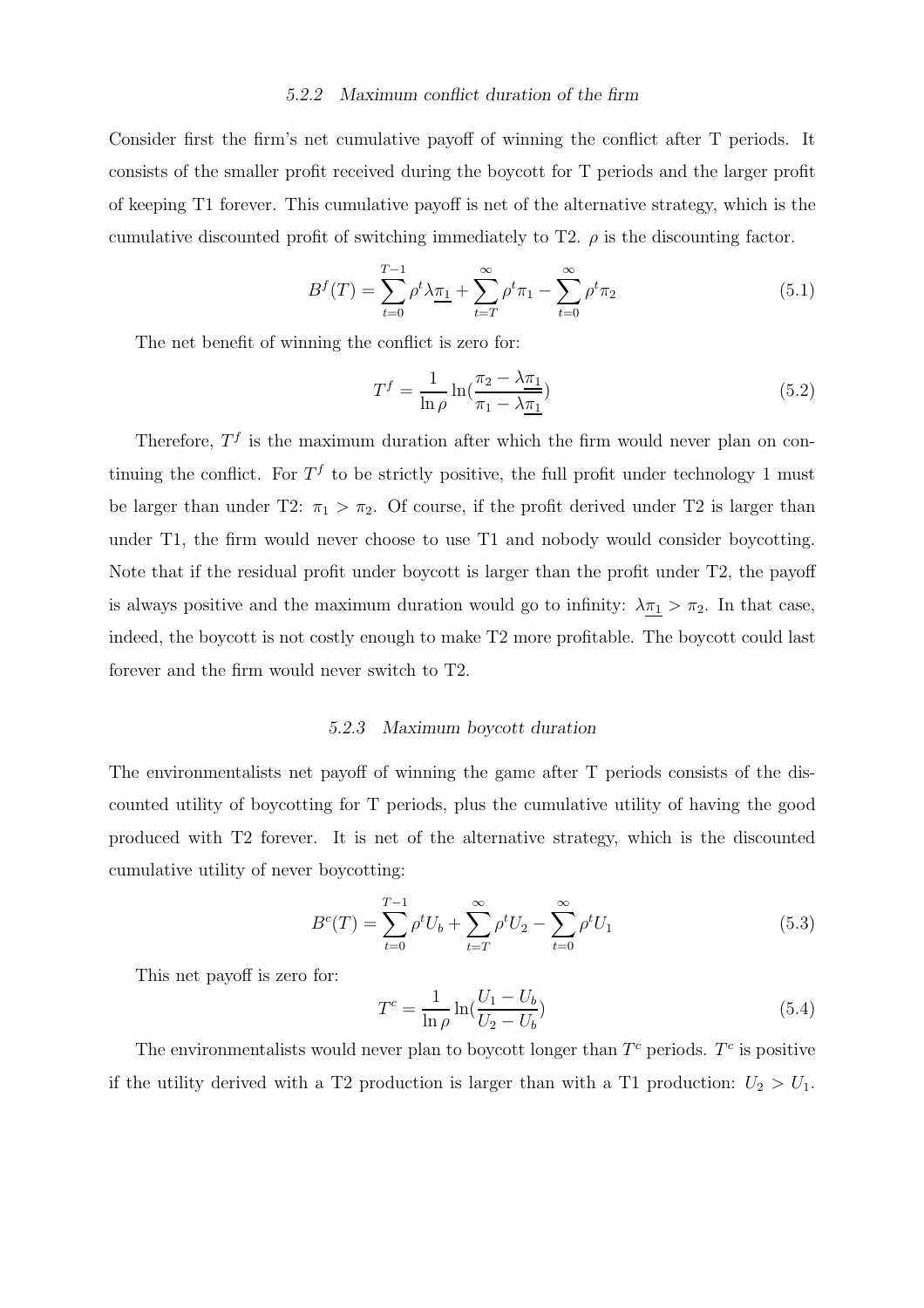Obviously, the environmentalists would never consider boycotting if they derive a larger utility with T1. Similarly,  $T<sup>c</sup>$  goes to infinity if the utility of boycotting is larger than the T1 utility:  $U_b > U_1$ . Indeed, in that case, boycotting by itself provides a positive net utility. The boycott could last forever even if the firm never switches to T2.

#### 5.2.4 Outcome of the game

As shown before, the outcome of the game depends on the two maximum durations. If  $T<sup>f</sup> > T<sup>c</sup>$ , the consumers know that they couldn't stay long enough in the game to induce a change in the firm's behavior. Thus they will choose to withdraw immediately and will never boycott. Conversely, if  $T^c \geq T^{f-1}$ , the firm knows that it cannot stay longer in the conflict than the consumers. Thus its best response is to switch immediately to T2.

There are several extreme cases, which lead to different outcomes (see table 1). First, if  $\pi_2 > \pi_1$ , technology 2 is more profitable than technology 1, and the boycott has no reason. Second, if  $U_1 > U_2$ , T1 is preferred by the consumers. There is therefore no boycott and the firm keeps using T1.

Third, for  $\pi_2 \leq \lambda \pi_1$ , the boycott is not costly enough (or coordination is too weak) to induce the technology change. Indeed, if the decrease in the firm's profit is too small, the firm always chooses to keep the polluting technology whatever is the behavior of the environmentalists. In that case, if the opportunity cost is positive, the environmentalists know that their pressure is too weak to induce the technology change, and they never boycott.

Fourth, if  $U_b > U_1$ , the environmentalists always boycott, whatever is the firm's strategy. In that case, the opportunity cost is negative, which means that consumers derive positive net utility from boycotting. This case can explain why one may often witness unsuccessful boycotts that never end. If the boycott is costless for some consumers, they always will participate. But in that case, they are likely to have small amounts of consumption, which generate a too small decrease in the firm's profit to make it change its behavior.

<sup>&</sup>lt;sup>1</sup> We assume implicitly that for  $T^c = T^f$ , the firm would be the one to withdraw. Let call it the firm's implicit preference for compromise. Thus we focus on pure strategies.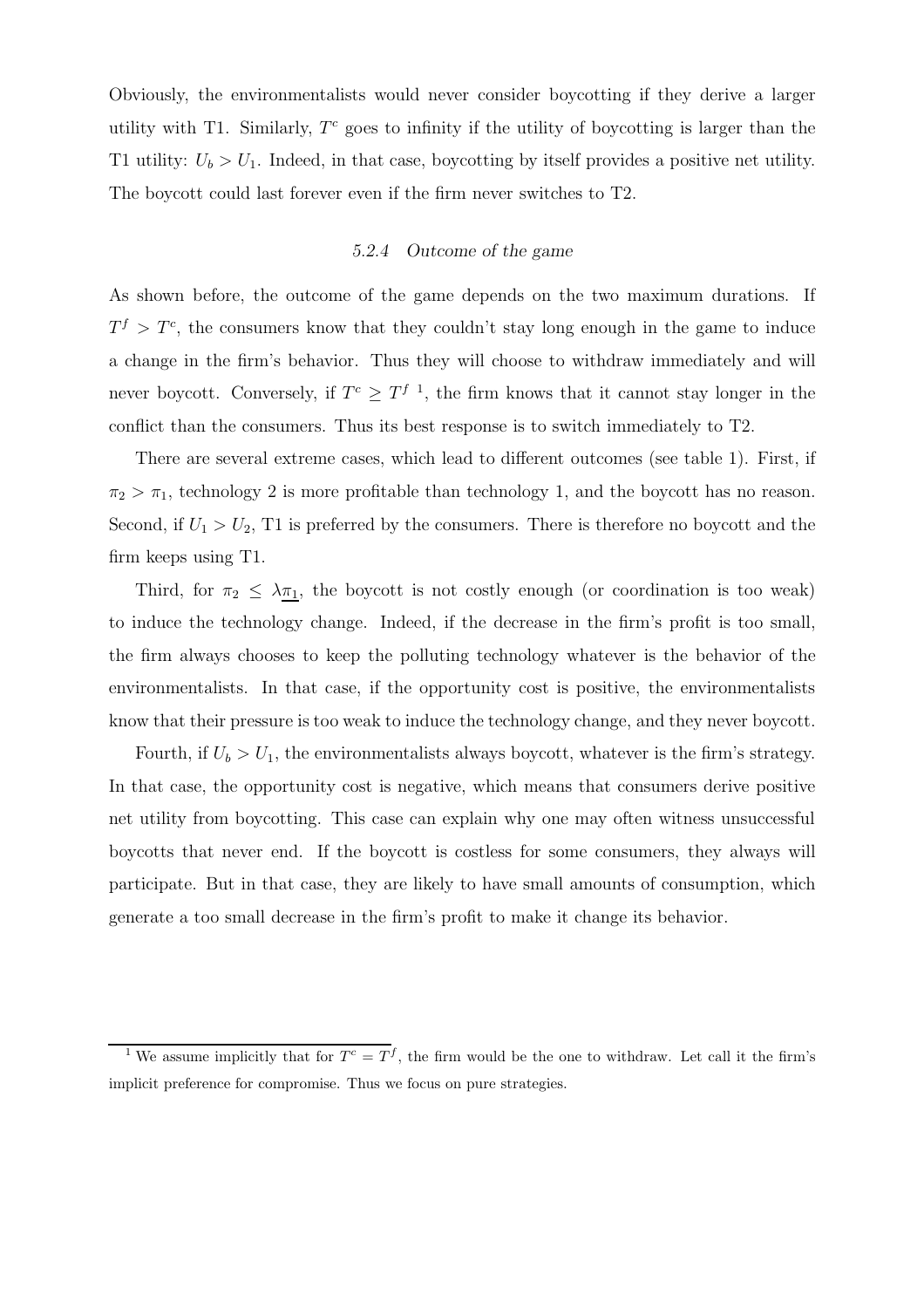| Utility     | Profit                                                                                                                                                                                                                                                                                                                                                               | $T^c$     | $T^f$     | Outcome                                   |
|-------------|----------------------------------------------------------------------------------------------------------------------------------------------------------------------------------------------------------------------------------------------------------------------------------------------------------------------------------------------------------------------|-----------|-----------|-------------------------------------------|
|             | $\pi_2 > \pi_1$                                                                                                                                                                                                                                                                                                                                                      |           | $T^f < 0$ | Technology 2 chosen by the firm           |
| $U_1 > U_2$ |                                                                                                                                                                                                                                                                                                                                                                      | $T^c < 0$ |           | T1 preferred by the consumers, no boycott |
|             | $U_1 > U_b$ $\begin{array}{c} \pi_2 \leq \lambda \frac{\pi_1}{2} \\ \pi_2 \leq \lambda \frac{\pi_1}{2} \end{array}$ $\begin{array}{c} T^c > 0 \\ T^f \to \infty \\ T^f \to \infty \end{array}$<br>$U_1 > U_b$ $\begin{array}{c} \pi_2 \leq \lambda \frac{\pi_1}{2} \\ \pi_2 > \lambda \frac{\pi_1}{2} \end{array}$ $\begin{array}{c} T^c > 0 \\ T^f > 0 \end{array}$ |           |           | T1 always kept, No boycott                |
|             |                                                                                                                                                                                                                                                                                                                                                                      |           |           | T1 always kept, always boycott            |
|             |                                                                                                                                                                                                                                                                                                                                                                      |           |           | Boycott successful if $T^c \geq T^f$      |
|             |                                                                                                                                                                                                                                                                                                                                                                      |           |           | T1 kept if $T^c < T^f$                    |

Tab. 5.1: Outcome of the boycott

Outcome for  $U_1 > U_b$  and  $\lambda \underline{\pi_1} < \pi_2$ : For otherwise, i.e. for  $U_1 > U_b$  and  $\lambda \underline{\pi_1} < \pi_2$ , the outcome of the game is determined by the value of the parameters. In this case, we can analyze which factors influence the two maximum lengths  $T<sup>f</sup>$  (see Appendix B) and  $T<sup>c</sup>$ (Appendix C).

First, a more profitable clean technology decreases the maximum conflict duration of the firm  $T^f$ :  $\frac{\partial T^f}{\partial \pi_2}$  < 0. Conversely, a more profitable dirty technology increases  $T^f$ :  $\frac{\partial T^f}{\partial \pi_1}$  > 0. Finally,  $T<sup>f</sup>$  is larger if the residual profit under boycott is small and the EO inefficient to coordinate consumers:  $\frac{\partial T^f}{\partial \pi_1} > 0$ ,  $\frac{\partial T^f}{\partial \lambda} > 0$ .

Second, a larger utility derived from the clean technology increases  $T^c$ :  $\frac{\partial T^c}{\partial U_2} > 0$ . Moreover, a smaller T1 utility also increases  $T^c$ :  $\frac{\partial T^c}{\partial U_1} < 0$ . Finally, a higher utility of boycotting increases the maximum boycott duration, by decreasing the boycott opportunity cost:  $\frac{\partial T^c}{\partial U_b} > 0$ .

#### 5.2.5 What make a boycott successful?

#### Quality of the substitute

The quality of the substitute increases the potential for success, by decreasing the opportunity cost of boycotting. Our specification does not consider the market structure explicitly. However, considering an imperfect substitute allows for flexibility in the analysis. As an extreme case, if the firm is in a monopoly position, there is no substitute and  $U_b = 0$  (assuming boycotting provides no utility by itself). As another extreme, if the firm plays in a very differentiated market, , there is room for ecological certification or labeling, and another firm may enter and provide the good with a clean production. The exploitation of this niche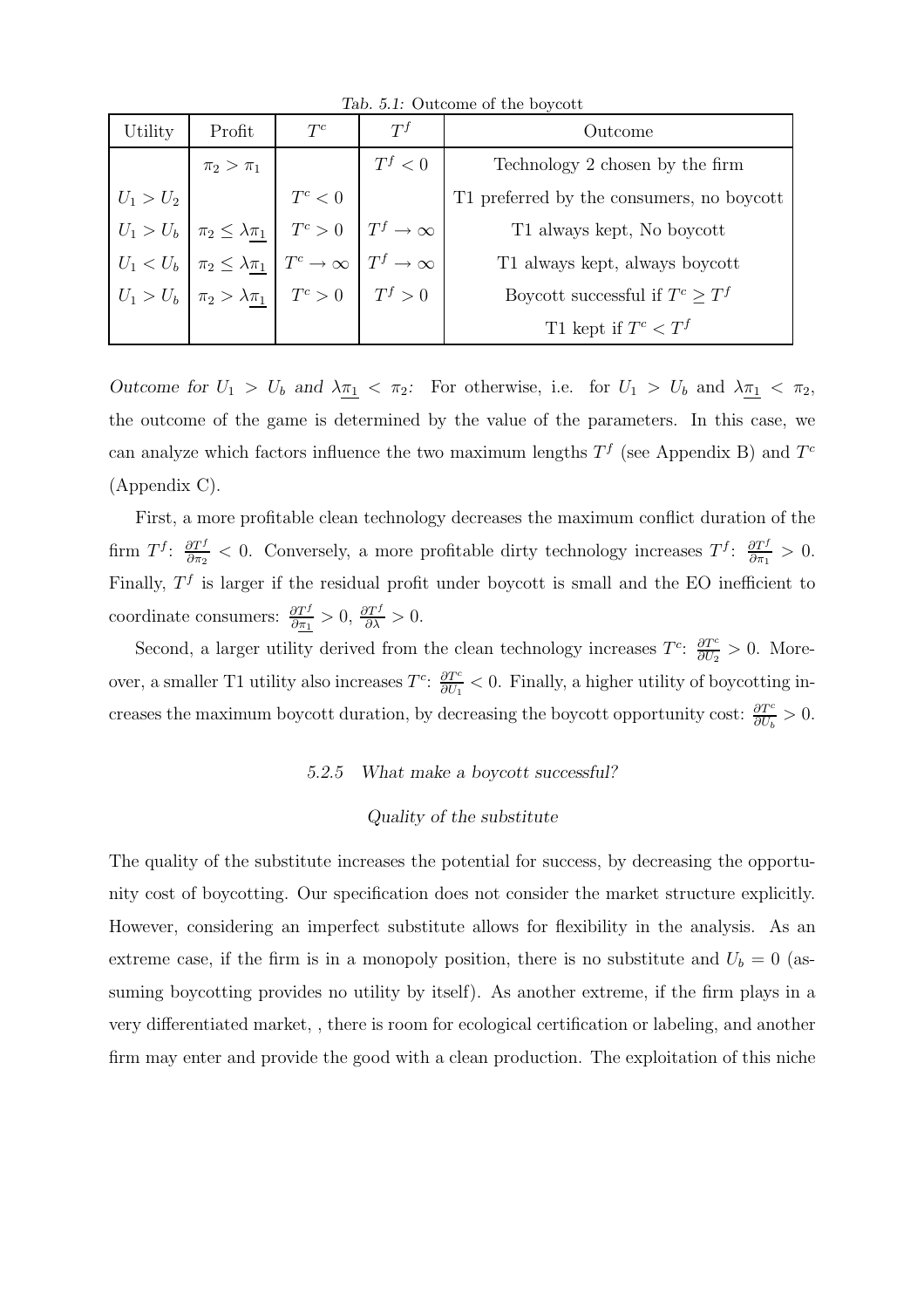would imply  $U_b \ge U_2 > U_1$ . Then the environmentalists would always choose to boycott, because the boycott would be costless. Therefore, boycotts are more likely to succeed if the targeted firm plays in a very differentiated and competitive market than if the firm is a monopoly, because the opportunity cost is likely to be smaller. Moreover, boycotting a single firm should be more efficient than boycotting an entire sector, because it gives more chance to find a good substitute.

Moreover, this specification of the utility of boycotting has some interesting implicit implications. First, boycotting may have an utility per se. Indeed, collective action participation to improve the quality of the environment may provide positive utility for an environmentalist, which would be positively correlated with  $U_b$ . Second, the utility of boycotting is likely to be positively correlated with the number of consumers participating in the boycott. Indeed, being a part of a large community with noble objectives may increase a consumer's utility. In the context described here, the utility of boycotting is directly related to the share of environmentalists  $(\alpha)$  in the population. Third, the substitute, even if of good quality, may be quite difficult to find on the market, which creates potentially important transaction costs and thus reduces the utility of boycotting.

#### Demand structure

Overall, the chances of success of a consumer boycott depends on the ability to hurt the firm's profit enough. Thus if the share of environmentalists consumption in the firm's profit is large, the residual profit under boycott will be low, because the boycott deprives the firm of a large share of its profit.

The residual profit depends on the residual consumption. It is therefore decreasing in the number of consumers participating in the boycott  $(\alpha)$ . Moreover, it is also decreasing in the environmentalists consumption. Finally, it is increasing in the non-environmentalists consumption.

The share of environmentalists in the population: A large number of environmentalists  $(\alpha)$ unambiguously raises the boycott potential for success. First, as mentioned before, it may increase the utility of boycotting. Thus, it is negatively correlated with the opportunity cost of boycotting and positively correlated with the maximum boycott duration of the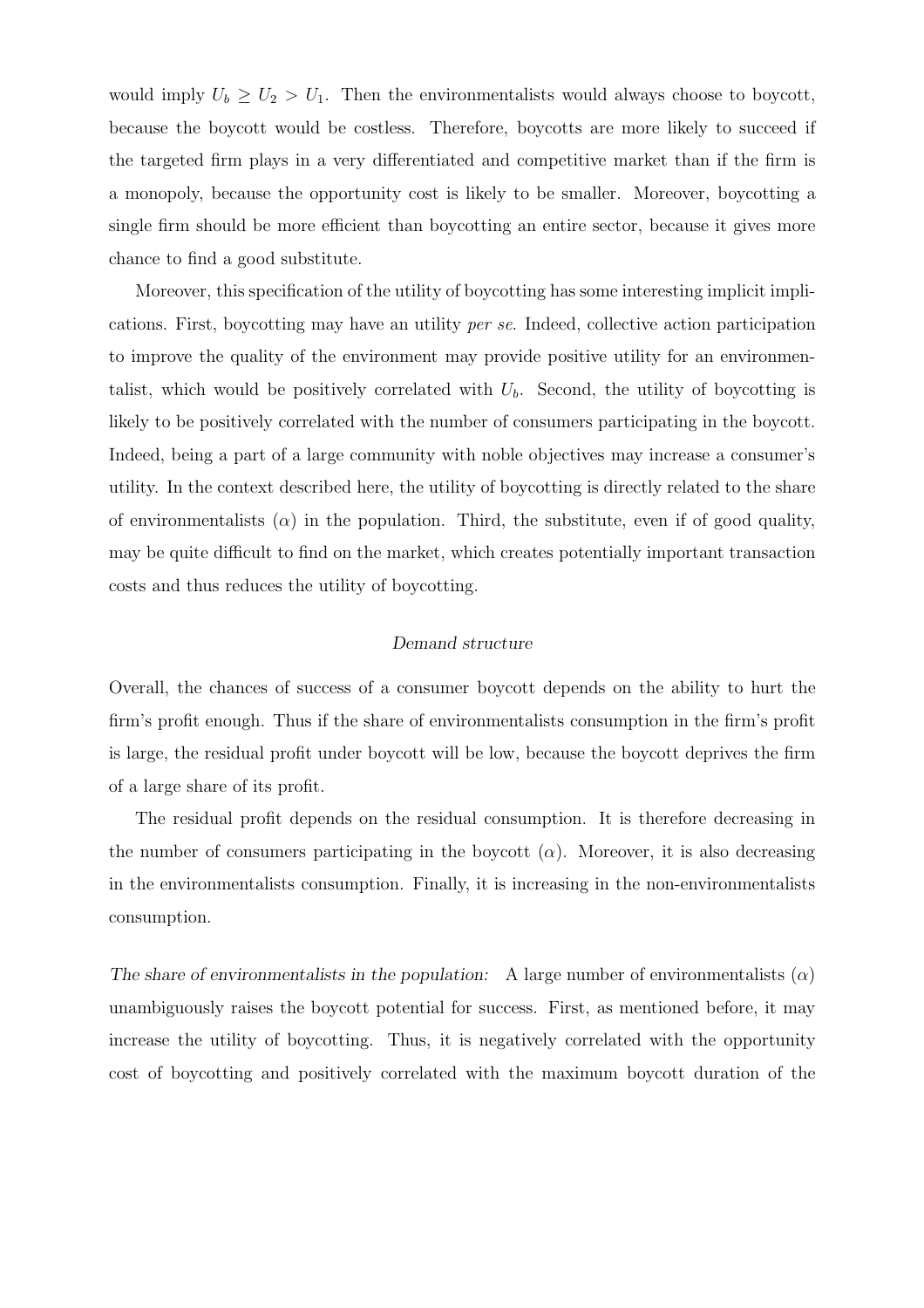consumers  $(T<sup>c</sup>)$ . On the other hand, a large boycotting population decreases the residual profit  $\pi_1$ . Therefore, it decreases the maximum duration of the firm  $(T^f)$ .

The environmentalists consumption: The amount consumed by the environmentalists has an ambiguous effect on  $T<sup>f</sup>$ . Indeed, it decreases the profit from technology 1 under boycott (which has a negative impact on  $T<sup>f</sup>$ ), but it increases the full profit under technology 1 (which tends to increase  $T<sup>f</sup>$ ). Overall, the amount consumed by environmentalist is likely to decrease the maximum duration of the firm because it increases the pressure of the boycott, by increasing the difference between  $\pi_1$  and  $\underline{\pi_1}$ . Thus it decreases  $T^f$ .

The impact of the amount consumed by environmentalist consumers on  $T<sup>c</sup>$  is less straightforward. On the one hand, a larger amount consumed decreases indirectly the residual pollution, which tends to decrease the opportunity cost. On the other hand, a consumer used to consume large amounts of the boycotted good is likely to have a larger opportunity cost than a small-amounts consumer, simply because he has a larger amount to renounce. A larger environmentalist consumption thus increases directly the opportunity cost, because it increases the amount to transfer for the substitute consumption. Overall the environmentalists consumption tends to decrease  $T<sup>c</sup>$ , because the direct consumption effect is likely to dominate the indirect pollution effect.

Overall, it appears that the consumers the most able to hurt the firm's profit are also those with the highest opportunity cost. Therefore, they are less likely to participate in the boycott. In the light of this proposition, it is easier to understand the existence of infinite consumer boycotts that never succeed. Indeed, people participating in boycott campaigns are usually those who are the most aware of and highly sensitive to their own pollution. Therefore, they are likely to be in small number, because of their high sensibility to their environment, and to be relatively small consumers, because they take into account the pollution induced by their own consumption. Boycotting is costless for them, but their consumption only represents a marginal share of the targeted firm's profit, and thus do not hurt the firm's profit much.

Take the example of the boycott of major oil companies because of their lobbying effort to deter climate change policies. Consumers the most likely to boycott these companies are those who feel the highest negative utility from pollution. Even if no boycott is announced, these consumers are likely to prefer using their bicycles or public transports to the frequent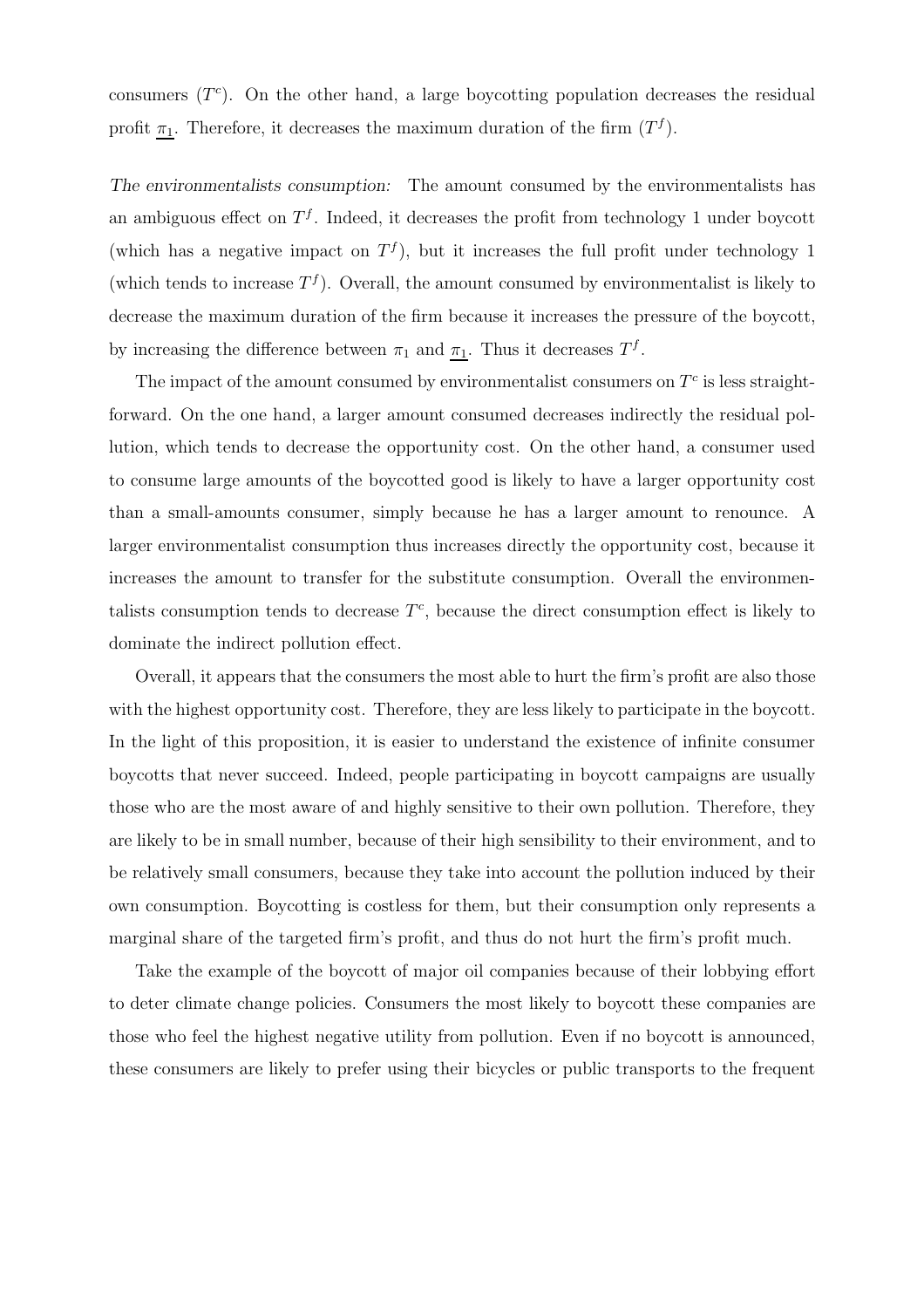use of their car, and their capacity to hurt the companies' profit is small. Conversely, consumers the most able to hurt the firms profit consume a lot of oil, and thus have high opportunity cost, which make their participation to the boycott unlikely.

Its seems therefore interesting for NGOs willing to implement an environmental boycott to work on the  $\alpha$ , i.e. informing and educating non-environmentalist consumers to increase their awareness of and sensitivity to their responsibility in the degradation of their environment.

Finally, the EO's capacity to coordinate environmentalist consumers is important. Coordination issues have only been considered through a boycott efficiency parameter. Coordination can be introduced more relevantly by relaxing two restrictions of this model. First, the environmentalists may not be perfectly aware of the threshold at which the firm decides to switch technology. Moreover, these consumers may have heterogenous preferences, which would induce heterogenous boycotting behaviors.

# 5.3 Coordination failure

We focus now on the consumers side and relax the perfect information assumption. There are N environmentalists who would prefer the firm to switch for the clean technology. We introduce here some heterogeneity between environmentalist consumers. We consider the fact than consumers can have different costs of boycotting and gains from a boycott success<sup>2</sup>. Consumer i's individual choice at time t is boycotting  $(B_i(t) = 1)$  or not boycotting  $(B_i(t) =$ 0). The number of boycotting consumers at time  $t$  is therefore:

$$
n(t) = \sum_{i=1}^{N} B_i(t)
$$
\n(5.5)

We adopt here a simpler boycott specification. First, the firm would switch technology if the boycotting population is greater than or equal to  $n<sup>s</sup>$ . This threshold at which the boycott is successful is unknown to the environmentalists. They only have a probability of success, which is conditional on the boycott importance:  $p[n(t) \geq n^s]$ . The boycott success probability is zero if nobody boycott:  $p[0 \geq n^s] = 0$ . Moreover the boycott would

<sup>&</sup>lt;sup>2</sup> Consumers are classified according to their environmental preferences: consumer 1 has the highest environmental preferences and individual N has the lowest environmental preferences.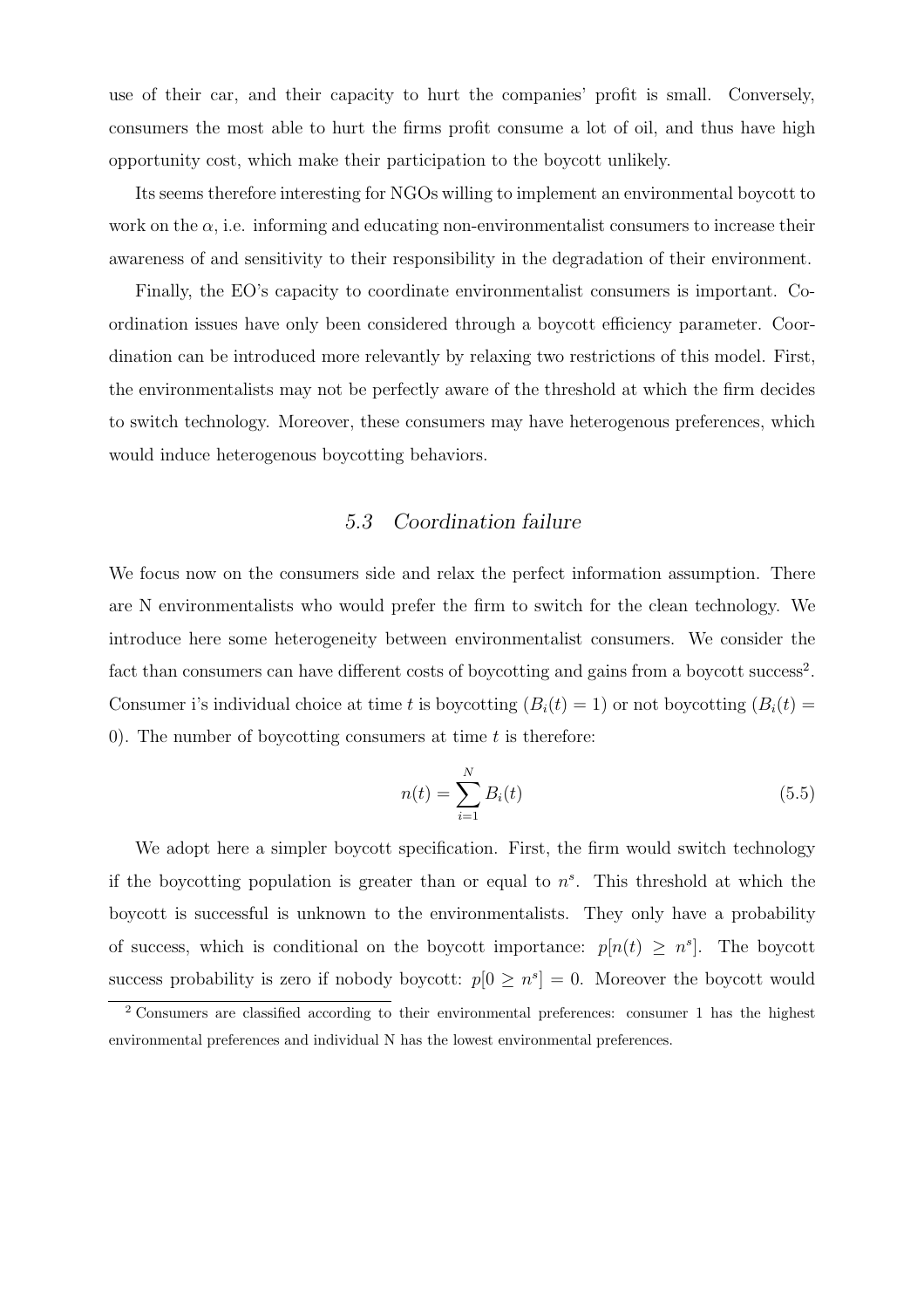be successful for sure if every environmentalist was boycotting  $p[N \geq n^s] = 1$ . <sup>3</sup> Thus the boycott is potentially successful, but the environmentalists need to coordinate.

We assume a basic structure of boycotting: consumers accept to pay a certain cost of boycotting  $C_i$ , to receive a gain  $G_i$  in case of success. Overall, consumer i decides to boycott at time  $t$  if his potential gain from a boycott success exceeds his cost of boycotting. Overall the individual choice of boycotting depends on the probability of the boycott success.

$$
\begin{cases}\nB_i(t) = 1 \text{ if } p[n(t) \ge n^s] G_i - C_i \ge 0 \\
B_i(t) = 0 \text{ if } p[n(t) \ge n^s] G_i - C_i < 0\n\end{cases} \tag{5.6}
$$

Considering this equation, one can derive the participation threshold  $\overline{p}_i = \frac{C_i}{G_i}$  at which consumer i decides to boycott.

$$
\begin{cases}\nB_i(t) = 1 \text{ if } p[n(t) \ge n^s] \ge \overline{p}_i \\
B_i(t) = 0 \text{ if } p[n(t) \ge n^s] < \overline{p}_i\n\end{cases} \tag{5.7}
$$

A first comment is that environmentalist consumers will enter sequentially in the boycott. Strong environmentalists, who have low costs of boycotting and small participation thresholds, will participate first. As the boycott importance and the probability of success grow, consumers with higher thresholds of boycotting decide to participate. Thus the first consumers deciding to boycott are those with negative costs of boycotting. Their participation threshold is therefore:  $\bar{p}_i = 0$ . As time goes on, the boycott importance grows as long as the probability of success gets larger than or equal to the probability threshold of some consumers.

Therefore the last consumer  $\bar{n}$  deciding to boycott is defined as follows. It defines also the equilibrium boycott participation.

$$
\overline{n}: \ p[\overline{n} \ge n^s] = \overline{p}_n = \frac{C_n}{G_n} \tag{5.8}
$$

Figure (5.1) gives a representation of the equilibrium boycott population, which is the intersection between the two curves  $p[n(t) \geq n^s]$  and  $\overline{p}_i$ . The boycott is successful if  $\overline{n} \geq n^s$ . Overall, this equilibrium boycott participation and thus the potential for success depend on the distribution of boycotting costs and the beliefs structure. Coordination needs optimistic

<sup>&</sup>lt;sup>3</sup> The beliefs formation is not considered here. This belief structure can be due to the firm's reputation or other boycott experiences.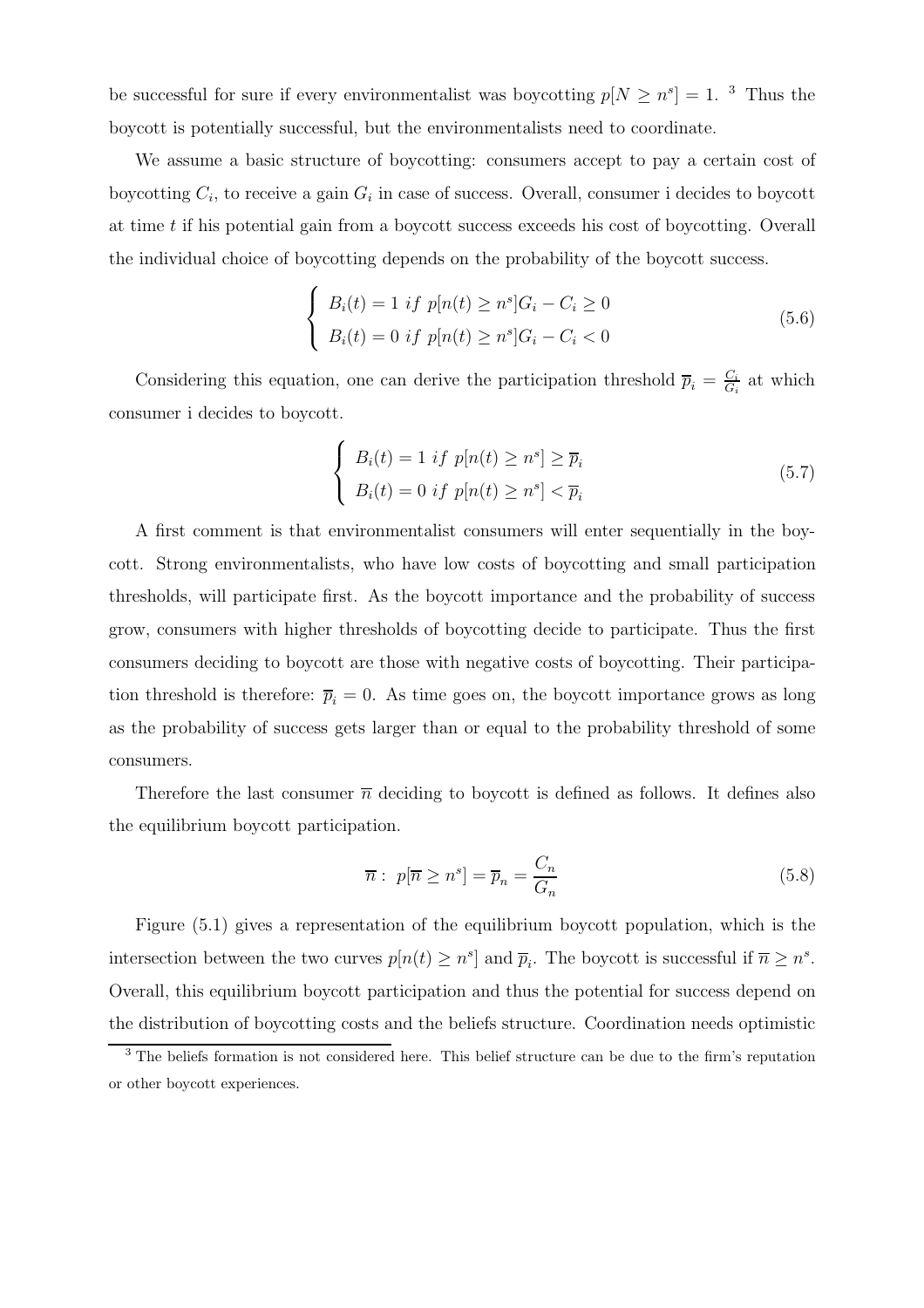

Parameters:  $\bar{p}$ : Chi<sup>2</sup> distribution  $p[n(t) \geq n^s]$ : normal distribution  $N = 10000, \overline{n} = 7296$ 

consumers about the firm's withdrawal threshold  $n<sup>s</sup>$ . Moreover, the consumers distribution needs to have fat tails, i.e. a large number of strong environmentalists, with low participation thresholds.

Figure (5.2) gives an example of coordination failure. The boycott would be successful if every environmentalist would participate. However, the consumers distribution (uniform in the case of figure (5.2)) and the beliefs structure (normal distribution) is such that nobody decides to boycott in equilibrium.

Overall one can easily see that even a potentially successful boycott may be ineffective due to coordination failures, even if a boycott success could be an equilibrium. Moreover, boycotting may enhance free riding.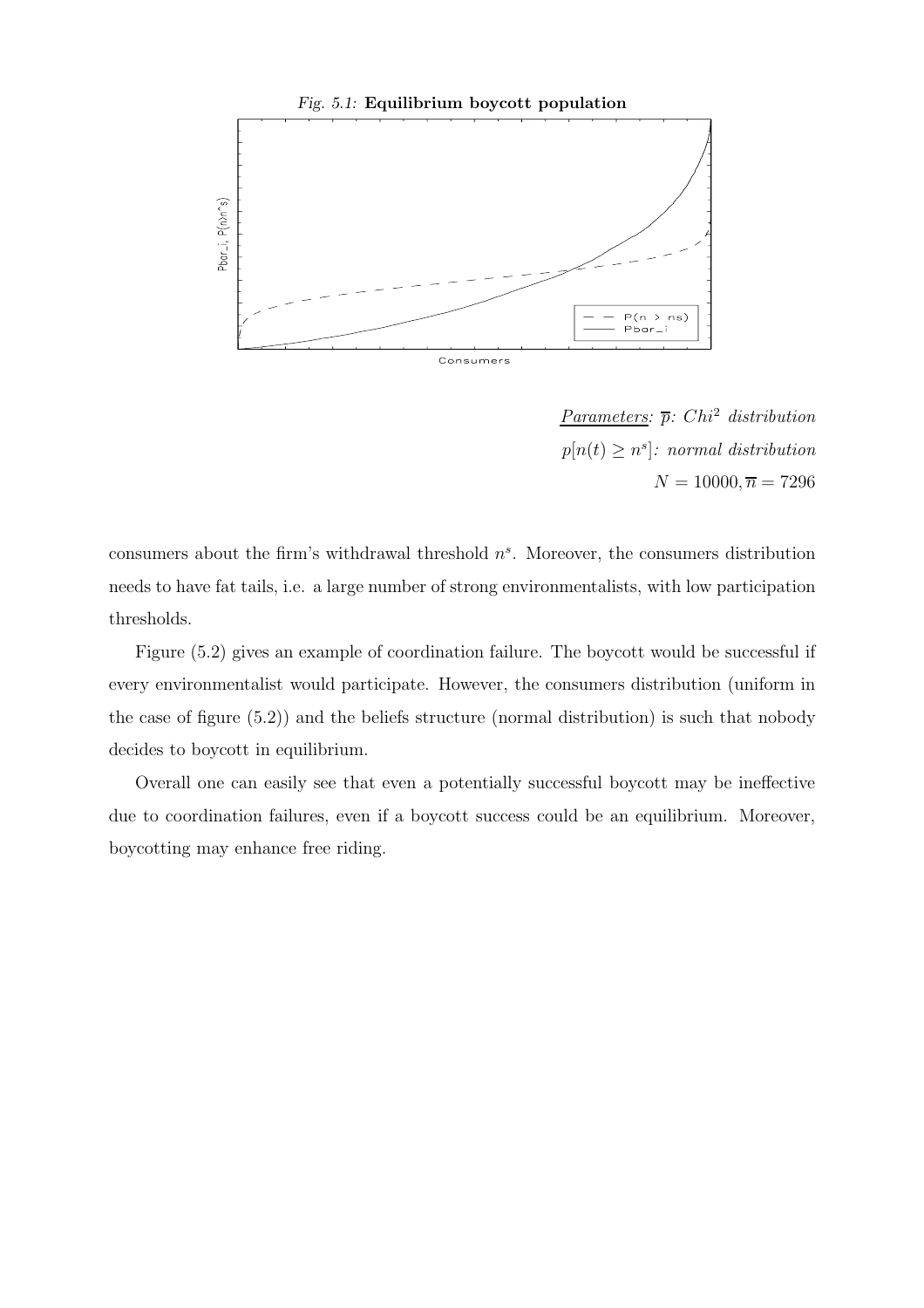

Parameters:  $\bar{p}$ : uniform distribution  $p[n(t) \geq n^s]$ : normal distribution  $N = 10000, \bar{n} = 0$ 

# 5.4 Boycott and free riding

In the first two sections, the environmentalists were considering two strategies and related payoffs. The first strategy consists of participating in a potentially successful boycott, while the second one is not participating. In this case, we considered that the boycott was unsuccessful for sure. However, the choice of an environmentalist could come from comparing participating in a potentially successful boycott and not participating in a potentially successful boycott. In other words, any individual could decide to free ride, i.e not to participate in the boycott while hoping for it to succeed.

In this case, any individual environmentalist participates if the expected payoff of participating exceeds the expected payoff of not participating, conditional on the boycott success. Basically, boycotting consists of paying a cost  $(C_i)$  for sure (i.e not consuming the good) to receive a potential gain  $G_i$  (i.e the technology switch). In contrast, there is no direct cost of not boycotting, but this strategy also provides a potential gain: the boycott may be successful even if any particular individual does not boycott. Overall any environmentalist i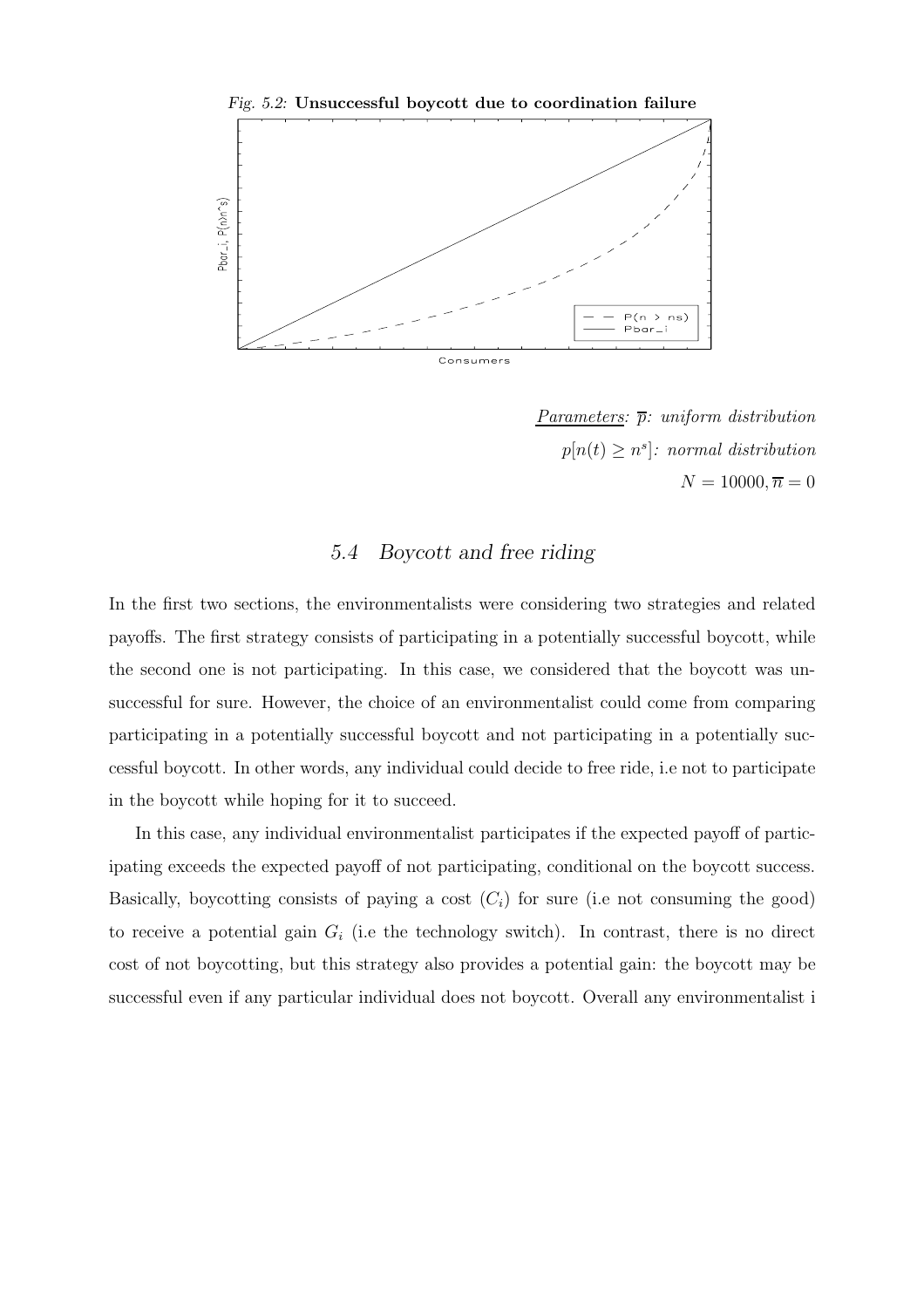boycotts  $B_i = 1$  if:

$$
p[\sum_{i \neq -i} B_{-i} + 1 \geq n^s]G_i - C_i \geq p[\sum_{i \neq -i} B_{-i} \geq n^s]G_i
$$
\n(5.9)

Therefore the choice of boycotting depends on the impact of the individual choice of boycotting on the probability of withdrawal for the firm:

$$
p[\sum_{i \neq -i} B_{-i} + 1 \ge n^s] - p[\sum_{i \neq -i} B_{-i} \ge n^s] \ge \frac{C_i}{G_i}
$$
(5.10)

Overall the probability of the boycott success only increases marginally with the choice of an individual consumer. Thus, the difference between the two probabilities is close to zero, and only consumers with small  $\frac{C_i}{G_i}$  ratios participate in the boycott.

# 5.5 Case studies

#### 5.5.1 Shell and the Brent Spar case

In 1995, Shell Oil was planning to sink a 14 500 ton oil platform in the North Atlantic sea. The environmental organization Greanpeace initiated a vast protestation movement to oppose this practice. Activists occupied the Brent Spar platform, 200 Shell service stations were threatened in Germany and a widespread boycott of Shell took place. After a few months, Shell canceled its plan for deep sea disposal and decided to recycle the entire structure.

Several insights given in this paper can help to explain this boycott success. First, oil is quite an homogeneous good, and oil stations are easy to find almost anywhere. Therefore, one can consider that the non-polluting substitute (i.e oil companies not sinking the platform) is perfect, and the only transaction cost is going from any Shell station to the next oil station, which is likely to be quite low. Overall, boycotting shell was costless  $(U_b \ge U_1)$ .

Moreover, sinking costs  $(\pi_1)$  were estimated at 11.8 million pounds, while the alternative method costs  $(\pi_2)$  were estimated at 46 million pounds. Considering the fact that Shell is a worldwide multinational, maybe this difference in costs was quite small compared to the size of the boycotting population, which reduces the maximum duration of the firm.

In other words, Shell was almost costless to boycott and easy to hurt, which can explain why the Brent Spar case is often considered as an example of successful boycott.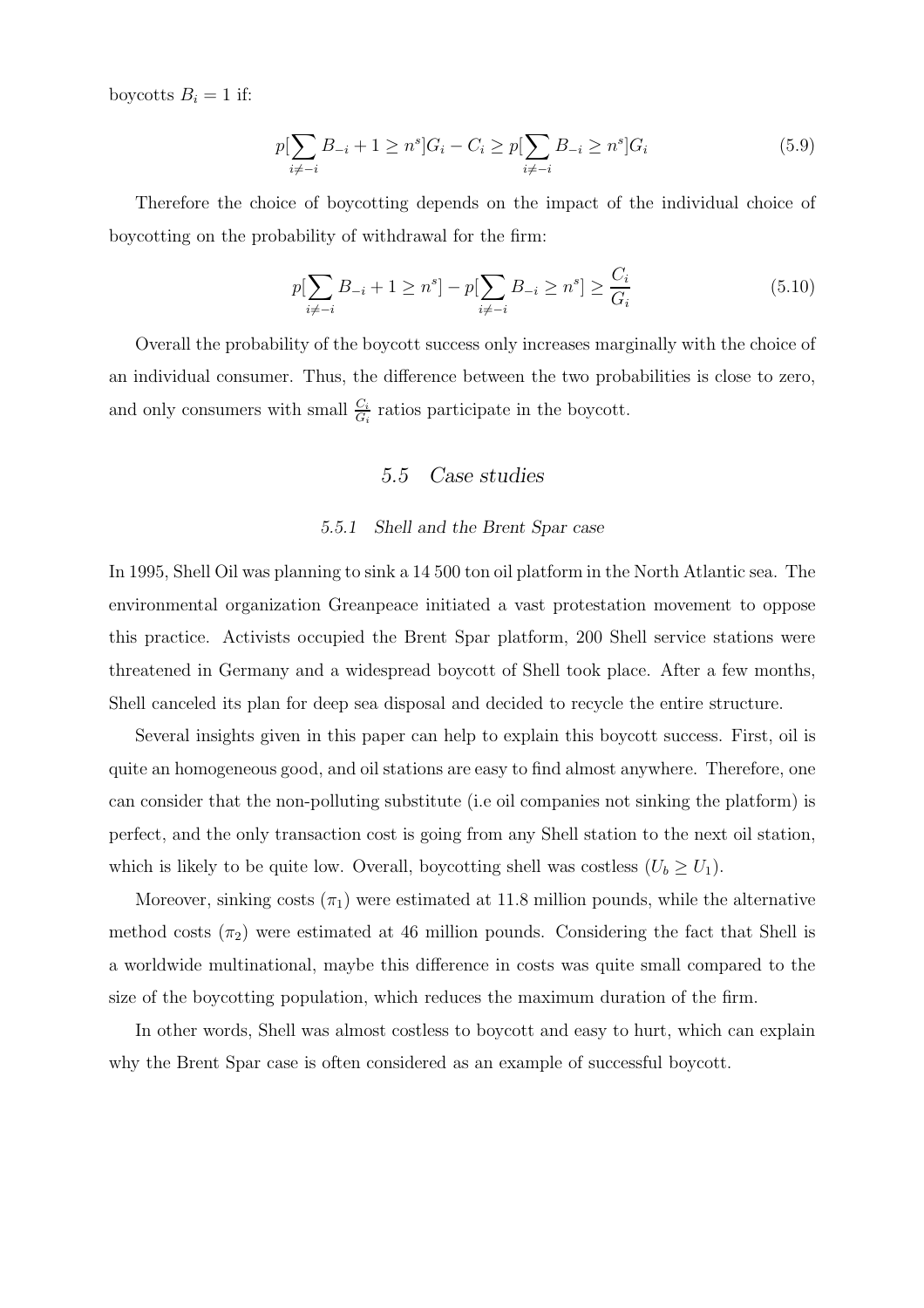#### 5.5.2 Cosmetic firms and animal testing

Animal testing (on invertebrates, rabbits, primates) is a commonly used practice in several industries (e.g: cosmetics, pharmaceutical companies). This practice is considered as incompatible with animal rights by many environmentalists. Several environmental organizations provide lists of companies using animal testing, in order to induce consumer boycotts.

Following this paper analysis, this type of consumer boycott has very few chances to succeed. Indeed, boycotting firms using animal testing is almost equivalent to boycott the entire cosmetic sector. Good substitutes (cosmetic firms not using animal testing) are therefore difficult to find and transaction costs are likely to be high. For example, "Ahimsa", a French organization lobbying for animal protection, lists more than 200 firms testing their products on animals (cosmetic firms and others). Note first that it is difficult to perfectly memorize a 200 firms list. There is therefore a problem of clarity of the boycott, which reduces considerably the utility of boycotting.

However, focusing on cosmetic firms, one can find good substitute on the market. For example, "bodyshop" provides products free of animal testing. But even in this case, there may be important transaction costs: although getting more and more important, bodyshop is not a trademark very easy to find worldwide. For instance, it can be very difficult to find bodyshop shops for people not living in large cities.

Overall, boycotting firms using animal testing should not be very effective, especially because of high transaction costs, due to a lack of clarity in the boycott and difficulties to purchase good substitutes. It is thus likely that only strong environmentalists participate in this type of boycott and their hurting capacity is probably quite small. Moreover, alternative strategies to animal testing, although an important research topic (see Johns Hopkins Center for Alternatives to Animal Testing) may be still probably far from profitability.

#### 5.5.3 Boycott of non-certified timber

Several NGOs militate for a boycott of non-certified tropical timber. Indeed, illegal logging in developing countries plagues local development and degrades forest resources. This type of boycott first appears to be a perfect case for a success. Indeed, timber is quite an homo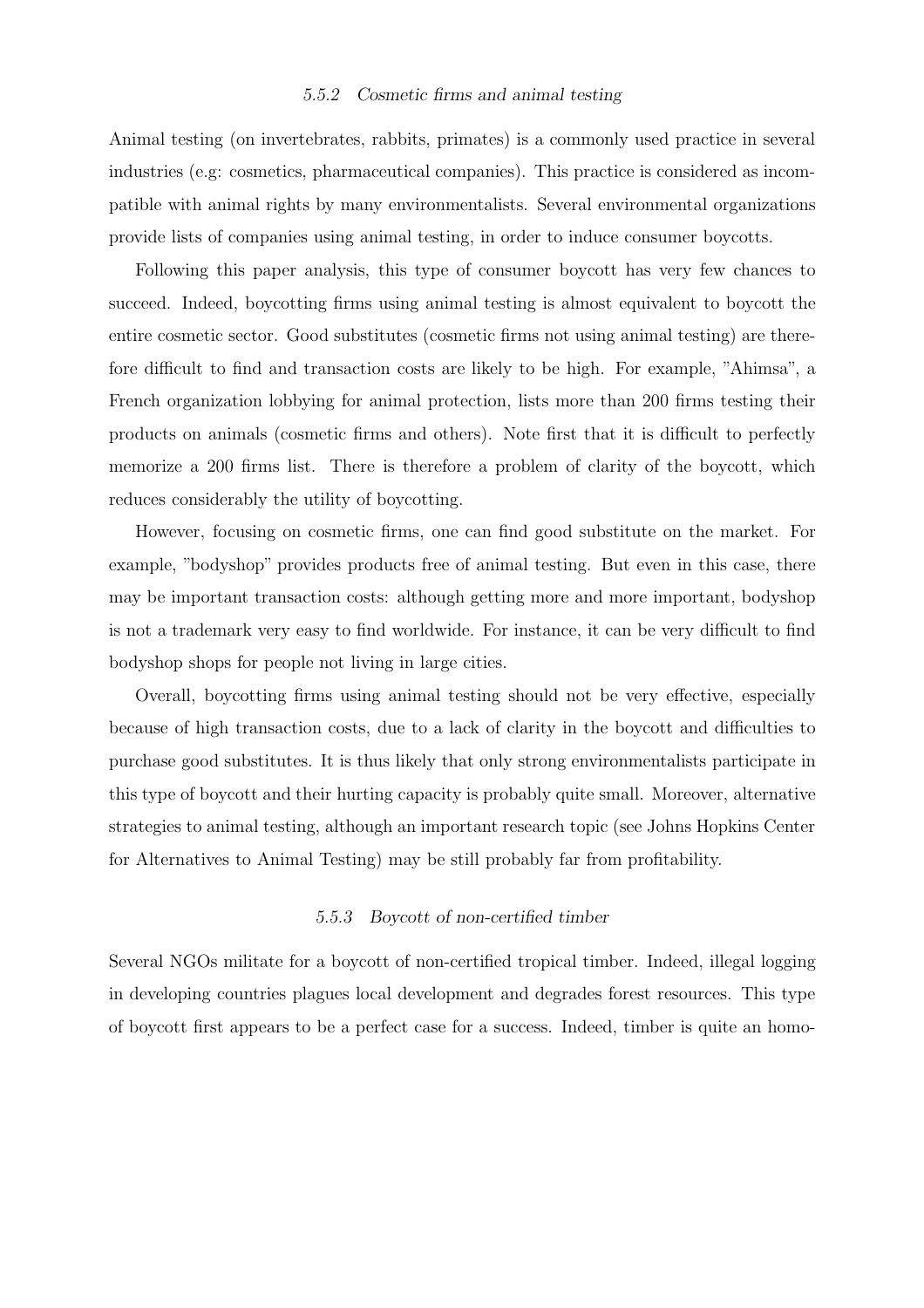geneous good. Moreover, ecological timber certification offers good substitutes. Overall, the opportunity cost of boycotting non-certified tropical timber seems to be quite low.

However, a second look mitigates this first impression. First, quite a few ecological labels exist (SmartWood, Scientific Certification Systems, Certified Wood Products Council, Good Wood, Forest Stewardship Council), which may create confusion and decrease the clarity of the boycott. Consumers might be lost in determining which label is the most environmentalfriendly, which creates an indirect cost of information searching.

Moreover, boycotting consumers stand mainly in developed countries, while the most important part of tropical timber is consumed in the country of production. The World Resource Institute estimates that only 20% of the wood produced is exported (Rezende de Azevedo et al., 2001). Potential impact of the boycotting population is thus fairly small, because tropical timber offers multiple markets options, which reduces the boycott influence. Finally, boycotting tropical timber may have adverse effects on the land use. Indeed, the aim is to decrease forest over-exploitation, by decreasing the value of non-certified timber. However, if the value of the exploited forest decreases too much, it may create an incentive for land use change and thus increase deforestation. Indeed, the landowner may choose to convert devaluated forest land into agriculture or pasture.

Overall, the boycott of non-certified timber, although presenting small opportunity cost, does not offer much potential for success, mainly because of a too small concerned population.

## 5.6 Conclusion

This paper explores the conditions under which a consumer boycott upon environmental considerations may be successful. A boycott is presented here as a war of attrition between a firm and a group of consumers, for the choice of the producing technology.

The first model presented is quite simple. Indeed, assuming perfect information, no coordination issue, nor free riding, the outcome of the boycott is known as soon as it begins. For the most common case, with a positive opportunity cost of boycotting, boycotts never really happen: either the threat of the boycott is enough to induce an immediate change in the firm's behavior, or this threat is too weak and consumers do not boycott. Moreover,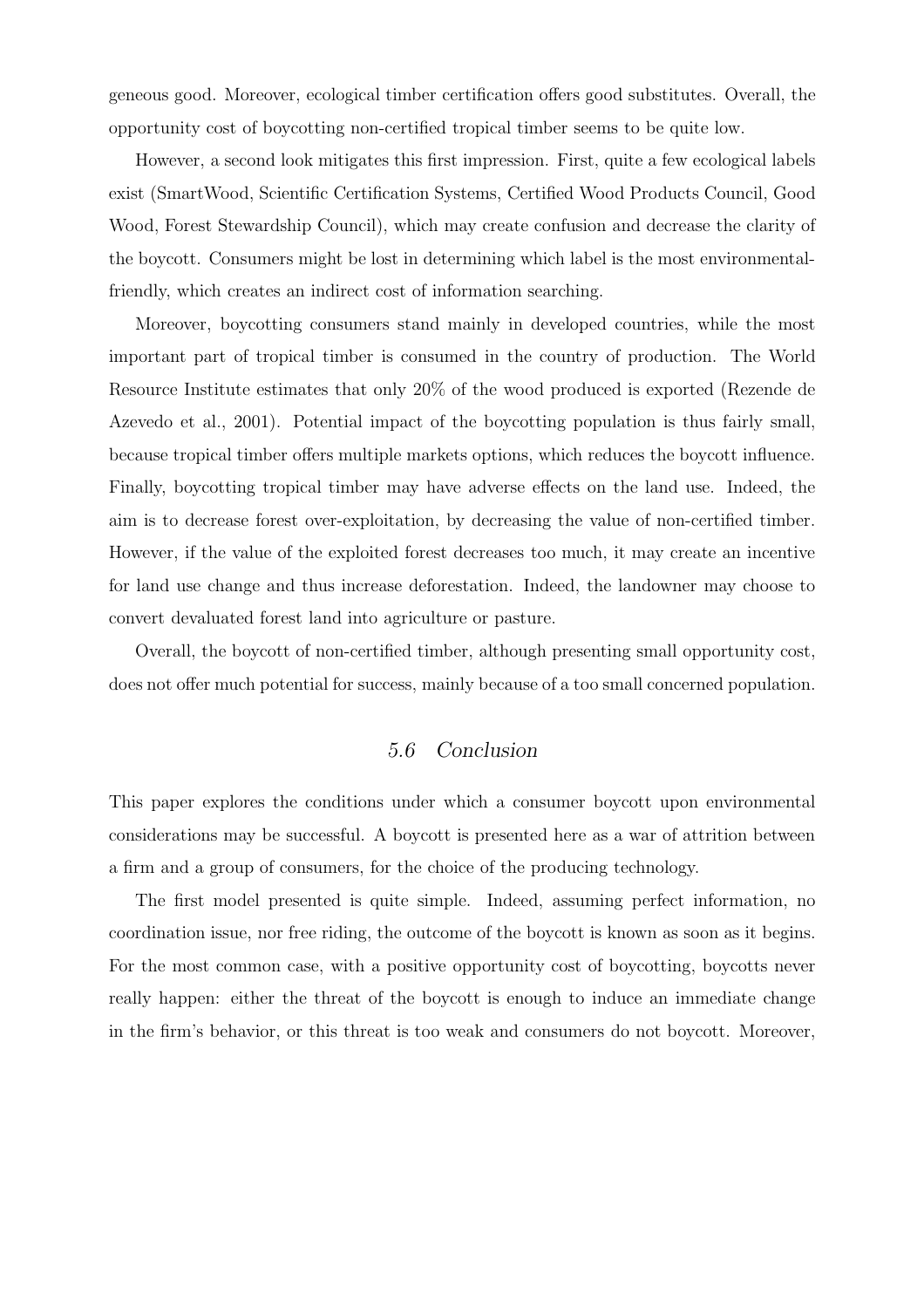environmentalist consumers act as one community, which is quite different from real life boycotts.

However, even with this very simple set up, some interesting implications can be derived. The ability of the boycotting group to hurt the firm's profit enough is the main element determining the chance of success of such type of action. Thus the share of the boycotting group's demand in total demand is crucial. Nevertheless, this share is directly related to the boycott opportunity cost. Indeed, the boycotting group needs to be composed of important consumers to hurt the firm's profit (especially if the group is of small size). However, boycotting is more costly for a large-amount consumer, who has to renounce to a higher utility of consumption.

Overall, it appears that this tradeoff makes consumer boycotts unlikely to succeed. This might explain why one can witness so few successful boycotts in real life: boycotting groups are usually composed of consumers with small opportunity costs, whose boycott does not hurt the targeted firm's profit enough to make it change its behavior.

A potentially more efficient policy for NGOs would be to work on the share of the population sensitive to the quality of the environment. Indeed, the game presented here is static, but informing and educating consumers may increase their awareness of environmental degradation, especially the degradation they are responsible of. The objective of this policy would have two main consequences in the long run. First, it would induce a decrease in overall consumption, which would reduce environmental degradation. Second, this would increase the population likely to participate in environmental boycotts. In the long run, the combination of education and boycott would increase the potential for environmental friendly technology adoption.

Although this model does not consider explicitly the market structure, it seems reasonable to assume that competition increases the chances for the clean technology to be present on the market. Indeed, if there is free entry, there is room for ecological certification and green labeling: a firm may choose to enter the market and to produce the good with the clean technology, if it is profitable. In that case, there is a perfect substitute on the market. In a monopoly case, consumer boycotts are less likely to succeed, because there is no good substitute for which the environmentalists could switch their consumption. Finally, even if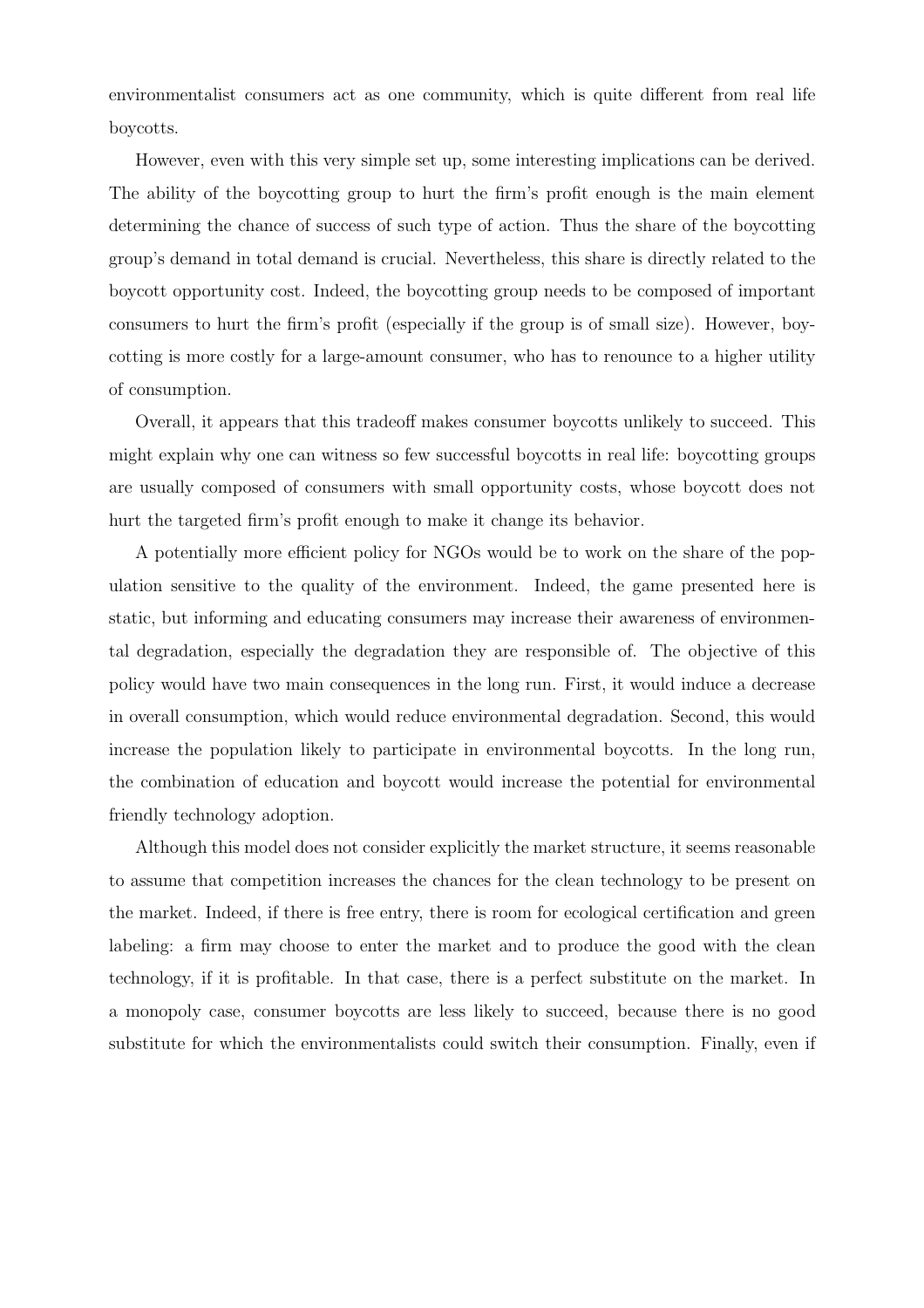the demand structure allows for boycott success, consumers need to coordinate and avoid free riding.

Considering a public choice approach, being confident in such consumers actions would be a tempting consideration: governments could just let citizens take their destiny in their own hands to make firms adopt fair practices. However, in the light of this paper, it seems that consumer boycotts do not constitute a good substitute to public policies. Indeed, if the emergence of political consumption practices may be a good tool to signal citizen preferences, its effectiveness considering firms practices and environmental quality is doubtful.

A potentially effective policy for governments willing to increase the influence of this political consumption could be to facilitate the emergence of credible and trustful ecological certification, giving comprehensive and clear set of rules defining labeled products. Another policy that could enhance boycott successes is to tax more heavily polluting technology, or to subside clean technology. Indeed, this type of policy would reduce the difference between the profits derived by the dirty and the clean technology, which would decrease the firm's maximum conflict duration. Increasing taxes on polluting technology would increase boycotts success likelihood. Thus, environmental policies and consumer boycotts do not seem to be good substitute, but they may be effective complement.

### Appendix A: maximum durations and game equilibrium

This appendix follows Burton's (2005) application. We consider first responses to each player's conjectures, and then consider which duration both players actually choose.

Response to conjectures: Consider that the firm believes that the consumers have chosen as strategy to boycott for a strictly positive duration  $\hat{D}^c$ , and then withdraw. This strategy cannot be distinguished from the "always boycott" strategy.

The firm must decide to remain in the conflict for  $\hat{D}^c + 1$  periods, or to withdraw immediately. Indeed, withdrawing immediately is preferable that remaining less than  $\hat{D}^c$  periods. If the maximum duration of the firm is less than or equal to the conjecture on the consumer boycott length,  $T^f \leq \hat{D}^c$ , the best strategy for the firm is to withdraw immediately.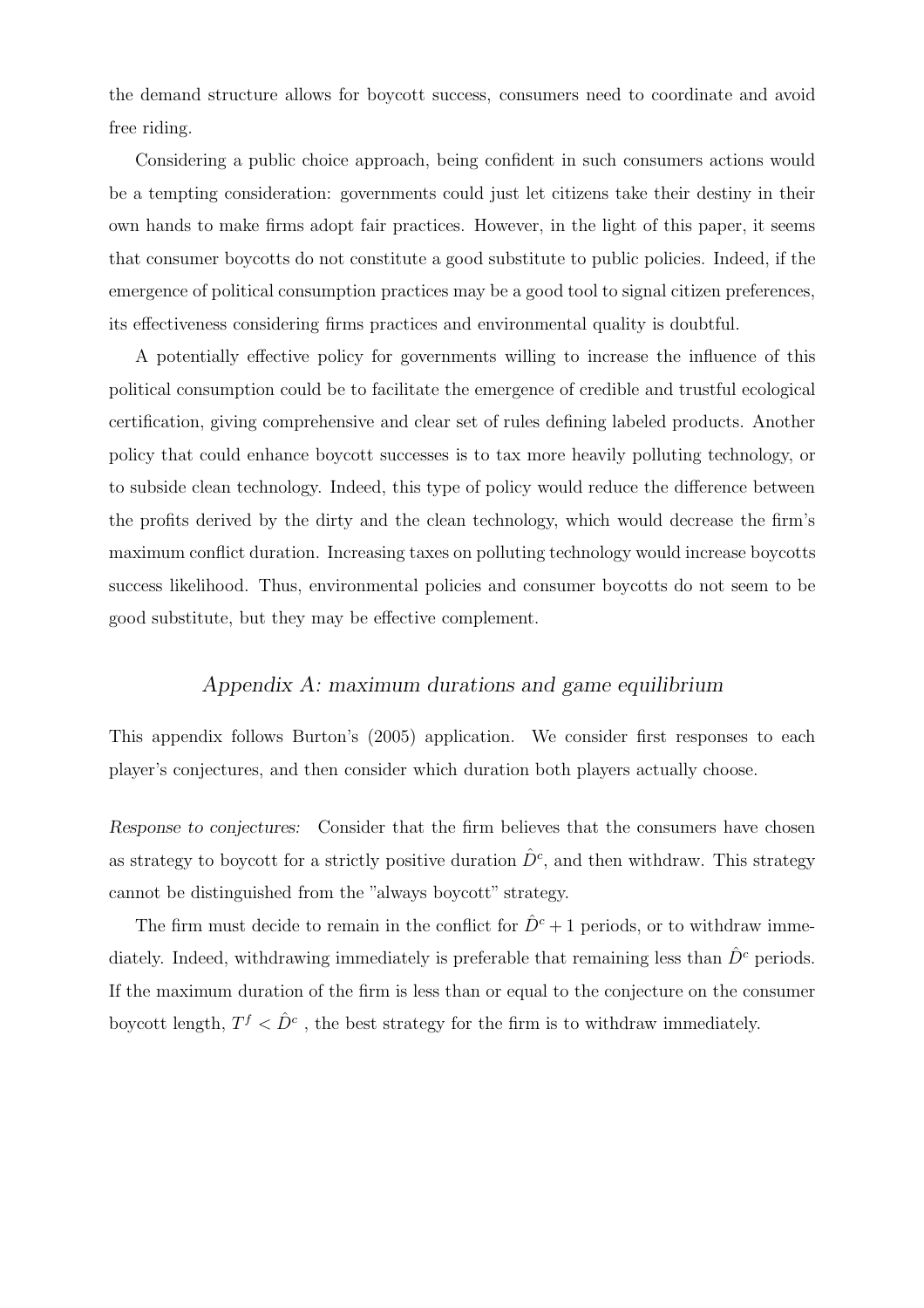Similarly, the consumers may conjecture that the firm has chosen to remain in the conflict for  $\hat{D}^f$  periods, and then withdraw. If the maximum boycott duration is smaller than this conjecture  $T^c<\hat D^f$  , the best strategy for the consumers is not to boycott at all.

Strategy choice: To succeed, both players have to choose a longer duration than its conjecture:  $D^f > \hat{D}^c$ ,  $D^c \geq \hat{D}^f$ . This is known to both players, which also know the maximum durations  $T^f$  and  $T^c$ .

"A rational player will use those strategies that are best responses to some beliefs he might have about the strategies of his opponents" (Fudenberg and Tirole, 1991). Therefore it is not rationalizable to both player to conjecture a duration that is shorter than the shortest maximum duration  $(min(T^c, T^f))$ .

Thus, if the firm has the shortest maximum duration  $T^f < T^c$ , both can conclude that the consumers would choose a larger duration:  $\hat{D}^c > T^f$ . In this case, the firm would be better off withdrawing immediately and the boycott would be successful in that case.

# Appendix B: factors influencing  $T^f$

Note that  $\rho$  is likely to be smaller than 1, thus  $\frac{1}{\ln \rho} < 0$ .

$$
\frac{\partial T^f}{\partial \pi_2} = \frac{1}{(\pi_2 - \lambda \underline{\pi_1}) \ln \rho} < 0 \tag{5.11}
$$

$$
\frac{\partial T^f}{\partial \pi_1} = \frac{-1}{(\pi_1 - \lambda \underline{\pi_1}) \ln \rho} > 0 \tag{5.12}
$$

$$
\frac{\partial T^f}{\partial \underline{\pi_1}} = \frac{\lambda(\pi_2 - \pi_1)}{(\pi_2 - \lambda \underline{\pi_1})(\pi_1 - \lambda \underline{\pi_1}) \ln \rho} > 0 \tag{5.13}
$$

$$
\frac{\partial T^f}{\partial \lambda} = \frac{\pi_1(\pi_2 - \pi_1)}{(\pi_2 - \lambda \underline{\pi_1})(\pi_1 - \lambda \underline{\pi_1}) \ln \rho} > 0
$$
\n(5.14)

Appendix C: factors influencing  $T^c$ 

$$
\frac{\partial T^c}{\partial U_1} = \frac{1}{(U_1 - U_b) \ln \rho} < 0 \tag{5.15}
$$

$$
\frac{\partial T^c}{\partial U^2} = \frac{-1}{(U_2 - U_b)\ln \rho} > 0 \tag{5.16}
$$

(5.17)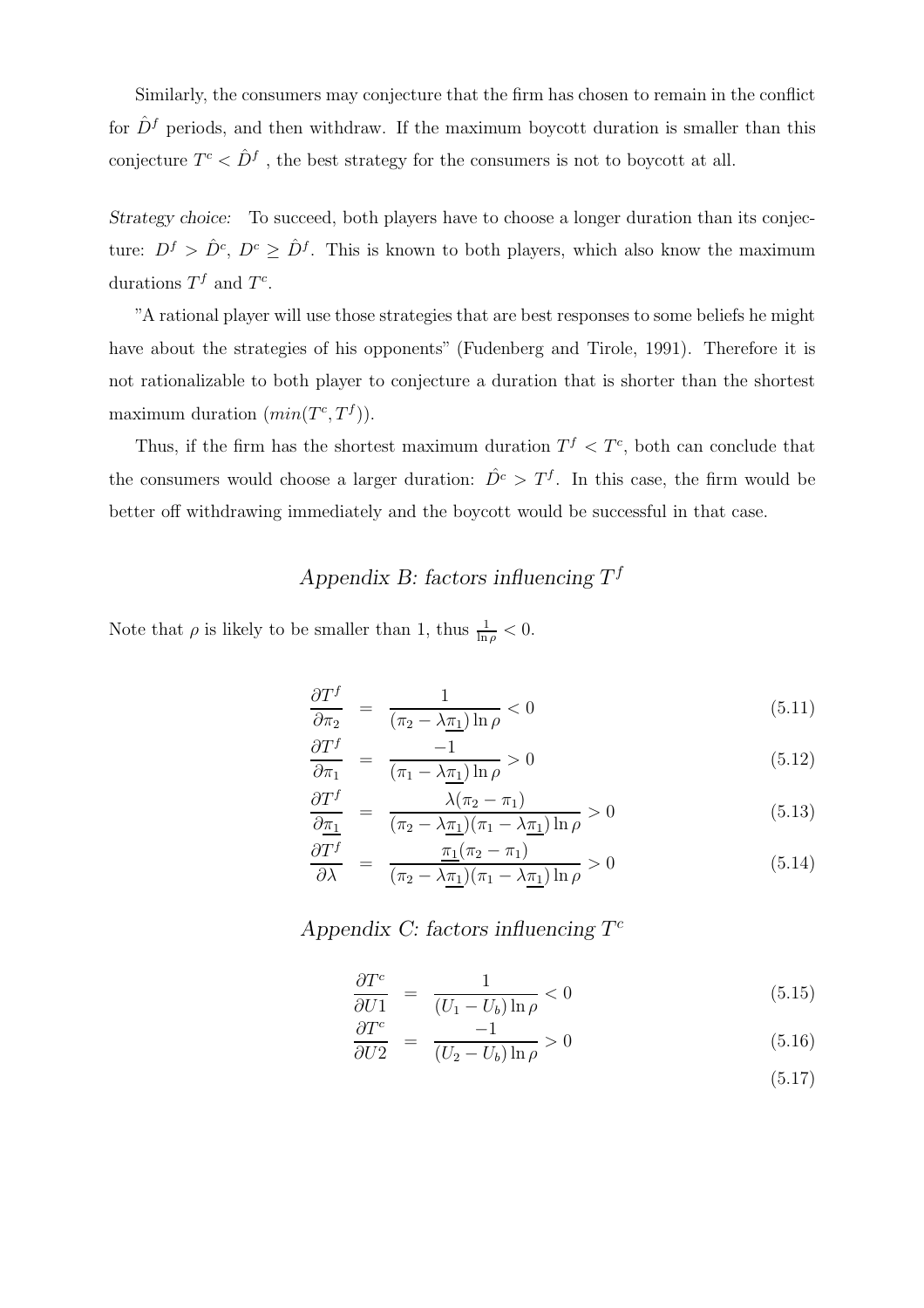The quality of the substitute has a positive impact on  $T^c$ :

$$
\frac{\partial T^c}{\partial U_b} = \frac{U_1 - U_2}{(U_1 - U_b)(U_2 - U_b)\ln \rho} > 0
$$
\n(5.18)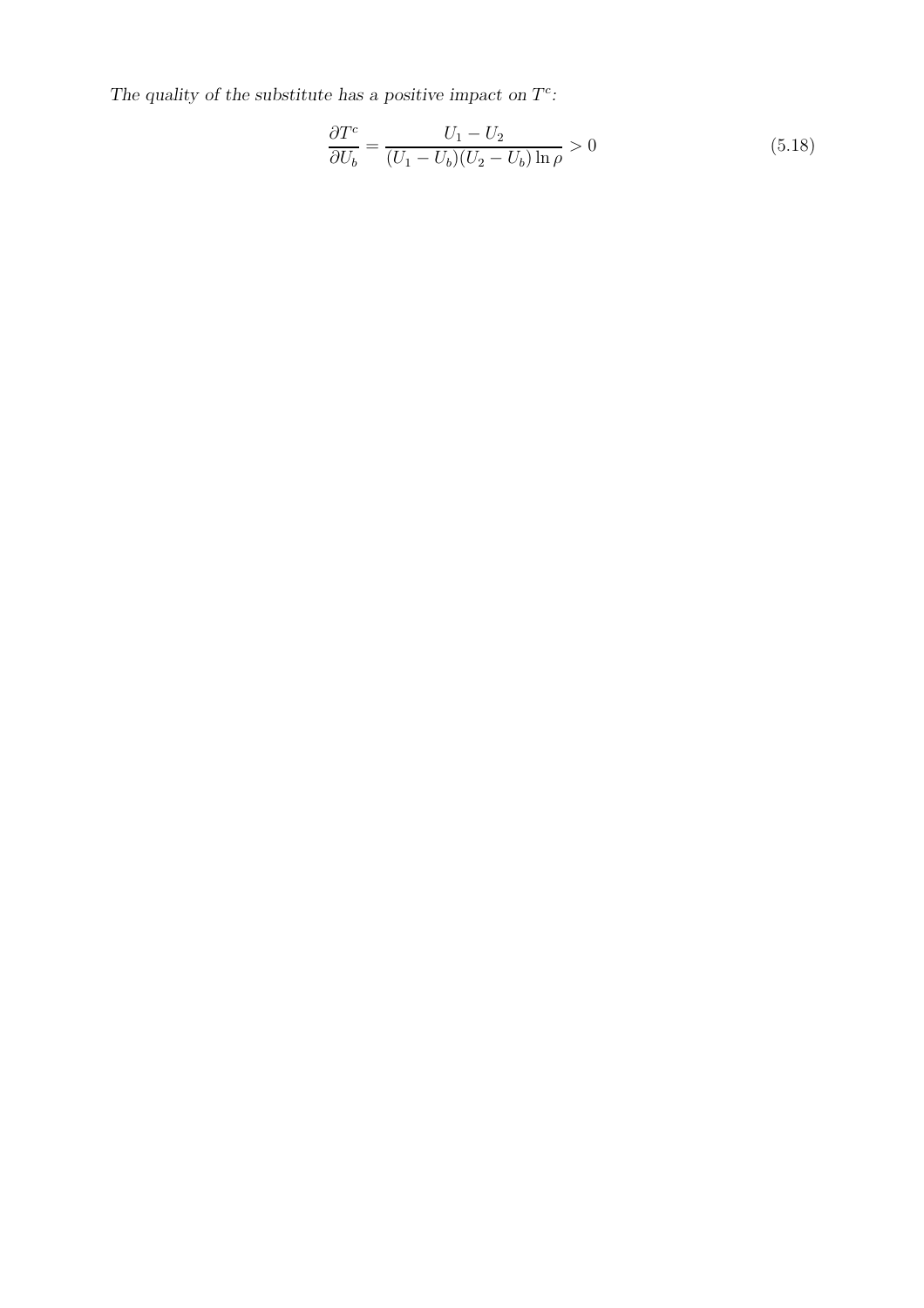# BIBLIOGRAPHY

Acemoglu, D., Johnson, S., and Robinson, J. (2001). The colonial origin of comparative development: an empirical investigation. The American Economic Review, 91(05):1369– 1401.

Aldermann, H. and Paxson, C. (1994). 'Do the poor insure ? A synthesis of the litterature on risk and consumption in developing countries'. In Bacha, D., editor, Economics in a changing world. McMillan, London.

Angelsen, A. (1995). 'Shifting cultivation and deforestation: A study from Indonesia'. World Development, 23(10).

Angelsen, A. (1999). 'Agricultural expansion and deforestation: Modelling the impact of population, market forces and property rights'. Journal of Development Economics, 58:185– 218.

Angelsen, A. and Kaimowitz, D. (1999). 'Rethinking the causes of deforestation: Lessons from economic models'. The World Bank Research Observer, 14(1).

Angelsen, A., Sunderlin, W., Ahmad Dermawan, D., and Rianto, E. (2001). Economic crisis, small farmer well-being, and forest cover change in indonesia. World Development,  $29(5)$ .

Angelsen, A. and Wunder, S. (2002). 'Exploring the forest-poverty link'. CIFOR Occasional Paper n40.

Auti, R. (2001a). The political economy of resource-driven growth. European Economic Review, 45:839–846.

Auti, R. (2001b). Resource abundance and economic development. Oxford University Press, Oxford.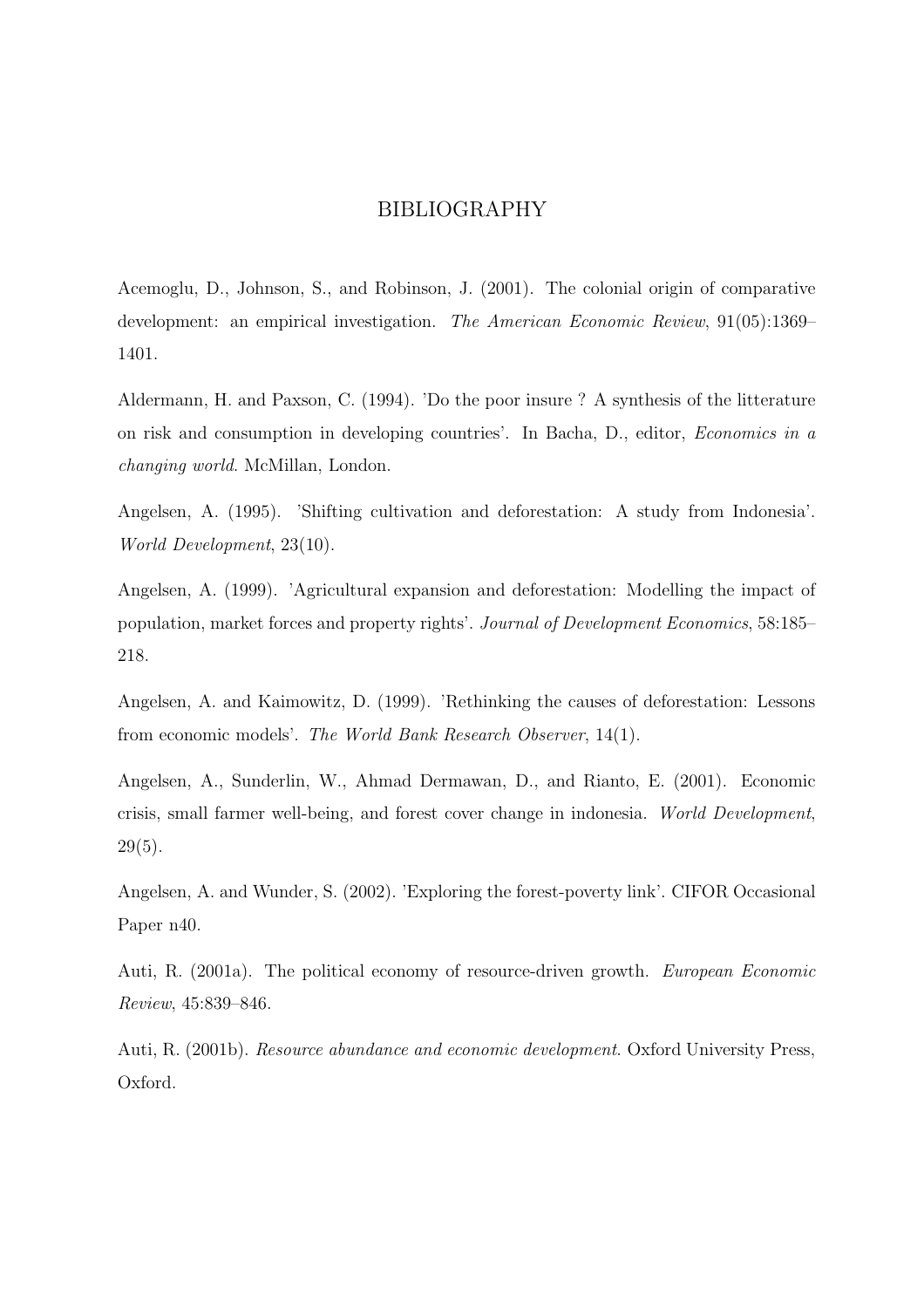Azariadis, C. and Stachurski, J. (2006). Poverty traps, pages 295–384. Handbook Of Economic Growth, Aghion, P. and Durlauf, S. (eds.), Elsevier.

Baland, J. and Francois, P. (2005). Commons as insurance and the welfare impact of privatization. Journal of Public Economics, 89(2-3):211–231.

Bhattarai, M. and Hammig, M. (2001). Institutions and the environmental kuznets curve for deforestation: a cross-country analysis for latin america, africa and asia. World Development, 29:995–1010.

Bluffstone, R. (1995). 'The effect of labor market performance on deforestation in developping countries under open access: An example from rural Nepal'. Journal of Environmental Economics and Management, 29:42–63.

Bromley, D. and Chavas, J. (1989). 'On risk, transactions and economic development in the semiarid tropics'. Economic Development and Cultural Change, pages 719–736.

Bulte, E., Damania, R., and Deacon, R. (2005). Resource intensity, institutions and development. World Development, 33(7):1029–1044.

Burton, P. (2004). Hugging trees: claiming de facto property rights by blockading resource use. Environmental and Resource Economics, 27:135–163.

Byron, N. and Arnold, M. (1997). 'What future for the people of the tropical forests?'. CIFOR Working Paper n19.

Callister, D. (1999). Corrupt and illegal activities in the forestry sector: Current understandings, and implications for world bank forest policy. World Bank.

Chomitz, K., Buys, P., De Luca, G., Thomas, T., and Wertz-Kanounnikoff, S. (2006). At logerheads? agricultural expansion, poverty reduction and environment in the tropical forests. www.worldbank.org/tropicalforestreport.

Culas, R. (2006). Deforestation and the environmental kuznets curve: An institutional perspective. Ecological Economics, forthcoming.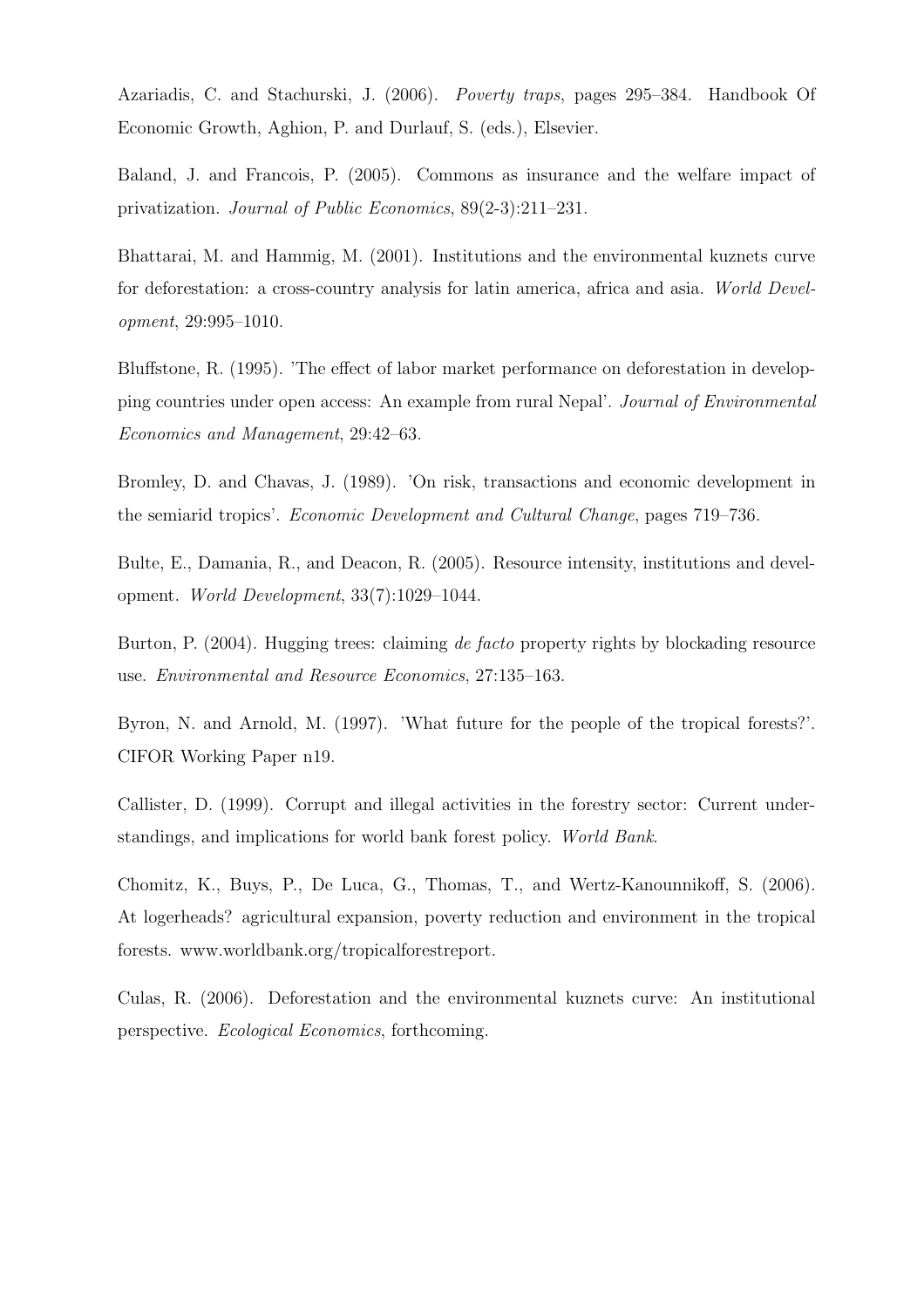Das Gupta, M. (1987). Informal security mechanisms and population retention in rural india. Economic Development and Cultural Change, 36(1):101–120.

Das Gupta, M. and Maler, K. (1993). *Handbook of development economics*, volume 3, chapter Poverty and the Environmental Resource Base. University of Cambridge.

Deacon, R. (1994). Deforestation and the rule of law in a cross-section of countries. Land Economics, 70(4).

Dercon, S. (2002). 'Income risk, coping strategies and safety nets'. The World Bank Research Observer, 17(2):141–166.

Diermeier, D. and Van Mieghem, J. (2005). A stochastic model of consumer boycotts. Department of Managerial Economics and Decision Sciences (MEDS), Kellogg School of Management, Northwestern University.

Easterly, W. and Levine, R. (2003). Tropics, germs and crops: how endowments influence economic development. Journal of Monetary Economics, 50:3–39.

FAO (1992). Forest resources assessment, tropical countries. Technical report, FAO, Rome; FAO. Forestry Paper n112.

FAO (1997). State of the world forests. Technical report, FAO, Rome; FAO.

Frankell, J. and Romer, D. (1999). Does trade cause growth. The American Economic Review, 89(3):379–399.

Friedman, M. (1985). Consumer boycotts in the united states, 1970-1980. *Journal of* consumer affairs, 19:98–117.

Friedman, M. (1991). Consumer boycotts: a conceptual framework and research agenda. Journal of social issues, 47:149–168.

Friedman, M. (1995). American consumer boycotts in response to rising food prices: housewives' protests at the grassroots level. Journal of consumer policy, 18:55–72.

Fudenberg, D. and Tirole, J. (1991). Game Theory. MIT Press.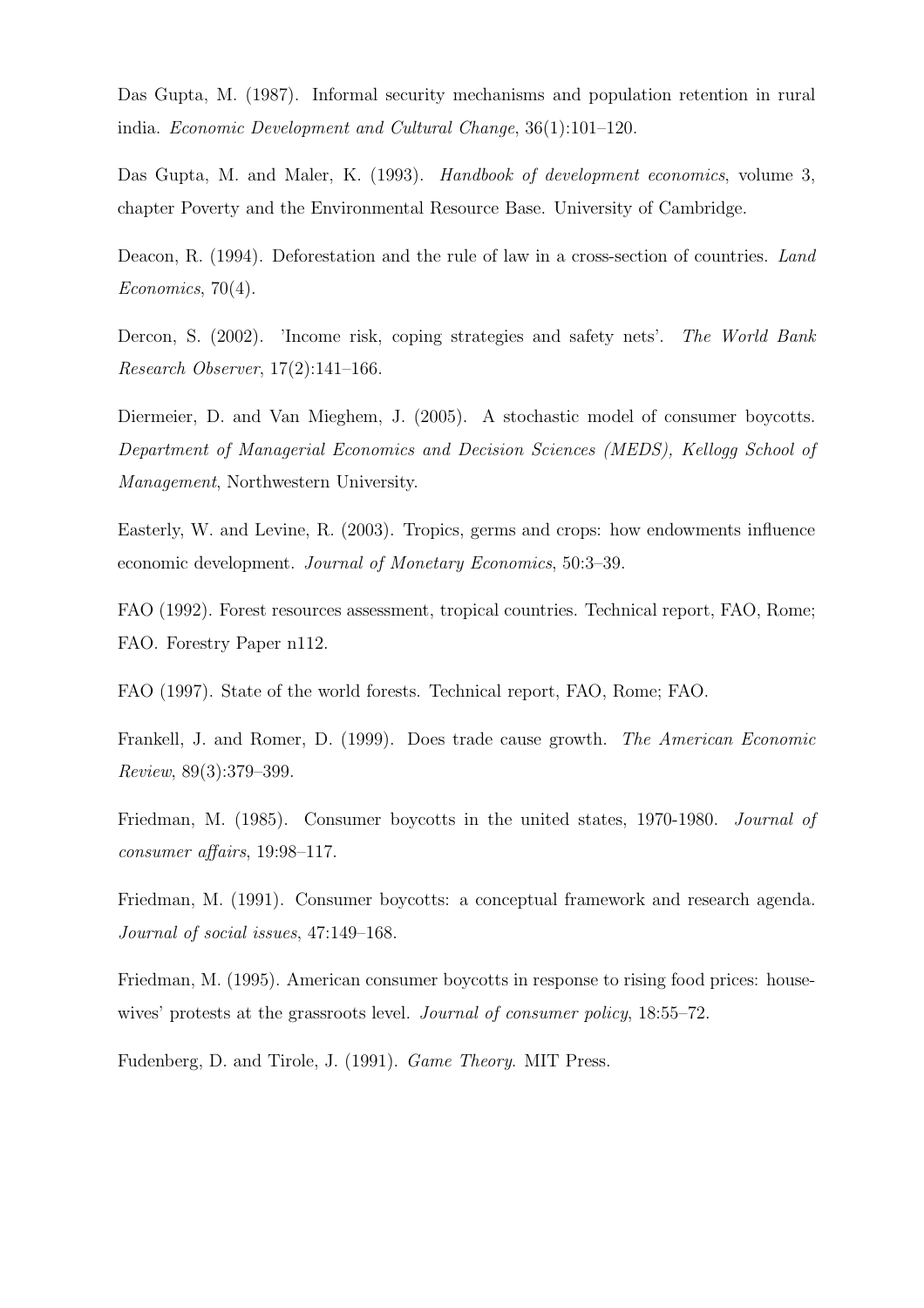Garrett, D. (1987). The effectiveness of marketing policy boycotts: environmental opposition to marketing. Journal of marketing, 51.

Godoy, R., Wilke, D., Overman, H., Cubas, A., Cubas, G., Demmer, J., McSweeney, K., and Brokaw, N. (2000). Valuation of consumption and sale of forest goods from a Central American rain forest. Nature, 406(6):62–63.

Gollier, C. (2001). *'The economics of risk and time'*. MIT Press, Cambridge, Mass.

Hall, R. and Jones, C. (1999). Why do some countries produce so much more output than others. Quaterly Journal of Economics, 114:83–116.

Harris White, B. (1996). Liberalization and corruption. IDS bulletin, 2/1966.

Innes, R. (2006). A theory of consumer boycotts under symmetric information and imperfect competition. The Economic Journal, 116:355–381.

Islam, N. (1995). Growth empirics: a panel data approach. The Quaterly Journal of Economics, 110(4):1127–1170.

Jodha, N. (1986). Common property resources and rural poor in dry regions of india. Economic and Political Weekly, 21(27):1169–1182.

Kaimowitz, D. and Angelsen, A. (1998). Economic models of tropical deforestation: a review. CIFOR, www.cgiar.org/cifor.

Koku, P., Akighbe, A., and Springer, T. (1997). The financial impact of boycotts and threats of boycott. Journal of business research, 40:15–20.

Kumar, S. (2002). 'Does participation in common pool resource management help the poor? A social cost-benefit analysis of joint forest management in Jharkland, India'. World Development, 30(5):763–782.

Lebedys, A. (2004). Trends and current status of the contribution of the forestry sector to national economies. FAO work-programme component on financing sustainable forest management, (Working paper: FSFM/ACC/07).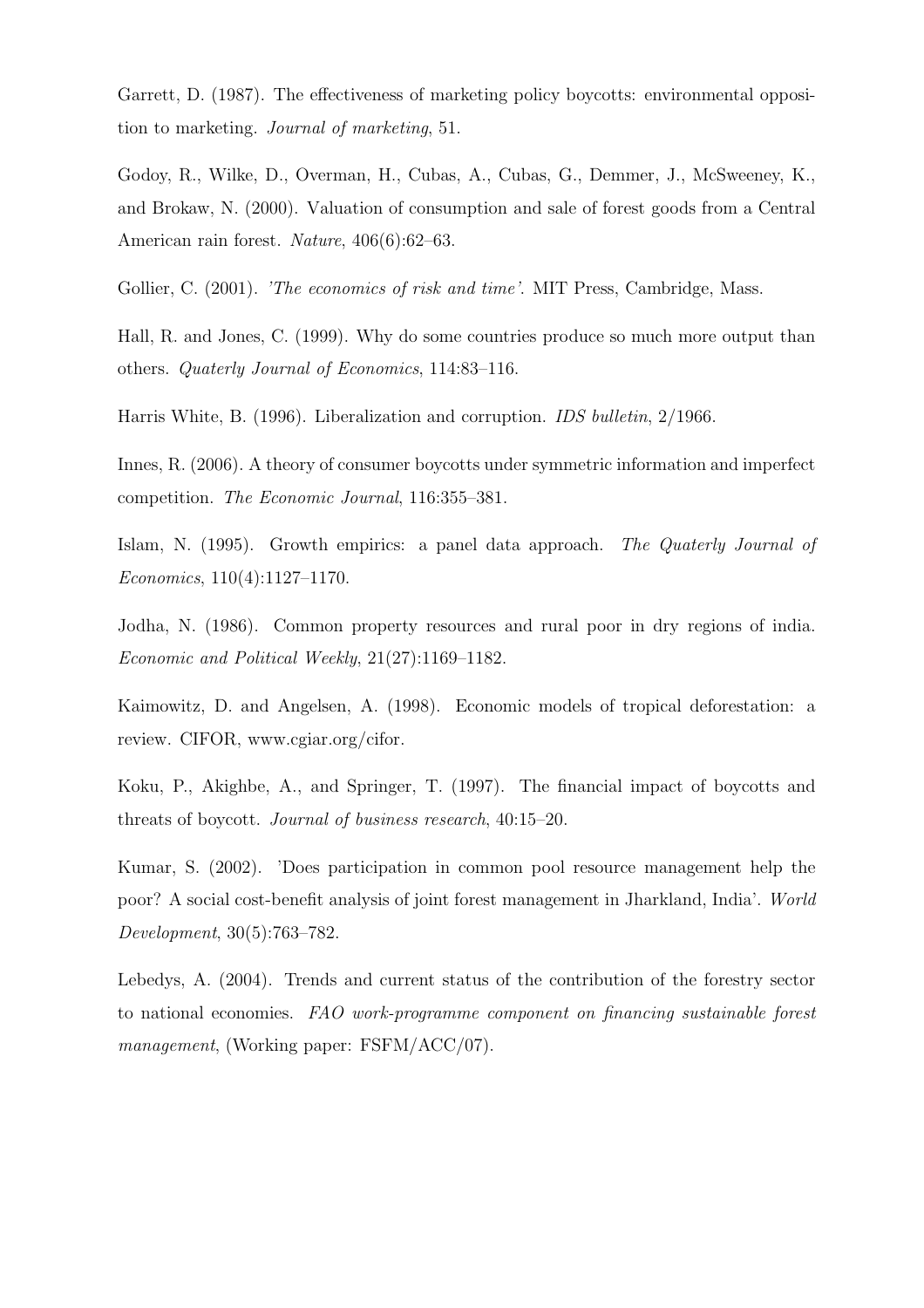Leite, C. and Weidmann, J. (2002). *Does mother nature corrupt? Natural resources, cor*ruption and economic growth, pages 156–169. Governance, corruption and economic performance. Abed, G. and Gupta, S. (eds.), Washington, DC; International Monetary Found.

Lopez, R. (1998). 'Agricultural intensification, common property resources and the farmhousehold'. *Environmental and Resource Economics*, 11(3-4).

McLaghlin, K. (2004). Is your grocery list politically correct? The Wall Street Journal.

Mehlun, H., Moene, K., and Torvik, R. (2006a). Cursed by resources or institutions? The World Economy, 29(8):1117–1131.

Mehlun, H., Moene, K., and Torvik, R. (2006b). Institutions and the resource curse. The Economic Journal, 116:1–20.

Miller, K. and Sturdivan, F. (1977). Consumer responses to socially questionable corporate behaviour: an empirical test. Journal of consumer research, 4:1–7.

Mo, P. (2000). Income inequality and economic growth. Kyklos, 53(3):293–316.

Mo, P. (2001). Corruption and economic growth. Journal of Comparative Economics,  $29(1):66-79.$ 

Morduch, J. (1995). 'Income smoothing and consumption smoothing'. Journal of Economic Perspectives, American Economic Association, 9(3):103–114.

Myer, N. (1992). 'Tropical forests: The policy challenge'. *Environmentalist*, 12(1).

Neumann, R. and Hirsch, E. (2000). 'Commercialisation of non-timber forest products: a review'. Technical report, CIFOR, Bogor, Indonesia and FAO, Rome.

Nguyen Van, P. and Azomahou, T. (2006). Nonlinearities and heterogeneity in environmental quality: An empirical analysis of deforestation. Journal of Development Economics, forthcoming.

Olsson, O. (2006). Diamonds are a rebel's best friend. World Economy, 29(8):1133–1150.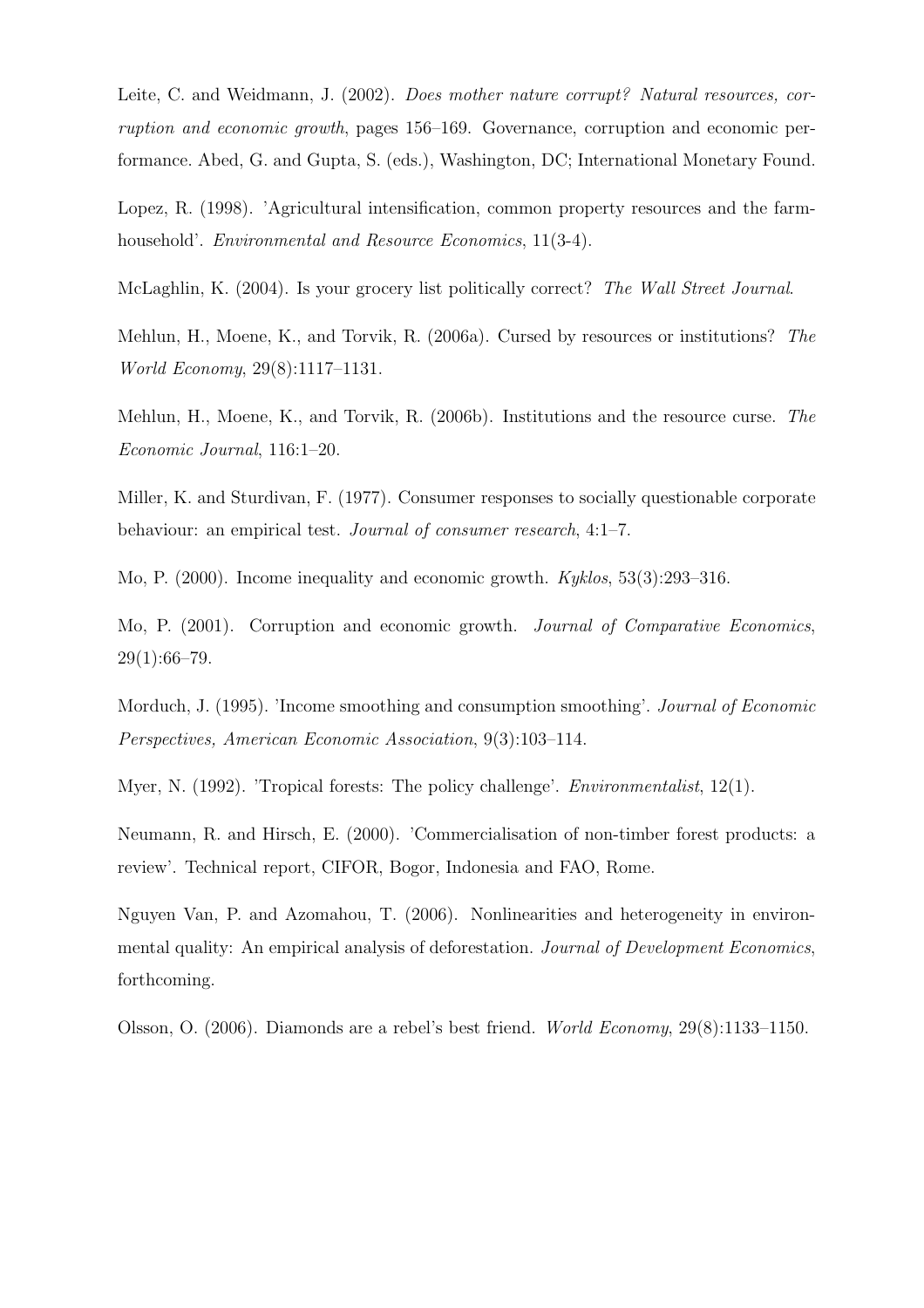Papyrakis, E. and Gerlagh, R. (2004). The resource curse hypothesis and its transmission channels. Journal of Comparative Economics, 32:181–193.

Parks, P., Barbie, E., and Burgess, J. (1998). 'The economics of forest land use in temperate and tropical areas'. Environmental and Resource Economics, 11(3-4).

Pattanayak, S. and Sills, E. (2001). 'Do tropical forests provide natural insurance? The microeconommics of non-timber forest product collection in the Brazilian Amazon'. Land Economics, 77(4):595–612.

Pruitt, S. and Friedman, M. (1986). Determining the effectiveness of consumer boycotts: a stock price analysis and their impact on corporate targets. Journal of consumer policy, 9:375–387.

Reardon, T., Barret, C., Kelly, V., and Savadogo, K. (1999). Policy reforms and sustainable agricultural intensification in africa. Development policy review, 17:293–313.

Reddy, S. and Chakravaty, S. (1999). 'Forest dependence and income distribution in a subsistence economy'. World Development, 27(7):1141–1149.

Rezende de Azevedo, T., Giacini de Freitas, A., and R., D. (2001). For[est certification - a catalyst of forest conservation? http://www.rainforest](http://www.rainforestalliance.org/forestry/documents/catalyst.pdf)alliance.org/forestry/documents/catalyst.pdf.

Ros-Tonen, M. and Wiersum, F. (2003). 'The importance of non-timber forest products for forest-based rural livelihoods: an evolving research agenda'. AGIDS.

Rosenzweig, M. (1988). 'Risk, implicit contracts and the family in rural areas of low-income countries'. Economic Journal, 98:1148–1170.

Sachs, J. and Warner, A. (1997). Natural resource abundance and economic growth. Center for International Development and Harved Institute for International Development.

Smith, N. (1990). Morality and the market. Consumer pressure for corporate accountability. London: Routledge.

Smouts, M. (2002). La deforestation au xxème siècle. Cahiers Français, 306.